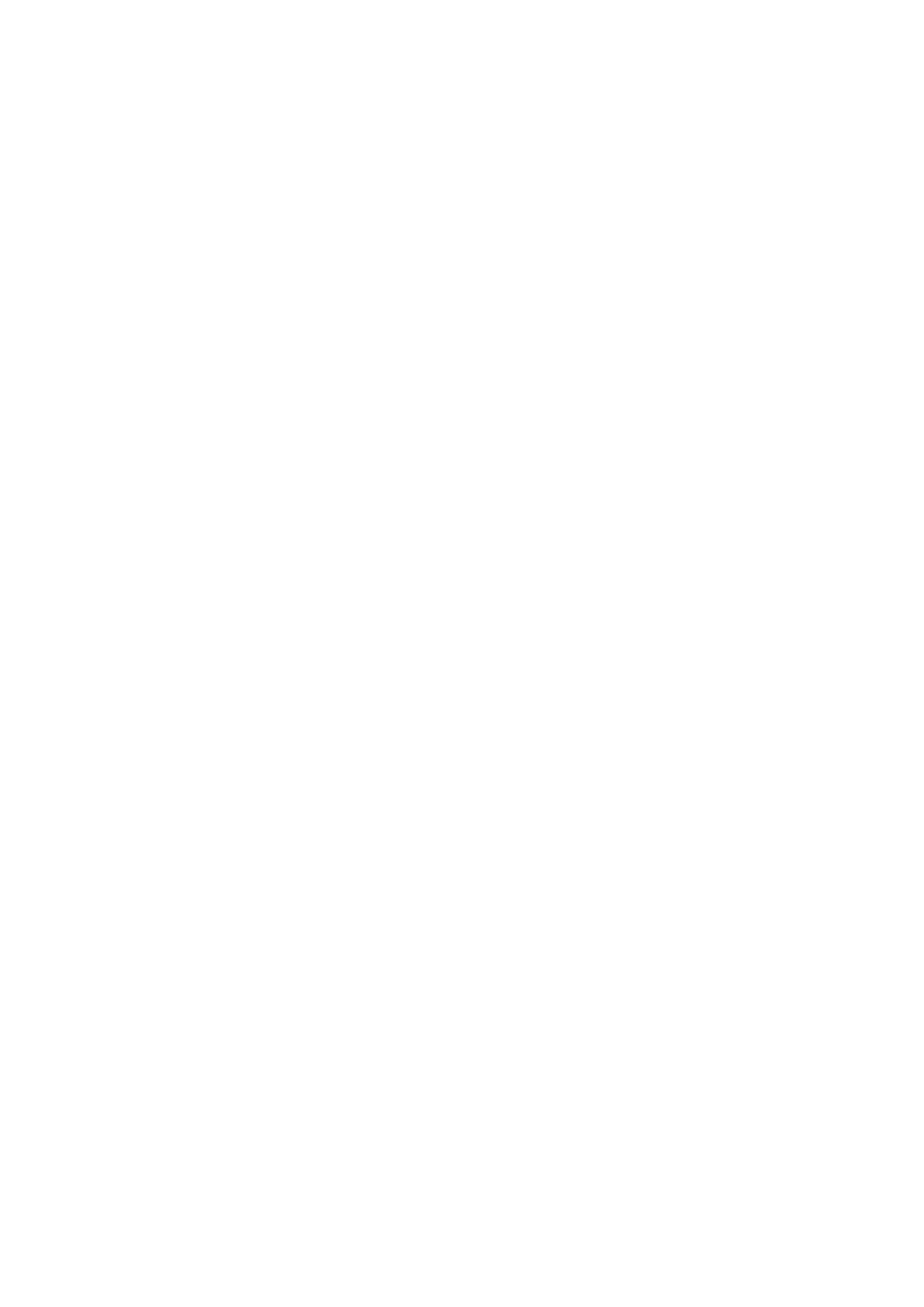Western Australia

# **Bail Act 1982**

**An Act to make better provision for bail in criminal proceedings.** 

Compare 04 Apr 2007 [05-i0-03] / 01 Jul 2007 [05-j0-01] page 1 Extract from www.slp.wa.gov.au, see that website for further information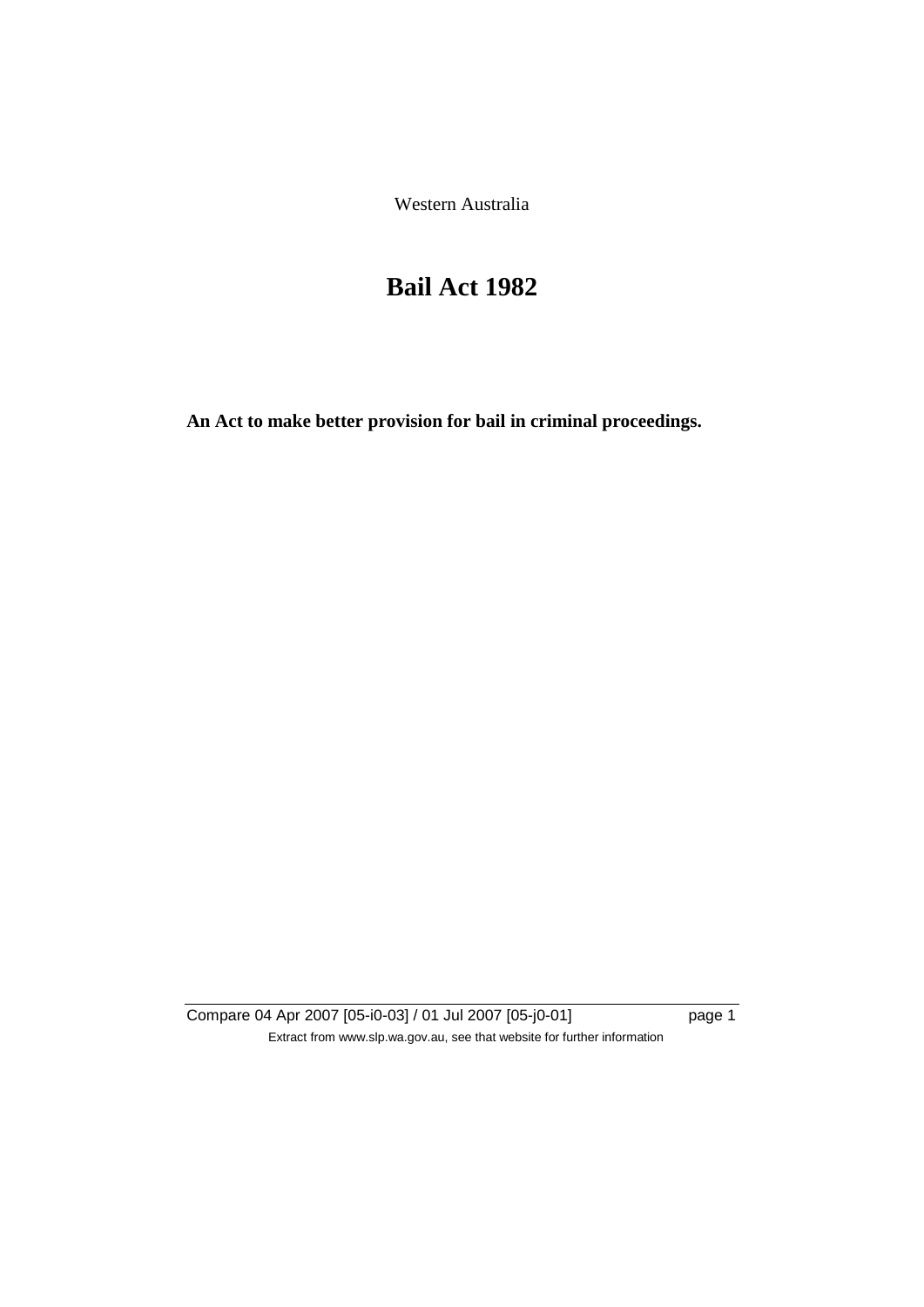## **Part I — Preliminary**

#### **1. Short title**

This Act may be cited as the *Bail Act* 1982<sup>1</sup>.

#### **2. Commencement**

This Act shall come into operation on a day to be fixed by proclamation  $<sup>1</sup>$ .</sup>

### **3. Interpretation**

(1) In this Act, unless a contrary intention appears —

**"accused"** includes —

- (a) a person charged with, convicted of, or found guilty of an offence;
- (b) a person whose conviction for an offence is stayed;
- (c) a person in respect of whom an appeal relating to an offence is pending;
- (d) a person in respect of whom a new trial for an offence has been ordered;

### **"adjournment"**—

- (a) means any order of a court by which proceedings for an offence are postponed or interrupted or are to be held at a different time or place before the same court; and
- (b) is deemed to include any order of a court, other than a committal to the Supreme Court or District Court, by which the venue of any proceedings for an offence is changed to another court or a court at another place whether by way of a remand, referral, or recommittal of the accused or otherwise;
- **"appeal"** includes an application for leave to appeal;

page 2 Compare 04 Apr 2007 [05-i0-03] / 01 Jul 2007 [05-j0-01] Extract from www.slp.wa.gov.au, see that website for further information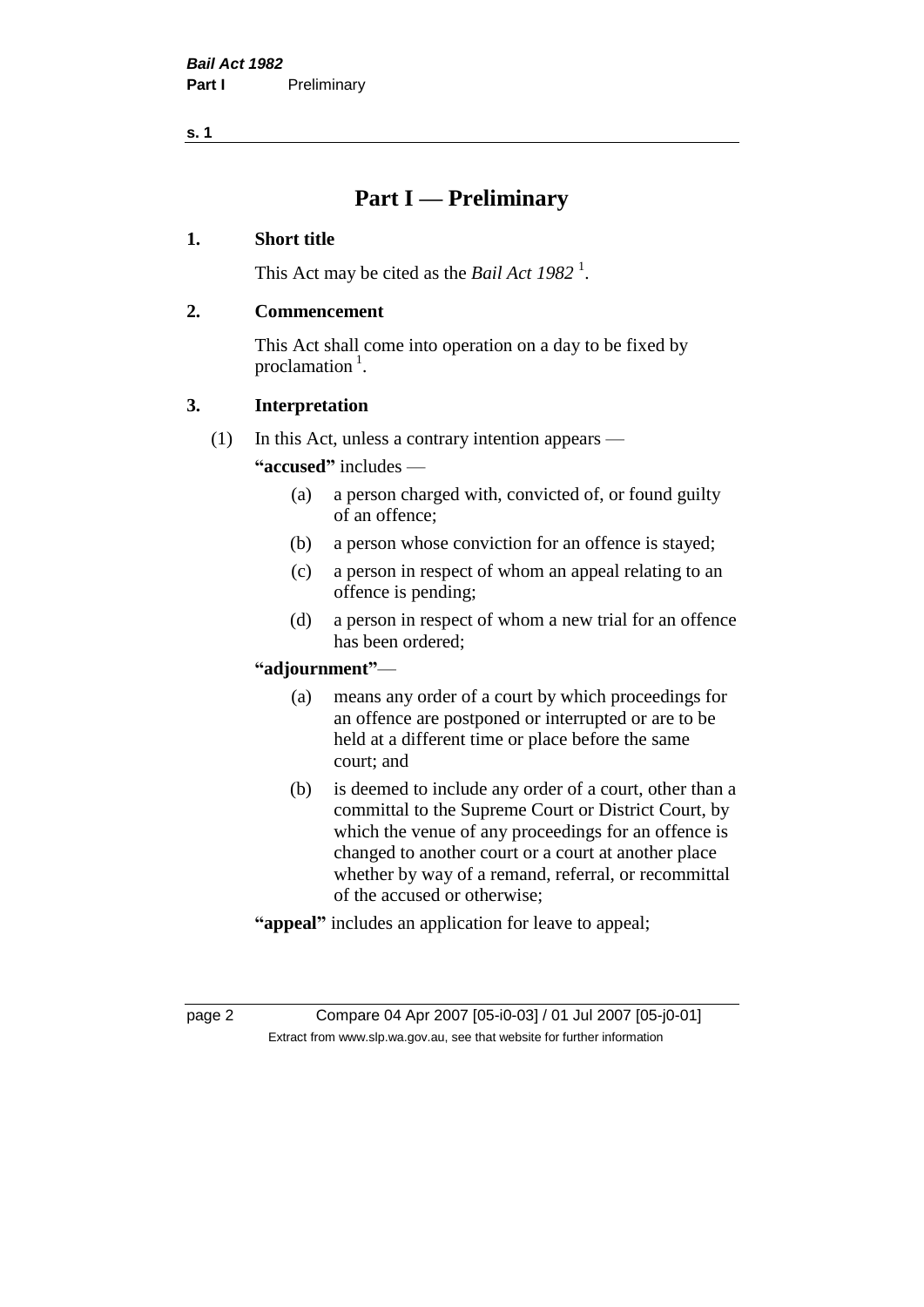#### **"appropriate judicial officer"**—

- (a) subject to paragraphs (b) and (c), means a judicial officer who is empowered to exercise jurisdiction in the court before which the accused is required to appear pursuant to his bail undertaking;
- (b) if the court is the Court of Appeal, means a judge of appeal;
- (c) except in section 49, also means a Judge of the Supreme Court or a Judge of the Children's Court in any case where —
	- (i) only a Judge of the Supreme Court or a Judge of the Children's Court has power to grant bail under section 15, or a judicial officer has exercised the power contained in section  $31(2)(d)$ ; or
	- (ii) a Judge of the Supreme Court or a Judge of the Children's Court has granted bail under section 14,

for the appearance in question;

- **"as soon as is practicable"** means as soon as is reasonably practicable;
- **"authorised community services officer"** means any of the following persons —
	- (a) the CEO (corrections) or a delegate of the CEO (corrections) under subsection (5);
	- (b) a registrar of the Children's Court;
	- (c) a superintendent of a detention centre under the *Young Offenders Act 1994*;
	- (d) the officer for the time being in charge of any detention centre under the *Young Offenders Act 1994*;
- **"authorised officer"** means an authorised police officer or an authorised community services officer;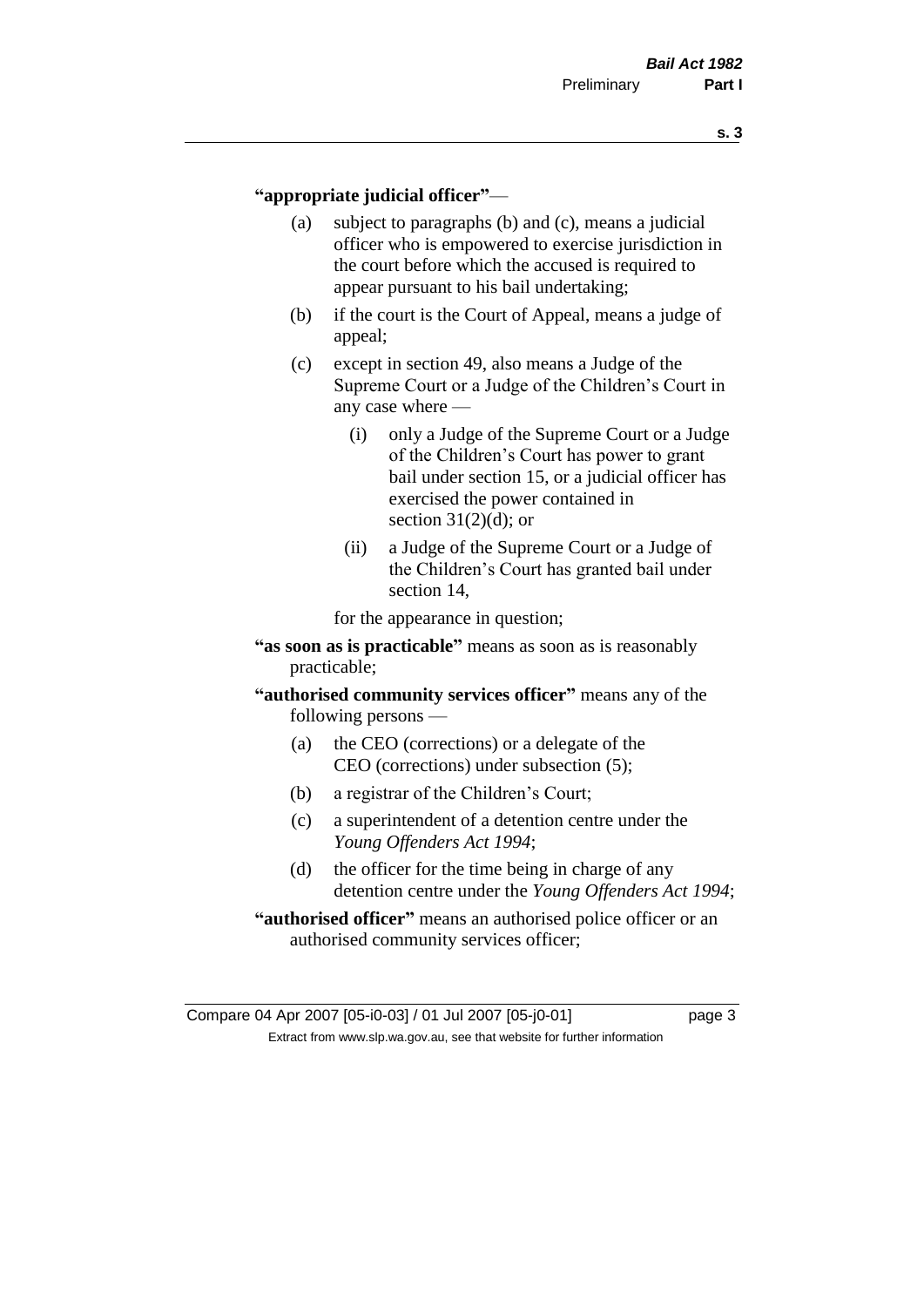- **"authorised police officer"** means a police officer who holds the rank of sergeant, or a higher rank, or is for the time being in charge of a police station or lock-up;
- **"bail undertaking"** means an undertaking described in section 28(2);
- **"CEO (corrections)"** means the chief executive officer of the Public Sector agency principally assisting the Minister administering Part 8 of the *Sentence Administration Act 2003* in its administration;
- **"child"** has the same meaning as "young person" has in the *Young Offenders Act 1994*;
- **"community corrections officer"** has the same meaning as in the *Sentence Administration Act 2003*;

**"court"** means each of the following —

- (a) the Magistrates Court;
- (b) the Children's Court;
- (c) a Coroner's Court;
- (d) the District Court;
- (e) the Supreme Court;
- (f) the Court of Appeal;
- **"early release order"** means an early release order made under the *Sentence Administration Act 1995* or *Sentence Administration Act 2003*;
- **"home detention condition"** means a home detention condition imposed under clause 3 of Part D of Schedule 1;
- **"judicial officer"** means any person empowered to exercise jurisdiction in a court whether or not he is sitting as a court, and includes a single justice;
- **"lock-up"** includes a place prescribed as a lock-up for the purposes of the *Court Security and Custodial Services Act 1999*;

page 4 Compare 04 Apr 2007 [05-i0-03] / 01 Jul 2007 [05-j0-01] Extract from www.slp.wa.gov.au, see that website for further information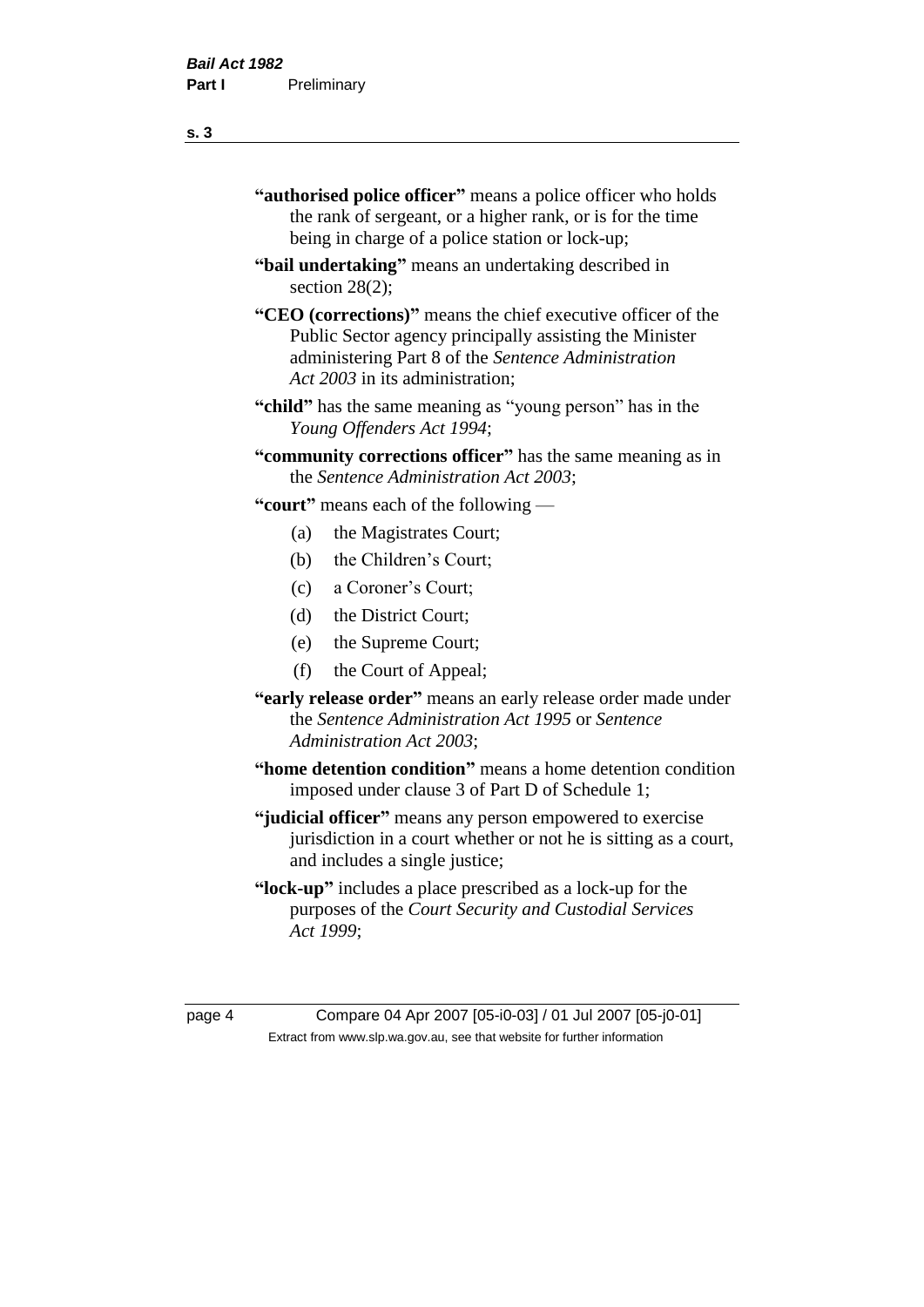- **s. 3**
- **"offence"** means any act, omission or conduct which renders the person doing the act, making the omission or engaging in the conduct liable to any punishment, and includes an alleged offence; but nothing in this definition shall limit the operation of subsection (4);
- **"police officer"** means any member of the Police Force of Western Australia;
- **"prosecutor"** includes
	- (a) in the case of an offence charged in a prosecution notice, the prosecutor;
	- (b) in the case of an offence charged in an indictment, the State or the Commonwealth, as the case may be;
- **"serious offence"** means
	- (a) an offence against section 51(2a); and
	- (b) an offence described in Schedule 2;
- **"surety"** and **"surety undertaking"** have the meanings assigned to them by section 35;

**"trial"** means all proceedings for an offence between —

- (a) the time when the accused is called upon to plead to the prosecution notice or the indictment; and
- (b) the time when the accused is found not guilty or is sentenced.
- (2) A reference in this Act
	- (a) to a power to grant bail includes a reference to a power to refuse bail;
	- (b) to a grant of bail includes a reference to a grant of bail by the exercise of a power in section 31(2).
- (3) Where in this Act there is a reference to a requirement that an accused appear in court, the reference is to a requirement, unless a contrary intention appears, that the accused —
	- (a) surrender himself into the custody of the court or, in the case of a bail undertaking, of the court specified therein,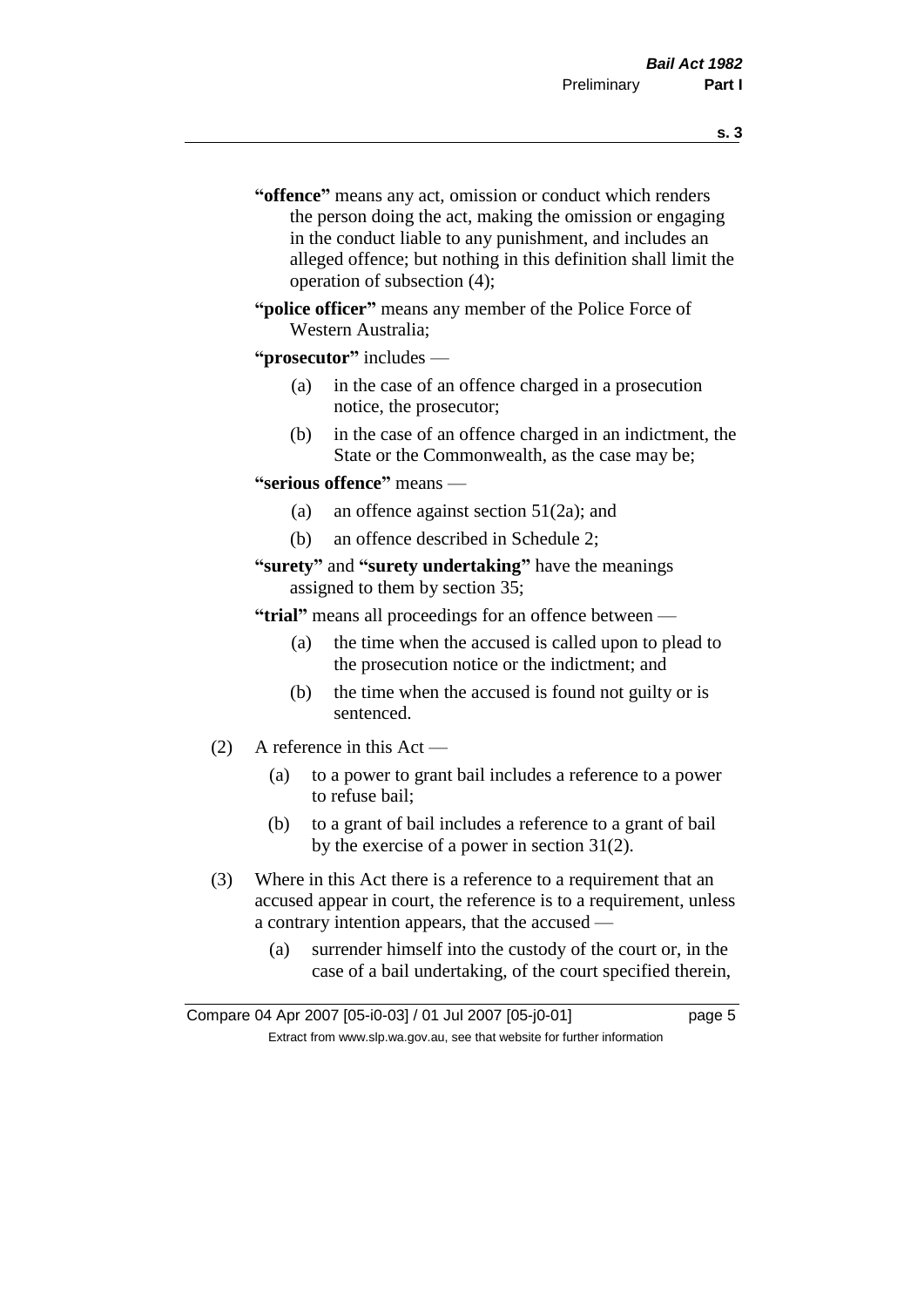or of such person as the court may direct, to be dealt with according to law;

(b) submit himself to a search of his person and any property then in his possession (which is hereby authorised) and allow to be taken from him, to be dealt with according to the relevant law and procedures, anything so found; and

- (c) remain in custody until authorised to be released therefrom.
- (4) If a person is arrested under a warrant issued
	- (a) under section 50, 79, 84E or 129 of the Sentencing Act 1995 in connection with a possible breach of a conditional release order, a sentence of suspended imprisonment or conditional suspended imprisonment, or a community order imposed under that Act; or
	- (b) under section 43 of the *Young Offenders Act 1994* in respect of an alleged breach of a youth community based order, an intensive youth supervision order or a conditional release order made under that Act,
	- then
		- (c) the person is to be taken as having been arrested and to be in custody awaiting an appearance in court for the offence for which the sentence was imposed;
		- (d) the first appearance in court after the arrest is to be taken, for the purposes of sections  $5(1)$  and  $8(1)$  and clause 1 of Part A and clause 7 of Part C of Schedule 1, to be the initial appearance for that offence; and
		- (e) the proceedings following the arrest are to be taken to be proceedings for that offence and to be a trial for the purpose of the definition in subsection (1) of "trial".
- (5) The CEO (corrections) may by writing signed by him delegate to any officer of the department of which he is the chief

page 6 Compare 04 Apr 2007 [05-i0-03] / 01 Jul 2007 [05-j0-01] Extract from www.slp.wa.gov.au, see that website for further information

**s. 3**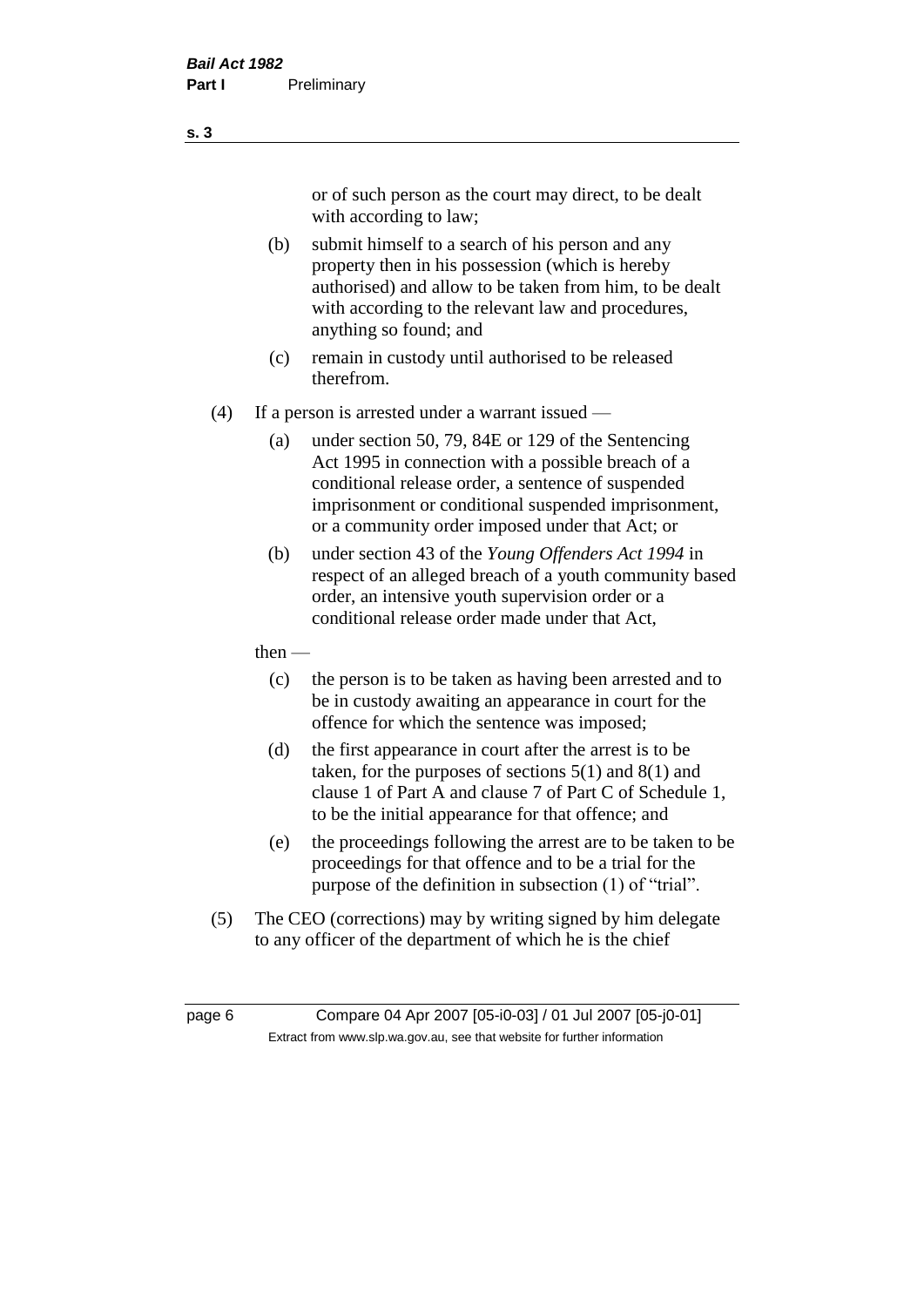executive officer any function he has under this Act as an authorised community services officer.

*[Section 3 amended by No. 74 of 1984 s. 3; No. 15 of 1988 s. 4; No. 49 of 1988 s. 78; No. 61 of 1990 s. 4; No. 31 of 1993 s. 6; No. 45 of 1993 s. 4 and 12; No. 78 of 1995 s. 7; No. 57 of 1997 s. 21(1); No. 54 of 1998 s. 4 and 14; No. 47 of 1999 s. 7; No. 50 of 2003 s. 29(3); No. 65 of 2003 s. 121(2); No. 27 of 2004 s. 13(2); No. 34 of 2004 s. 251; No. 45 of 2004 s. 28(4); No. 59 of 2004 s. 141; No. 84 of 2004 s. 11, 82 and 83(2); No. 65 of 2006 s. 51 and 53.]* 

### **4. Application of this Act**

The operation of this Act extends to any appearance in a court for an offence —

- (a) except to the extent that in this Act, or in the law creating the offence or applicable thereto, express provision is made excluding or limiting the operation of this Act in respect of that appearance;
- (b) whether or not that law contains a reference to the granting of bail;
- (c) however any reference in that law to the granting of bail may be expressed; and
- (d) as if any reference therein to the taking of a recognizance were to a requirement that, except where bail is dispensed with under this Act, the accused enter into a bail undertaking.

*[Section 4 amended by No. 84 of 2004 s. 82.]*

Compare 04 Apr 2007 [05-i0-03] / 01 Jul 2007 [05-j0-01] page 7 Extract from www.slp.wa.gov.au, see that website for further information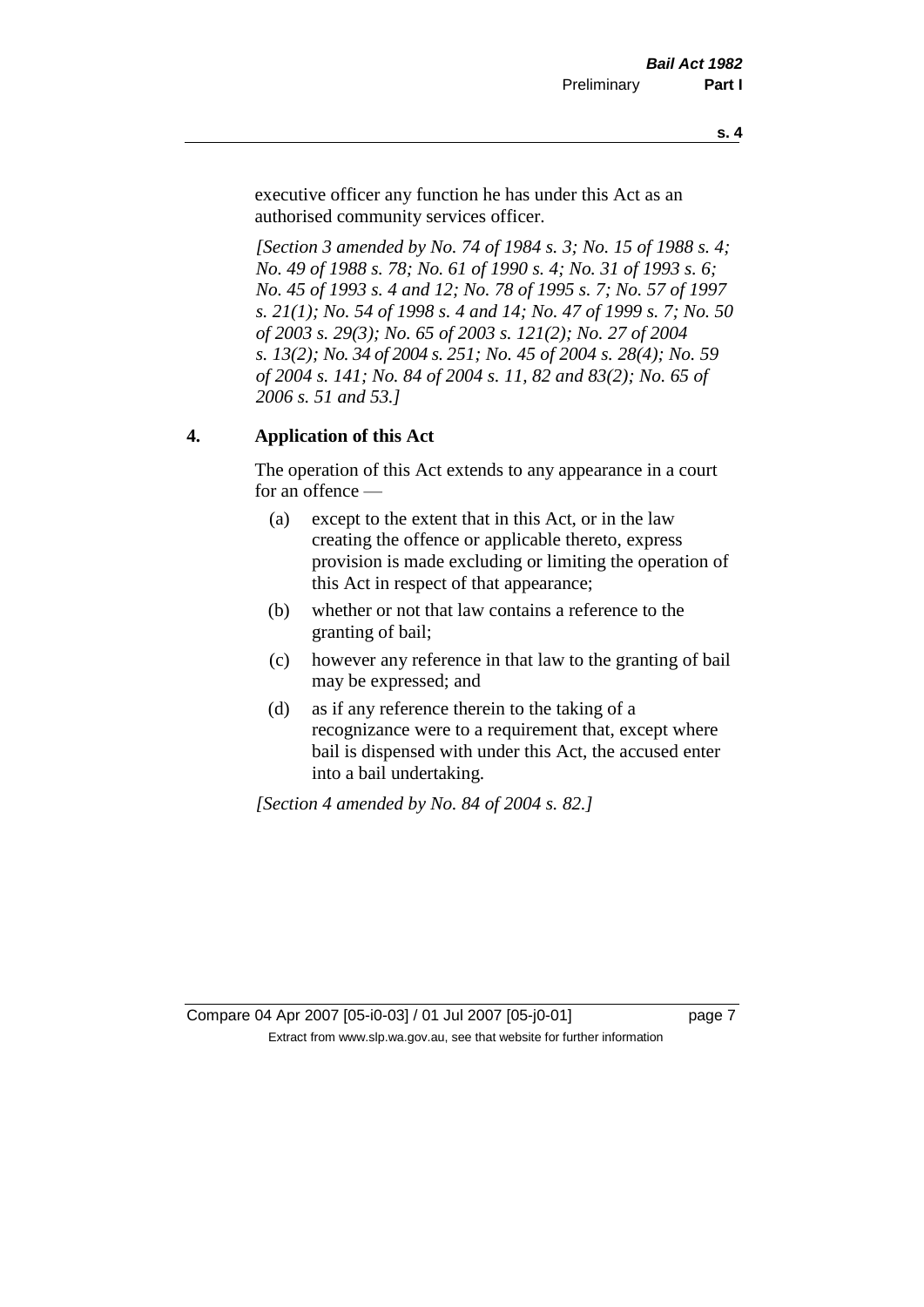# **Part II — Rights of accused in relation to bail**

*[Heading amended by No. 84 of 2004 s. 82.]* 

### **5. Right of accused to have bail considered under this Act**

- (1) An accused who is in custody for an offence awaiting his initial appearance in court therefor is entitled —
	- (a) subject to sections 9, 10, 12 and 16(2), to have his case for bail for that appearance considered under and in accordance with this Act as soon as is practicable;
	- (b) if his case is not so considered, or if he is refused bail or is not released on bail, to be brought before a court as soon as is practicable.
- (2) An accused who is in custody awaiting any appearance in court for an offence, other than an initial appearance, is entitled, subject to sections 7(3), 9 and 10, to have his case for bail for that appearance considered under and in accordance with this Act.

*[Section 5 amended by No. 74 of 1984 s. 4; No. 84 of 2004 s. 82.]* 

### **6. Duty imposed on arresting officer or person and others to consider bail**

- (1) TheThis section applies to a police officer or other person (the **"arrester"**) who —
	- (a) charges a person who arrests a person for is under arrest (the **"accused"**) with an offence has a duty — ; and
	- (a) if he is empowered by this Act to grant bail; and
		- (b) unless, as soon as is practicable, he brings does not release the accused unconditionally under section 142 of the *Criminal Investigation Act 2006*,

or who arrests a person or causes him to be brought before a court,under a warrant.

page 8 Compare 04 Apr 2007 [05-i0-03] / 01 Jul 2007 [05-j0-01] Extract from www.slp.wa.gov.au, see that website for further information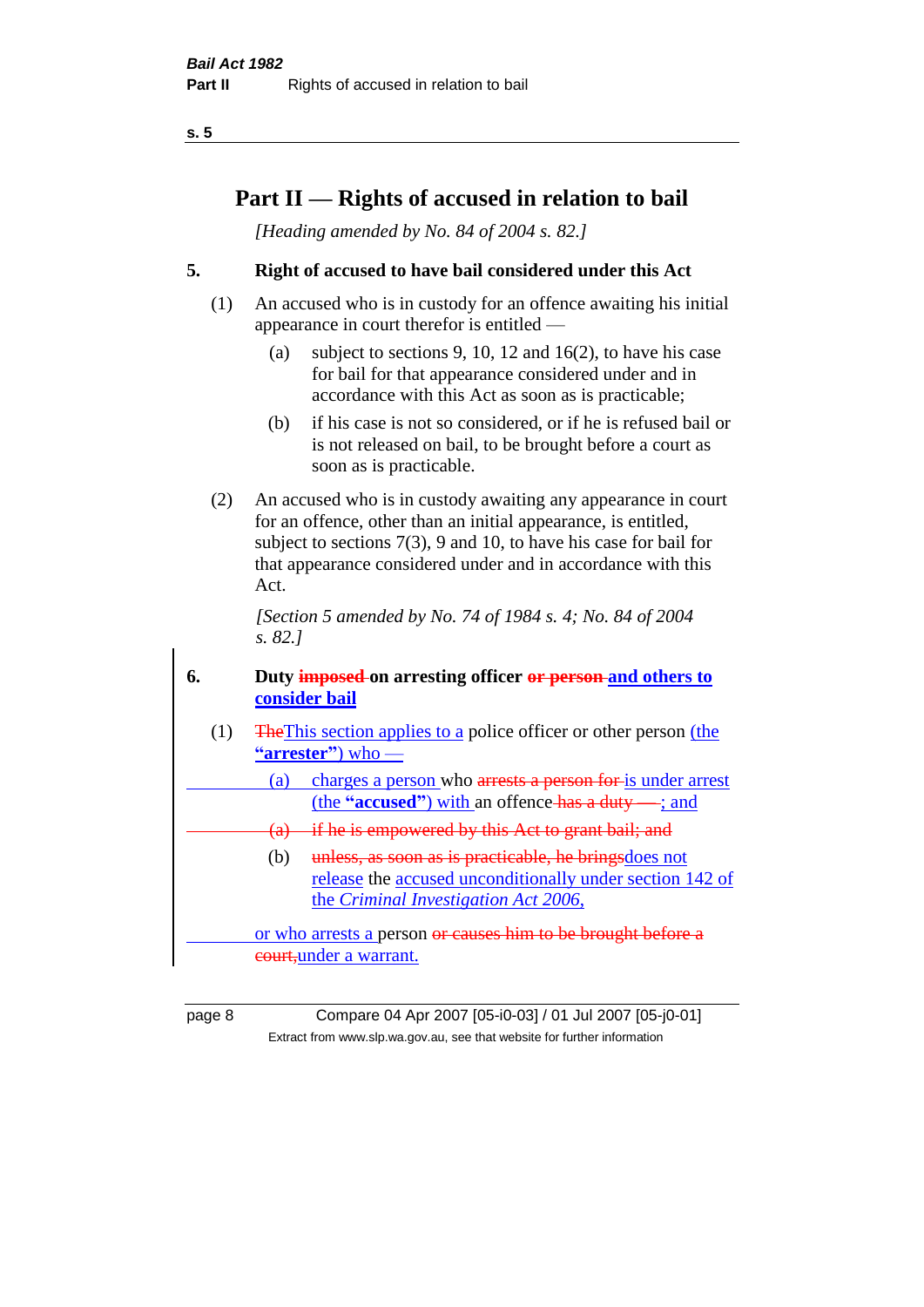|     | to consider that person's case for bail as soon as is practicable,                                                                                                                                                                                                                                                                                                                                             |
|-----|----------------------------------------------------------------------------------------------------------------------------------------------------------------------------------------------------------------------------------------------------------------------------------------------------------------------------------------------------------------------------------------------------------------|
|     | This section is subject to $-$<br>(2)                                                                                                                                                                                                                                                                                                                                                                          |
|     | the exercise of the power conferred by section 9; and<br>(a)                                                                                                                                                                                                                                                                                                                                                   |
|     | (b)<br>sections 10, 12 and 16 and clause 3A of Part C of<br>Schedule 1.                                                                                                                                                                                                                                                                                                                                        |
| (3) | The duties in this section shall be performed whether or not an<br>application for bail is made by the person-or on his-behalf of the<br>accused.                                                                                                                                                                                                                                                              |
| (2) | If that police officer4) As soon as is practicable after the<br>accused is charged, or that other person is not so empowered<br>hearrested under a warrant, as the case may be, the arrester<br>shall, subject to subsections (3) and (3a) and unless he brings<br>the person either -                                                                                                                         |
|     | bring the accused or eauses himcause the accused to be<br>(a)                                                                                                                                                                                                                                                                                                                                                  |
|     | brought before a court-as soon as is practicable; or                                                                                                                                                                                                                                                                                                                                                           |
|     | perform the other duties of the arrester under this<br>(b)<br>section.                                                                                                                                                                                                                                                                                                                                         |
| (5) | If the arrester has power to grant the accused bail, the arrester<br>shall consider the accused's case for bail.                                                                                                                                                                                                                                                                                               |
| (6) | If the arrester does not have power to grant the accused bail, the<br>arrester shall, unless subsection $(8)$ , $(9)$ or $(10)$ applies, bring or<br>cause the accused to be brought before an authorised police<br>officer or a justice or, in the case of a child, any authorised<br>officer or a justice, who shall consider the accused's case for<br><b>bail</b> as soon as is practicable, and thereupon |
|     | (a) such officer is subject to the duty described in<br>subsection $(1)$ ; or                                                                                                                                                                                                                                                                                                                                  |
|     | $\frac{1}{2}$ Even if the arrester has power to grant the accused<br>is brought before a justicebail, the justice is under a duty<br>to consider the person's case for bail as soon as is<br>practicable, whether or not an application for bail is<br>made by the person or on his behalf.                                                                                                                    |

Compare 04 Apr 2007 [05-i0-03] / 01 Jul 2007 [05-j0-01] page 9 Extract from www.slp.wa.gov.au, see that website for further information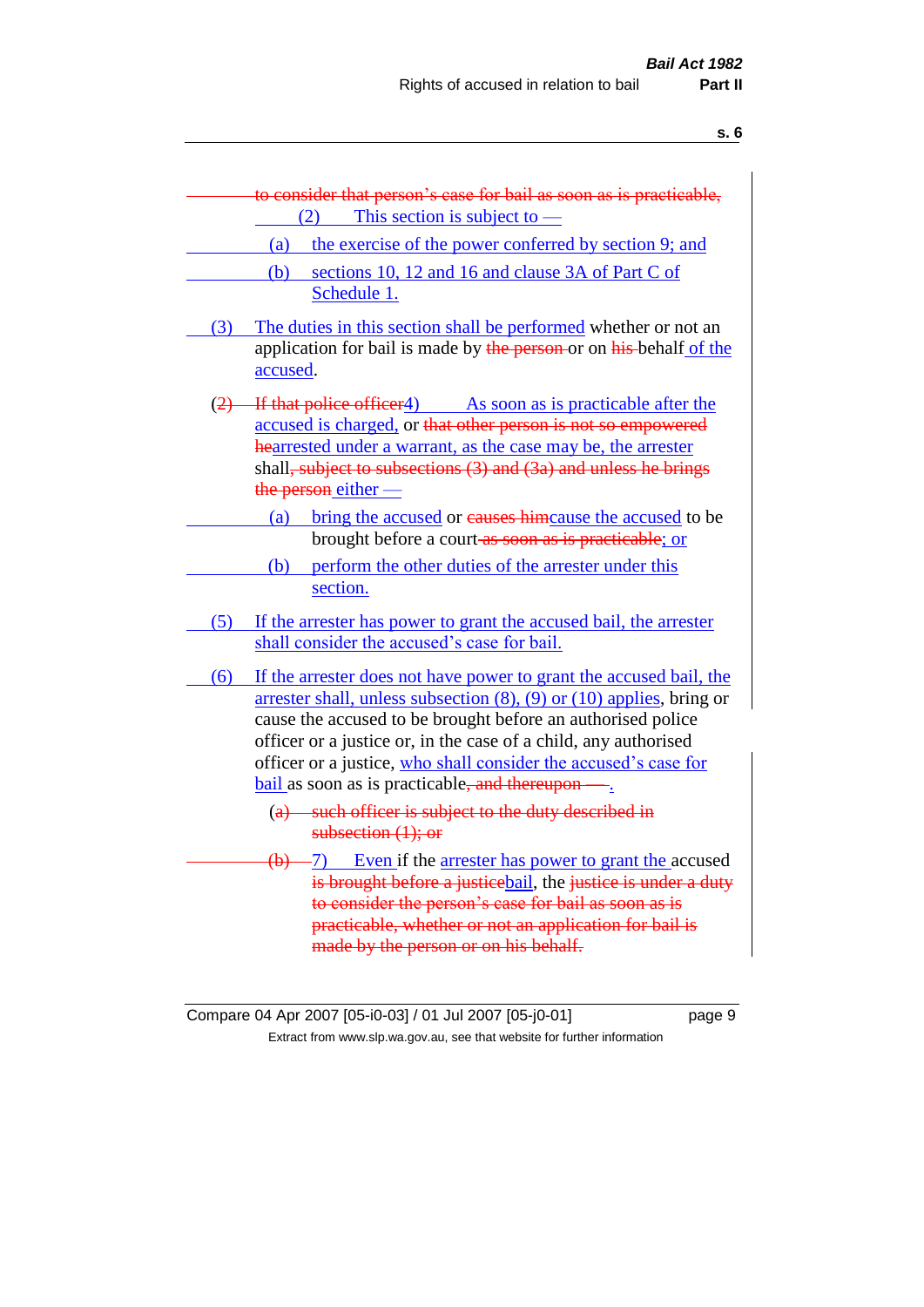|                  | (2a) A police officer or other person who arrests a person for an<br>offencearrester may, notwithstanding that he is empowered by<br>this Act to grant bail, instead of complying with<br>subsection $(\frac{1}{2})$ , comply with subsection $(\frac{2}{6})$ as if he were the<br>arrester did not-so empowered.                                                                                                                                                                                                                     |
|------------------|---------------------------------------------------------------------------------------------------------------------------------------------------------------------------------------------------------------------------------------------------------------------------------------------------------------------------------------------------------------------------------------------------------------------------------------------------------------------------------------------------------------------------------------|
| $\left(3\right)$ | If under section 15 $er 16$ only a Judge of the<br>Where <sub>8</sub> )<br>Supreme Court, or a Judge of the Children's Court or a justice<br>has power to grant the accused bail-for an offence, the police<br>officer or other person who arrests a person for an offence, the<br>arrester shall-                                                                                                                                                                                                                                    |
|                  | (a) unless, as soon as is practicable, he brings the person or<br>causes him to be brought before a court; and                                                                                                                                                                                                                                                                                                                                                                                                                        |
|                  | (b) whether or not an application for bail is made by the<br>person or on his behalf,                                                                                                                                                                                                                                                                                                                                                                                                                                                 |
|                  | bring the accused or cause the accused to be brought as soon as<br>is practicable                                                                                                                                                                                                                                                                                                                                                                                                                                                     |
|                  | (e) where section 15 applies, before a Judge of the Supreme<br>Court or a Judge of the Children's Court, as the case<br>may require; or                                                                                                                                                                                                                                                                                                                                                                                               |
|                  | (d) where section 16 applies, before a justice,                                                                                                                                                                                                                                                                                                                                                                                                                                                                                       |
|                  | for the purpose of having requires, who shall consider the<br>accused's case for bail considered by the Judge, or the justice<br>acting in terms of subsection $(2)(b)$ , as the case may beas soon<br>as is practicable.                                                                                                                                                                                                                                                                                                             |
|                  | (3a) Where section 16A applies, the police officer or other person<br>If under section 16 only a person for an<br>who arrests9)<br>offence justice has power to grant the accused bail, the arrester<br>shall as soon as is practicable bring the accused, or cause the<br>accused to be brought, before a court or Judge mentioned in<br>subsection (1) of that section for the purpose of having before a<br>justice, who shall consider the accused's case for bail<br>considered by that court or Judgeas soon as is practicable. |

page 10 Compare 04 Apr 2007 [05-i0-03] / 01 Jul 2007 [05-j0-01] Extract from www.slp.wa.gov.au, see that website for further information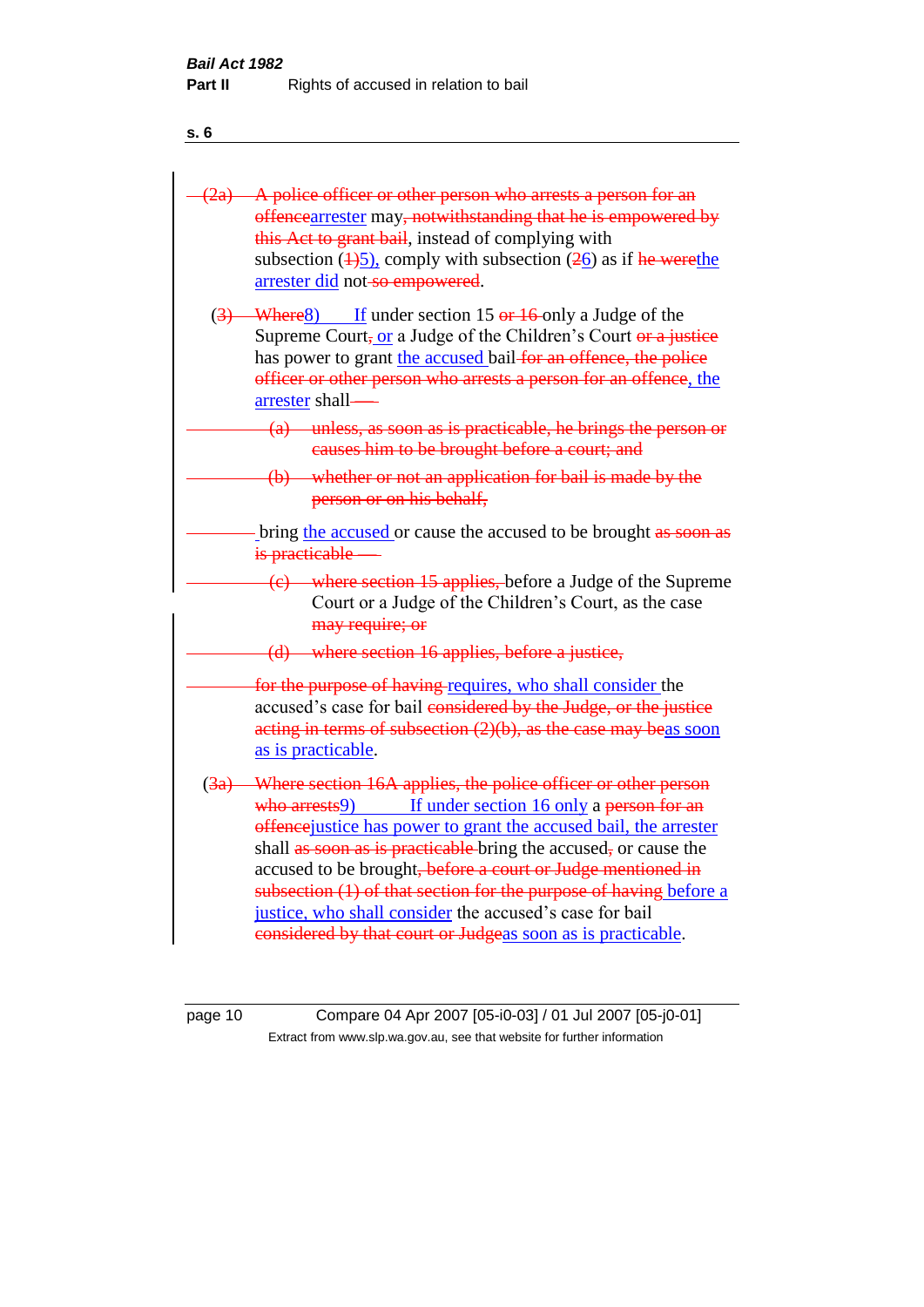| $-$ | $\sim$<br>۰. |
|-----|--------------|
|     |              |

| $(4) -$ | The operation of this section is subject to the exercise of the               |
|---------|-------------------------------------------------------------------------------|
|         | power conferred by section 9 and to the provisions of                         |
|         | sections 10, 12 and 16(2) and clause 3A of Part C of Schedule 1.              |
|         |                                                                               |
| (10)    | If section 16A applies, the arrester shall bring the accused or               |
|         | cause the accused to be brought before a court or Judge referred              |
|         | to in section $16A(1)$ , who shall consider the accused's case for            |
|         | bail as soon as is practicable.                                               |
|         |                                                                               |
|         | [Section 6 amended inserted by No. $\frac{1559}{19882006}$ s. $\frac{5}{7}$ ] |
|         | No. 49 of 1988 s. 79; No. 45 of 1993 s. 5; No. 54 of 1998                     |
|         | $\frac{1}{5}$ -4(1).]                                                         |
|         |                                                                               |
| 6A.     | Whether custody justified to be considered in certain cases                   |
|         |                                                                               |
| (1)     | In this section $-$                                                           |
|         | "accused" means an accused who is under arrest, other than                    |
|         | pursuant to a warrant;                                                        |
|         |                                                                               |
|         | "released" means released from custody without being required                 |
|         | to enter into, or without having entered into, a bail                         |
|         | undertaking;                                                                  |
|         | "serious offence" means an indictable offence the penalty                     |
|         | specified by a written law for which is or includes                           |
|         | imprisonment for 5; No. 84 of years or more or life;                          |
|         |                                                                               |
|         | "summary court" means the Magistrates Court or the                            |
|         | Children's Court.                                                             |
| (2)     | An authorised officer or justice who is considering an accused's              |
|         | case for bail for an initial appearance in a summary court on a               |
|         | charge of an indictable offence that is not a serious offence may             |
|         |                                                                               |
|         | order that the accused be served with a summons under the                     |
|         | Criminal Procedure Act 2004-s. 82, and released, in respect of                |
|         | the charge unless satisfied —                                                 |
|         | that there are reasonable grounds to suspect the accused<br>(a)               |
|         | would not obey the summons if served with it; or                              |
|         | that not releasing the accused is justified under<br>(b)                      |
|         | subsection (4) or for any other reason.                                       |
|         |                                                                               |

Compare 04 Apr 2007 [05-i0-03] / 01 Jul 2007 [05-j0-01] page 11 Extract from www.slp.wa.gov.au, see that website for further information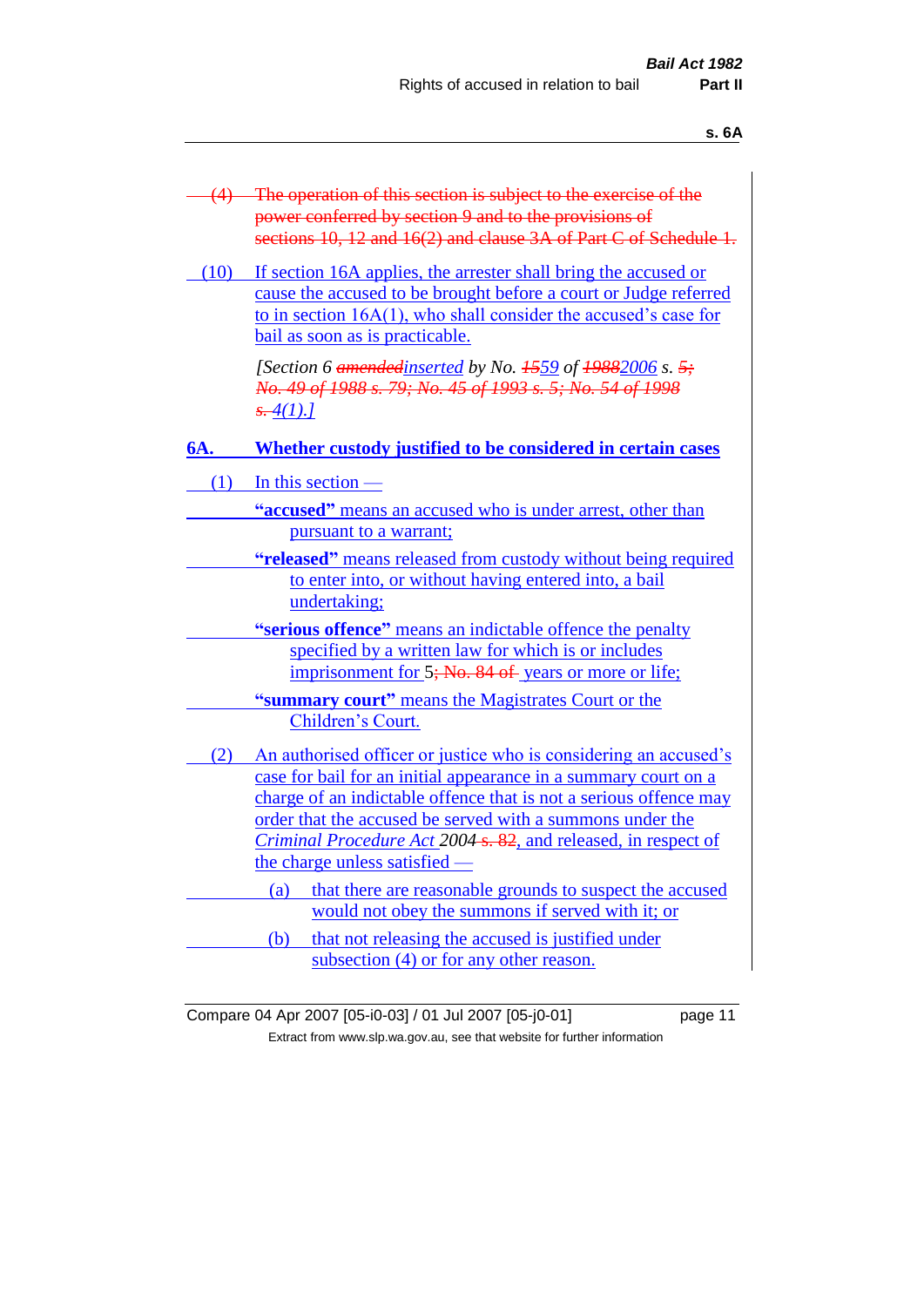| (3) | An authorised officer or justice who is considering an accused's                |
|-----|---------------------------------------------------------------------------------|
|     | case for bail for an initial appearance in a summary court on a                 |
|     | charge of a simple offence must order that the accused be served                |
|     | with a court hearing notice under the Criminal Procedure                        |
|     | Act 2004, and released, in respect of the charge unless<br>satisfied —          |
|     |                                                                                 |
|     | that the presence of the accused when the charge is dealt<br>(a)                |
|     | with is likely to be necessary for any reason or for<br>sentencing purposes; or |
|     |                                                                                 |
|     | (b) that not releasing the accused is justified under                           |
|     | subsection (4) or for any other reason.                                         |
| (4) | Not releasing an accused is justified if there are reasonable                   |
|     | grounds to suspect that if the accused were released -                          |
|     | the accused —<br>(a)                                                            |
|     | would commit an offence;<br>(i)                                                 |
|     | (ii)<br>would continue or repeat an offence with which                          |
|     | he or she is charged;                                                           |
|     | (iii)<br>would endanger another person's safety or                              |
|     | property; or                                                                    |
|     | would interfere with witnesses or otherwise<br>(iv)                             |
|     | obstruct the course of justice, whether in relation                             |
|     | to the accused or any other person;                                             |
|     | <b>or</b>                                                                       |
|     | the accused's safety would be endangered.<br>(b)                                |
| (5) | This section does not affect the operation of section 28 or 30 of               |
|     | the Criminal Procedure Act 2004.                                                |
|     |                                                                                 |
|     | [Section 6A inserted by No. 59 of 2006 s. 5.]                                   |
| 7.  | Duty imposed on judicial officers in respect of unconvicted<br>accused          |

(1) Upon and following an accused's initial appearance in court for an offence every judicial officer who may thereafter order his

page 12 Compare 04 Apr 2007 [05-i0-03] / 01 Jul 2007 [05-j0-01] Extract from www.slp.wa.gov.au, see that website for further information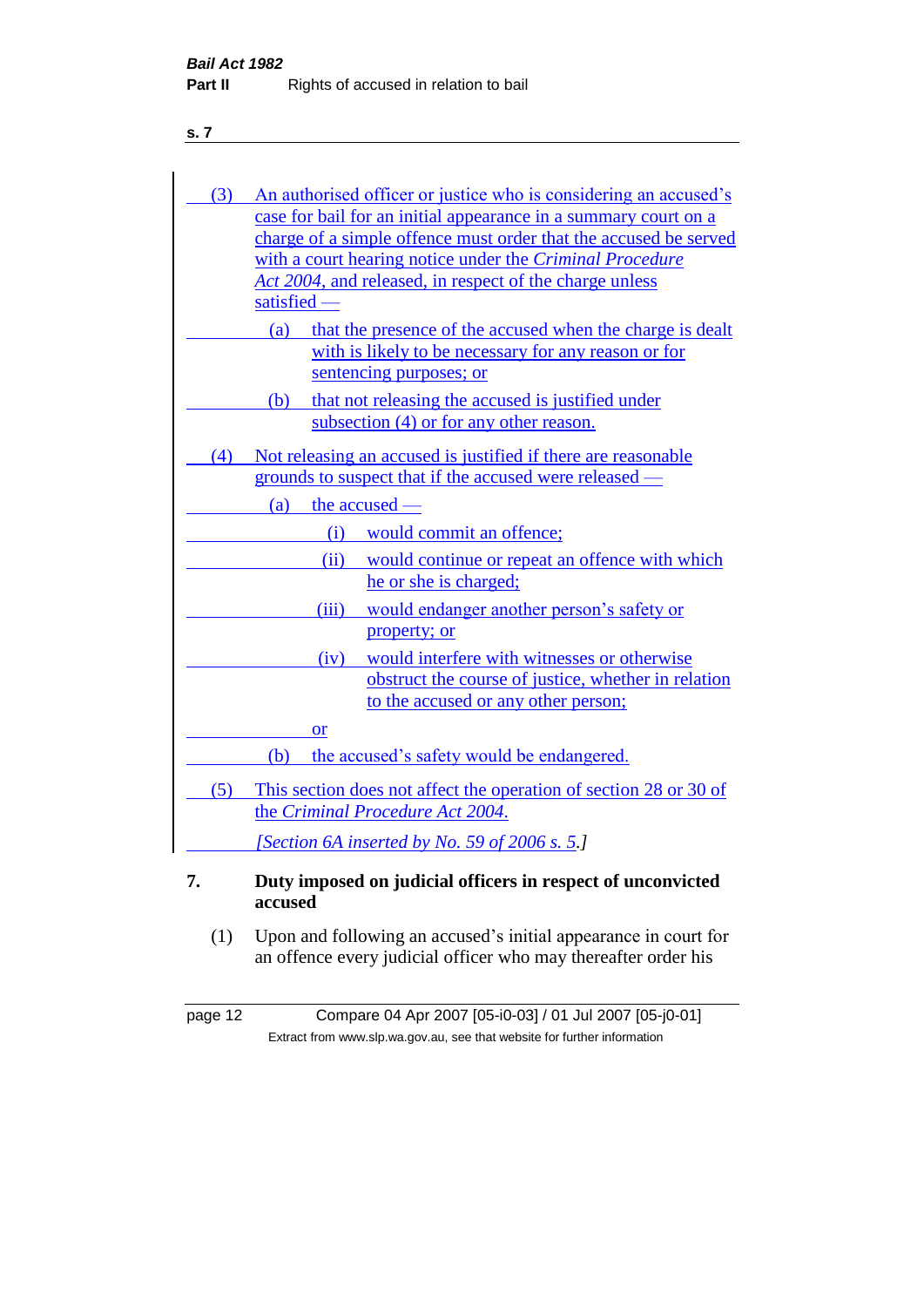detention or continued detention in custody before conviction for the offence (including detention during the period of his trial) is under a duty, unless subsection (2) applies, to consider the accused's case for bail, whether or not an application for bail is made by the accused or on his behalf.

- (2) Where under section 15 only a Judge of the Supreme Court or a Judge of the Children's Court has power to grant bail for an offence, the judicial officer referred to in subsection (1), other than a Judge of the Supreme Court or a Judge of the Children's Court, shall, whether or not an application for bail is made by the person or on his behalf, cause the accused to be taken as soon as is practicable before a Judge of the Supreme Court or a Judge of the Children's Court, as the case may require for the purpose of having the accused's case for bail considered by the Judge.
- (3) Notwithstanding subsection (2), where
	- (a) the duty described in that subsection or in section  $6(38)$ or (9) has been discharged once in relation to an accused's case for bail; and
	- (b) bail has on that occasion been refused by a Judge of the Supreme Court or a Judge of the Children's Court,

the accused's case for bail need not be considered on any subsequent occasion in the same case when the accused's continued detention may be ordered unless the accused satisfies the judicial officer who may order his detention that —

- (c) new facts have been discovered, new circumstances have arisen or the circumstances have changed since bail was refused on the occasion mentioned in paragraph (b); or
- (d) he failed to adequately present his case for bail on that occasion,

but if the judicial officer is so satisfied he shall cause the accused to be taken as soon as is practicable before a Judge of

**s. 7**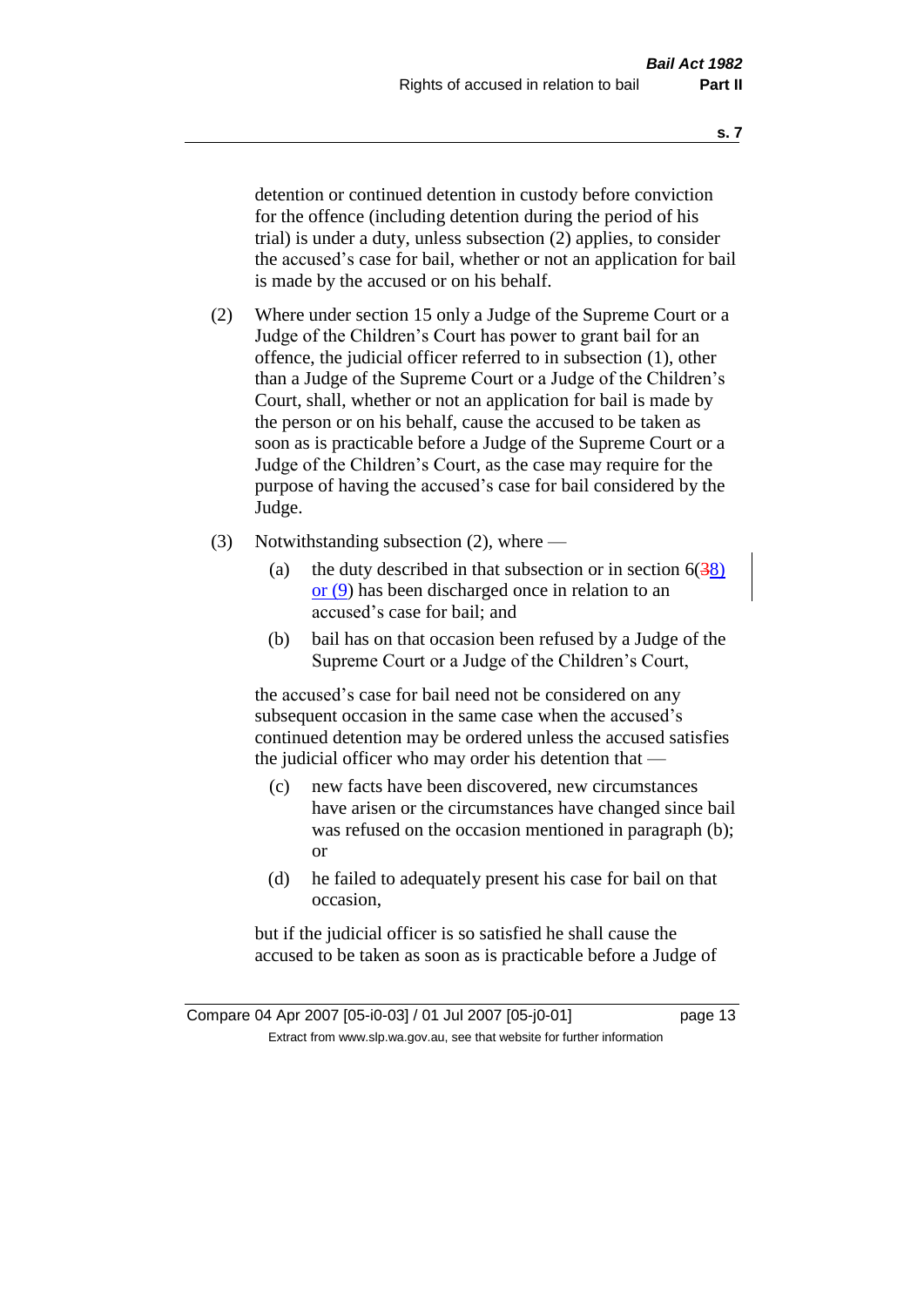**s. 7A**

the Supreme Court or a Judge of the Children's Court as the case may require for the purpose of having the accused's case for bail considered by the Judge.

(4) Notwithstanding subsection (1), after the duty described in that subsection has been discharged once in relation to an accused's case for bail or after a Judge of the Supreme Court or a Judge of the Children's Court has considered the case under section 15, it is sufficient on any subsequent consideration of bail in the same case for a judicial officer, including a Judge of the Supreme Court or a Judge of the Children's Court acting under section 15 —

- (a) to inquire whether any new fact has been discovered or new circumstance has arisen, or whether the circumstances have changed, since bail was previously granted or refused and whether the accused considers that he failed to adequately present his case for bail on a previous occasion; and
- (b) unless he is satisfied that there is any reason of the kind mentioned in paragraph (a) for not doing so, to adopt the decision previously made in the case, but with power to make such variations of the terms and conditions of bail as he thinks fit.
- (5) The operation of this section is subject to the exercise of the power conferred by section 9 and to the provisions of sections 10, 12 and 16(2) and clause 3A of Part C of Schedule 1.

*[Section 7 amended by No. 74 of 1984 s. 5; No. 49 of 1988 s. 80; No. 45 of 1993 s. 6; No. 84 of 2004 s. 82.]82; No. 59 of 2006 s. 4(2).]*

page 14 Compare 04 Apr 2007 [05-i0-03] / 01 Jul 2007 [05-j0-01] Extract from www.slp.wa.gov.au, see that website for further information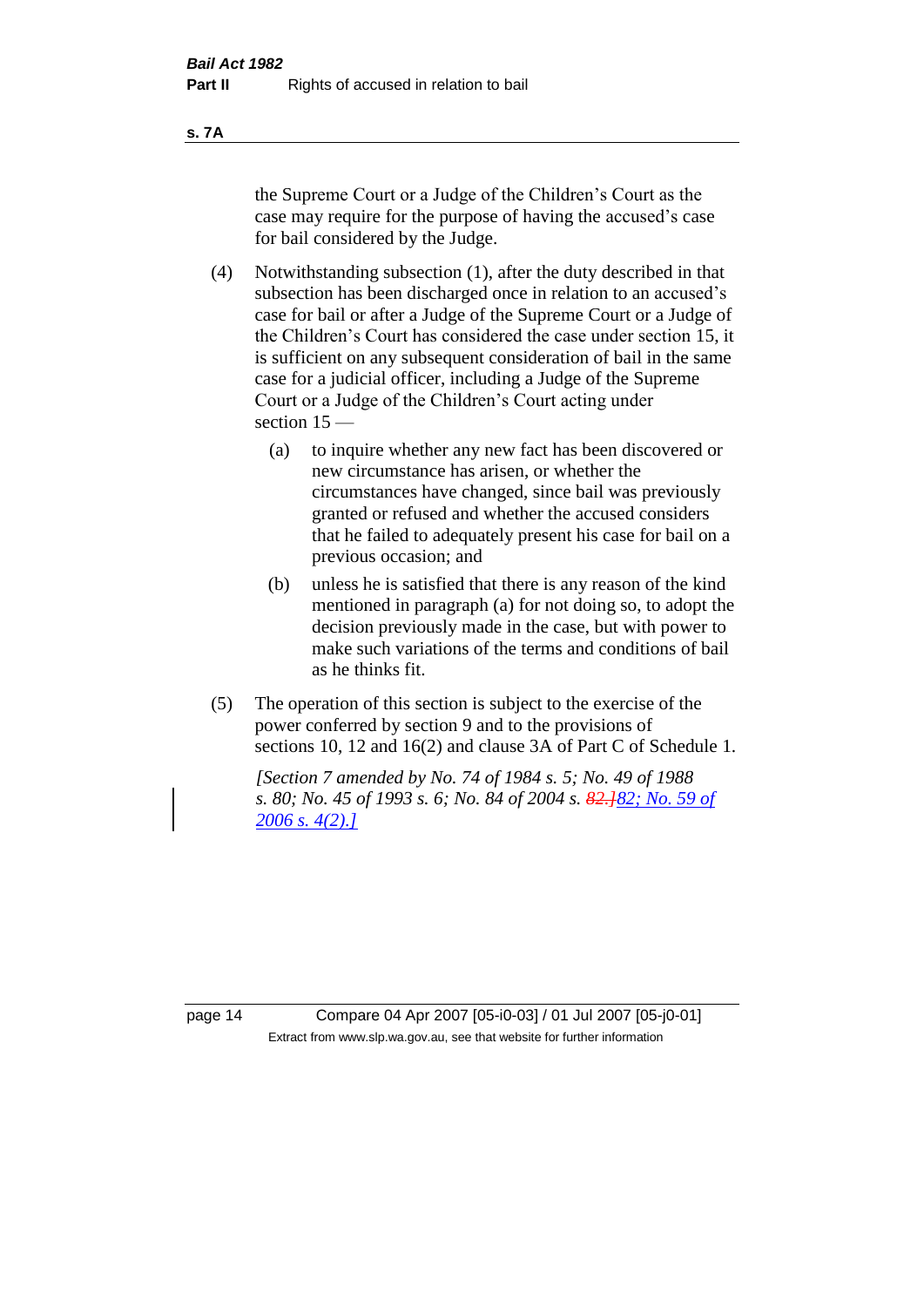#### **7A. Bail for appeal under the** *Criminal Appeals Act 2004*

- (1) If a person is in custody and an appeal has been commenced under Part 2 of the *Criminal Appeals Act 2004* in connection with the decision by virtue of which the person is in custody, the person may apply for bail —
	- (a) if the appeal is to be heard and determined by the Court of Appeal or if an application has been made to the Court of Appeal for leave to appeal to the Court of Appeal — to a judge of appeal; or
	- (b) in any other case to a Judge of the Supreme Court.
- (2) Bail shall not be granted to an applicant for bail under subsection (1) until he has given notice of his application for  $b$ ail to  $-$ 
	- (a) the State Solicitor; or
	- (b) the Deputy Director of Public Prosecutions (Commonwealth) in Perth,

as the case may require, and that official has been given an opportunity to be heard on the application.

*[Section 7A inserted by No. 33 of 1989 s. 18; amended by No. 65 of 2003 s. 88(2); No. 45 of 2004 s. 28(4); No. 59 of 2004 s. 141; No. 84 of 2004 s. 11.]* 

#### **8. Accused to be given information and prescribed forms**

- (1) Subject to subsection (4), a judicial officer or authorised officer who is called upon to consider an accused's case for bail, on the first occasion when it arises in relation to an offence or group of offences for which an accused is required to appear, shall ensure that the accused is, or has been, given —
	- (a) such information in writing as to the effect of this Act as is prescribed for the purposes of this paragraph;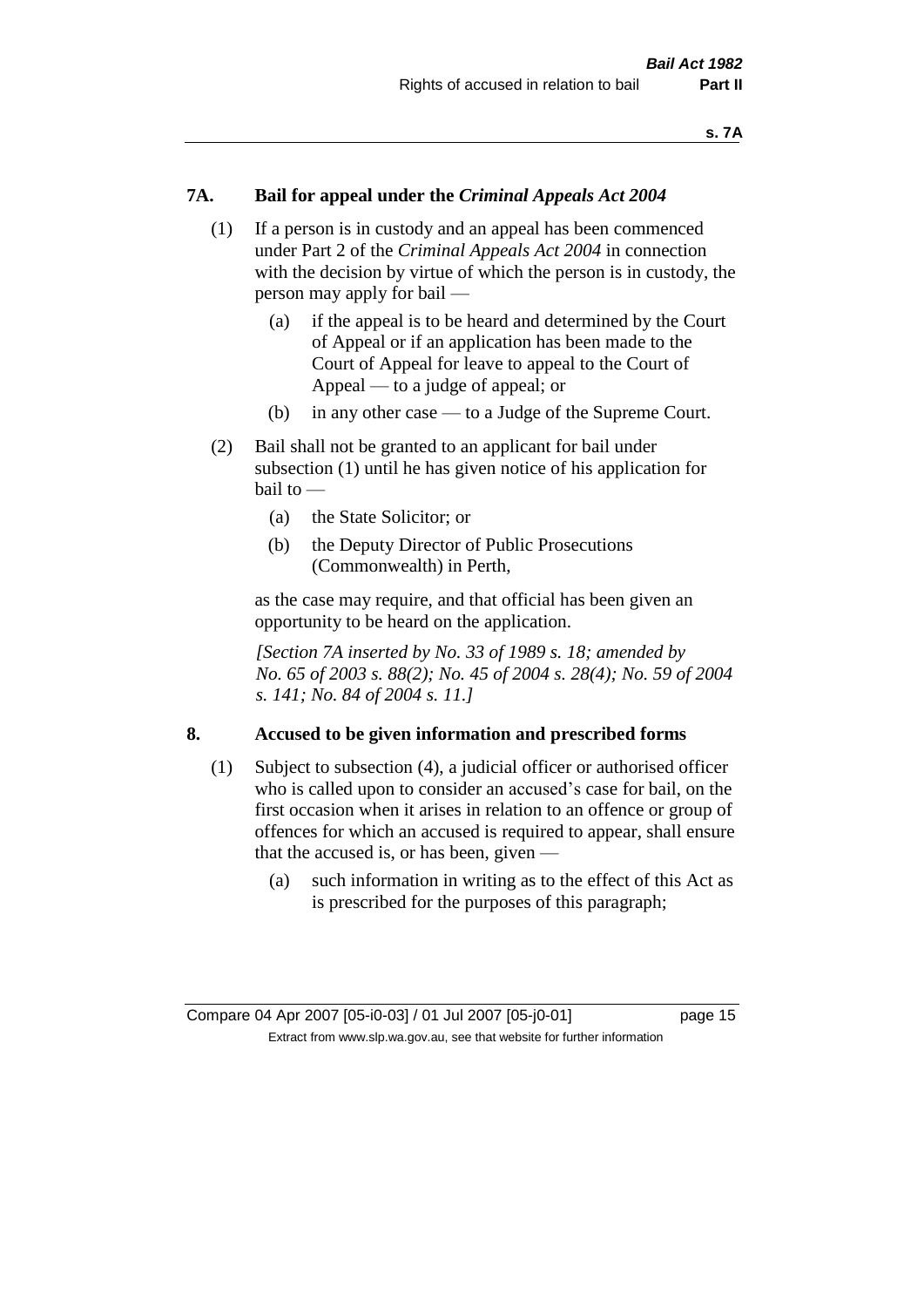- (b) a prescribed form for completion, designed to disclose to the judicial officer or authorised officer all information relevant to the decision; and
- (c) where the accused is unable or insufficiently able, to read, speak or write English, such assistance as he may reasonably require in order to have communicated to him the information mentioned in paragraph (a) and complete the form referred to in paragraph (b).
- (2) After an accused case for bail has been considered once, a judicial officer or authorised officer on any subsequent consideration of bail in the same case shall —
	- (a) comply with subsection  $(1)(a)$ ; and
	- (b) either comply with subsection (1)(b) or obtain the form previously completed for the purposes of that paragraph, if any, and ensure that —
		- (i) the form is revised in order to show any changes which he is informed have occurred since it was completed; and
		- (ii) any assistance, of the kind referred to in subsection  $(1)(c)$  is given to the accused for the purpose of completing or revising the form, as the case may be.
- (3) Nothing in this section shall be read as limiting section 23.
- (3a) Notwithstanding subsection  $(1)(a)$  or  $(2)(a)$  a judicial officer or authorised officer need not comply with that paragraph if it appears to him that the accused's case for bail is such that bail is likely to be granted to him in accordance with this Act; but if it subsequently appears to him that bail will not be granted or that the accused is dissatisfied with any condition imposed on the grant of bail he shall then comply with that paragraph.
- (4) Notwithstanding subsection (1)(b) or (2)(b), a judicial officer or an authorised officer may dispense with completion or revision

page 16 Compare 04 Apr 2007 [05-i0-03] / 01 Jul 2007 [05-j0-01] Extract from www.slp.wa.gov.au, see that website for further information

**s. 8**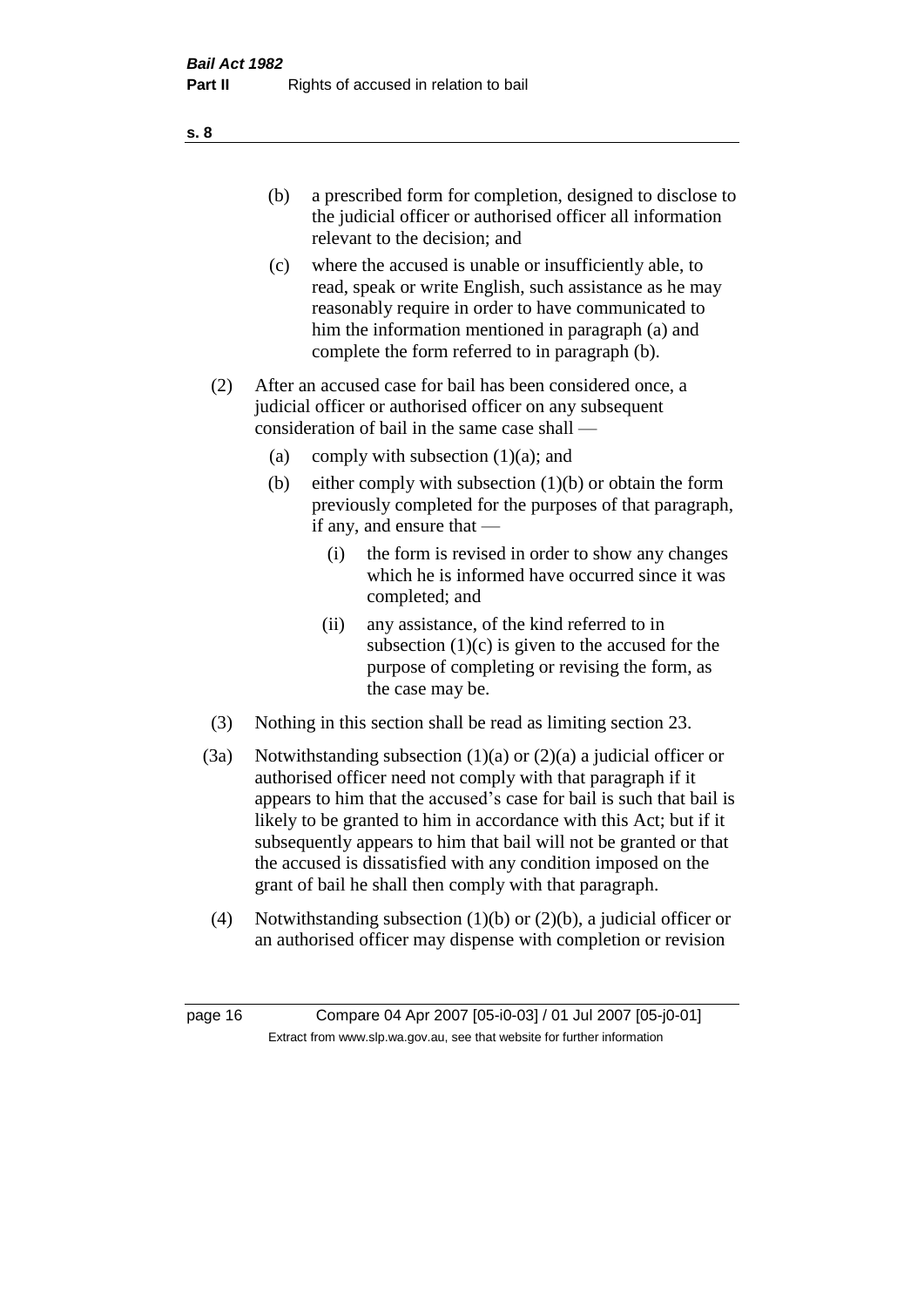of the form referred to in those paragraphs if it appears to him  $that -$ 

- (a) the accused's case for bail is such that bail is likely to be granted to him in accordance with this Act; and
- (b) the information in the possession of the judicial officer or authorised officer is sufficient for his consideration of the case.
- (5) Where a person has applied for bail for an appeal as mentioned in section 7A(1), this section applies as if the consideration of bail for the appeal were a first consideration of bail for an offence.

*[Section 8 amended by No. 74 of 1984 s. 6; No. 15 of 1988 s. 6; No. 33 of 1989 s. 18; No. 84 of 2004 s. 82.]* 

#### **9. Bail decision may be deferred until further information obtained**

- (1) Subject to section 26(2) of the *Young Offenders Act 1994*, a judicial officer or authorised officer who is called upon to consider a case for bail may defer consideration of the case for a period not exceeding 30 days if he thinks it is necessary —
	- (a) to obtain more information for the purpose of making a decision in accordance with this Act; or
	- (b) to take any step authorised by section 24(1).
- (2) Nothing in this section shall be taken to limit the right of an accused to be brought before a court as soon as is practicable if he is not released on bail.

*[Section 9 amended by No. 57 of 1997 s. 21(2); No. 84 of 2004 s. 82.]*

#### **10. Sections 5, 6 and 7 do not apply where accused imprisoned for other cause**

Notwithstanding sections 5, 6 and 7, the rights conferred on an accused and the duties imposed on police officers, authorised

Compare 04 Apr 2007 [05-i0-03] / 01 Jul 2007 [05-j0-01] page 17 Extract from www.slp.wa.gov.au, see that website for further information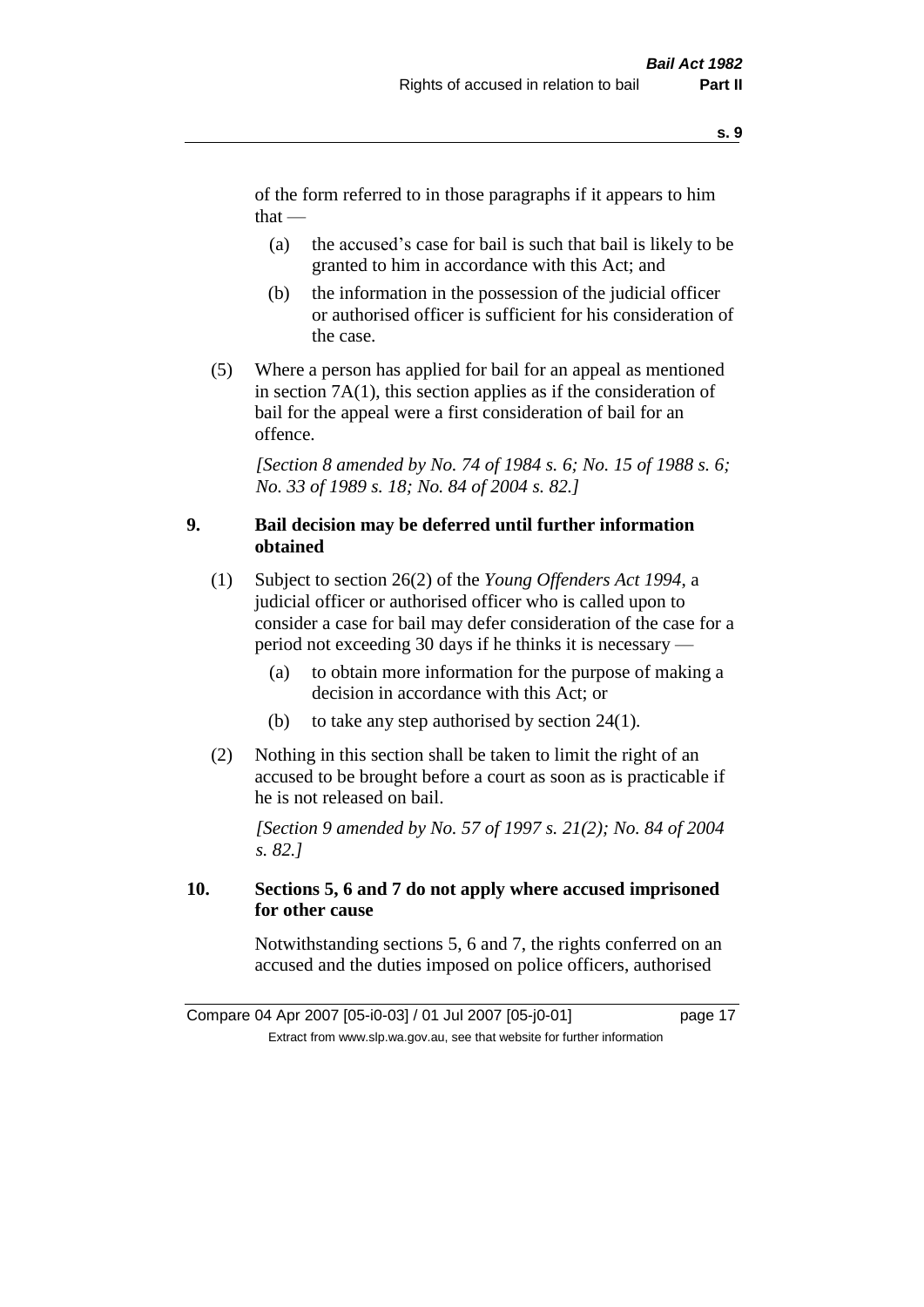officers and judicial officers by those sections in respect of an appearance in court for an offence do not arise where —

- (a) the accused is in custody for some other offence or reason (including the non-payment of a sum of money); and
- (b) the police officer, authorised officer or judicial officer is satisfied that the accused is likely to remain in custody for that other offence or reason until or beyond the time for the appearance for the first-mentioned offence.

*[Section 10 amended by No. 84 of 2004 s. 82.]*

#### **11. Rights following grant of bail**

- $(1)$  When
	- (a) bail has been granted to an accused for an appearance in court;
	- (b) all conditions which are to be complied with before the release of the accused have been complied with; and
	- (c) he has entered into a bail undertaking for that appearance or his bail undertaking is deemed to be amended under section 31(3),

the accused has a right to be at liberty until he is required to appear, or to next appear, before a court, but subject to —

- (d) any requirement that he be in custody for some other reason;
- (e) the exercise of the powers in sections 14(3), 17A, 46, 54 and 55; and
- (f) the limitation mentioned in section 12.
- (2) As soon as is practicable after an accused becomes entitled to be at liberty as provided in subsection  $(1)$  —
	- (a) an authorised officer, where bail was granted by an authorised officer;

page 18 Compare 04 Apr 2007 [05-i0-03] / 01 Jul 2007 [05-j0-01] Extract from www.slp.wa.gov.au, see that website for further information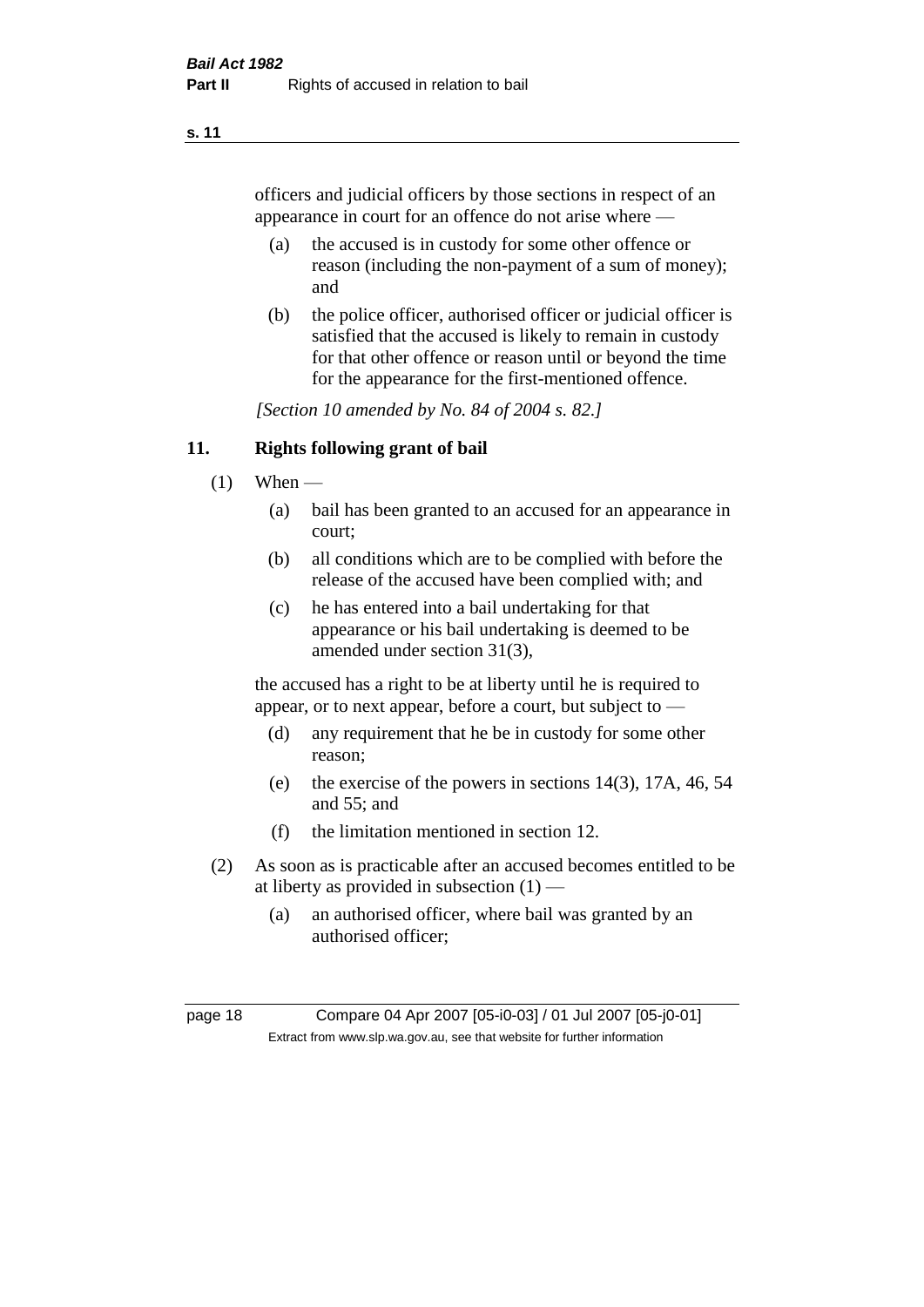- (b) a justice who has granted bail otherwise than while sitting as a court:
- (c) a Judge's associate, where bail was granted by a Judge of the District Court or the Supreme Court or the Children's Court; and
- (d) in any other case, the registrar of the court where the judicial officer who granted bail exercises jurisdiction or a justice,

shall, where the accused is in custody in a lock-up or prison, forthwith deliver or cause to be delivered a certificate to that effect in the prescribed form to the person in charge of the lock-up or prison, and that person shall release the accused from custody as soon as is practicable after he receives the certificate.

(3) In subsection (2)(a) **"authorised officer"** does not include an authorised officer who is also the person in charge of the lock-up in which the accused is in custody.

*[Section 11 amended by No. 74 of 1984 s. 7; No. 15 of 1988 s. 7; No. 49 of 1988 s. 81; No. 45 of 1993 s. 7; No. 47 of 1999 s. 8; No. 59 of 2004 s. 141; No. 84 of 2004 s. 82.]* 

#### **12. Further limitation on rights in sections 5 and 11**

The right of an accused to have his case for bail considered as soon as is practicable, his right to be at liberty as mentioned in section 11(1), and the corresponding duties created by this Part, are limited so far as is reasonably necessary for the exercise or performance by a person of any statutory power or function vested in him which requires or permits the continued custody of the accused, including the exercise of the powers set out in section 236Part 12 of *The*the *Criminal Code*, section 50AA of the *PoliceInvestigation Act 18922006* and Parts 6 and 7 of the *Criminal Investigation (Identifying People) Act 2002*.

*[Section 12 amended by No. 6 of 2002 s. 96; No. 84 of 2004 s. 8282; No. 59 of 2006 s. 6.]*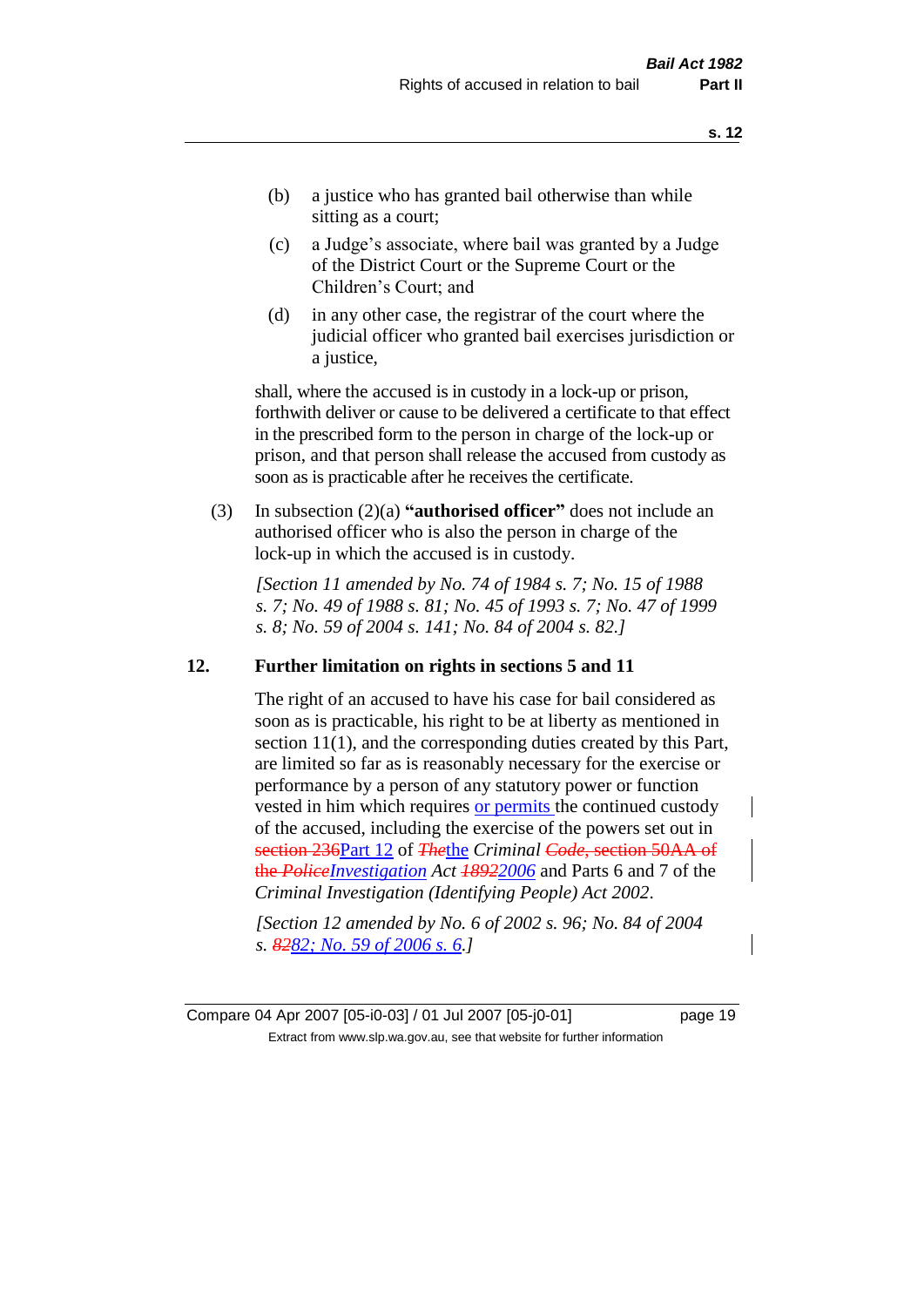# **Part III — Jurisdiction to grant bail**

#### **13. Jurisdiction to grant bail**

- (1) Jurisdiction to grant bail for any appearance described in the first column of Part A of Schedule 1 is vested in the judicial officer or authorised officer specified in the second column of that Part opposite thereto and shall be exercised subject to and in accordance with this Part and the further provisions in Parts B, C and D of Schedule 1.
- (2) A home detention condition shall not be imposed as a condition of bail except by a judicial officer.

*[Section 13 amended by No. 61 of 1990 s. 5; No. 45 of 1993 s. 12.]* 

#### **14. Supreme Court Judge has jurisdiction in all cases**

- (1) A Judge of the Supreme Court may, in accordance with this  $Act -$ 
	- (a) exercise a power to grant bail which is conferred upon any other judicial officer or any authorised officer by this Act; and
	- (b) revoke or vary any bail previously granted by any other such officer.
- (2) Subject to subsection (2a), the jurisdiction of a Judge of the Supreme Court under subsection (1) in respect of an appearance by an accused may be invoked by application made by either the prosecutor or the accused, and whether or not any other judicial officer has —
	- (a) previously granted or refused bail; or
	- (b) exercised any power conferred on him by section 55,

in respect of that appearance.

(2a) After the jurisdiction under subsection (1) has been invoked once by an accused in relation to an offence or group of

page 20 Compare 04 Apr 2007 [05-i0-03] / 01 Jul 2007 [05-j0-01] Extract from www.slp.wa.gov.au, see that website for further information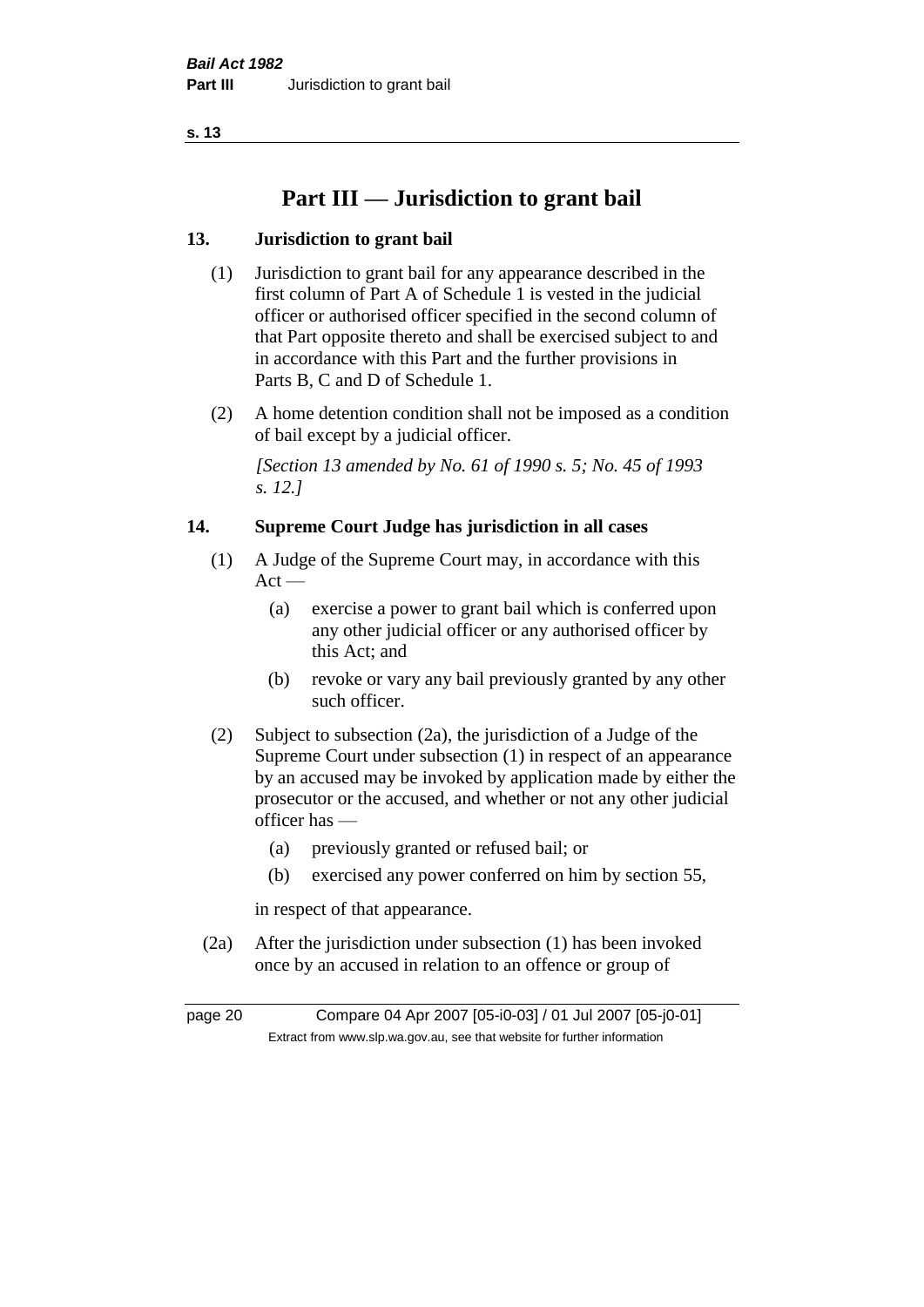offences for which he is required to appear, it may not be further invoked by that accused in relation to that offence or group of offences unless the accused satisfies a Judge of the Supreme Court that —

- (a) new facts have been discovered, new circumstances have arisen or the circumstances have changed since the occasion when the jurisdiction was invoked; or
- (b) he failed to adequately present his case for bail on that occasion.
- (3) Where under subsection (1) a Judge of the Supreme Court
	- (a) revokes the bail of an accused who is at liberty, he may order that the accused be returned to custody to await the appearance for which the bail was granted;
	- (b) varies the bail of such an accused, he may order that the accused be returned to custody until he becomes entitled to be at liberty pursuant to section 11,

and the Judge may issue any warrant which may be necessary to carry such an order into effect.

- (4) In this section **"any other judicial officer"** means any judicial officer whose jurisdiction is inferior to that of a Judge of the Supreme Court.
- (5) The powers and duties conferred on a Judge of the Supreme Court by this section may in the case of a child charged with an offence before the Children's Court also be exercised by a Judge of the Children's Court.

*[Section 14 amended by No. 74 of 1984 s. 8; No. 49 of 1988 s. 82; No. 84 of 2004 s. 82.]* 

#### **15. Exclusive jurisdiction of Supreme Court Judge in murder cases**

(1) Where an accused is in custody for wilful murder or murder, the power to grant bail shall be exercised only by a Judge of the

Compare 04 Apr 2007 [05-i0-03] / 01 Jul 2007 [05-j0-01] page 21 Extract from www.slp.wa.gov.au, see that website for further information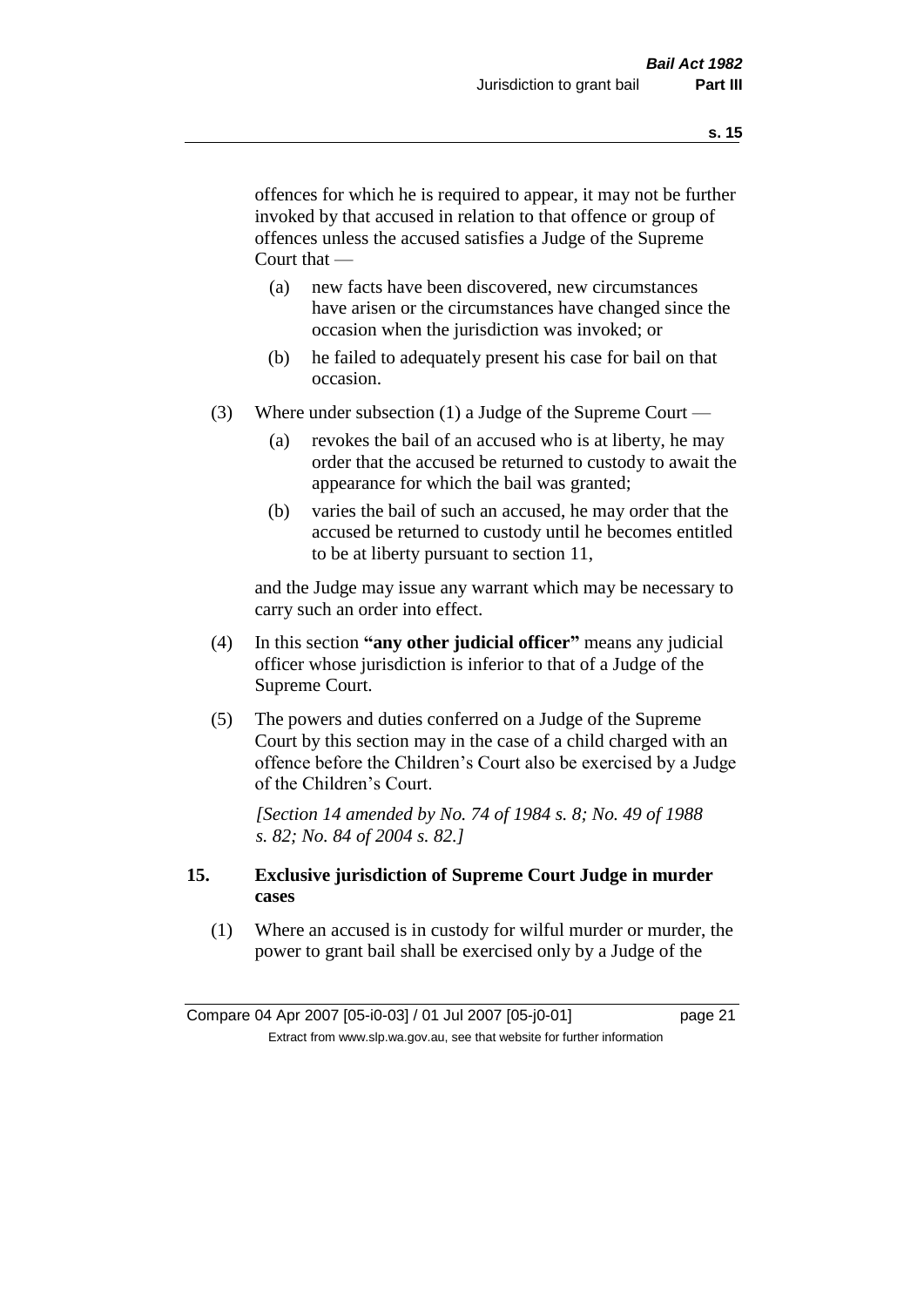Supreme Court, or in the case of an accused who is a child by a Judge of the Children's Court, except —

- (a) where section  $31(2)(d)$  applies; or
- (b) to the extent that the Court of Appeal exercises its powers under Part A of Schedule 1.
- *[(2) repealed]*

*[Section 15 amended by No. 52 of 1984 s. 35; No. 74 of 1984 s. 9; No. 49 of 1988 s. 83; No. 70 of 1988 s. 45; No. 45 of 1993 s. 12; No. 45 of 2004 s. 28(4) ; No. 84 of 2004 s. 82.]* 

#### **16. Bail of person arrested on warrant**

- (1) Subject to sections 14 and 15 where the arrest of an accused for an offence is made pursuant to a warrant he shall not be granted bail before he is brought before a court or judicial officer as commanded by the warrant, except by a justice acting in terms of section  $6(2)(b9)$ .
- (2) Notwithstanding subsection (1) or any other provision of this Act, an accused who has been arrested pursuant to a warrant —
	- (a) issued under section 56; or
	- (b) issued under the *Criminal Procedure Act 2004* for an offence against section 51(1) or (2),

shall not have a right to have his case for bail considered, and shall not be granted bail, before he is brought before the court as commanded by the warrant.

*[Section 16 amended by No. 59 of 2004 s. 141; No. 84 of 2004 s. 11 and 82.]; No. 59 of 2006 s. 4(3).]*

#### **16A. Restrictions on powers of authorised officers and justices in certain cases**

(1) Where this section applies to a person who has been arrested for an offence jurisdiction does not arise under section 13 until the person is brought before —

page 22 Compare 04 Apr 2007 [05-i0-03] / 01 Jul 2007 [05-j0-01] Extract from www.slp.wa.gov.au, see that website for further information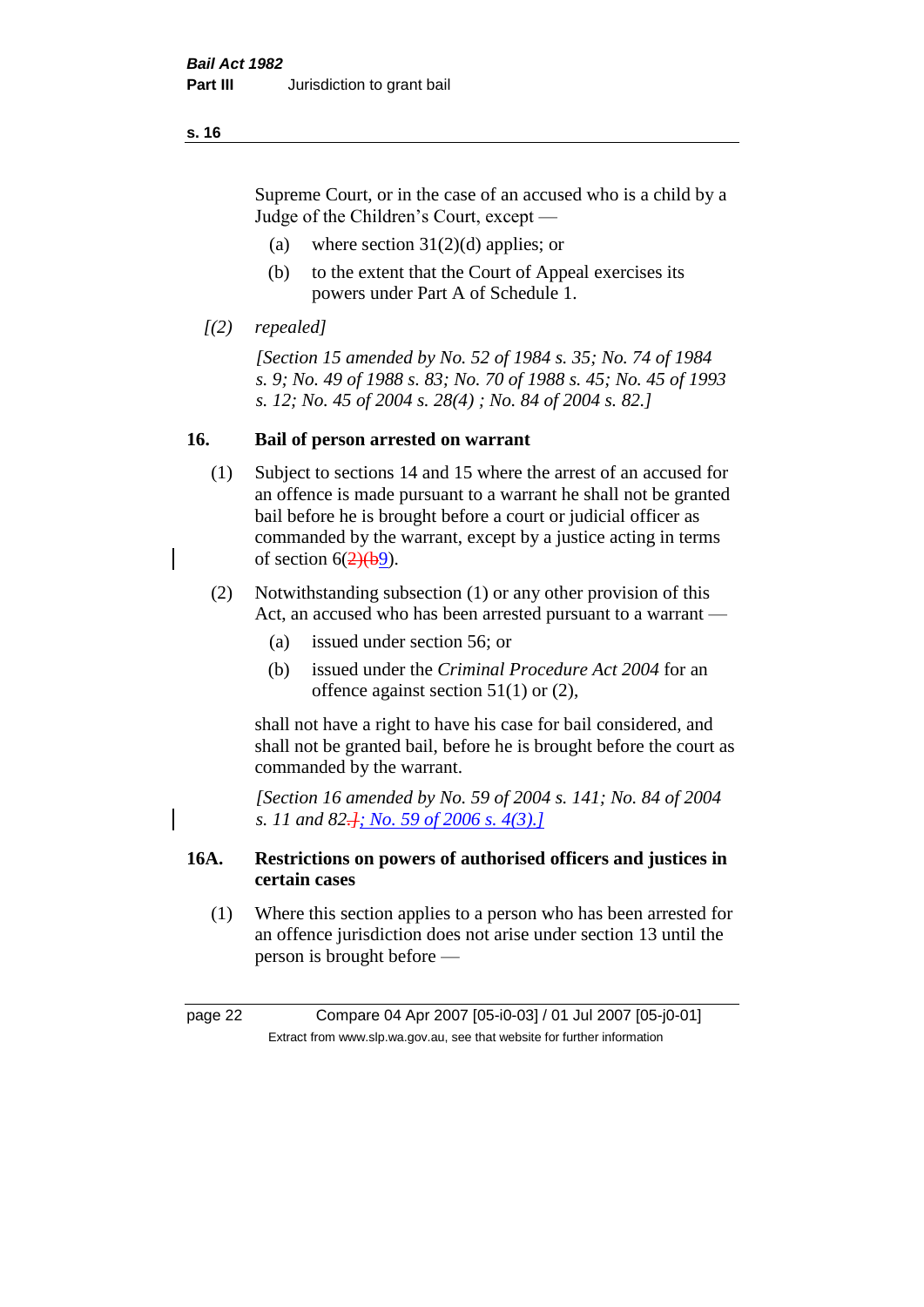- (a) a court constituted by or so as to include a magistrate; or
- (b) where section 15 applies, a Judge of the Supreme Court or a Judge of the Children's Court as the case may require.
- (2) This section applies where
	- (a) a person has been arrested in an urban area for a serious offence; and
	- (b) the serious offence is alleged to have been committed while the accused was —
		- (i) on bail for; or
		- (ii) at liberty under an early release order made in respect of,

another serious offence.

- (3) This section also applies where a person has been arrested in an urban area for an offence against section 61(1) of the *Restraining Orders Act 1997* (which creates offences for breaches of violence restraining orders).
- $(4)$  In this section —

**"urban area"** means —

- (a) the metropolitan region as defined in the *Planning and Development Act 2005* and any prescribed area that adjoins that region; and
- (b) any other prescribed area of the State, being the whole or part of, or an area adjoining, a local government district under the *Local Government Act 1995* that is designated under that Act as a city or a town.

*[Section 16A inserted by No. 54 of 1998 s. 6(1); amended by No. 38 of 2004 s. 59; No. 84 of 2004 s. 82; No. 38 of 2005 s. 15.]*

Compare 04 Apr 2007 [05-i0-03] / 01 Jul 2007 [05-j0-01] page 23 Extract from www.slp.wa.gov.au, see that website for further information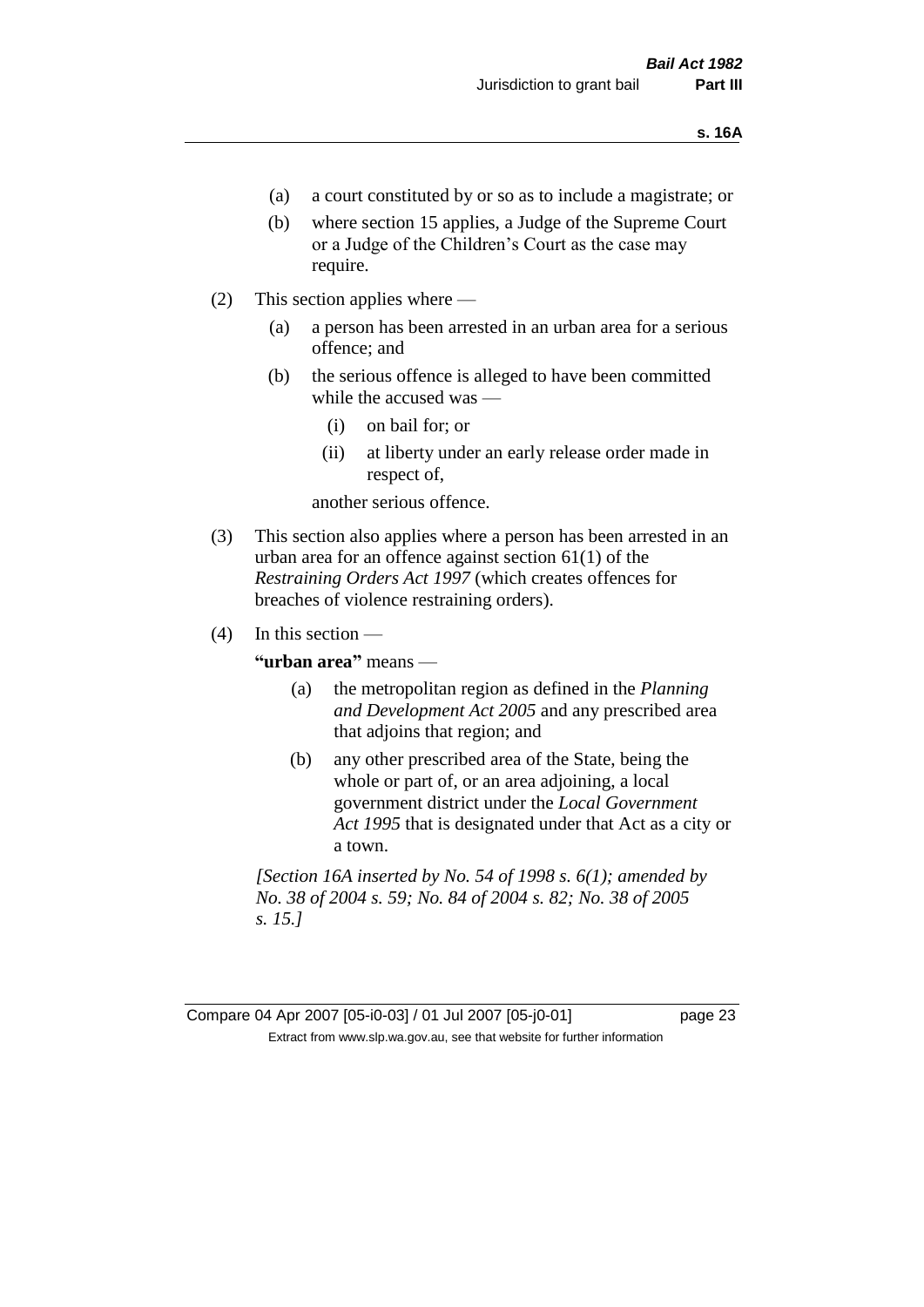| ×<br>. . |  |
|----------|--|
|----------|--|

#### **17. Conditions which may be imposed**

- (1) A judicial officer or authorised officer may impose conditions on a grant of bail only to the extent that he is authorised to do so by clause 2(3)(c) of Part C and Part D of Schedule 1.
- (2) Conditions imposed on a grant of bail shall not be any more onerous on the accused than the judicial officer or authorised officer considers is required in the public interest having regard to the nature of the offence for which the accused is in custody and the circumstances of the accused.

*[Section 17 amended by No. 45 of 1993 s. 8 and 12; No. 84 of 2004 s. 82.]* 

#### **17A. Further provisions as to responsible person's undertaking (Schedule 1 Part C clause 2)**

- (1) Where this section applies, an authorised police officer may
	- (a) cancel an undertaking of the kind described in clause 2(3)(c) of Part C of Schedule 1;
	- (b) approve of another person as a responsible person within the meaning in that clause; and
	- (c) detain the accused or order his detention until the person so approved enters into an undertaking of the kind mentioned in paragraph (a).
- (2) Subsection (1) applies where
	- (a) a person has entered into an undertaking referred to in paragraph (a) of that subsection;
	- (b) a judicial officer when granting bail ordered that the person may under this section be released from the undertaking by an authorised police officer; and
	- (c) the person wishes to be so released.
- (3) A police officer may, for the purpose of the exercise of the powers in subsection (1), take into custody a child accused who has been released on bail.

page 24 Compare 04 Apr 2007 [05-i0-03] / 01 Jul 2007 [05-j0-01] Extract from www.slp.wa.gov.au, see that website for further information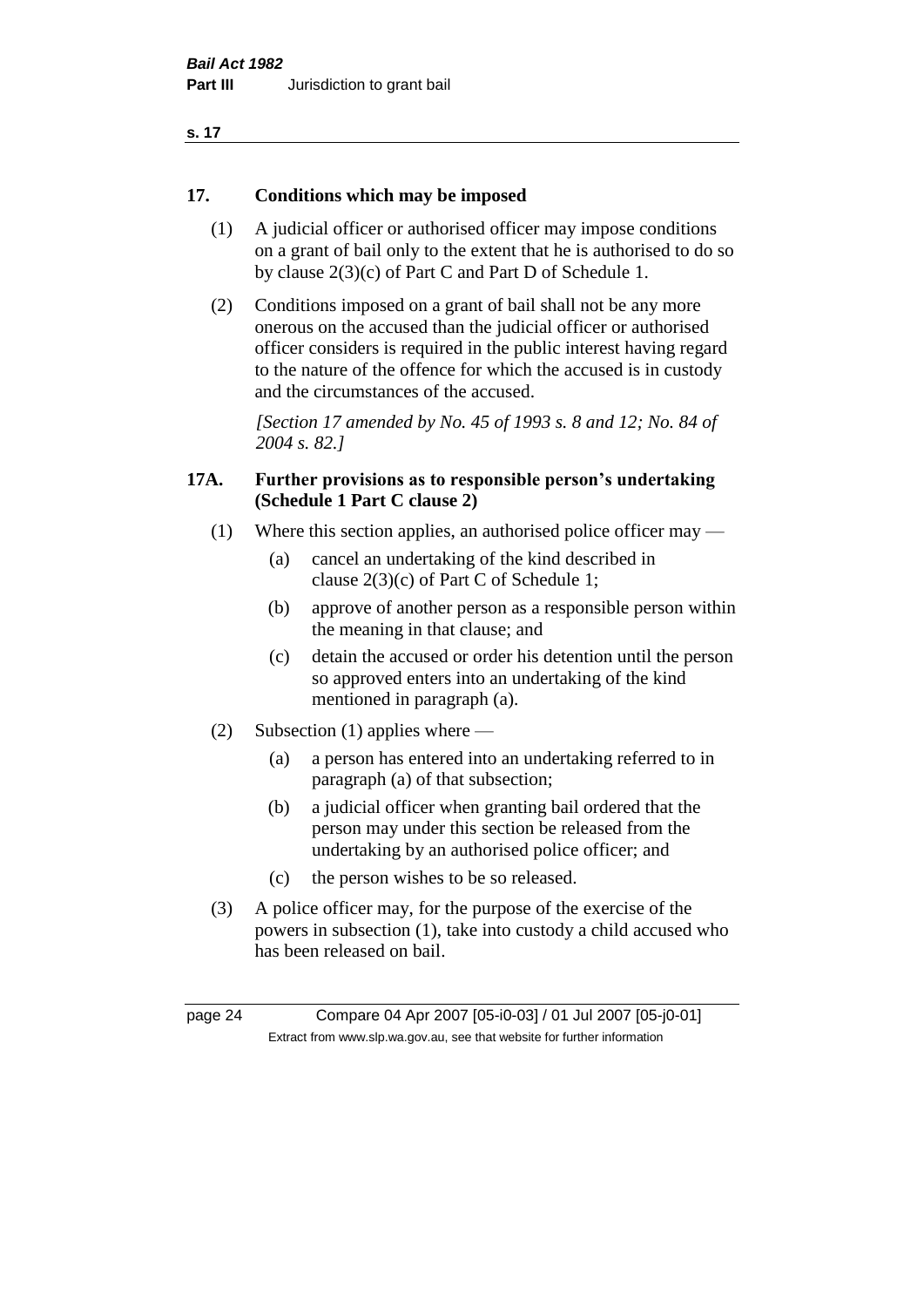- (4) If the police officer is not an authorised police officer he shall, as soon as is practicable, bring the accused before an authorised police officer for the purpose referred to in subsection (3).
- (5) After an undertaking has been entered into as mentioned in subsection  $(1)(c)$ , the accused, subject to this Act, has a right to be at liberty until he is required to appear before a court.

*[Section 17A inserted by No. 45 of 1993 s. 9; amended by No. 84 of 2004 s. 82.]* 

- **[18. Police officer may dispense with bail in certain cases upon deposit of cash**
- (1) Except where section 16 applies, an authorised police officer may, in accordance with this section, dispense with the requirement for bail for an appearance in court by an accused for a prescribed simple offence.
- Before an authorised police officer dispenses with the requirement for bail under this section, he shall
	- (a) give to the accused a notice in the prescribed form specifying the time and place at which he is to appear to be dealt with for the offence and setting out the effect of section **-19**(1) and (2);
	- fix an amount in cash, not exceeding the amount prescribed for that offence, which the accused shall deposit as security for his appearance at that time and place; and
	- (c) receive the amount of such deposit and an acknowledgment from the accused that he has been given the notice provided for by paragraph (a).
- Where the requirement for bail is dispensed with under this section, the accused has a right to be at liberty, subject to any requirement that he be in custody for some other offence or reason, until he is required to appear before a court for the offence.
- In any proceedings production of a document purporting to be the acknowledgment referred to in subsection  $(2)(c)$  and of a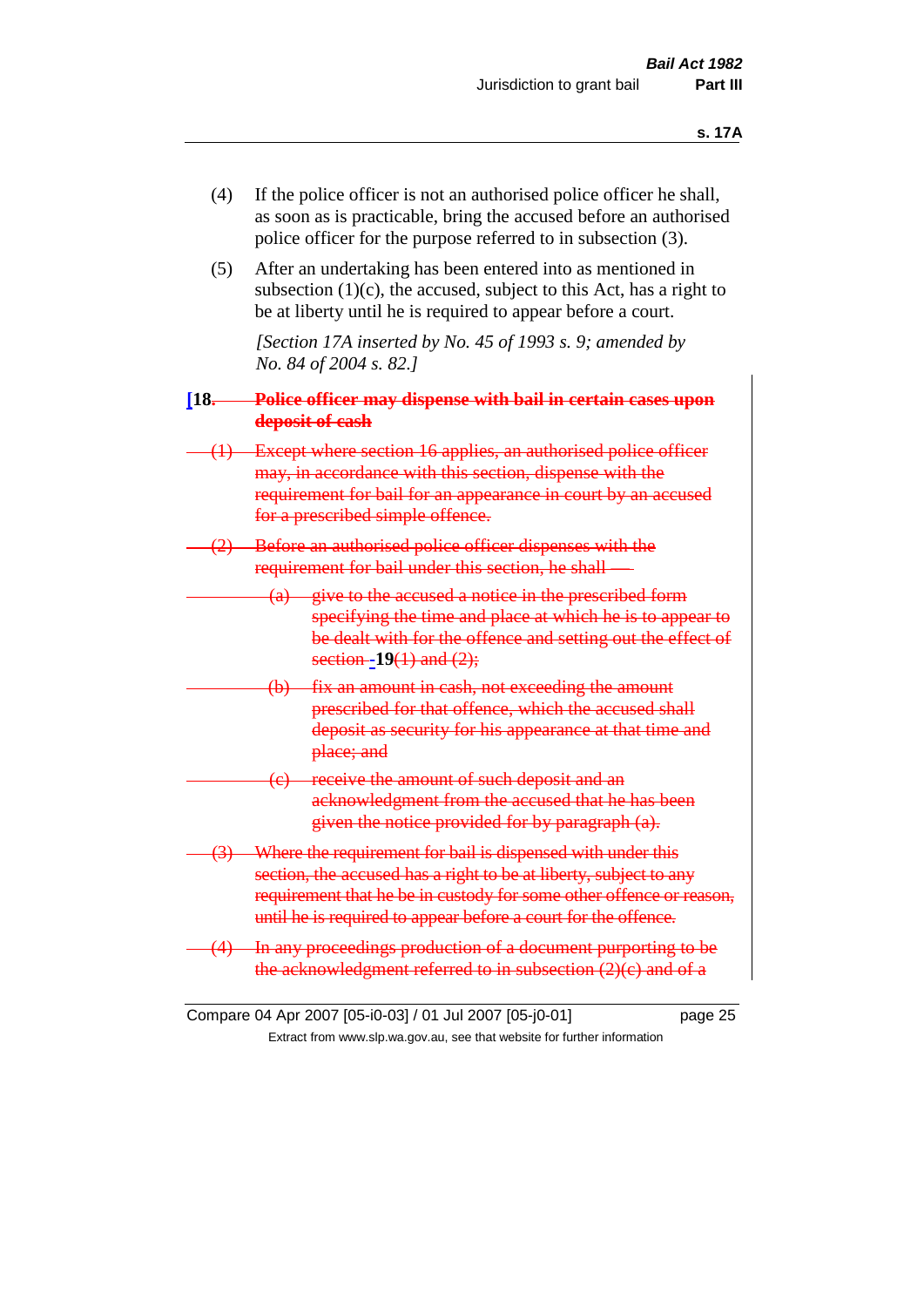|     | copy of the notice referred to in subsection $(2)(a)$ shall be<br>evidence that subsection (2) has been complied with and of the<br>contents of such notice.                                                                                                                                                                                                                                                                                                                                                                               |
|-----|--------------------------------------------------------------------------------------------------------------------------------------------------------------------------------------------------------------------------------------------------------------------------------------------------------------------------------------------------------------------------------------------------------------------------------------------------------------------------------------------------------------------------------------------|
|     | Repealed by No. 45 of 1988 s. 8;<br><b>[Section 18 amended,</b><br>No. 84 of 2004 s. 82.]                                                                                                                                                                                                                                                                                                                                                                                                                                                  |
| 19. | Return or application of deposit where bail dispensed with                                                                                                                                                                                                                                                                                                                                                                                                                                                                                 |
|     | $(1)$ If an accused appears at the time and place notified to him under<br>section $18(2)(a)$ , or at a time to which the proceedings are<br>adjourned as mentioned in subsection (3), he is entitled to have<br>his deposit refunded to him, but, notwithstanding the foregoing,<br>the court may order that the deposit be applied wholly or partly<br>in or towards payment of any sum of money ordered to be paid<br>in respect of the commission of the offence, or may direct that it<br>be retained as mentioned in subsection (3). |
|     | $(2)$ If an accused fails to appear as mentioned in subsection $(1)$ , he<br>does not commit an offence against section 51 but the court<br>shall, if it is satisfied that section $18(2)(a)$ has been complied<br>with, and whether or not the accused is convicted of the offence<br>for which the appearance was required, order-                                                                                                                                                                                                       |
|     | (a) that the deposit be applied wholly or partly in or towards<br>payment of any sum of money ordered to be paid in<br>respect of the commission of that offence (but without<br>prejudice to the recovery of any balance remaining<br>unpaid); and                                                                                                                                                                                                                                                                                        |
|     | $(b)$ subject to subsection $(3)$ , that so much $(if any)$ of the<br>deposit as is not thereby disposed of be paid to the State.                                                                                                                                                                                                                                                                                                                                                                                                          |
|     | $(3)$ If at the time notified to the accused under section $18(2)(a)$ the<br>proceedings are adjourned or are thereafter further adjourned,<br>whether or not the accused appears, the court may, instead of<br>granting bail to him, from time to time so long as the accused<br>remains unconvicted dispense with the requirement for bail as<br>provided in section $18(1)$ and $(2)$ and, notwithstanding<br>section $18(2)(c)$ or subsection $(2)(b)$ , direct that the amount                                                        |

page 26 Compare 04 Apr 2007 [05-i0-03] / 01 Jul 2007 [05-j0-01] Extract from www.slp.wa.gov.au, see that website for further information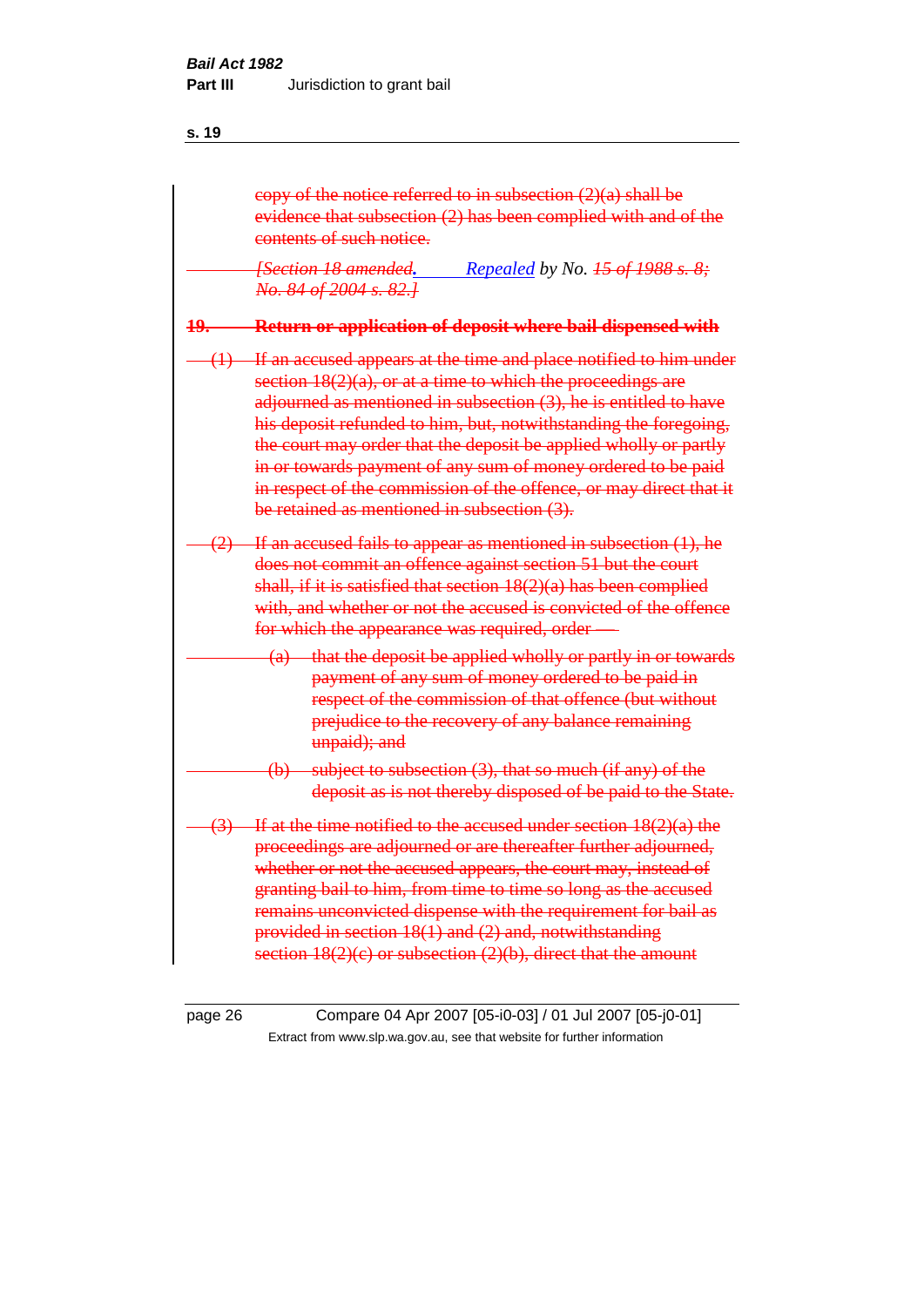already deposited be retained as security for any further appearance.

(4) Where under subsection (3) proceedings are adjourned in the absence of the accused, the notice required by section  $18(2)(a)$ may, notwithstanding that paragraph, be sent to the accused by the registrar of the court, and section 32(1), (2) and (3) shall apply to the notice and proof of receipt thereof.

> *[Section 19 amended by No. 65 of 2003 s. 121(3); No. 59 of 2004 s. 141; No. 84 of 2004 s. 82.]2006 s. 7(1).]*

Compare 04 Apr 2007 [05-i0-03] / 01 Jul 2007 [05-j0-01] page 27 Extract from www.slp.wa.gov.au, see that website for further information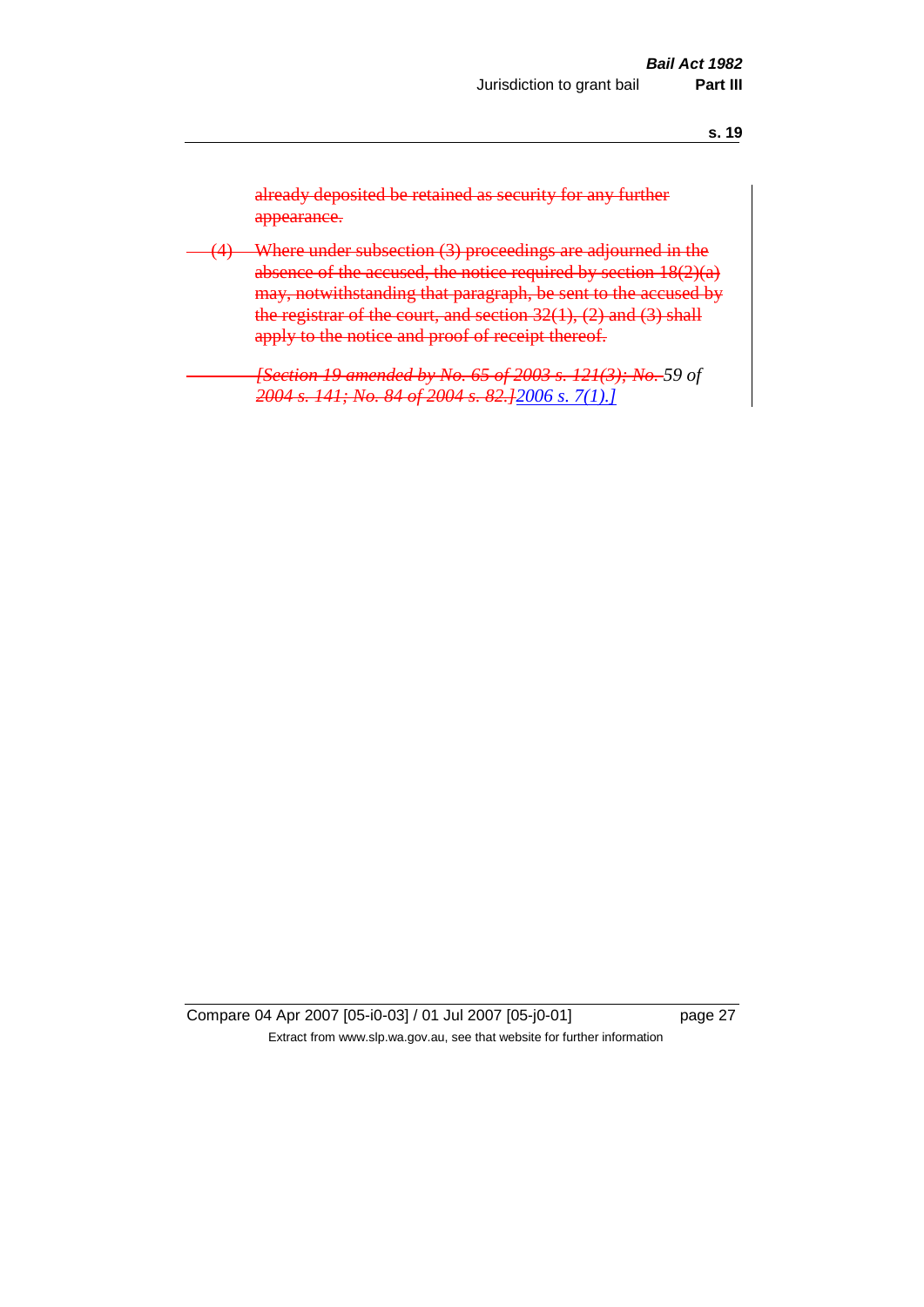# **Part IV — Hearing of case for bail, parties, and evidence**

#### **20. Power to consider bail** *in camera* **and to prohibit publication**

- (1) On the consideration by a judicial officer of a case for bail of an accused who is charged with an offence triable by jury, the judicial officer may, to avoid prejudice to either party, exercise the powers described in subsection (2), but shall only exercise the power in paragraph (b) thereof if he considers that the exercise of the power in paragraph (a) is not, on its own, likely to be sufficient to avoid prejudice.
- (2) The powers referred to in subsection (1) are to order
	- (a) that no report, or summary, of any statement, or of any specified statement, made or furnished at the hearing shall be published by any means;
	- (b) that the bail application be heard *in camera*.
- (3) Where an order is made under subsection (2)(a), no report, or summary, of any statement referred to in that paragraph shall be published by any means —
	- (a) if the offence is one that may be tried on indictment, before a court decides that it is to be tried on indictment;
	- (b) if the accused is discharged from further proceedings upon the prosecution notice or indictment brought against him for the offence, before he is so discharged; or
	- (c) if the accused is tried on indictment for the offence, before the trial is ended.
- (4) A person who, except with lawful excuse, fails to comply with an order made under this section commits an offence.

Penalty: \$1 000.

*[Section 20 amended by No. 50 of 2003 s. 37(2); No. 4 of 2004 s. 58; No. 84 of 2004 s. 11 and 82.]*

page 28 Compare 04 Apr 2007 [05-i0-03] / 01 Jul 2007 [05-j0-01] Extract from www.slp.wa.gov.au, see that website for further information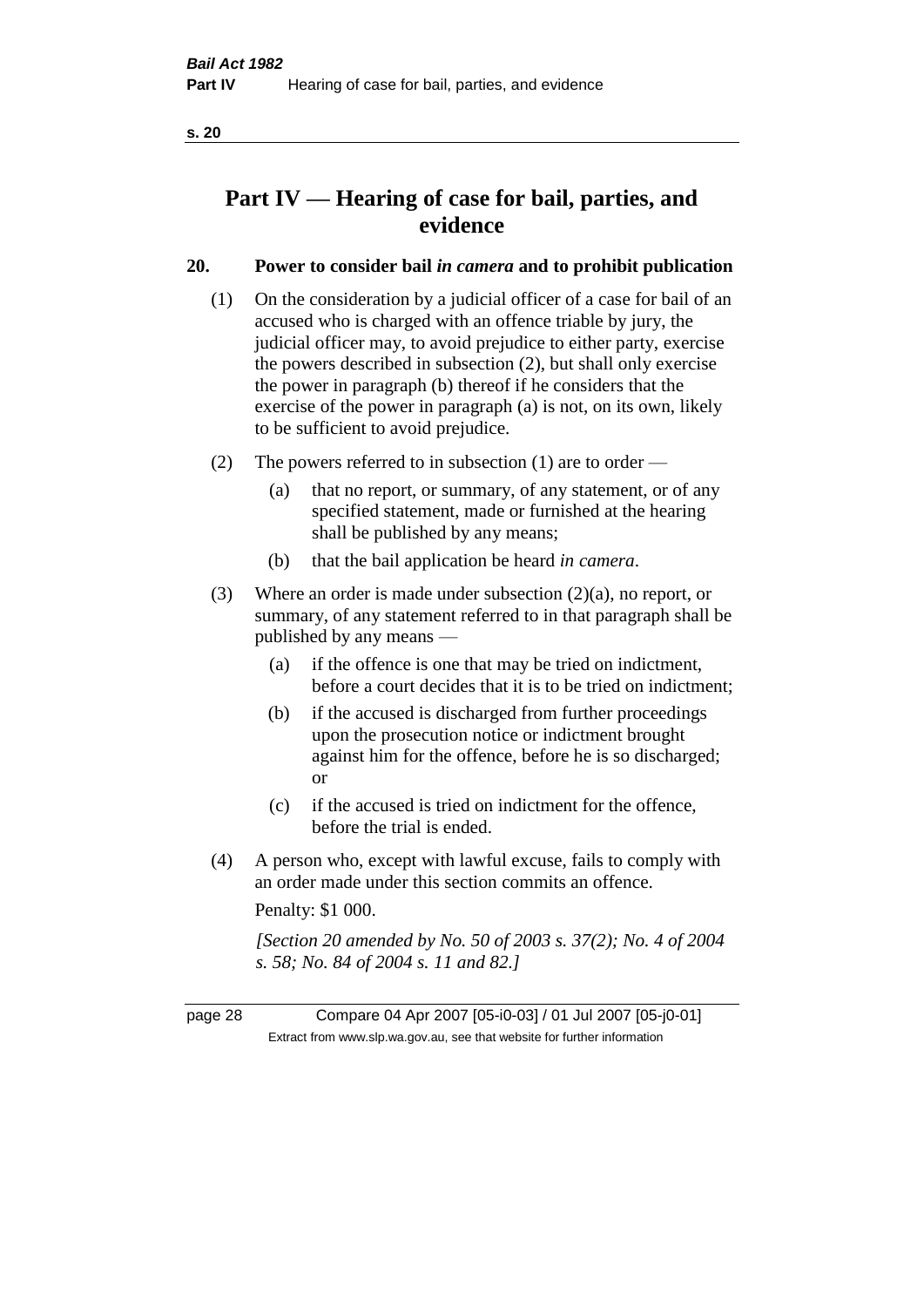#### **21. Parties**

- (1) The parties to proceedings on a case for bail are the prosecutor and the accused and, subject to subsection (2), no other person shall be a party to, or be represented at, the proceedings.
- (2) Nothing in subsection (1) affects the right of
	- (a) the Attorney General to apply for leave, or be an appellant, under Part 2 of the *Criminal Appeals Act 2004*;
	- (b) the State Solicitor or the Deputy Director of Public Prosecutions (Commonwealth) to receive notice and be heard under section 7A(2); or
	- (c) an officer referred to in section 33 of the *Children's Court of Western Australia Act 1988* to be present at and participate in proceedings concerning a child under that section.

*[Section 21 amended by No. 15 of 1988 s. 9; No. 49 of 1988 s. 84; No. 33 of 1989 s. 18; No. 31 of 1993 s. 7; No. 65 of 2003 s. 88(3); No. 59 of 2004 s. 141; No. 84 of 2004 s. 11 and 82.]* 

#### **22. Evidence**

A judicial officer or authorised person may in considering any case for bail receive and take into account such information as he thinks fit whether or not the same would normally be admissible in a court of law.

#### **23. Accused not bound to supply information**

An accused is not obliged to complete, or furnish information for, the prescribed form referred to in section  $8(1)(b)$ , or for any revision thereof, or to furnish any information, whether on oath or otherwise, for the purpose of having his case for bail considered.

*[Section 23 amended by No. 84 of 2004 s. 82.]*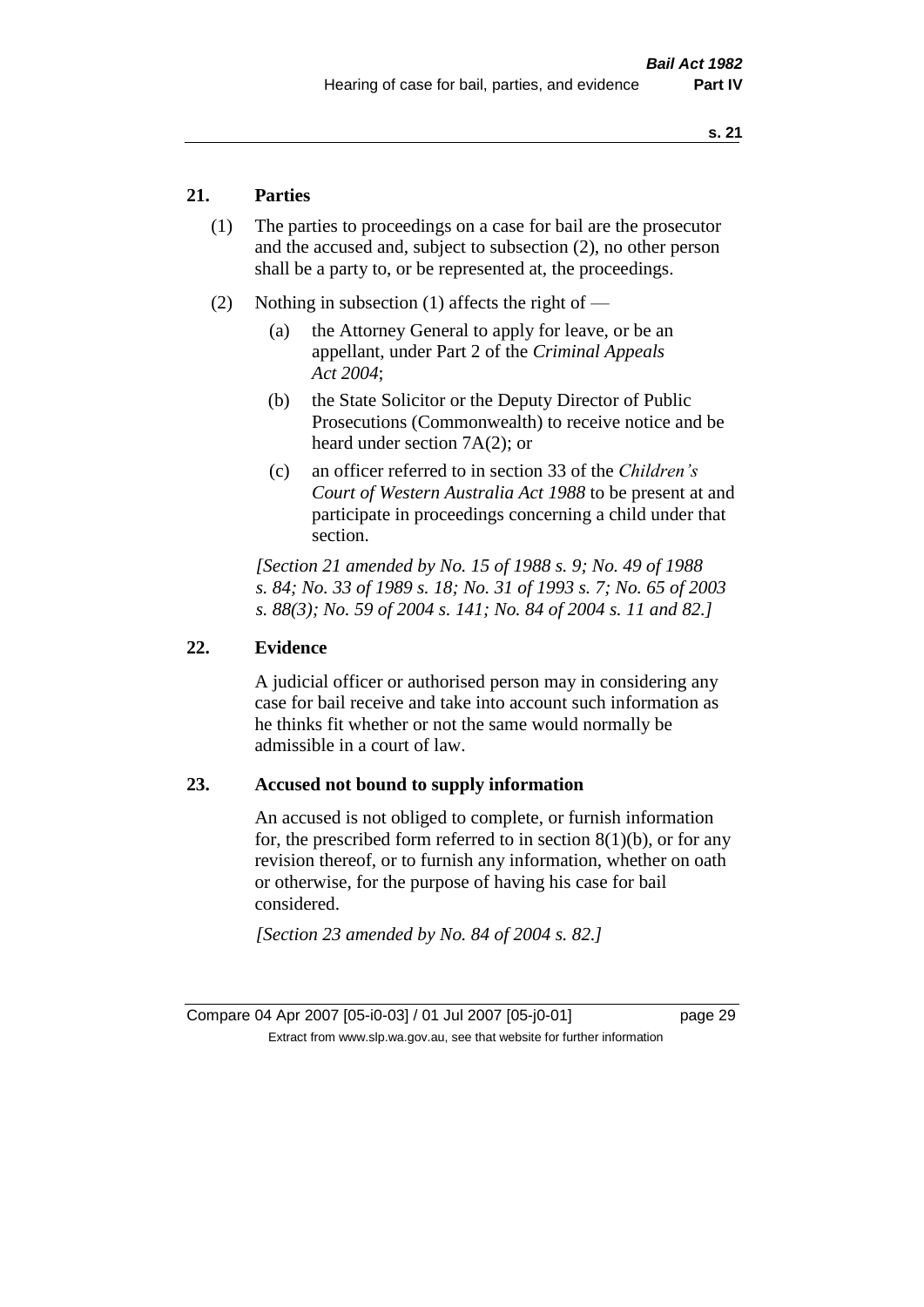| ×<br>. .<br>v |
|---------------|
|---------------|

#### **24. Information may be referred to police officer for verification or for report**

- (1) A judicial officer or authorised officer who is called upon to consider a case for bail may —
	- (a) request that any information placed before the judicial officer or authorised officer by the accused for the purposes of the case be verified by a police officer, and to that end may refer to a police officer the prescribed form mentioned in section 8(1)(b), after it has been completed or revised;
	- (b) request that a report on any matter mentioned in Part C of Schedule 1, so far as it applies to an accused whose case is being or to be considered, be made by a police officer.
- (2) Where a reference or request is made under subsection (1) a police officer shall, as soon as is practicable —
	- (a) make a report to the judicial officer or the authorised officer accordingly; and
	- (b) furnish a copy of the report to the accused or his solicitor or counsel.

*[Section 24 inserted by No. 61 of 1990 s. 6; amended by No. 45 of 1993 s. 12; No. 84 of 2004 s. 11 and 82.]* 

#### **24A. Information may be referred to community corrections officer for verification or for report**

- (1) A judicial officer who is called upon to consider a case for bail may refer to a community corrections officer any matter referred to in section 24(1) and may request a community corrections officer to do any matter referred to in that section.
- (2) A judicial officer who is called upon to consider a case for bail and who desires to impose a home detention condition as a condition on a grant of bail, shall request that a report be made

page 30 Compare 04 Apr 2007 [05-i0-03] / 01 Jul 2007 [05-j0-01] Extract from www.slp.wa.gov.au, see that website for further information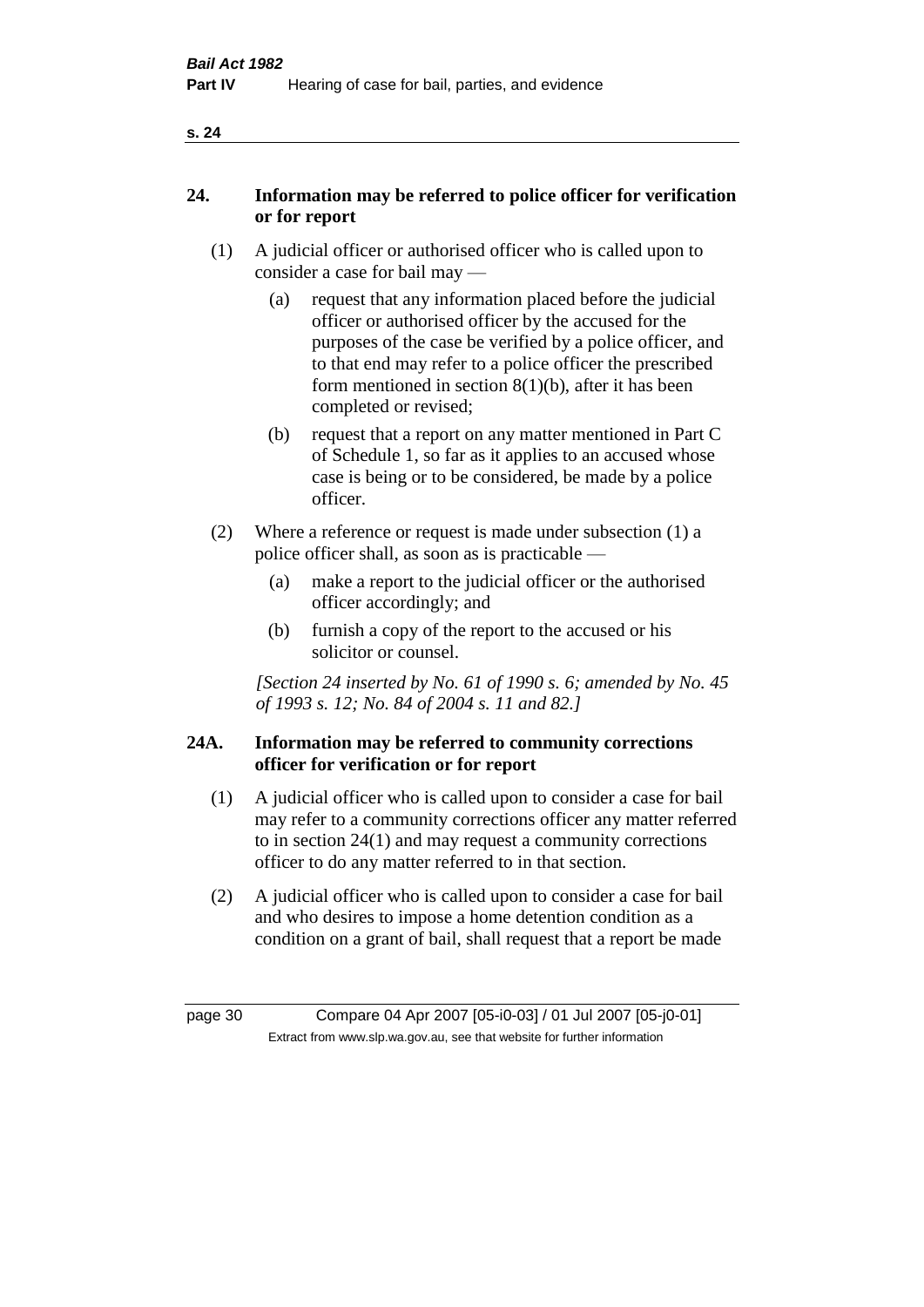by a community corrections officer about the suitability of the accused to be subject to a home detention condition.

- (3) Where a reference or a request is made under subsection (1) or a report is requested under subsection (2) a community corrections officer shall, as soon as is practicable, make a report to the judicial officer and, at the discretion of the judicial officer, copies may be made available to the prosecution or to the accused or his solicitor or counsel.
- (4) Where a community corrections officer makes a report that an accused is suitable to be subject to a home detention condition, the officer shall annex to the report and provide to the accused or his solicitor or counsel, a list of those conditions in rules made under section 50L that may be applied to the accused by the CEO (corrections) while the accused is subject to the home detention condition.

*[Section 24A inserted by No. 61 of 1990 s. 7; amended by No. 31 of 1993 s. 9; No. 84 of 2004 s. 11 and 82; No. 65 of 2006 s. 53.]* 

#### **25. Protection of accused as to information given for bail purposes**

A statement made by an accused to a judicial officer or authorised officer for the purpose of a decision whether bail should be granted to him for any appearance in court for an offence shall not be admissible in evidence against him at his trial for that offence.

*[Section 25 amended by No. 84 of 2004 s. 82.]* 

### **26. Record of decision and reasons**

- (1) A bail record form shall be completed by an authorised officer or a justice if he —
	- (a) refuses to grant bail to an accused;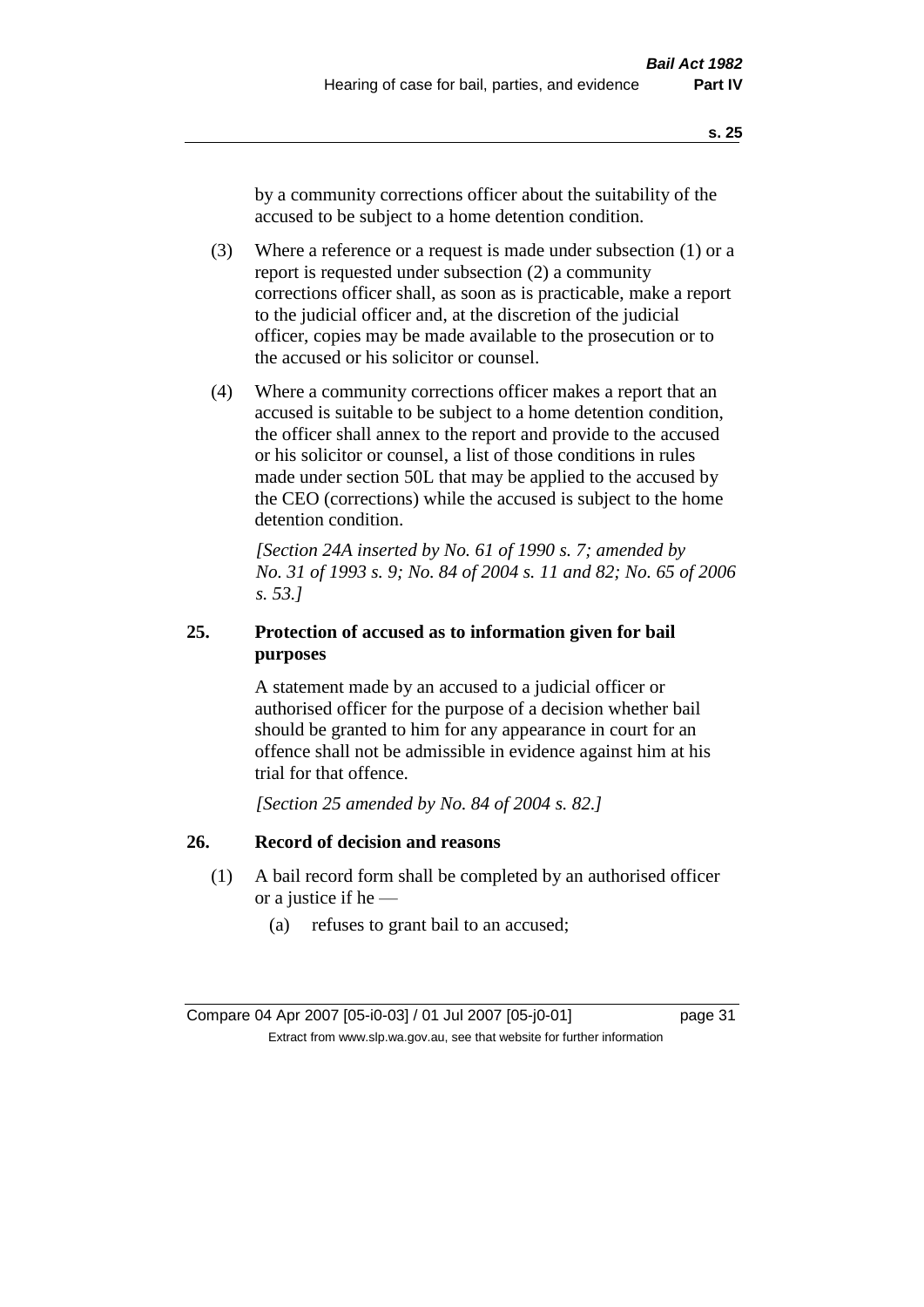- (b) grants bail to an accused in the circumstances referred to in clause 3 of Part B of Schedule 1; or
- (c) imposes any condition on a grant of bail and it appears to him that the accused is dissatisfied with the condition.
- (2) Where a judicial officer, other than a justice
	- (a) refuses to grant bail to an accused; or
	- (b) imposes any condition on a grant of bail and it appears to him that the accused is dissatisfied with the condition,

a record of the decision and of the reasons therefor shall be made.

- (3) The accused, the prosecutor or an intending prosecutor shall be entitled, upon request, to be furnished with a copy of the bail record form or, where subsection (2) applies, of the record made.
- (4) For the purposes of this section
	- (a) references to a justice do not include a magistrate or a Judge of the District Court or the Supreme Court or the Children's Court who is a justice; and
	- (b) a bail record form is a prescribed form designed to contain a summary of the matters relevant to the decision as to the bail of an accused, including those matters set out in Part C of Schedule 1, the decision made, and the reasons for the decision.

*[Section 26 inserted by No. 15 of 1988 s. 10; amended by No. 49 of 1988 s. 85; No. 45 of 1993 s. 12; No. 59 of 2004 s. 141; No. 84 of 2004 s. 82.]* 

### **27. Transmission of relevant papers to court**

(1) An authorised officer and a judicial officer who consider an accused's case for bail for an appearance for an offence<del>, an</del> authorised police officer who dispenses with bail under section 18, and a person before whom a bail undertaking or a

page 32 Compare 04 Apr 2007 [05-i0-03] / 01 Jul 2007 [05-j0-01] Extract from www.slp.wa.gov.au, see that website for further information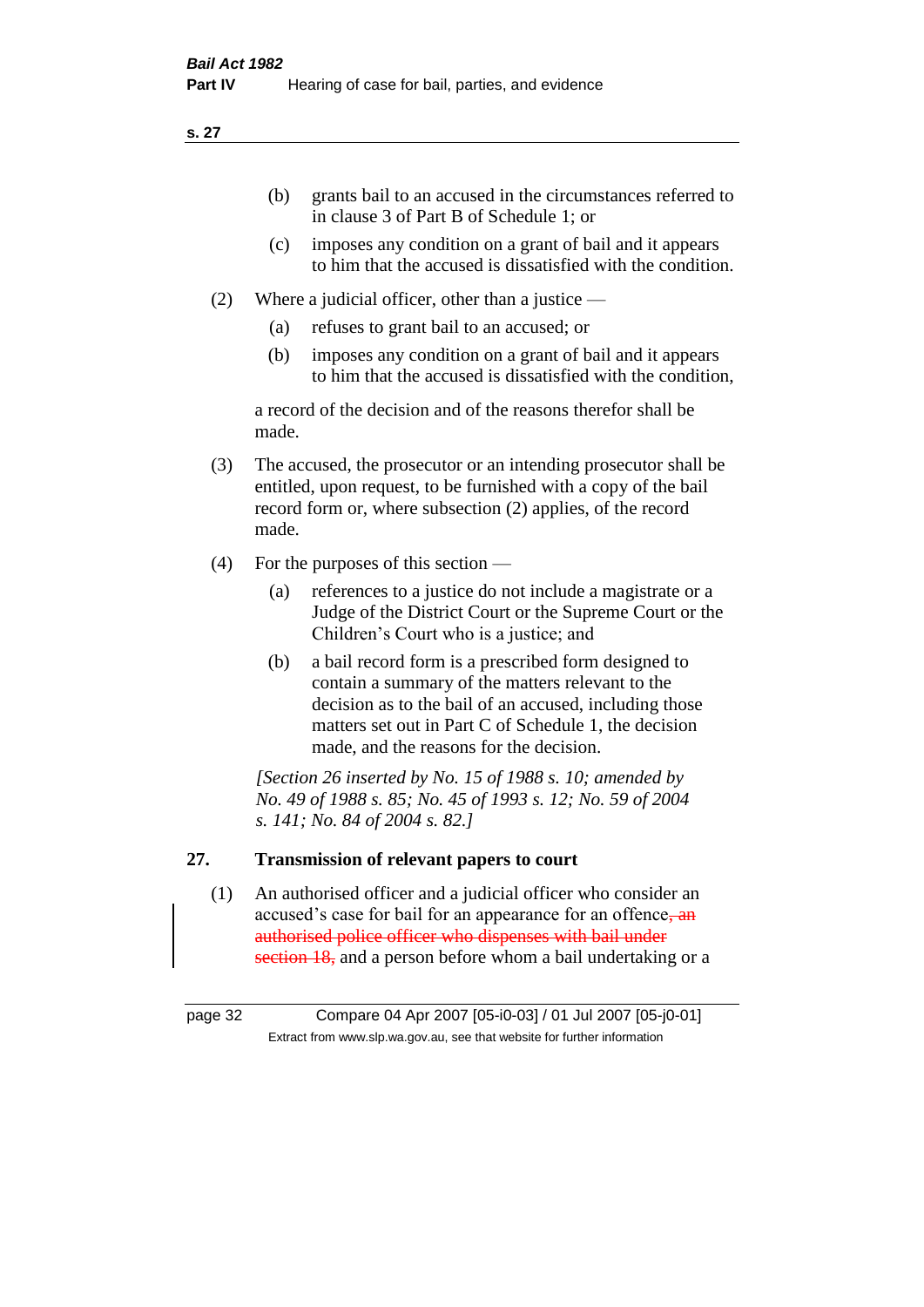surety undertaking is entered into shall ensure that the relevant papers are sent as soon as is practicable, to the court before which the accused is required to appear.

(2) In subsection (1) **"the relevant papers"** in relation to any particular officer or person means such papers as are prescribed to be sent by that officer or person.

*[Section 27 amended by No. 84 of 2004 s. 82.]82; No. 59 of 2006 s. 7(2).]*

#### **27A. Transmission of papers to CEO (corrections)**

A judicial officer who grants bail subject to a home detention condition shall ensure that a copy of the bail record form and of the bail undertaking are sent as soon as is practicable to the CEO (corrections).

*[Section 27A inserted by No. 61 of 1990 s. 8; amended by No. 31 of 1993 s. 9; No. 65 of 2006 s. 53.]* 

Compare 04 Apr 2007 [05-i0-03] / 01 Jul 2007 [05-j0-01] page 33 Extract from www.slp.wa.gov.au, see that website for further information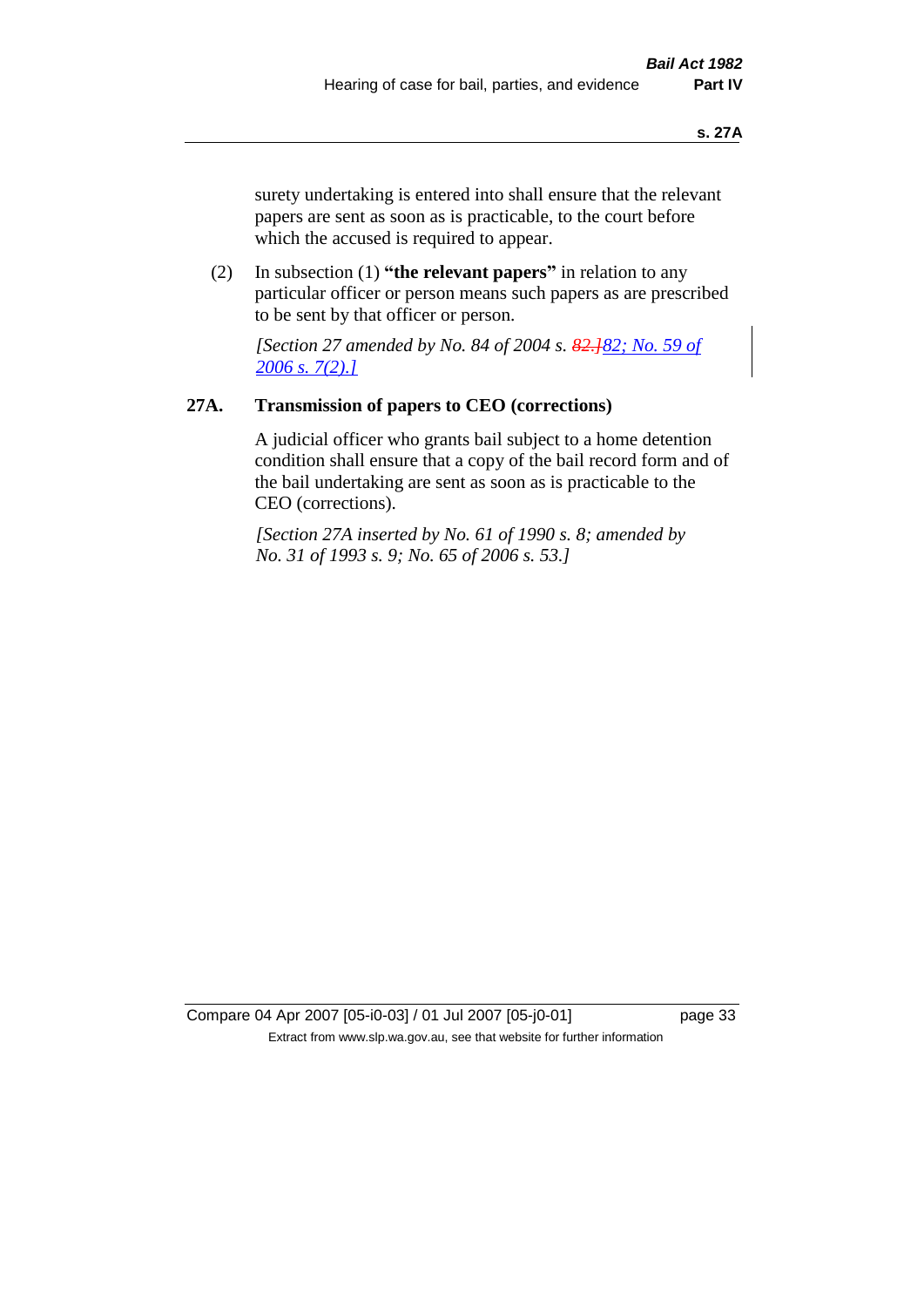# **Part V — Bail undertakings**

#### **28. Bail undertaking**

- (1) A person shall not be released on bail for an appearance in court unless he has entered into a bail undertaking for that appearance or is deemed to have done so under section 31(3).
- (2) A bail undertaking is an undertaking in writing by an accused in the prescribed form —
	- (a) that he will appear at a time and place specified, or deemed by section 31(3) to be specified, in the undertaking;
	- (b) that if he fails to appear at that time and place he will as soon as is practicable —
		- (i) notify the registrar of the court at which he is required to appear of the cause of his failure; and
		- (ii) appear at that court when the court is sitting;
	- (c) that he will comply with such conditions as may be imposed on him under clause 2 of Part D of Schedule 1;
	- (d) that he will comply with any home detention condition which may be imposed as a condition on a grant of bail to him pursuant to clause 3 of Part D of Schedule 1,

and containing any agreement as to forfeiture of money by the accused which may be required pursuant to clause 1 of that Part.

- (3) A bail undertaking for any appearance may be entered into in respect of more than one offence.
- (4) The undertakings mentioned in subsection (2)(a) and (b) are, subject to section 34, enforceable under sections 51, 57 and 58.

*[Section 28 amended by No. 61 of 1990 s. 9; No. 45 of 1993 s. 12; No. 59 of 2004 s. 141; No. 84 of 2004 s. 82.]* 

page 34 Compare 04 Apr 2007 [05-i0-03] / 01 Jul 2007 [05-j0-01] Extract from www.slp.wa.gov.au, see that website for further information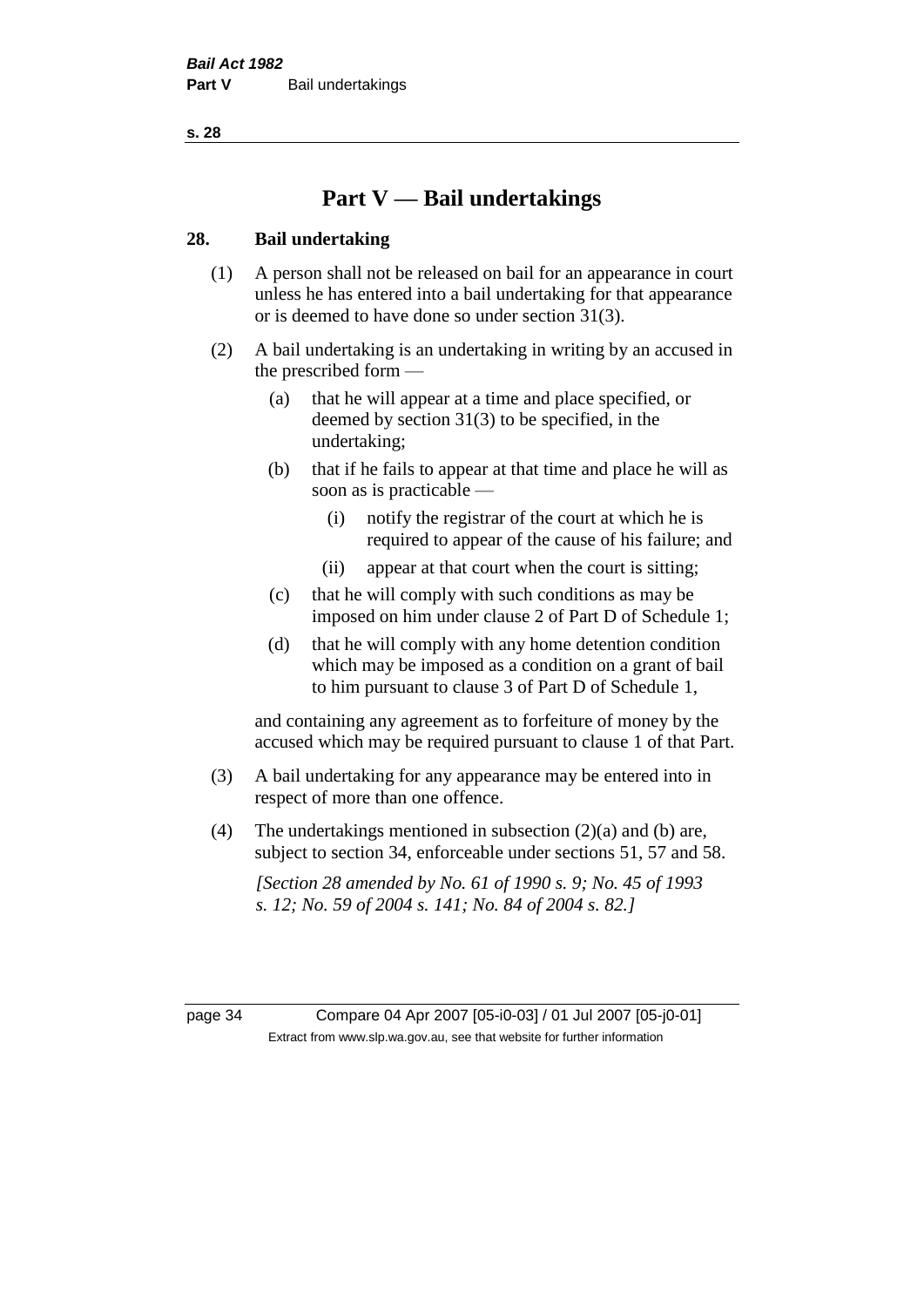## **29. Before whom bail undertaking may be entered into**

A bail undertaking need not be entered into before the judicial officer or authorised officer who granted bail but may be entered into before any of the following persons —

- (a) a judicial officer;
- (b) the Principal Registrar or a Registrar of the Supreme Court;
- (c) the Registrar or a Deputy Registrar of the District Court;
- (d) a registrar of the Magistrates Court;
- (da) a registrar of the Children's Court;
- (e) a coroner's registrar within the meaning of the *Coroners Act 1996*;
- (f) an authorised police officer;
- (g) an associate of a Judge of the Supreme Court or of the District Court or of the Children's Court;
- (h) where the accused is in prison, any person for the time being in charge of the prison;
- (i) where the accused is a child, any authorised community services officer.

*[Section 29 amended by No. 15 of 1988 s. 11; No. 49 of 1988 s. 86; No. 2 of 1996 s. 61; No. 59 of 2004 s. 141; No. 84 of 2004 s. 82.]* 

#### **30. Duties of person before whom bail undertaking is entered into**

- (1) The person before whom a bail undertaking is to be entered into by an accused shall before it is entered into —
	- (a) (i) read the undertaking to the accused; or
		- (ii) be informed by the accused that the accused has read it; or
		- (iii) if necessary, have the undertaking translated to the accused;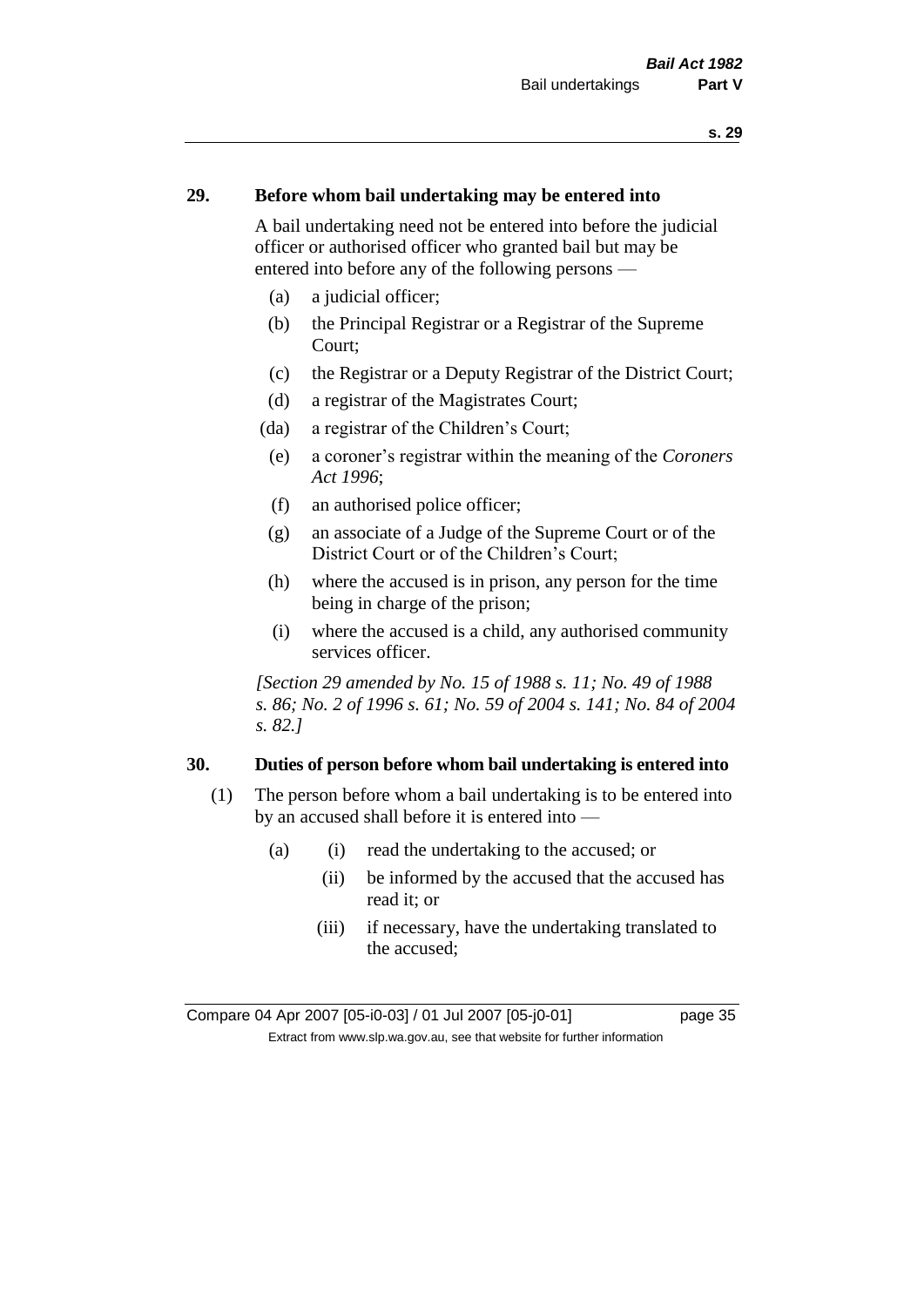and

- (b) ensure that all conditions which are to be complied with before the release of the accused have been complied with.
- (2) The person before whom a bail undertaking is entered into by an accused shall give to him, or cause to be given to him —
	- (a) a copy of the bail undertaking as duly completed; and
	- (b) a notice in writing in the prescribed form showing
		- (i) his obligations pursuant to the undertaking; and
		- (ii) the consequences of his failure to comply with them.
- (3) The person before whom a bail undertaking is entered into by an accused shall enquire of the accused whether he requires the notice referred to in subsection (2)(b) to be read or translated to him and shall take such steps as are necessary to comply with any such requirement of the accused.

*[Section 30 inserted by No. 15 of 1988 s. 12; amended by No. 84 of 2004 s. 82.]* 

## **31. Different time and place for appearance may be substituted**

- (1) A different time or a different time and place may be substituted in accordance with this section for the time and place for appearance specified, or deemed by this section to be specified, in a bail undertaking.
- (2) A different time, or a different time and place, for the appearance by the accused may be substituted as mentioned in subsection  $(1)$  —
	- (a) upon an adjournment of proceedings at which the accused is present, by the judicial officer, if he has power to grant bail for that appearance, fixing a time and place for the resumed proceedings and notifying the accused orally thereof;

**s. 31**

page 36 Compare 04 Apr 2007 [05-i0-03] / 01 Jul 2007 [05-j0-01] Extract from www.slp.wa.gov.au, see that website for further information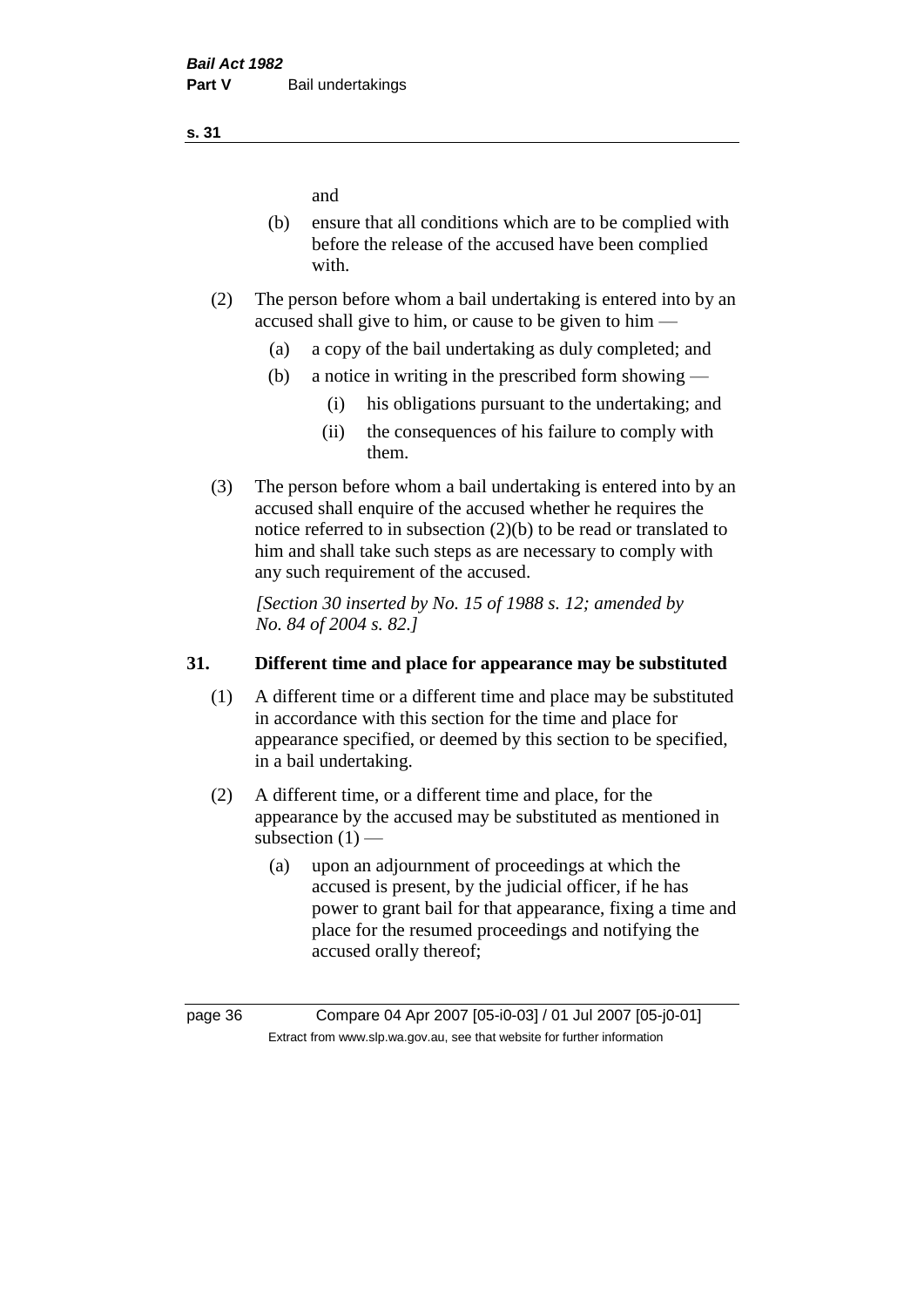- (b) upon an adjournment of proceedings from which the accused is absent for reasonable cause, by the judicial officer, if he has power to grant bail for that appearance, fixing a time and place for the resumed proceedings and directing the registrar of the court to give written notice thereof to the accused;
- $(c)$  where
	- (i) a Judge of the Supreme Court or a Judge of the Children's Court has granted bail to an accused under section 15; and
	- (ii) a judicial officer, other than such a Judge, has committed the accused to the Supreme Court,

by a Judge of the Supreme Court notifying the accused orally, or directing the registrar of the court to give written notice to the accused of the time or time and place for the proceedings;

- $(d)$  where
	- (i) a Judge of the Supreme Court or a Judge of the Children's Court has granted bail to an accused under section 15;
	- *[(ii) deleted]*
	- (iii) the judicial officer is satisfied that there has been no material change in the facts or circumstances which applied on the grant of bail,

Compare 04 Apr 2007 [05-i0-03] / 01 Jul 2007 [05-j0-01] page 37 Extract from www.slp.wa.gov.au, see that website for further information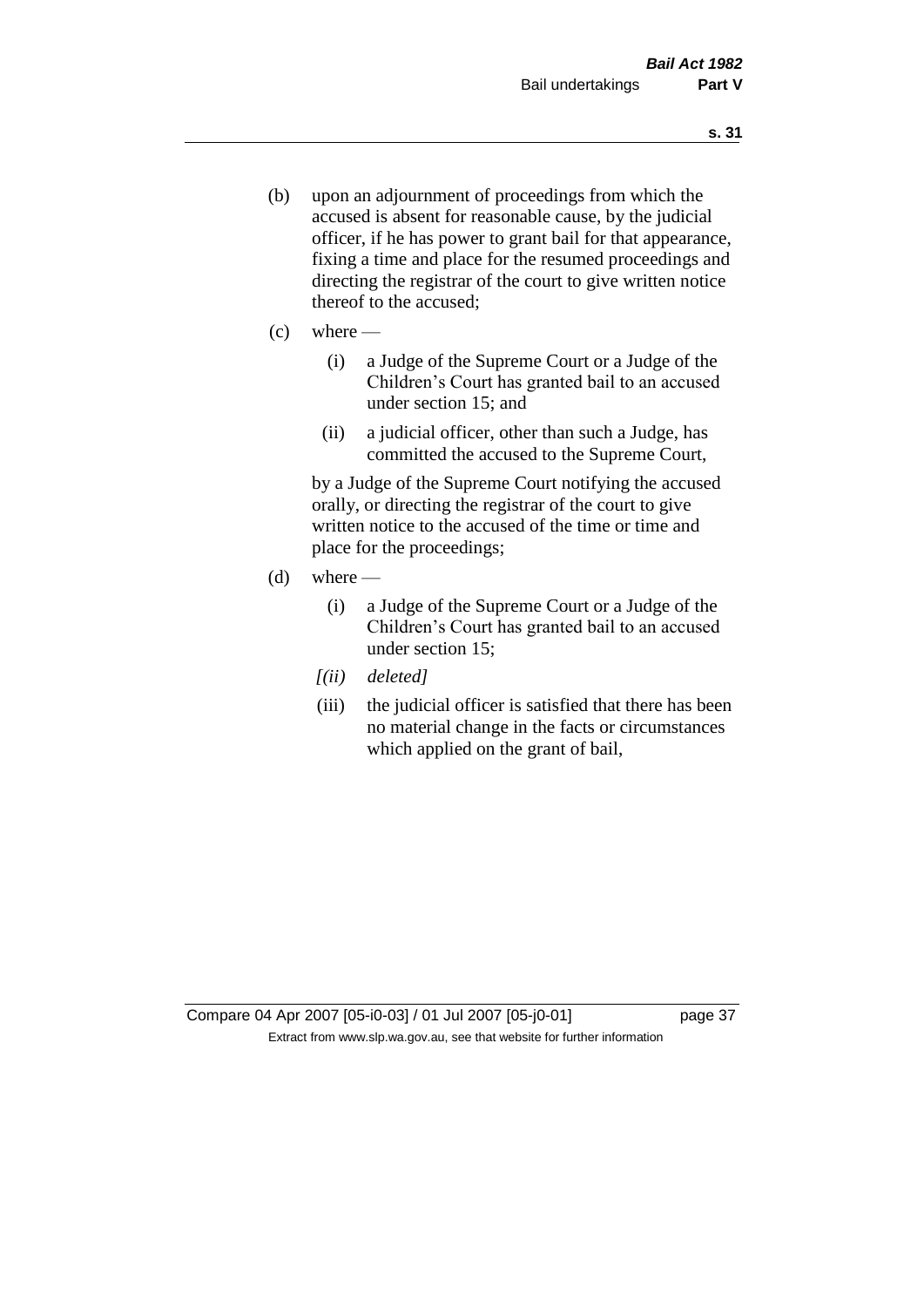by the judicial officer notifying the accused orally, or directing the registrar of the court to give written notice to the accused, of the time or time and place for the resumed proceedings;

- (e) upon a committal to the Supreme Court or District Court, by a judicial officer, if he has power to grant bail for that appearance, fixing a specified day in a specified sitting or session of that court and directing the registrar of the court to give written notice thereof to the accused;
- (f) where an accused has been committed for trial in the Supreme Court or the District Court in a specified sitting or session thereof or on a specified day in a specified sitting or session thereof, by an officer of the court fixing a time for the trial in that sitting or session and giving written notice thereof to the accused;
- (g) if the parties agree to a different time or a different time and place for the proceedings, by an officer of the court giving written notice thereof to the accused.
- (3) Where a different time or a different time and place is notified to an accused pursuant to subsection (2) the bail undertaking shall be deemed to be amended to specify that time or that time and place for appearance, and the terms and conditions thereof shall continue to apply as so amended as if the accused had entered into the bail undertaking in that form.
- (4) Where the power in subsection (2)(b) is exercised upon an adjournment of proceedings the right of the accused to be at liberty under section 11(1) does not lapse by reason only that there is an interval between the adjournment of the proceedings and the time when he is notified of the time and place for the resumed proceedings.

*[Section 31 amended by No. 15 of 1988 s. 13; No. 49 of 1988 s. 87; No. 27 of 2002 s. 21; No. 59 of 2004 s. 141; No. 84 of 2004 s. 82.]* 

page 38 Compare 04 Apr 2007 [05-i0-03] / 01 Jul 2007 [05-j0-01] Extract from www.slp.wa.gov.au, see that website for further information

**s. 31**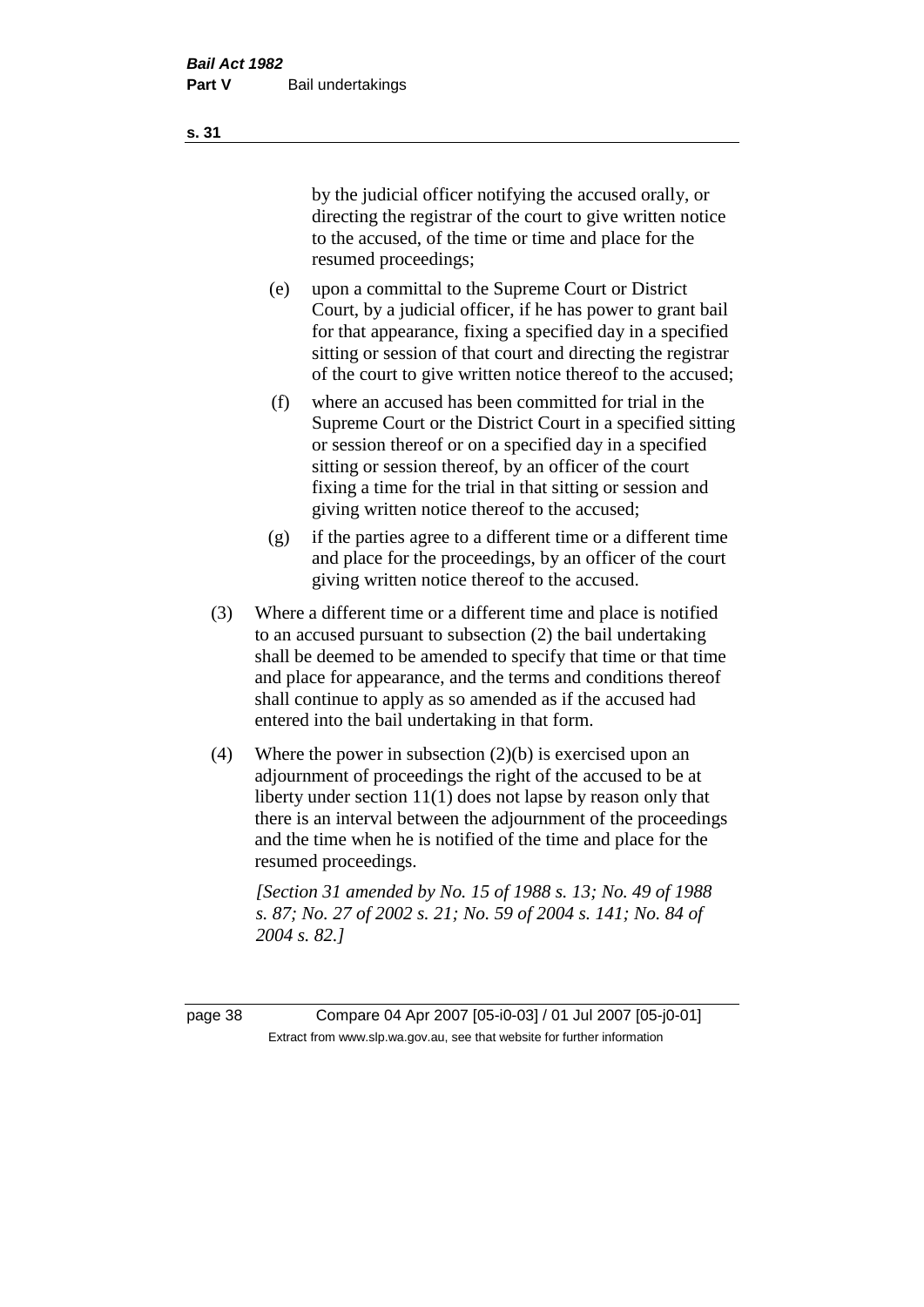# **32. Giving and proof of notices under section 31**

- (1) A written notice to an accused under section 31(2), shall be given to him personally or sent to him by registered post or telegram at his address appearing in his bail undertaking or notified under section 60.
- (2) Without limiting section 75(2) of the *Interpretation Act 1984*, **"registered post"** in subsection (1) includes any method of post whereby an acknowledgment of receipt is obtained from the person to whom a letter is addressed; and if a notice is sent to a person by that method, production of an acknowledgment purporting to be signed by that person shall be evidence of his receipt of the same.
- (3) If notice is sent by registered post (otherwise than as mentioned in subsection (2)) or by telegram it shall be presumed, unless the contrary is shown, to have been received and at the time when, in the ordinary course of events, the letter or telegram would have been delivered.
- (4) The judicial officer who under section  $31(2)(a)$  notifies an accused of the time and place for resumed proceedings shall endorse on the accused's bail undertaking a certificate showing details of such time and place and that he notified the accused thereof.
- (5) In any proceedings
	- (a) a document purporting to be a copy of a notice referred to in subsection (1) shall be evidence of the terms of the notice;
	- (b) an endorsement on a bail undertaking purporting to be a certificate referred to in subsection (4) shall be evidence of the matters appearing therein without proof of the signature of the judicial officer who made it.

*[Section 32 amended by No. 74 of 1984 s. 12; No. 84 of 2004 s. 82.]* 

Compare 04 Apr 2007 [05-i0-03] / 01 Jul 2007 [05-j0-01] page 39 Extract from www.slp.wa.gov.au, see that website for further information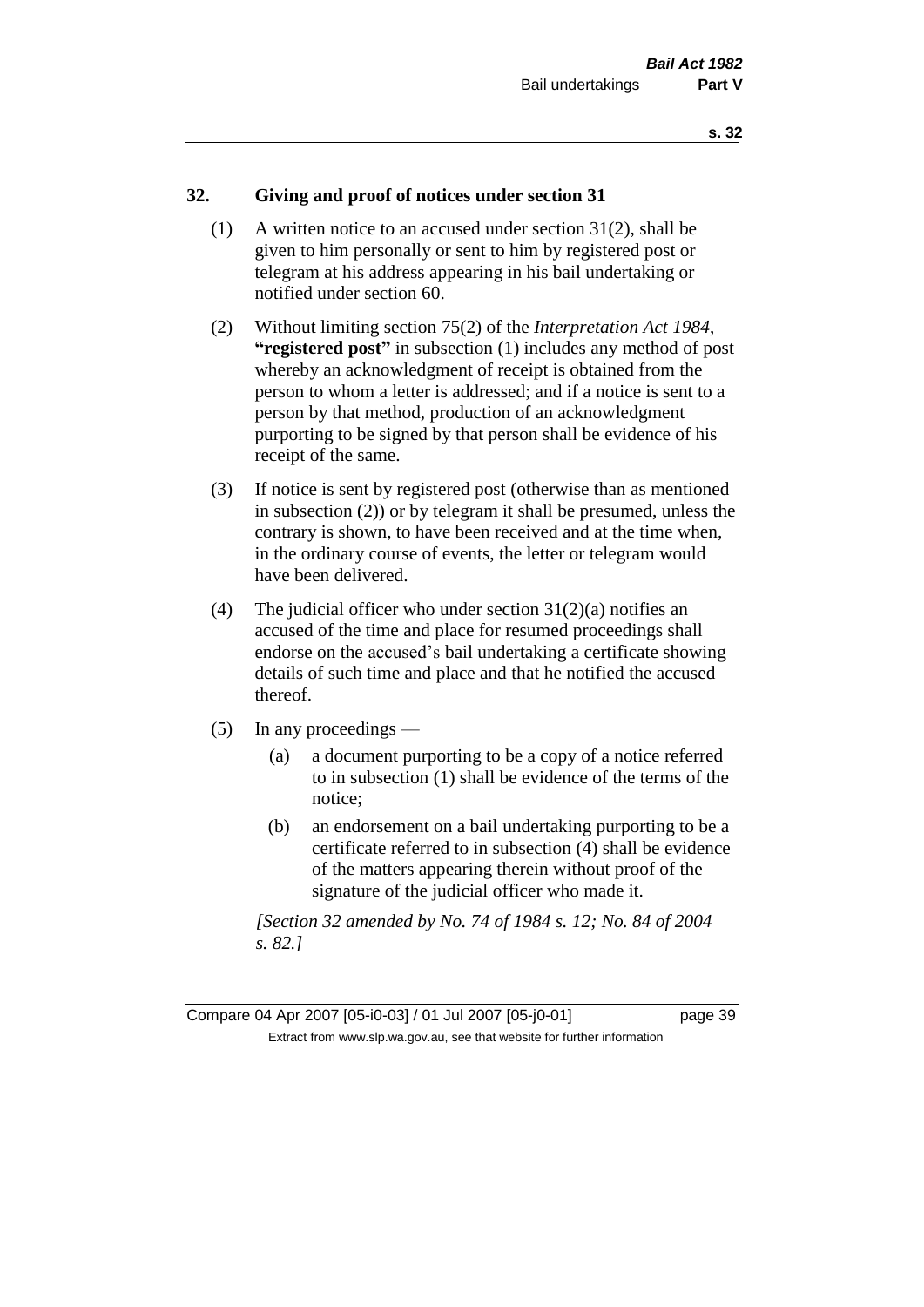# **33. Judicial officer may order accused to enter into bail undertaking**

- (1) Where bail is granted to an accused by a judicial officer, whether with or without any condition being attached thereto, and the accused fails or refuses to enter into a bail undertaking in terms of the grant, the judicial officer who granted bail may, subject to subsection (3), order that the accused enter into the bail undertaking within such time as he may specify.
- (2) If an accused does not comply with an order under subsection (1), the judicial officer may, subject to subsection (3), further order that a bail undertaking, in such form as the judicial officer may approve, shall be deemed to have been entered into by the accused on the date of such further order, and thereupon that undertaking shall be treated as if it had been duly entered into by the accused for the purposes of this Act.
- (3) A judicial officer shall not
	- (a) make an order under subsection (2) unless he has personally informed the accused of the terms and effect of the order made under subsection (1);
	- (b) exercise any of the powers conferred on him by this section unless he is satisfied that the accused has the capacity to enter into and comply with the undertaking.

*[Section 33 amended by No. 84 of 2004 s. 82.]* 

# **34. Cessation and suspension of bail undertaking**

A bail undertaking ceases to have effect —

- (a) upon the revocation of bail under section 55;
- (b) upon the death of the accused, but only if no order has been made under section 57;
- (c) subject to section 31, upon the appearance in court by the accused as required by his bail undertaking;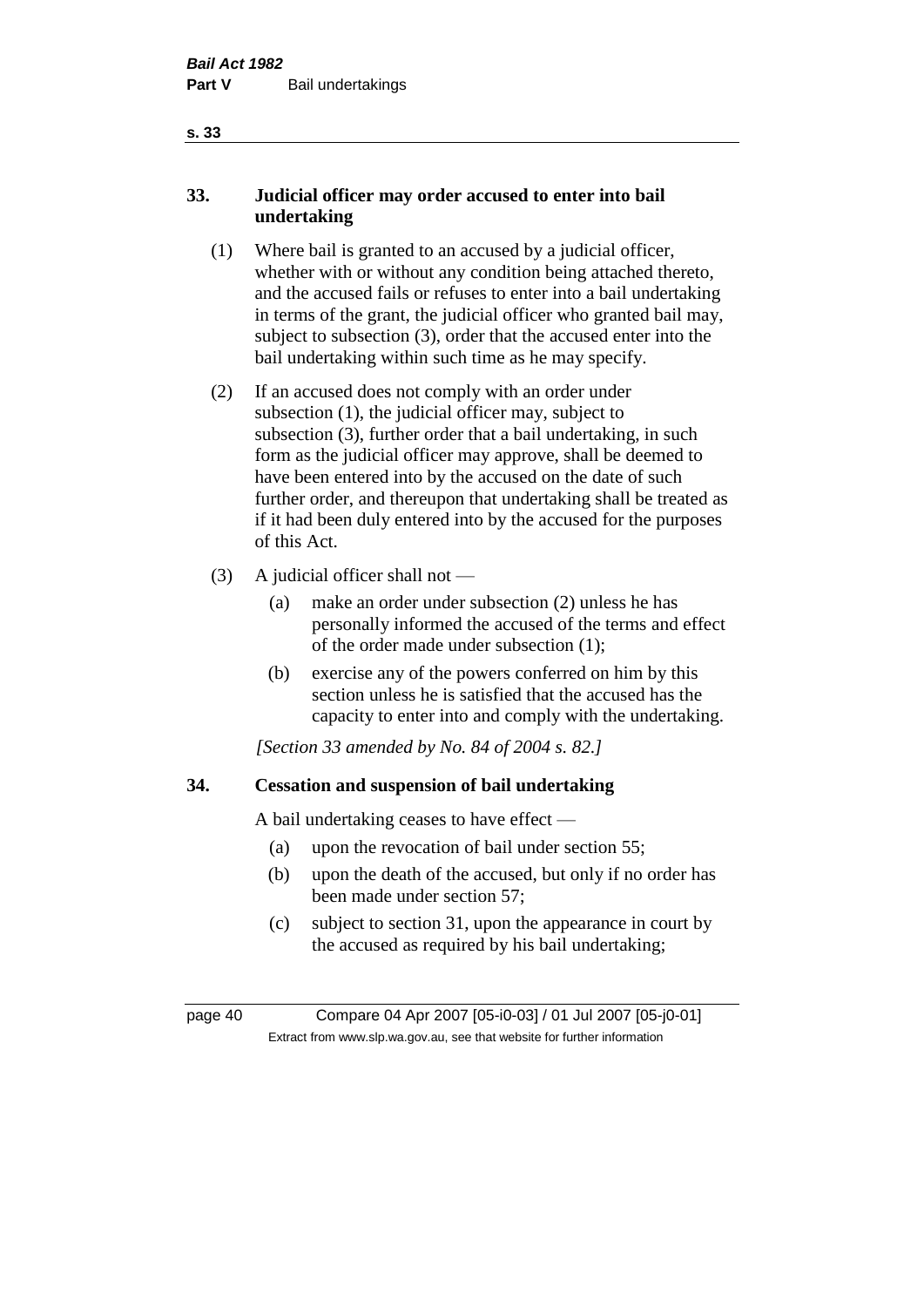- **s. 34**
- (d) upon the discharge of the accused according to law from any further proceedings for the offence, or all of the offences, to which the bail undertaking relates;
- (e) during any period before the time at which the accused is required to appear in court when he is in custody for any other offence or reason.

*[Section 34 amended by No. 84 of 2004 s. 82.]* 

Compare 04 Apr 2007 [05-i0-03] / 01 Jul 2007 [05-j0-01] page 41 Extract from www.slp.wa.gov.au, see that website for further information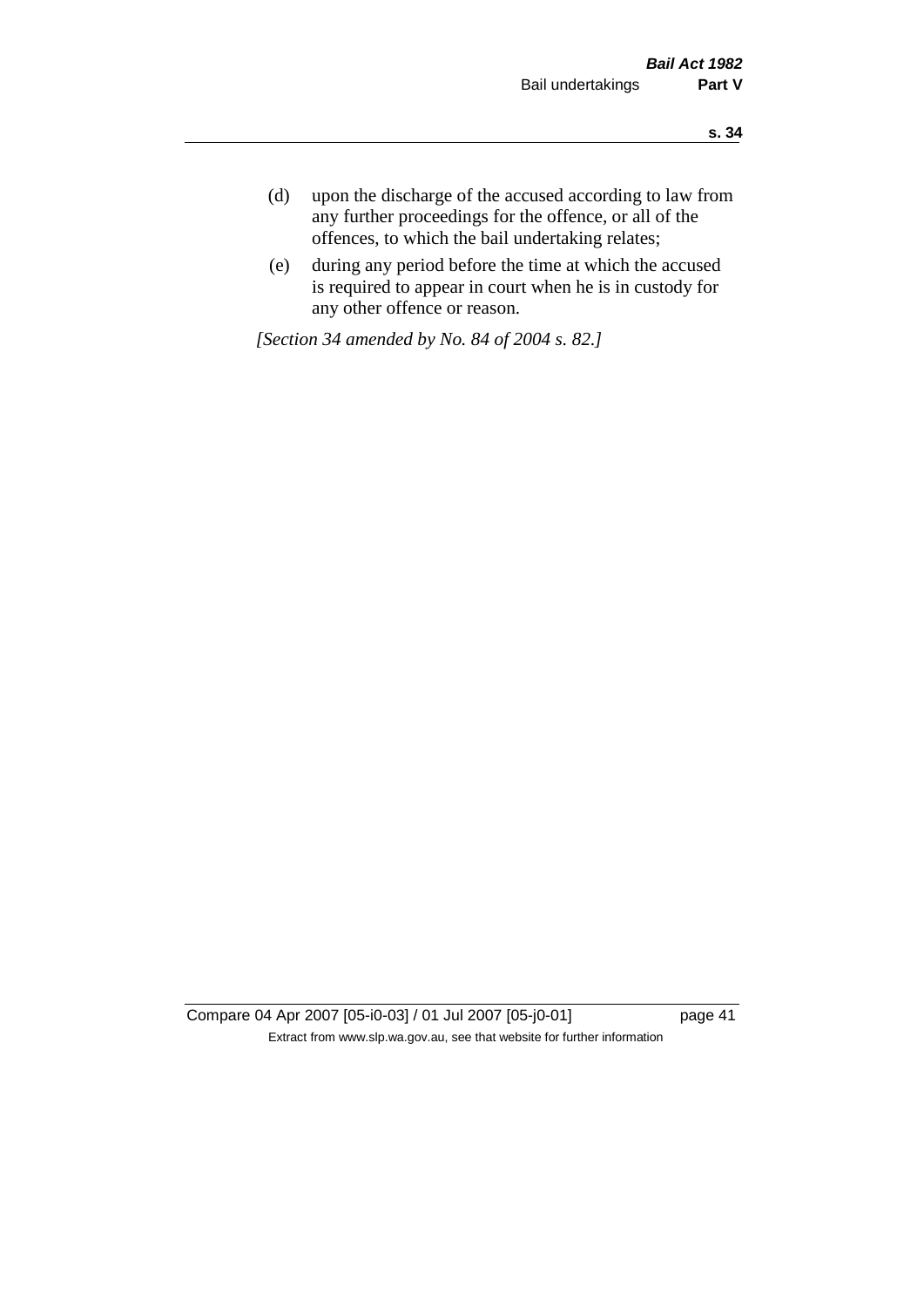# **Part VI — Sureties and surety undertakings**

# **35. Meaning of surety and surety undertaking**

- (1) A surety is a person who, as a condition of the grant of bail to an accused, enters into a surety undertaking, that is to say, undertakes in writing that he will, subject to this Act, forfeit a specified amount of money if the accused fails to comply with any requirement of his bail undertaking mentioned in section  $28(2)(a)$  and  $(b)(ii)$ .
- (2) A surety is required to be approved under section 40.
- (3) A forfeiture of money by a surety as mentioned in subsection (1) is enforceable as provided in section 49 but not otherwise.

*[Section 35 amended by No. 84 of 2004 s. 82.]* 

## **36. Authority to approve sureties**

- (1) The decision whether an applicant should be approved as a surety in any case shall be made, on notice to the prosecutor in the prescribed manner —
	- (a) where a judicial officer imposed the requirement for a surety in that case, by that judicial officer or by a judicial officer whose jurisdiction is co-extensive with that judicial officer's;
	- (b) where an authorised officer imposed the requirement for a surety in that case, by that or any other authorised officer; or
	- (c) where subsection (2) applies, by an officer of the court authorised under that subsection.
- (2) A judicial officer when granting bail to an accused subject to a requirement for a surety or sureties may authorise a justice, a registrar of any court or an associate of a Judge of the Supreme Court or of the District Court or of the Children's Court, by name or office, to decide whether any applicant should be approved as a surety in that case.

page 42 Compare 04 Apr 2007 [05-i0-03] / 01 Jul 2007 [05-j0-01] Extract from www.slp.wa.gov.au, see that website for further information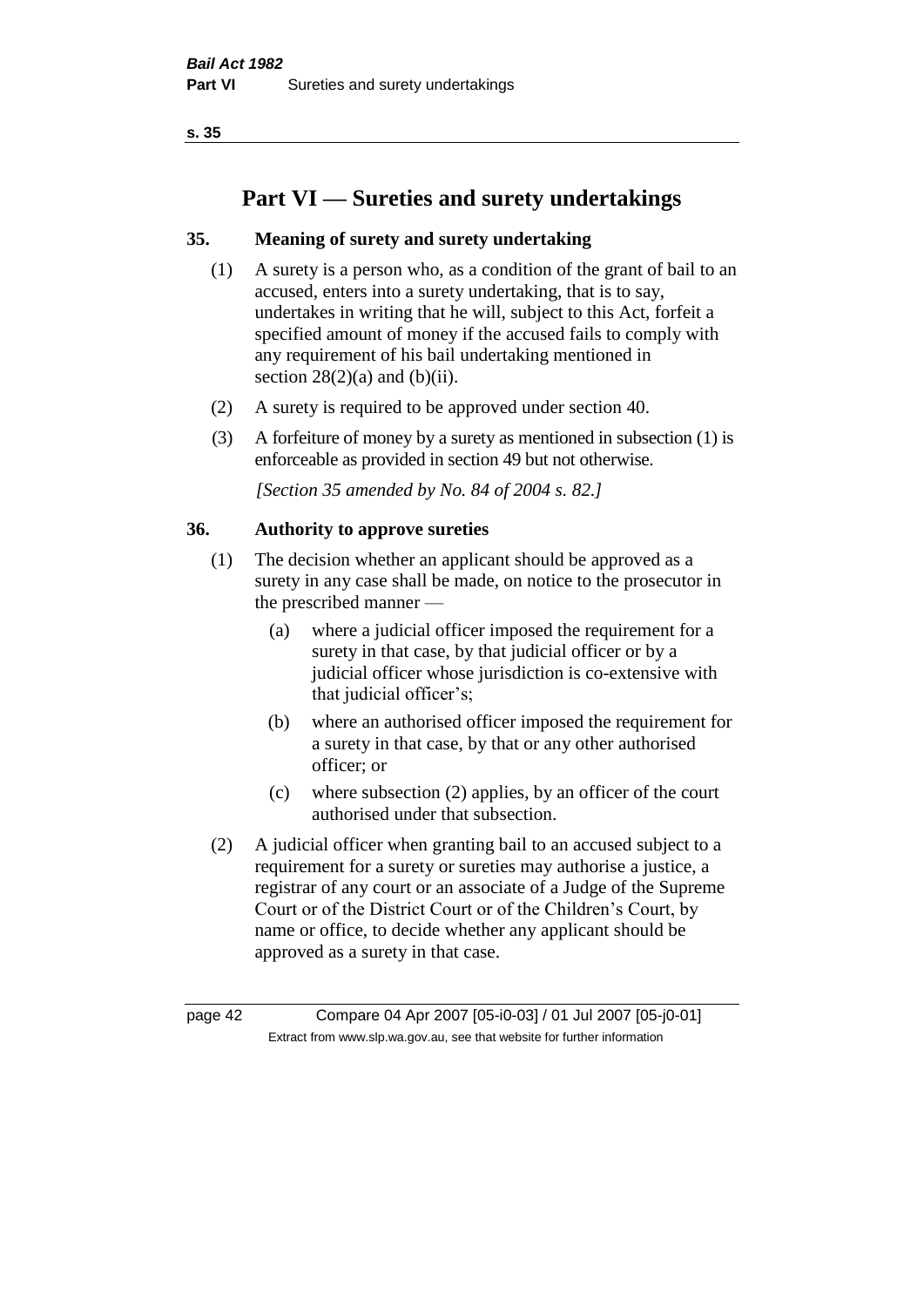*[Section 36 amended by No. 15 of 1988 s. 14; No. 49 of 1988 s. 88; No. 59 of 2004 s. 141; No. 84 of 2004 s. 82.]* 

## **37. Proposed surety to receive certain information and prescribed form for completion**

- (1) Whenever an officer referred to in section 36(1) is called upon to decide whether an applicant should be approved as a surety, he shall ensure that the applicant is, or has been, given —
	- (a) a duly completed notice in the prescribed form showing details of the terms and conditions on which bail has been granted to the accused in whose case the surety is required;
	- (b) such information in writing as to the effect of this Act in relation to the rights, obligations and liabilities of sureties as is prescribed for the purposes of this paragraph; and
	- (c) a prescribed form of declaration for completion designed to disclose to the officer all information relevant to the decision.
- (2) Before he makes his decision, the officer shall ensure that the applicant furnishes to him the declaration referred to in subsection (1)(c) duly completed.

*[Section 37 amended by No. 84 of 2004 s. 82.]* 

#### **38. Persons disqualified from being sureties**

- (1) A person is not qualified to be approved as a surety if  $-$ 
	- (a) he is under 18 years of age; or
	- (b) subject to subsection (2), the value of his assets, after provision is made for his debts and liabilities, is less than the amount which he might become liable to forfeit under his proposed surety undertaking; or

Compare 04 Apr 2007 [05-i0-03] / 01 Jul 2007 [05-j0-01] page 43 Extract from www.slp.wa.gov.au, see that website for further information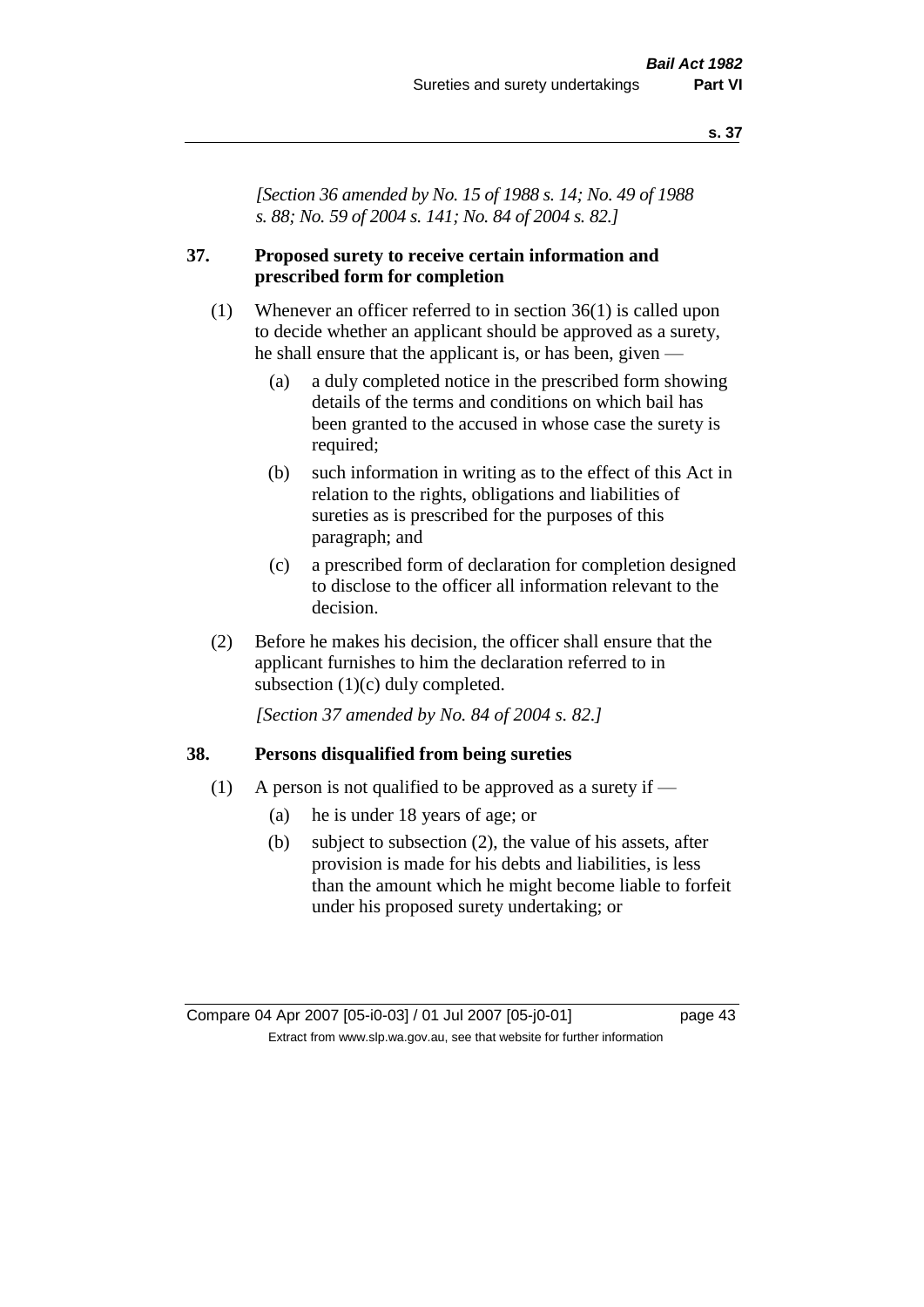(c) there are reasonable grounds for believing that he has been, or will be, indemnified by any person against any forfeiture referred to in paragraph (b).

(2) Subsection (1)(b) does not apply where the applicant for approval is required to give security sufficient to cover the amount which he might become liable to forfeit.

# **39. Matters relevant to approval of sureties**

In determining whether an applicant is suitable to be a surety an officer referred to in section 36(1) shall have regard to all matters which appear to him to be relevant including, as well as any others, the following —

- (a) the character and antecedents of the applicant;
- (b) his proximity to or connection with the accused, whether by kinship, place of residence or otherwise; and
- (c) his ability to pay, or give security for, the amount which he might become liable to forfeit under his proposed surety undertaking, without excessive hardship to himself or his dependants.

*[Section 39 amended by No. 84 of 2004 s. 82.]* 

## **40. Decision on application by proposed surety**

- (1) Upon receipt of the duly completed declaration referred to in section  $37(1)(c)$ , the officer shall, after making any enquiries which he thinks desirable, make a decision, as soon as is practicable, either to approve or not to approve of the applicant as a surety in that case.
- (2) If the officer does not approve of the applicant as a surety he shall record the reasons for his doing so and inform the applicant and the accused thereof, or cause them to be so informed.

page 44 Compare 04 Apr 2007 [05-i0-03] / 01 Jul 2007 [05-j0-01] Extract from www.slp.wa.gov.au, see that website for further information

**s. 39**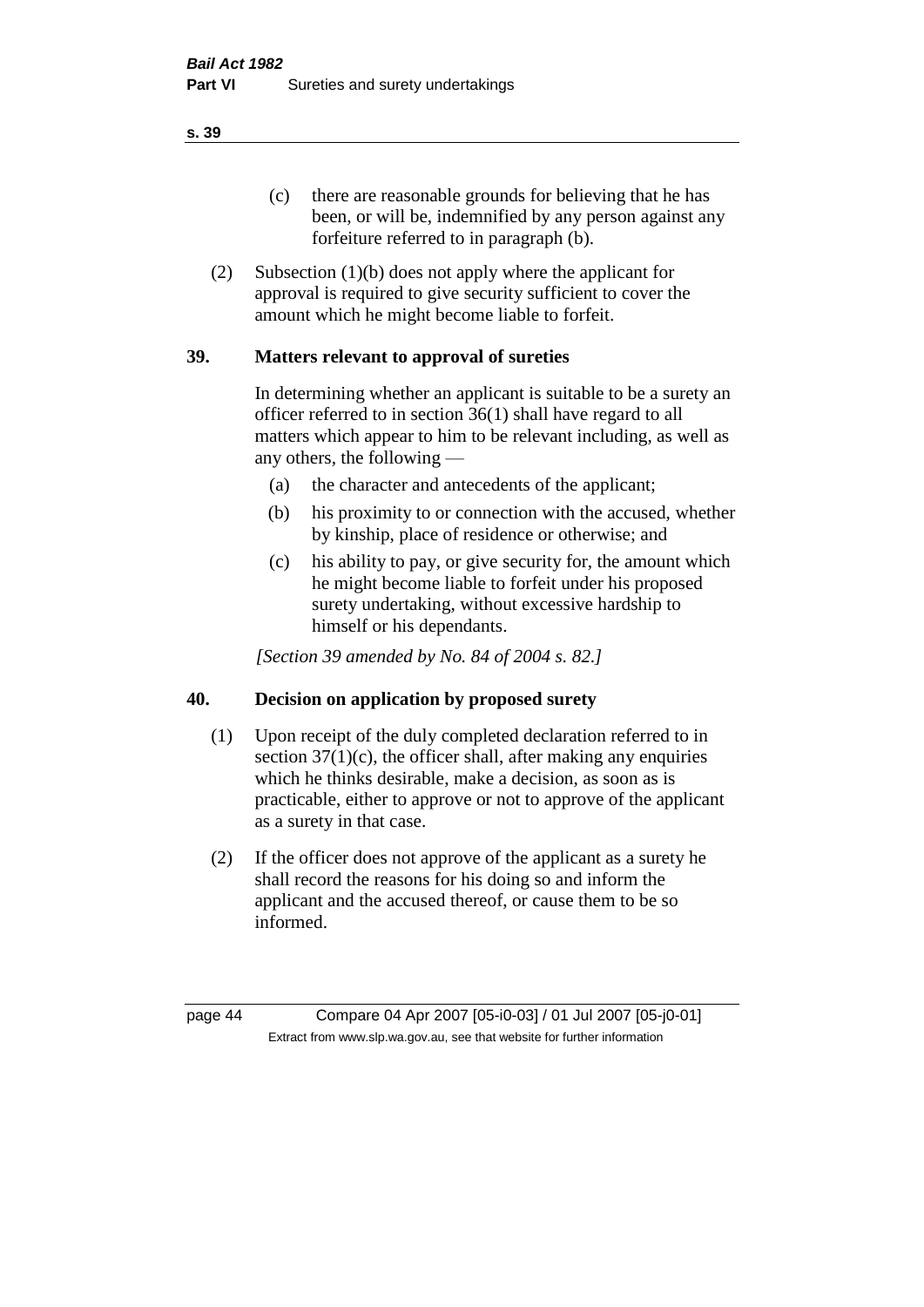*[Section 40 amended by No. 15 of 1988 s. 15; No. 84 of 2004 s. 82.]* 

#### **41. Finality of decision to refuse approval**

- (1) A decision by an officer referred to in section 36(1) not to approve of the applicant as a surety is final unless the applicant becomes entitled to re-apply under subsection (2).
- (2) An applicant who is refused approval as a surety may re-apply for approval to the officer who made that decision, or if he is absent or unavailable to another officer acting in his position, on the ground that —
	- (a) new facts have been discovered, new circumstances have arisen or the circumstances have changed since he was refused approval; or
	- (b) he failed to adequately present his case for approval on his previous application,

and the provisions of this Act, except section 37, shall, with necessary modifications, apply to any such further application and the decision thereon.

#### **42. Before whom surety undertaking may be entered into**

A surety undertaking need not be entered into before the officer who approved the surety but may be entered into before any person before whom the accused for whose appearance the surety is approved might enter into his bail undertaking under section 29.

*[Section 42 amended by No. 84 of 2004 s. 82.]* 

Compare 04 Apr 2007 [05-i0-03] / 01 Jul 2007 [05-j0-01] page 45 Extract from www.slp.wa.gov.au, see that website for further information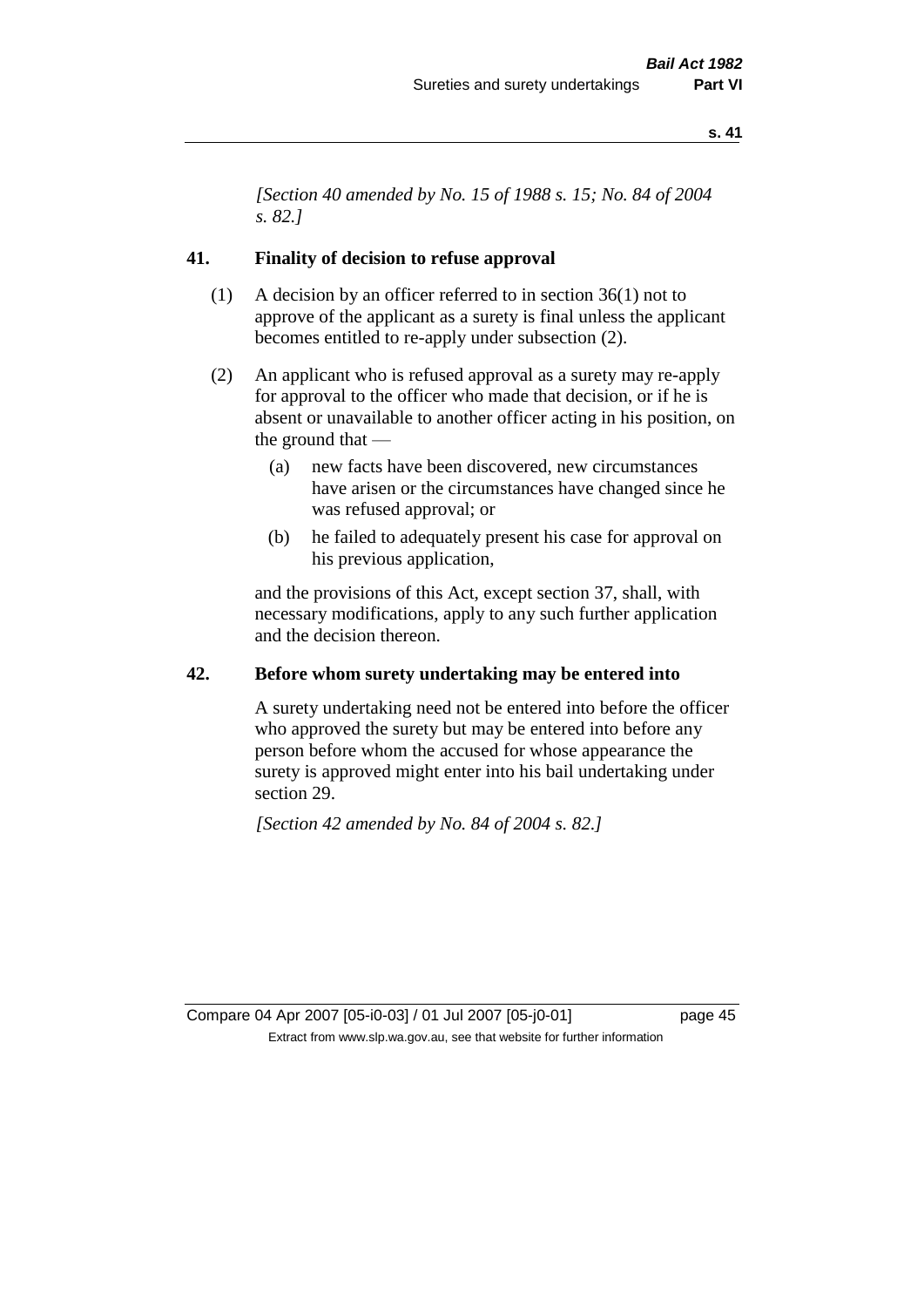# **43. Duties of persons before whom surety undertaking is entered into**

A person before whom a surety undertaking is to be entered into —

- $(a)$  shall
	- (i) read to the surety;
	- (ii) be informed by the surety that he has read; or
	- (iii) if necessary, have translated to the surety,

the documents described in section  $37(1)(a)$  and (b), and the surety undertaking, before the surety enters into the undertaking;

- (b) shall ensure that all conditions which are to be complied with by the surety have been complied with before the surety enters into his undertaking; and
- (c) shall give to the surety a copy of his surety undertaking as duly completed.

*[Section 43 amended by No. 74 of 1984 s. 13.]* 

# **44. Surety undertaking extends to adjourned hearing only by consent**

- (1) A surety undertaking does not extend to the failure by the accused to appear at a different time or a different time and place pursuant to section 31 unless —
	- (a) his surety undertaking contains a provision that it does so extend; and
	- (b) where applicable, pursuant to subsection (2), he has received notice as mentioned in that subsection.
- (2) A surety undertaking may, at the option of the surety, also contain a provision that, where a different time or a different time and place for the accused's appearance is substituted pursuant to section 31, the surety's liability shall only arise if he

page 46 Compare 04 Apr 2007 [05-i0-03] / 01 Jul 2007 [05-j0-01] Extract from www.slp.wa.gov.au, see that website for further information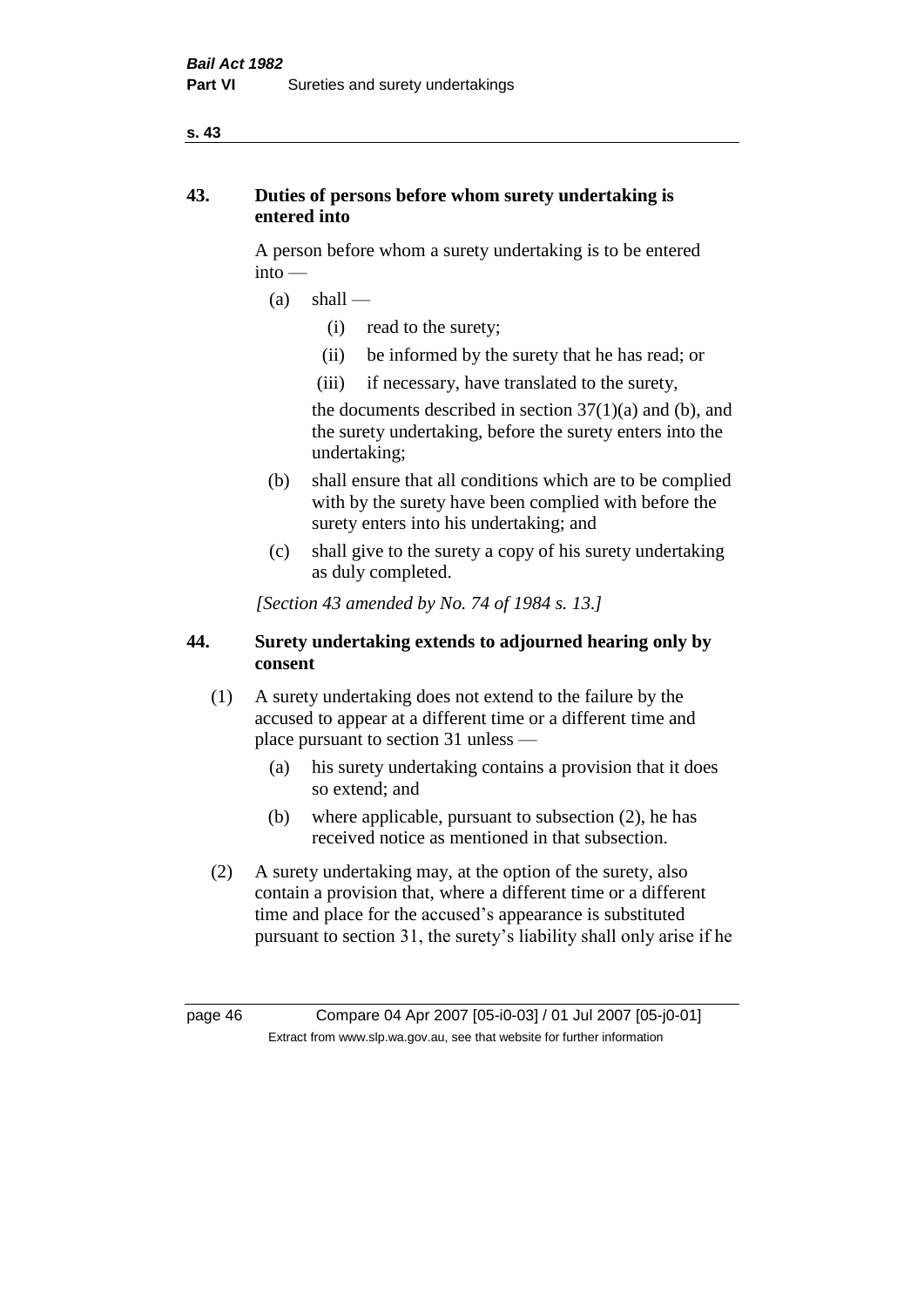is given notice, as soon as is practicable, of the different time or the different time and place.

*[Section 44 amended by No. 74 of 1984 s. 14; No. 84 of 2004 s. 82.]* 

# **45. Giving and proof of notices under section 44**

- (1) For the purposes of section 44(2) notice to a surety may be given —
	- (a) orally to the surety by the judicial officer when he fixes a time and place for the proceedings or the resumed proceedings;
	- (b) in the prescribed form to the surety personally; or
	- (c) by the registrar of the court sending the prescribed form by registered post or telegram to him at his address appearing in his undertaking or notified under section 60.
- (2) Section 32(2) and (3) shall apply to the service and proof of service of a notice under subsection  $(1)(c)$ .
- (3) A judicial officer who, under subsection  $(1)(a)$ , notifies a surety of the time and place for the proceedings or the resumed proceedings shall endorse on the surety's undertaking a certificate showing details of such time and place and that he notified the surety thereof.
- (4) In any proceedings
	- (a) a document purporting to be a copy of a notice referred to in section 44(2) shall be evidence of the terms of the notice;
	- (b) an endorsement on a surety undertaking purporting to be a certificate referred to in subsection (3) shall be evidence of the matters appearing therein without proof of the signature of the judicial officer who made it.

*[Section 45 amended by No. 74 of 1984 s. 15; No. 59 of 2004 s. 141.]* 

Compare 04 Apr 2007 [05-i0-03] / 01 Jul 2007 [05-j0-01] page 47 Extract from www.slp.wa.gov.au, see that website for further information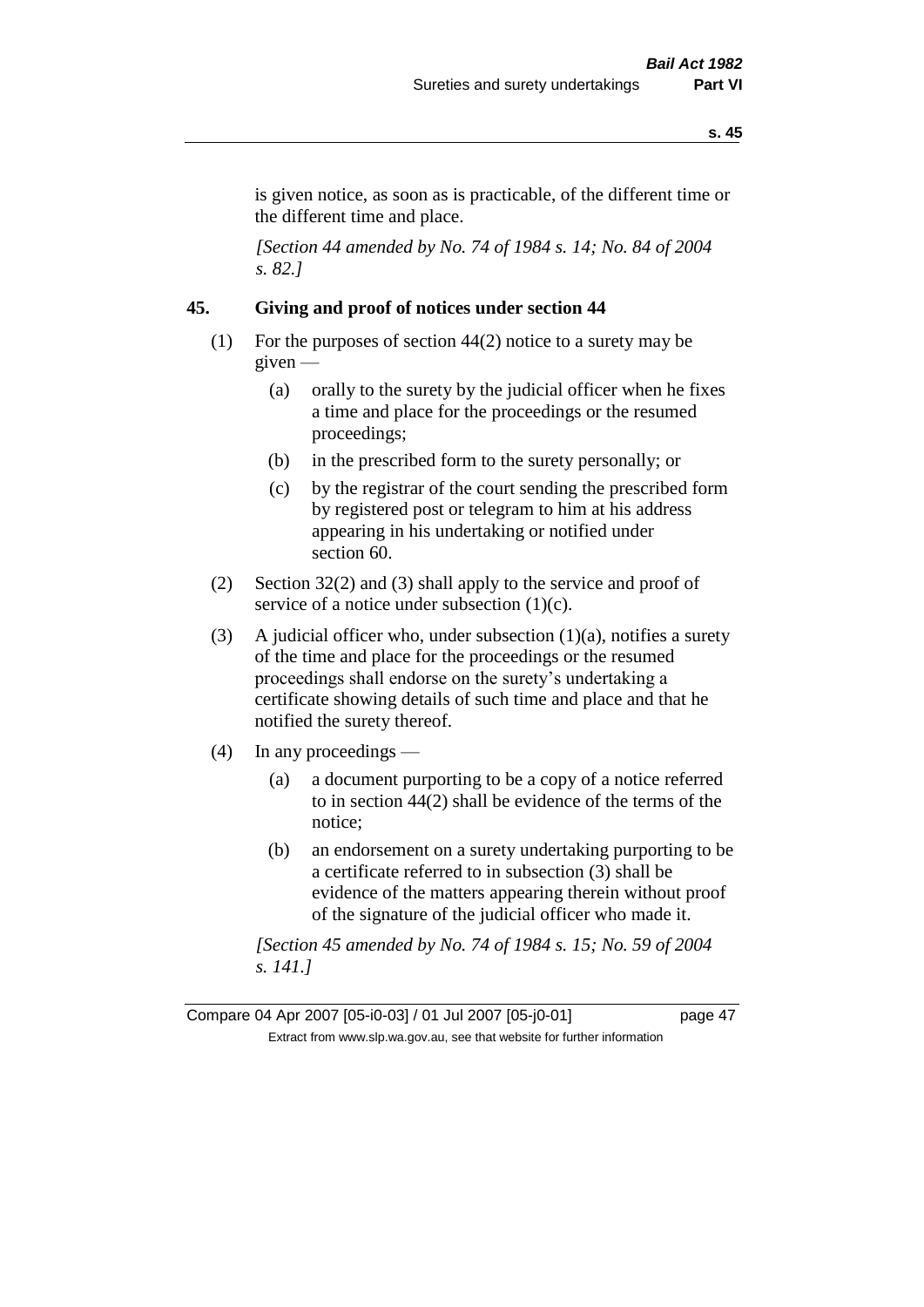#### **46. Power of surety to apprehend accused**

- (1) A surety may arrest an accused for whose appearance in court he has entered into a surety undertaking if the surety has reasonable grounds to believe that —
	- (a) the accused
		- (i) is not likely to comply with the requirements of his bail undertaking mentioned in section  $28(2)(a)$  or (b):
		- (ii) is, or has been, in breach of any condition of his bail undertaking mentioned in section 28(2)(c); or
		- (iii) is, or has been, in breach of a home detention condition mentioned in section 28(2)(d);

and

- (b) it is not expedient to invoke the assistance of a police officer under section 54(1) because the delay occasioned by doing so would defeat the purpose of that section.
- (2) A surety who arrests an accused under subsection (1) shall, as soon as is practicable, deliver him into the custody of a police officer and thereafter he shall be dealt with under section 54(4) and section 55, and those provisions shall apply, as if he had been arrested by a police officer under section 54(2).

*[Section 46 amended by No. 74 of 1984 s. 16; No. 61 of 1990 s. 10; No. 84 of 2004 s. 82.]* 

## **47. Cessation and suspension of surety undertaking**

A surety undertaking ceases to have effect —

- (a) upon the revocation of bail under section  $55(1)$ ;
- (b) upon the release of an accused under section 55(2) if the surety does not consent to the continuance in force of his surety undertaking;

page 48 Compare 04 Apr 2007 [05-i0-03] / 01 Jul 2007 [05-j0-01] Extract from www.slp.wa.gov.au, see that website for further information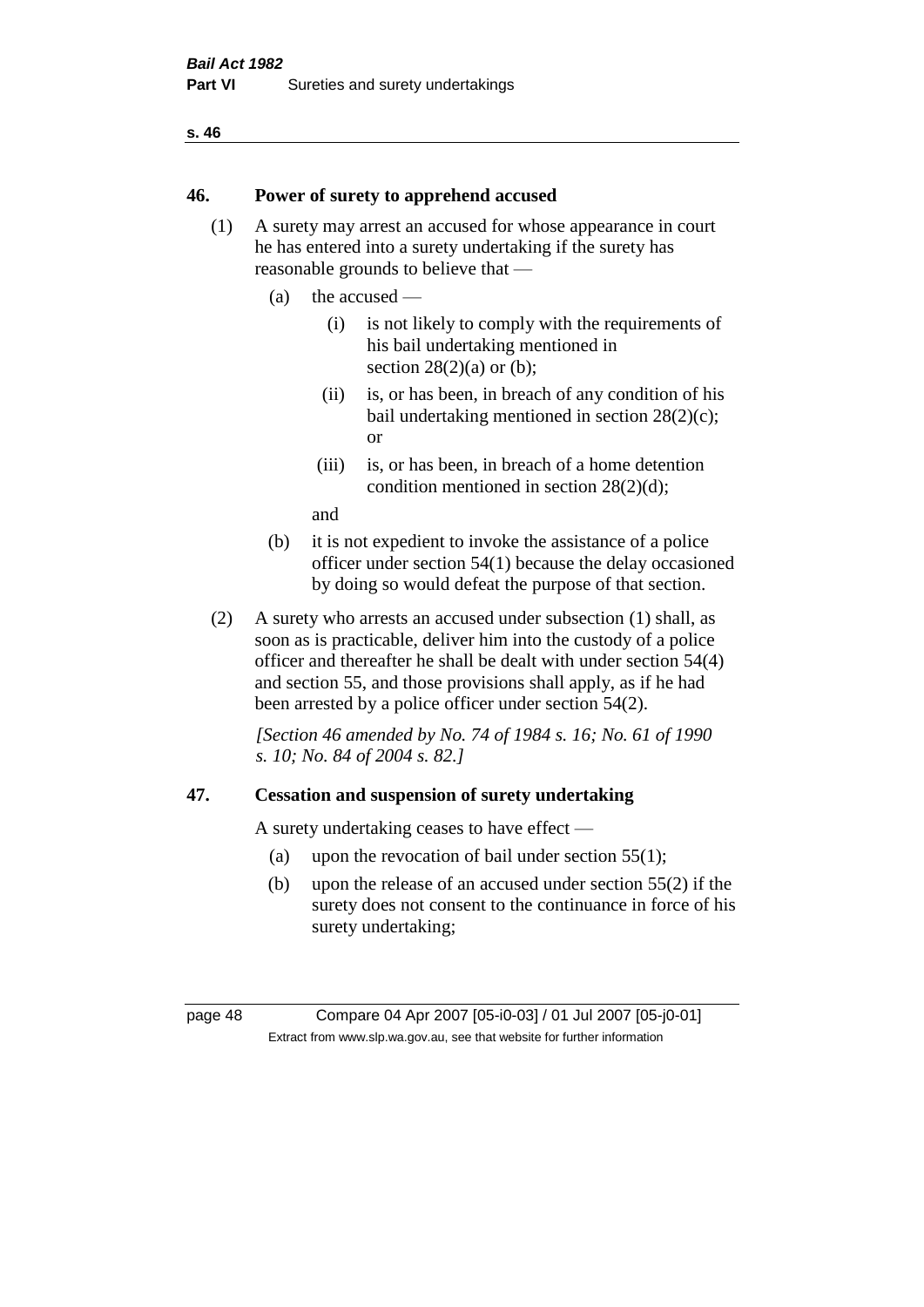- (c) upon its being cancelled under section 48(4) (and as from the time fixed therefor) by an appropriate judicial officer;
- (d) upon the death of the surety, but only if no order under section 49(1) has been made before then;
- (e) subject to sections 31 and 44, upon the appearance in court by the accused as required by his bail undertaking;
- (f) upon the discharge of the accused according to law from any further proceedings for the offence, or all of the offences, to which the surety undertaking relates; or
- (g) during any period before the time at which the accused is required to appear in court when he is in custody for any other offence or reason.

*[Section 47 amended by No. 84 of 2004 s. 82.]* 

## **48. Surety may apply for cancellation of his undertaking**

- (1) A surety may apply to an appropriate judicial officer for cancellation of his undertaking.
- (2) An application under subsection (1) may be made at any time before that specified, or deemed by section 31(3) to be specified, in the accused's bail undertaking for his appearance in court.
- (3) Upon an application being made under subsection (1) an appropriate judicial officer shall cause the accused to appear before him or another such officer and may issue a warrant or summons for that purpose.
- (4) Upon the appearance of the accused before the time mentioned in subsection (2) an appropriate judicial officer shall —
	- (a) cancel the surety undertaking; and
	- (b) exercise one of the powers set out in section  $55(1)(d)$ or (e).

Compare 04 Apr 2007 [05-i0-03] / 01 Jul 2007 [05-j0-01] page 49 Extract from www.slp.wa.gov.au, see that website for further information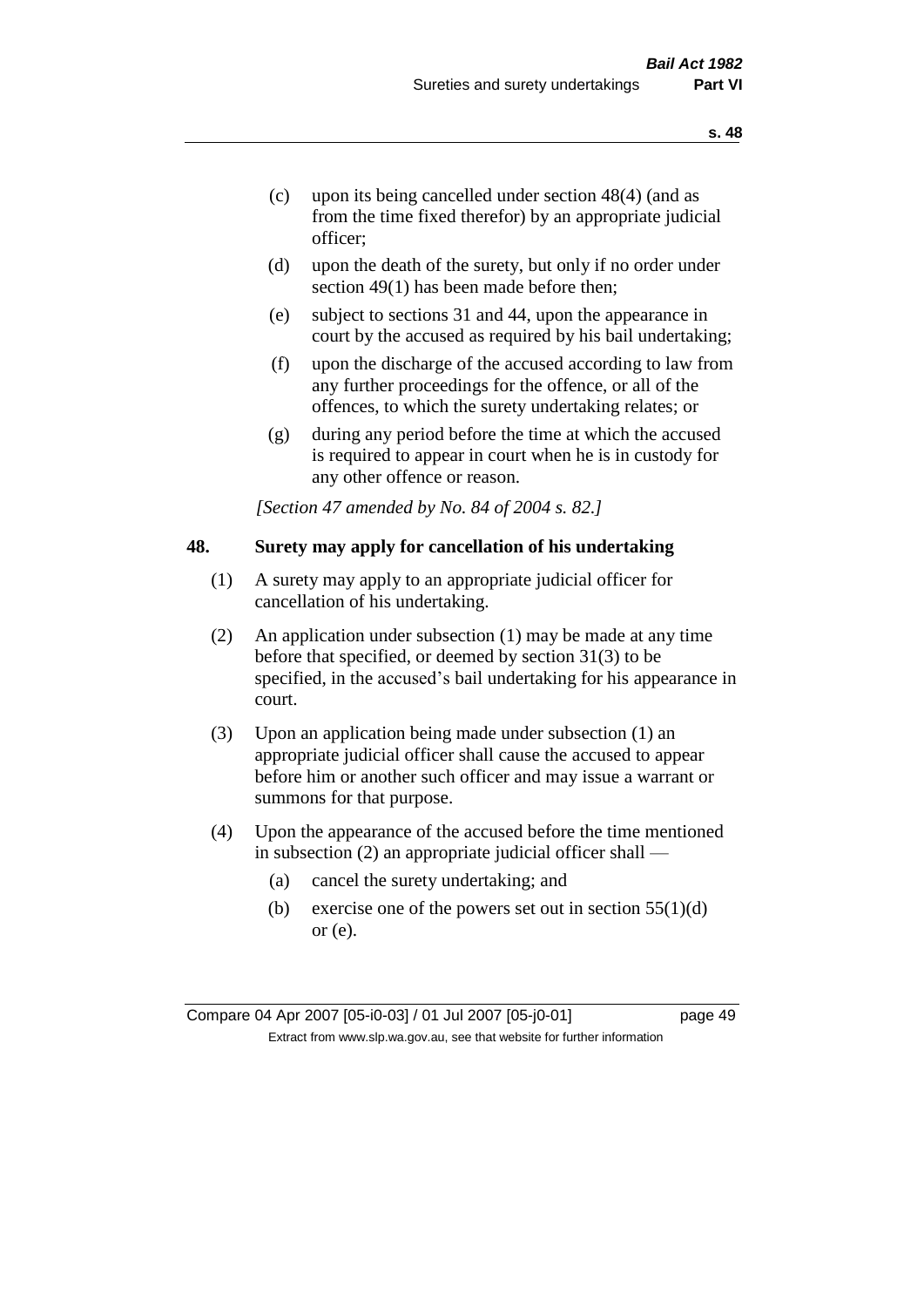- (5) An application under subsection (1) must be made, and proceedings on it are to be conducted —
	- (a) in a court of summary jurisdiction in accordance with regulations made under the *Criminal Procedure Act 2004*;
	- (b) in the Supreme Court or the District Court  $-\text{in}$ accordance with rules of court made under the *Criminal Procedure Act 2004*.

*[Section 48 amended by No. 59 of 2004 s. 141; No. 84 of 2004 s. 7 and 82.]* 

# **49. Forfeiture of money under surety's undertaking**

- (1) Where an accused has failed to comply with any requirement of his bail undertaking mentioned in section 28(2)(a) or (b)(ii) the following provisions of this section apply for the purpose of enforcing payment to the State of any sum thereupon payable by a surety in terms of his surety undertaking —
	- (a) the registrar of the court before which the accused failed to appear may apply to an appropriate judicial officer for an order that the sum be paid;
	- (b) that judicial officer shall summon the surety to appear before the court in which the judicial officer exercises jurisdiction to show cause why an order of forfeiture should not be made under this section;
	- (c) on the hearing of the application and upon proof of the surety's liability in terms of his undertaking, the judicial officer shall order forfeiture of the full amount specified in the undertaking unless the surety attends at the hearing and shows to the satisfaction of the judicial officer that there was reasonable cause for the failure of the accused to comply with the requirement to which the application relates;
	- (d) notwithstanding paragraph (c), the judicial officer may decline to make an order under that paragraph or may

page 50 Compare 04 Apr 2007 [05-i0-03] / 01 Jul 2007 [05-j0-01] Extract from www.slp.wa.gov.au, see that website for further information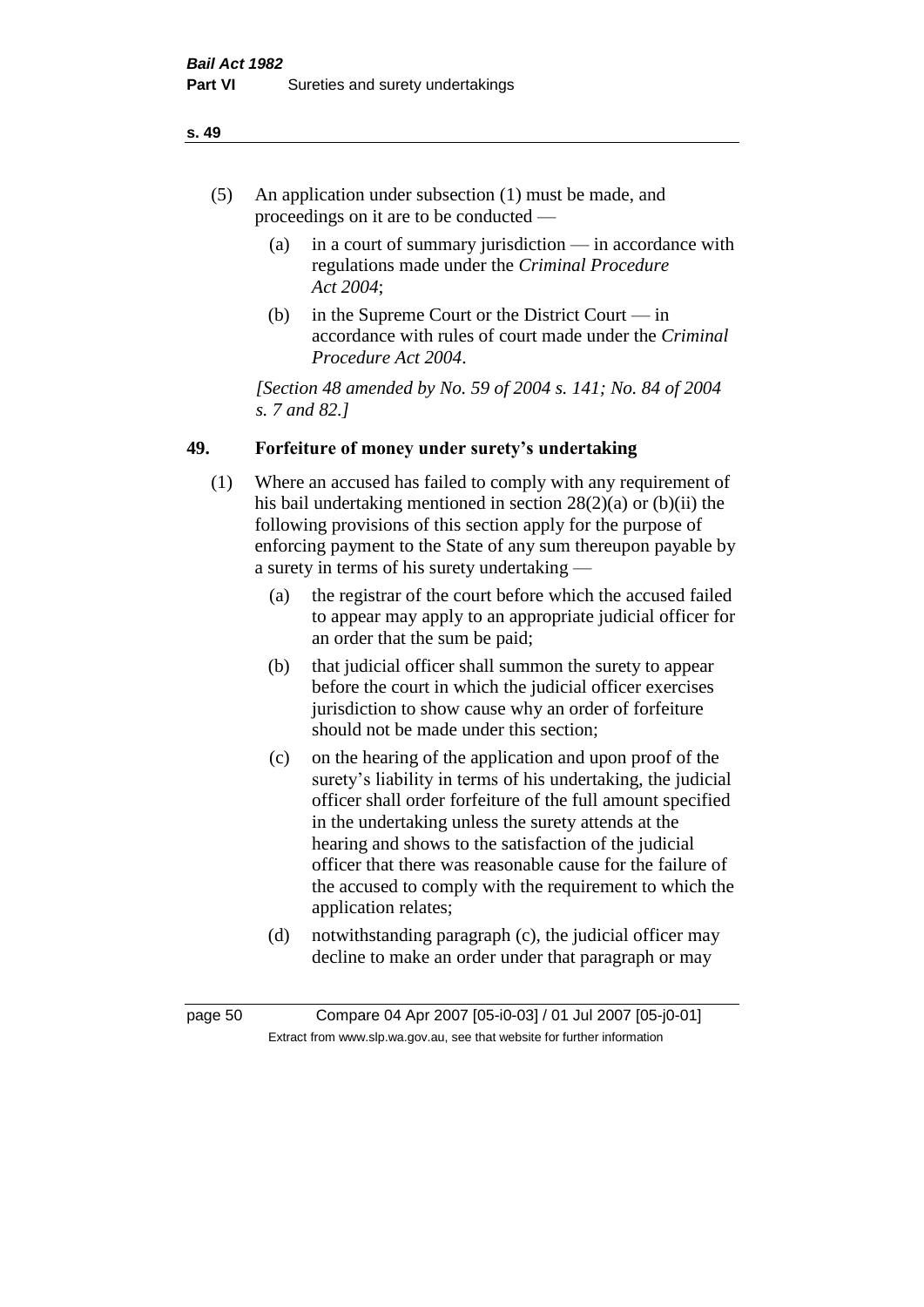order forfeiture in part only where the surety attends and shows to the satisfaction of the judicial officer —

- (i) that, by reason of a change of circumstances since the undertaking was entered into, an order for forfeiture, or for forfeiture in full (as the case may be), would cause excessive hardship to the surety or his dependants; and
- (ii) that such hardship would not be relieved by the exercise of one or more of the powers conferred by section 59;
- (e) an order may be made under this section whether or not the accused has been convicted of an offence against section 51(1) or (2) but if, after an order has been made, the surety satisfies the Governor that new facts have been discovered or new circumstances have arisen which show that there was reasonable cause for the failure of the accused as mentioned in paragraph (c), the Governor may exercise the power in section 139 of the *Sentencing Act 1995* as if the forfeiture were one to which that section applied.
- (2) An application under subsection (1) must be made, and proceedings on it are to be conducted —
	- (a) in a court of summary jurisdiction in accordance with regulations made under the *Criminal Procedure Act 2004*;
	- (b) in the Supreme Court or the District Court  $-\text{in}$ accordance with rules of court made under the *Criminal Procedure Act 2004*.
- (3) Without prejudice to the recovery of such an amount as a civil debt due to the State, any amount to be paid under an order made under this section is to be paid, and its payment may be enforced under Part 5 of the *Fines, Penalties and Infringement Notices Enforcement Act 1994*, unless an order has been made under subsection (4).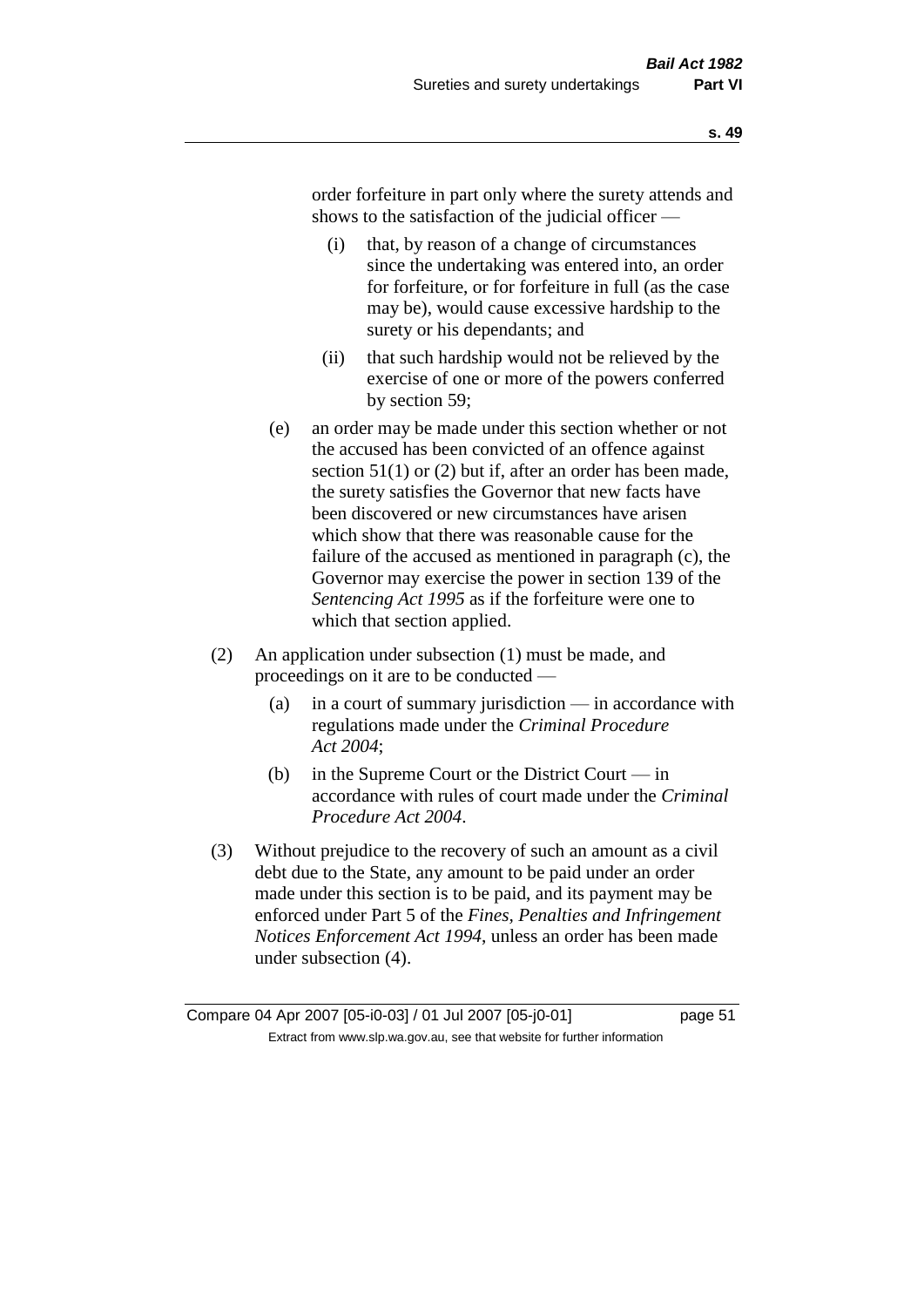(4) If under this section the Supreme Court or the District Court makes an order requiring the payment of money, the court may make an order under section 59 of the *Sentencing Act 1995* in respect of the amount payable and for that purpose that section, with any necessary changes, applies as if the amount were a fine imposed on the surety.

*[Section 49 amended by No. 74 of 1984 s. 17; No. 92 of 1994 s. 5; No. 78 of 1995 s. 8; No. 65 of 2003 s. 121(3); No. 74 of 2003 s. 29; No. 59 of 2004 s. 141; No. 84 of 2004 s. 8, 11 and 82.]* 

#### **50. Offence to indemnify surety**

(1) If a person indemnifies, or agrees to indemnify, a surety or proposed surety against any liability which the surety or proposed surety may incur under this Act (including this section) he and the surety or proposed surety and any person with whom he agrees as aforesaid each commits an offence.

Penalty: \$1 000 or imprisonment for 12 months or both.

- (2) An offence is committed under subsection  $(1)$ 
	- (a) whether the agreement is made before or after the surety undertaking is entered into and whether or not a proposed surety actually becomes a surety; and
	- (b) whether the compensation is to be in money or in money's worth.
- (3) An offence is not committed under subsection (1) by a surety or proposed surety if he shows —
	- (a) that he had no knowledge of an agreement within the meaning of subsection (1) proposed to be entered into between 2 other persons; or
	- (b) that having such knowledge he took all steps reasonably available to him to prevent the agreement being entered into.

*[Section 50 amended by No. 74 of 1984 s. 18.]* 

page 52 Compare 04 Apr 2007 [05-i0-03] / 01 Jul 2007 [05-j0-01] Extract from www.slp.wa.gov.au, see that website for further information

**s. 50**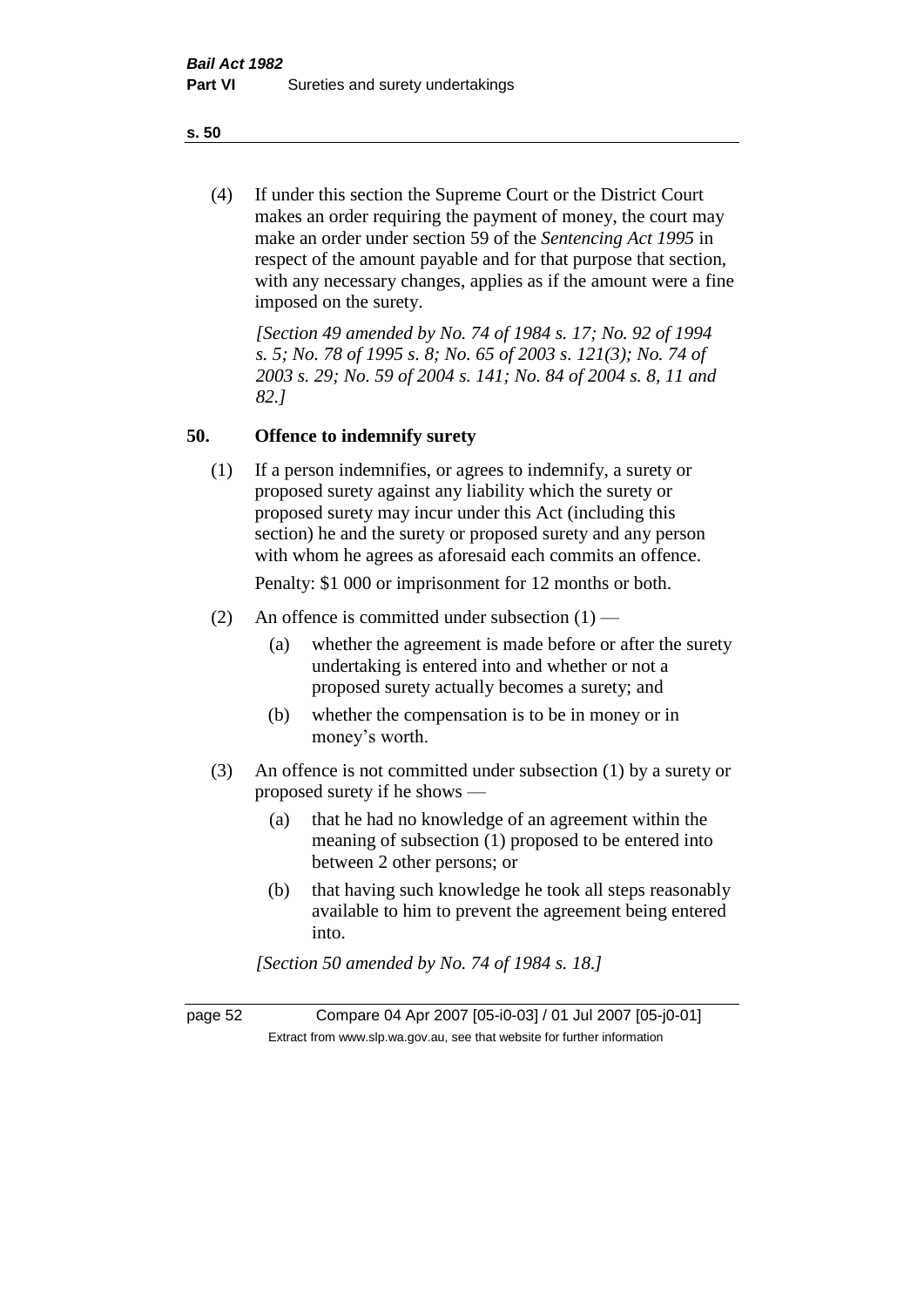**s. 50A**

# **Part VIA — Administration of home detention conditions**

*[Heading inserted by No. 61 of 1990 s. 11.]* 

# **50A. Powers of CEO (corrections)**

The CEO (corrections) has all of the powers conferred under this Act on a community corrections officer and may review, vary, or rescind a direction given by a community corrections officer.

*[Section 50A inserted by No. 61 of 1990 s. 11; amended by No. 31 of 1993 s. 9; No. 65 of 2006 s. 53.]* 

*[50B. Repealed by No. 78 of 1995 s. 8.]* 

# **50C. Powers and duties of community corrections officers**

- (1) A community corrections officer may give such reasonable directions to an accused subject to a home detention condition as are necessary for the proper administration of the condition and any other condition imposed on the grant of bail to the accused including, without limiting the generality of the foregoing, directions as to —
	- (a) when the accused may leave the place where he is required by the home detention condition to remain;
	- (b) the period of any authorised absence from the place where he is required by the home detention condition to remain;
	- (c) when the accused shall return to the place where he is required by the home detention condition to remain;
	- (d) the method of travel to be used by the accused during any absence from the place where he is required by the home detention condition to remain; and
	- (e) the manner in which the accused shall report his whereabouts.

Compare 04 Apr 2007 [05-i0-03] / 01 Jul 2007 [05-j0-01] page 53 Extract from www.slp.wa.gov.au, see that website for further information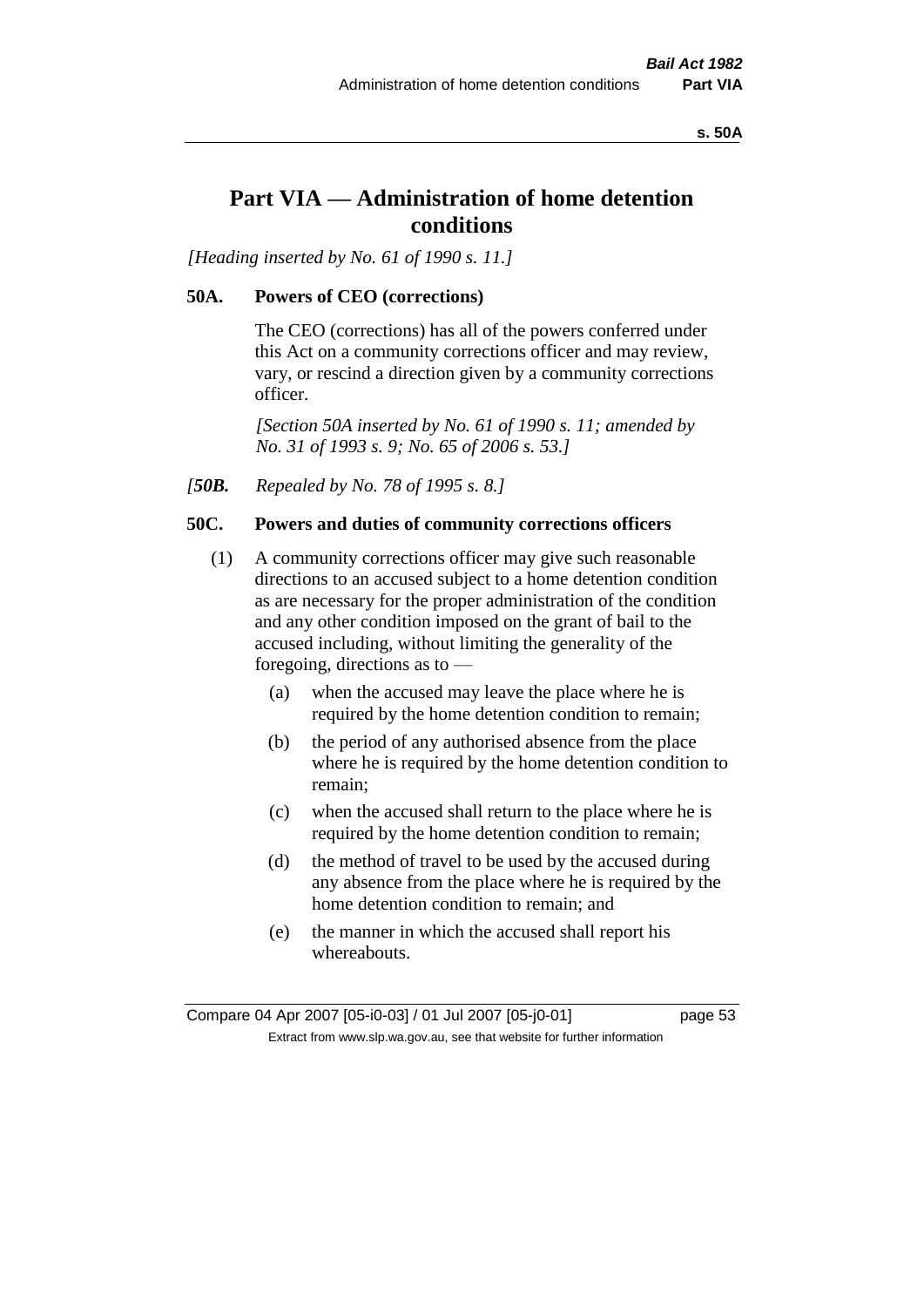**s. 50C**

| (2)     | For the purpose of ascertaining whether or not an accused is<br>complying with a home detention condition or any direction<br>given pursuant to subsection (1), a community corrections<br>officer may, at any time — |                                                                                                                                                                              |  |
|---------|-----------------------------------------------------------------------------------------------------------------------------------------------------------------------------------------------------------------------|------------------------------------------------------------------------------------------------------------------------------------------------------------------------------|--|
|         | (a)                                                                                                                                                                                                                   | enter or telephone the place where the accused is<br>required by a home detention condition to remain;                                                                       |  |
|         | (b)                                                                                                                                                                                                                   | enter or telephone the accused's place of employment or<br>any other place where the accused is permitted or<br>required to attend; or                                       |  |
|         | (c)                                                                                                                                                                                                                   | question any person at any place referred to in<br>paragraph $(a)$ or $(b)$ .                                                                                                |  |
| (3)     | A person who $-$                                                                                                                                                                                                      |                                                                                                                                                                              |  |
|         | (a)                                                                                                                                                                                                                   | hinders a person exercising powers under subsection (2);<br><sub>or</sub>                                                                                                    |  |
|         | (b)                                                                                                                                                                                                                   | fails to answer a question put pursuant to<br>subsection $(2)(c)$ or gives an answer that the person<br>knows is false or misleading in a material particular,               |  |
|         |                                                                                                                                                                                                                       | commits an offence.                                                                                                                                                          |  |
|         |                                                                                                                                                                                                                       | Penalty: \$2 000 and imprisonment for 12 months.                                                                                                                             |  |
| (4)     | A community corrections officer —                                                                                                                                                                                     |                                                                                                                                                                              |  |
|         | (a)                                                                                                                                                                                                                   | shall keep such records and make such returns and<br>reports in relation to accused persons subject to home<br>detention conditions as the CEO (corrections) directs;<br>and |  |
|         | (b)                                                                                                                                                                                                                   | shall make any records relating to a defendant subject to<br>a home detention condition available on the request of<br>the CEO (corrections) to him.                         |  |
|         |                                                                                                                                                                                                                       | [Section 50C inserted by No. 61 of 1990 s. 11; amended by<br>No. 31 of 1993 s. 9; No. 50 of 2003 s. 37(3); No. 84 of 2004<br>s. 82, 83(3); No. 65 of 2006 s. 53.]            |  |
|         |                                                                                                                                                                                                                       |                                                                                                                                                                              |  |
| page 54 |                                                                                                                                                                                                                       | Compare 04 Apr 2007 [05-i0-03] / 01 Jul 2007 [05-j0-01]<br>Extract from www.slp.wa.gov.au, see that website for further information                                          |  |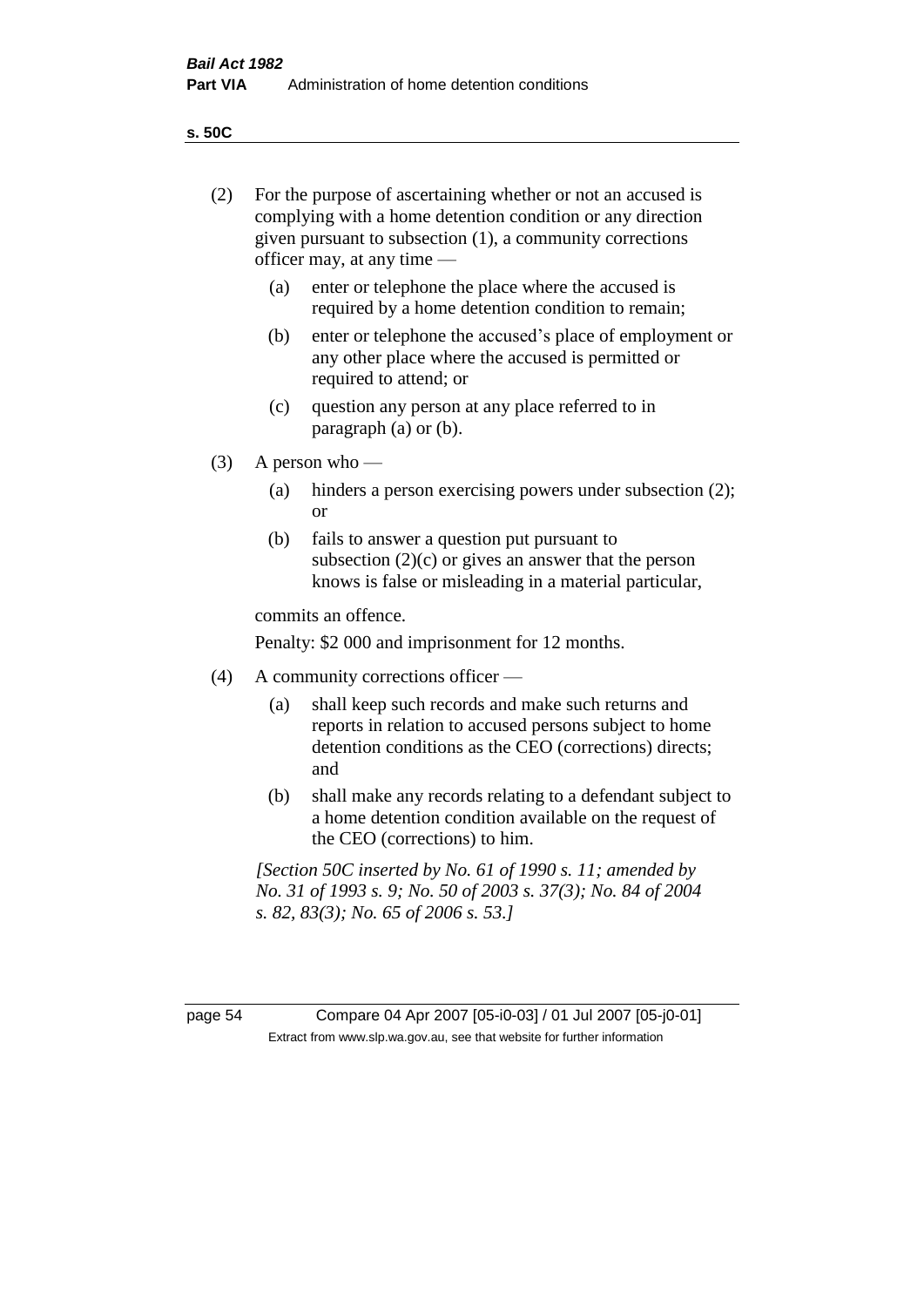#### **50D. Powers of members of the Police Force**

- (1) For the purpose of ascertaining whether or not an accused is complying with a home detention condition, a member of the Police Force may —
	- (a) require the accused to produce a copy of his bail undertaking and any notice by the CEO (corrections) under section 50E(a) for inspection; and
	- (b) require the accused to explain why he is absent from the place where he is required by the home detention condition to remain.
- (2) An accused who fails to comply with subsection  $(1)(a)$  or who fails to explain when required to do so under subsection (1)(b) or who gives an explanation that the accused knows is false or misleading in a material particular, commits an offence.

Penalty: \$2 000.

*[Section 50D inserted by No. 61 of 1990 s. 11; amended by No. 31 of 1993 s. 9; No. 50 of 2003 s. 37(4) ; No. 84 of 2004 s. 82; No. 65 of 2006 s. 53.]* 

## **50E. CEO (corrections) may substitute a different place of detention and apply conditions**

The CEO (corrections) may, at any time, by notice in writing given to an accused granted bail subject to a home detention condition —

- (a) substitute a different place for the place where an accused is required by a home detention condition to remain;
- (b) require the accused to comply with such of the conditions specified in the list provided to the accused under section 24A(4) as are specified in the notice.

*[Section 50E inserted by No. 61 of 1990 s. 11; amended by No. 31 of 1993 s. 9; No. 84 of 2004 s. 82; No. 65 of 2006 s. 53.]*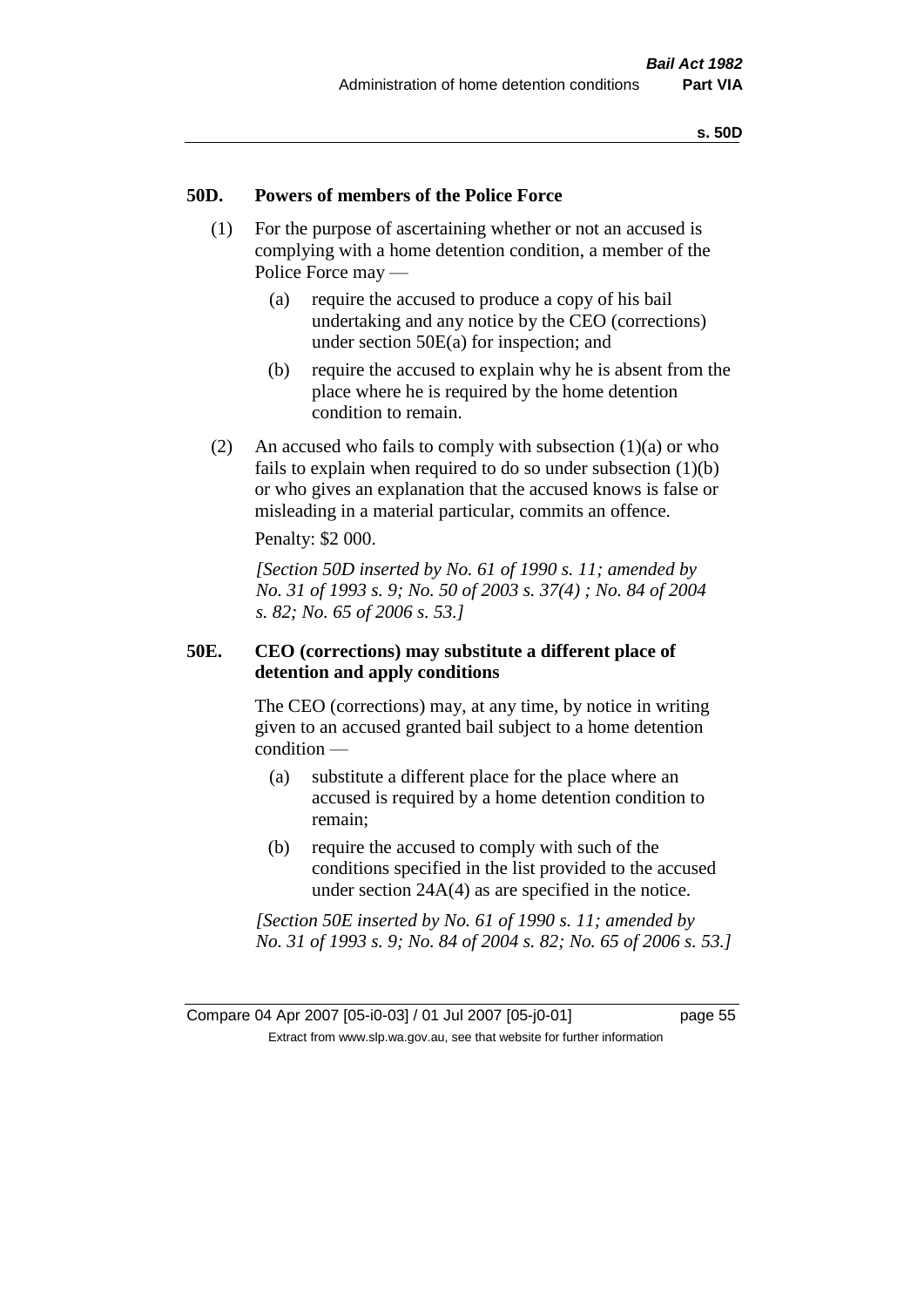| ۰.<br>×<br>-<br>۰.<br>× |  |
|-------------------------|--|
|-------------------------|--|

#### **50F. CEO (corrections) may revoke bail**

- (1) Where a home detention condition has been imposed as a condition on a grant of bail to an accused the CEO (corrections) may, in his absolute discretion, by instrument signed by him and if practicable, given to the accused, revoke the bail.
- (2) Without limiting the generality of subsection (1), the power to revoke bail may be exercised where the accused —
	- (a) is not likely to comply with any requirement of his bail undertaking mentioned in section  $28(2)(a)$  or (b); or
	- (b) is, or has been, or is likely to be in breach of any condition of his bail undertaking mentioned in section  $28(2)(c)$ .
- (3) Subject to subsection (4), where the CEO (corrections) revokes bail he shall include a statement of his reasons for the cancellation in the instrument cancelling the bail.
- (4) Where the CEO (corrections) is of the opinion that it would be in the interest of the accused or any other person, or the public, to withhold from the accused any or all of the reasons referred to in subsection (3), the CEO (corrections) may so withhold the reason or reasons.
- (5) Where the CEO (corrections) revokes bail, he may, whenever necessary, issue a warrant directed to all members of the Police Force to have the accused arrested and brought before an appropriate judicial officer.

*[Section 50F inserted by No. 61 of 1990 s. 11; amended by No. 31 of 1993 s. 9; No. 84 of 2004 s. 82; No. 65 of 2006 s. 53.]* 

#### **50G. Procedure on arrest after revocation of bail**

(1) An accused arrested pursuant to a warrant issued under section 50F shall be taken as soon as is practicable before an appropriate judicial officer unless he is arrested less than

page 56 Compare 04 Apr 2007 [05-i0-03] / 01 Jul 2007 [05-j0-01] Extract from www.slp.wa.gov.au, see that website for further information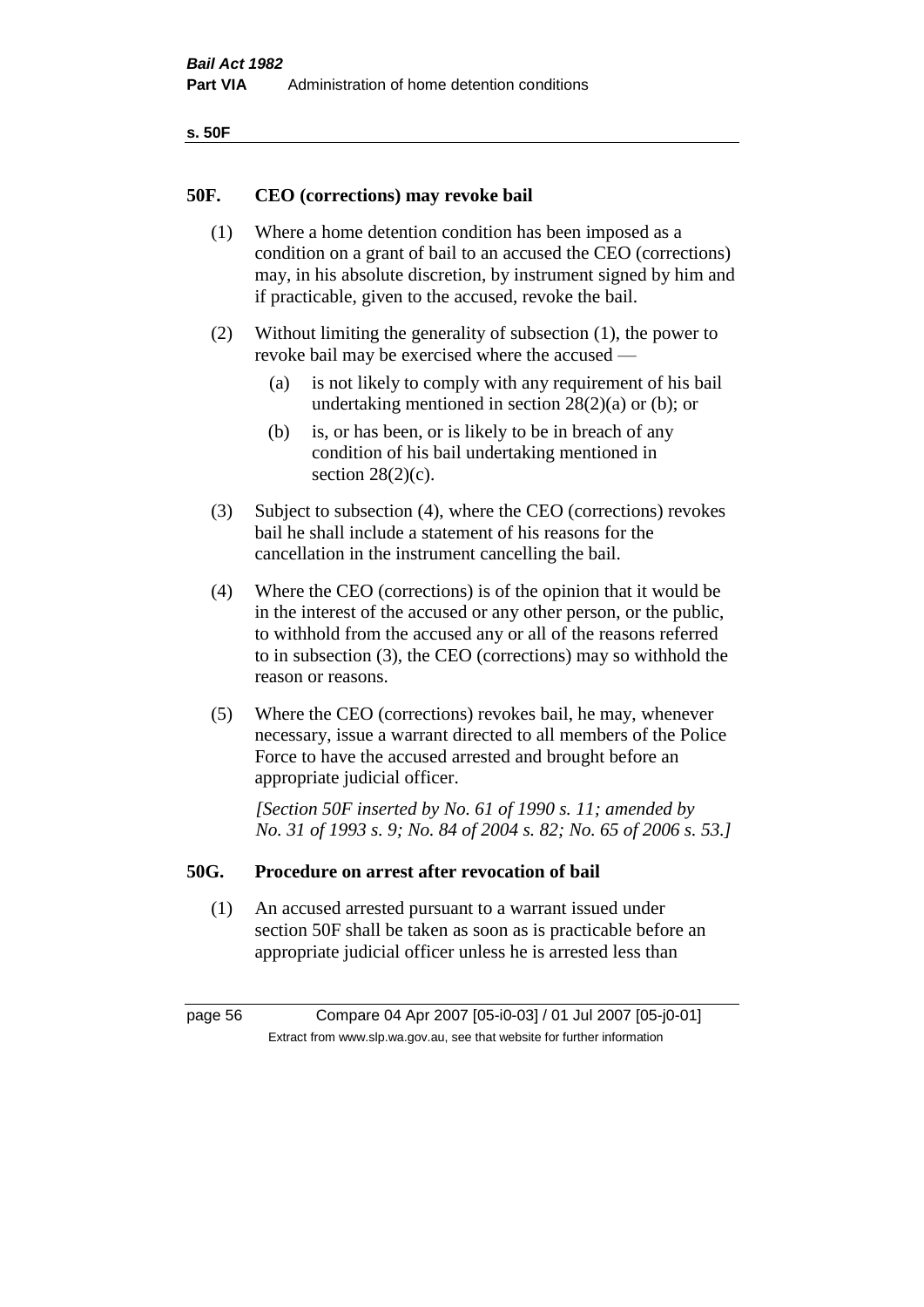24 hours before the time at which he is due to appear in accordance with his bail undertaking, in which case he shall be held in custody and brought before an appropriate judicial officer at that time.

- (2) The judicial officer before whom an accused appears under this section may —
	- (a) remand the accused in custody to appear at the time and place specified, or deemed by section 31(3) to be specified, in his bail undertaking; or
	- (b) grant fresh bail to the accused in accordance with this Act, other than clause 2 of Part B of Schedule 1.

*[Section 50G inserted by No. 61 of 1990 s. 11; amended by No. 45 of 1993 s. 12; No. 84 of 2004 s. 82.]* 

## **50H. Exclusion of the rules of natural justice**

The rules known as the rules of natural justice (including any duty of procedural fairness) do not apply to or in relation to the doing or omission of any act, matter or thing under this Part by the CEO (corrections).

*[Section 50H inserted by No. 61 of 1990 s. 11; amended by No. 31 of 1993 s. 9; No. 65 of 2006 s. 53.]* 

## **50J. Delegation by CEO (corrections)**

The CEO (corrections) may, either generally or as otherwise provided by the instrument of delegation, by writing signed by him, delegate to any person any power or duty under this Part, other than this power of delegation.

*[Section 50J inserted by No. 61 of 1990 s. 11; amended by No. 31 of 1993 s. 9; No. 65 of 2006 s. 53.]* 

# **50K. Retrieval of monitoring equipment**

If under rules made under section 50L any device or equipment has been installed at the place where an accused is required by a

Compare 04 Apr 2007 [05-i0-03] / 01 Jul 2007 [05-j0-01] page 57 Extract from www.slp.wa.gov.au, see that website for further information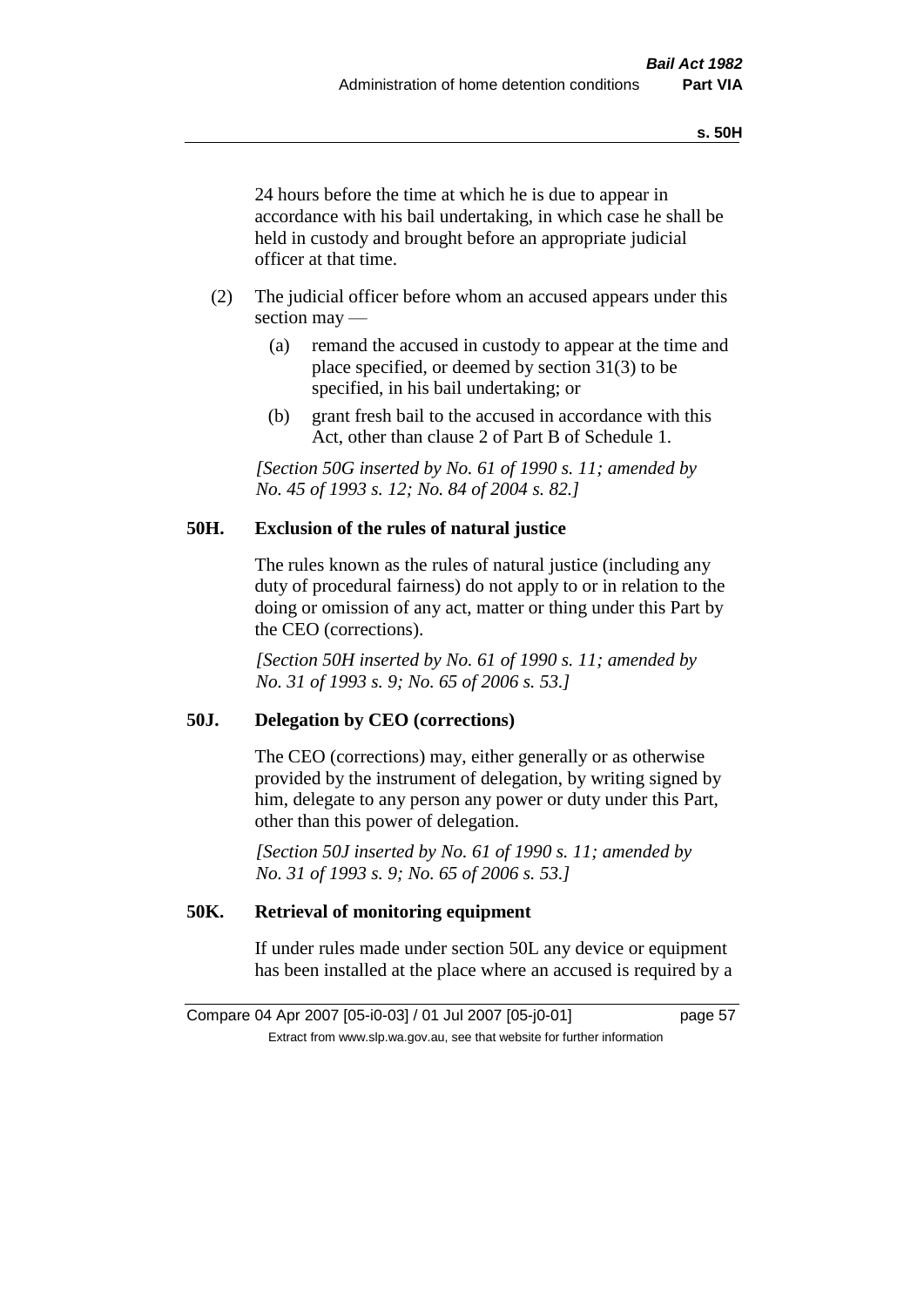#### **s. 50L**

home detention condition to remain, section 118 of the *Sentence Administration Act 2003* applies.

*[Section 50K inserted by No. 78 of 1995 s. 8; amended by No. 50 of 2003 s. 29(3); No. 84 of 2004 s. 82.]* 

## **50L. Rules**

- (1) The CEO (corrections) may, with the approval of the Minister, make rules for the purposes of this Part which may provide for the manner of ensuring that accused persons are complying with home detention conditions and for conditions to be applied to accused persons granted bail subject to home detention conditions including conditions —
	- (a) requiring a defendant to wear any device;
	- (b) requiring a defendant to permit the CEO (corrections) to install any device or equipment at the place where the defendant is required by a home detention condition to remain.
- (2) Rules made under this section may confer a discretionary authority on any person or class of persons.
- (3) Sections 41 and 42 of the *Interpretation Act 1984* do not apply to rules made under this section.

*[Section 50L inserted by No. 61 of 1990 s. 11; amended by No. 31 of 1993 s. 9; No. 84 of 2004 s. 82 and 83(3); No. 65 of 2006 s. 53.]* 

page 58 Compare 04 Apr 2007 [05-i0-03] / 01 Jul 2007 [05-j0-01] Extract from www.slp.wa.gov.au, see that website for further information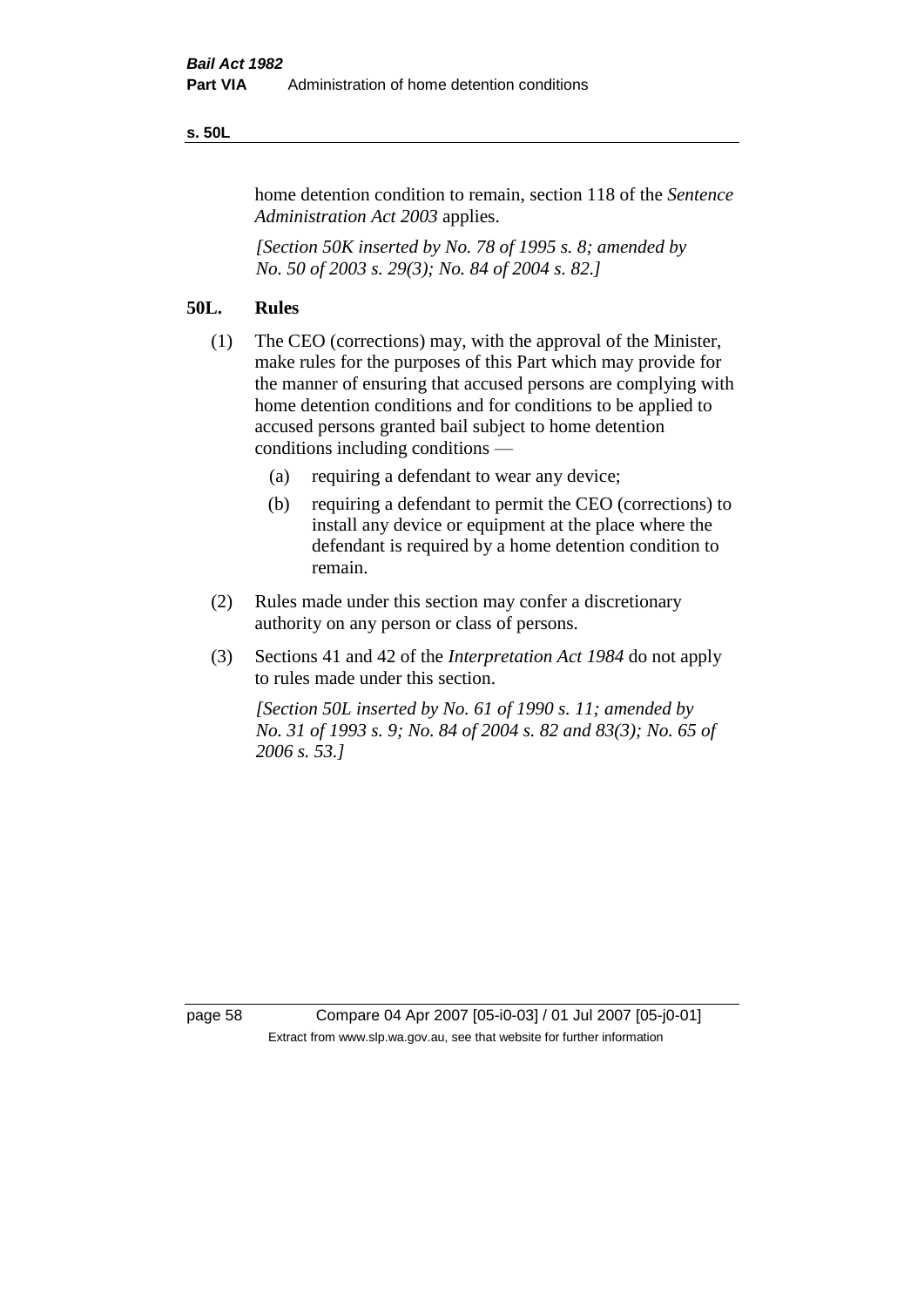# **Part VII — Enforcement of bail undertakings**

# **51. Offence to fail to comply with bail undertaking**

- (1) An accused who, without reasonable cause, fails to comply with the requirement of his bail undertaking mentioned in section 28(2)(a) commits an offence.
- (2) An accused who fails to comply with the requirement of his bail undertaking mentioned in section  $28(2)(b)(ii)$  commits an offence.
- $(2a)$  An accused
	- (a) whose bail undertaking includes any condition imposed for a purpose mentioned in clause  $2(2)(c)$  or (d) of Part D of Schedule 1; and
	- (b) who fails to comply with the condition,

commits an offence.

- (3) An accused shall not be convicted in his absence of an offence against this section.
- (4) An accused who is charged with an offence against subsection (1) or (2) may be convicted of the other of those offences if that other offence is proved by the evidence.
- (5) A prosecution for an offence against subsection (1), (2) or (2a) may be brought at any time.
- (6) A person who is convicted of an offence against subsection (1), (2) or (2a) is liable to a fine not exceeding \$10 000 or imprisonment for a term not exceeding 3 years, or both.
- (7) A court which convicts an accused of an offence against this section may, in addition to any penalty which it may impose, order that the accused pay such sum as it may fix in or towards defraying the costs and expenses of and consequent upon his apprehension following the failure to comply with his bail undertaking for which he was convicted.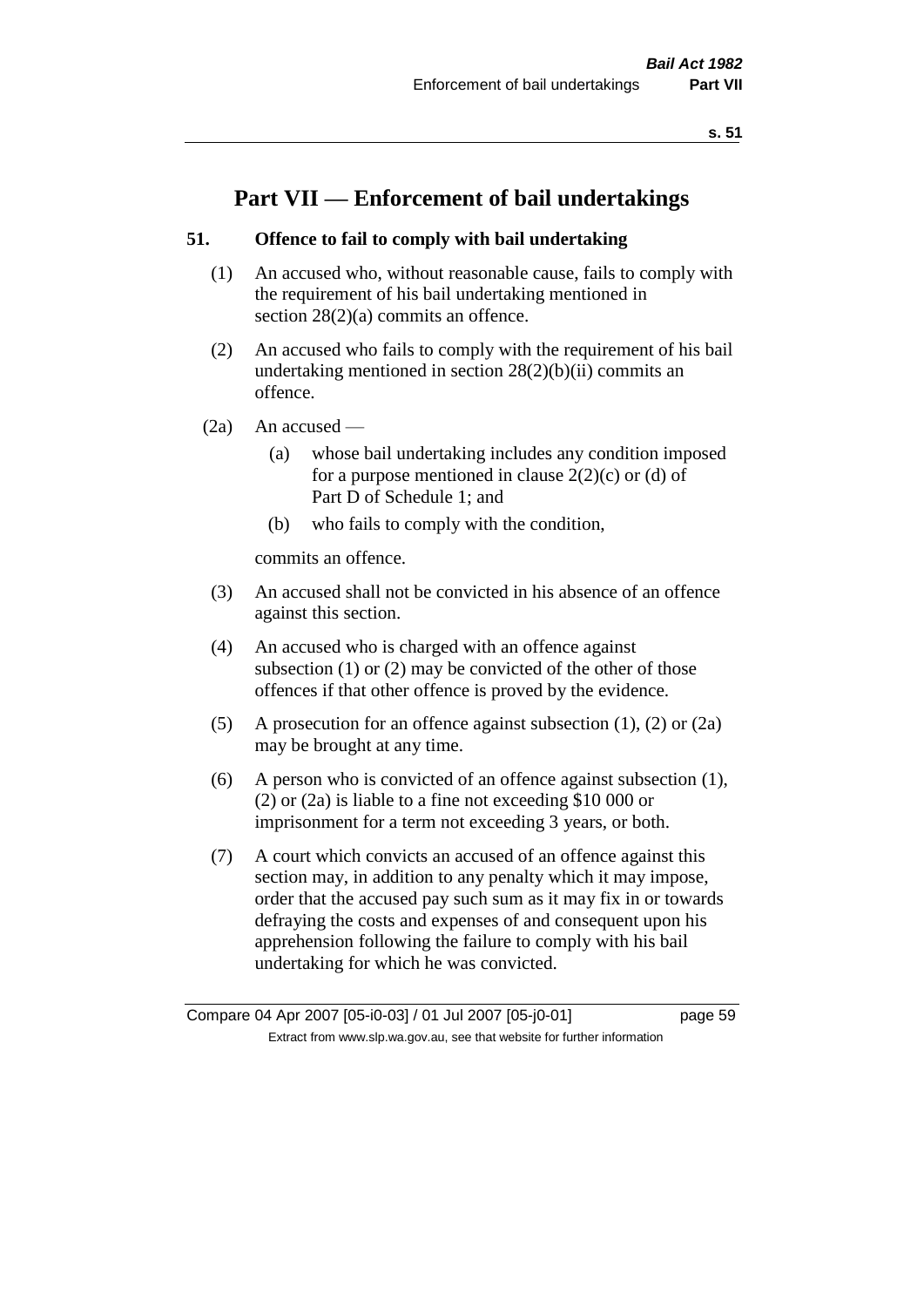- (8) An order made under subsection (7)
	- (a) shall specify to whom and in what manner the sum shall be paid; and
	- (b) may be enforced as though the sum were a penalty imposed under this section.

*[Section 51 amended by No. 54 of 1998 s. 9; No. 59 of 2004 s. 141; No. 84 of 2004 s. 11 and 82.]*

## **52. Provisions as to summary proceedings before superior courts for an offence under section 51**

- (1) This section applies, notwithstanding any other Act, for the purpose of prosecuting an offence against section 51(1), (2) or (2a) where the court before which the accused is bound to appear at the time when he fails to comply with his bail undertaking is the Supreme Court or the District Court.
- (2) Where this section applies, the accused shall be dealt with summarily for the offence and shall be so dealt with —
	- (a) by a judge of the Supreme Court in any case where the accused was bound to appear before the General Division of the Supreme Court;
	- (ab) by a judge of appeal in any case where the accused was bound to appear before the Court of Appeal;
	- (b) by a Judge of the District Court in any case where the accused was bound to appear before that Court.
- (3) A prosecution for an offence which is to be dealt with under this section shall be commenced by the authorised officer (as defined in section 80 of the *Criminal Procedure Act 2004*) who was conducting the proceedings in which the accused failed to comply with his bail undertaking —
	- (a) where subsection  $(2)(a)$  or (ab) applies, in the Supreme Court; and
	- (b) where subsection (2)(b) applies, in the District Court.

page 60 Compare 04 Apr 2007 [05-i0-03] / 01 Jul 2007 [05-j0-01] Extract from www.slp.wa.gov.au, see that website for further information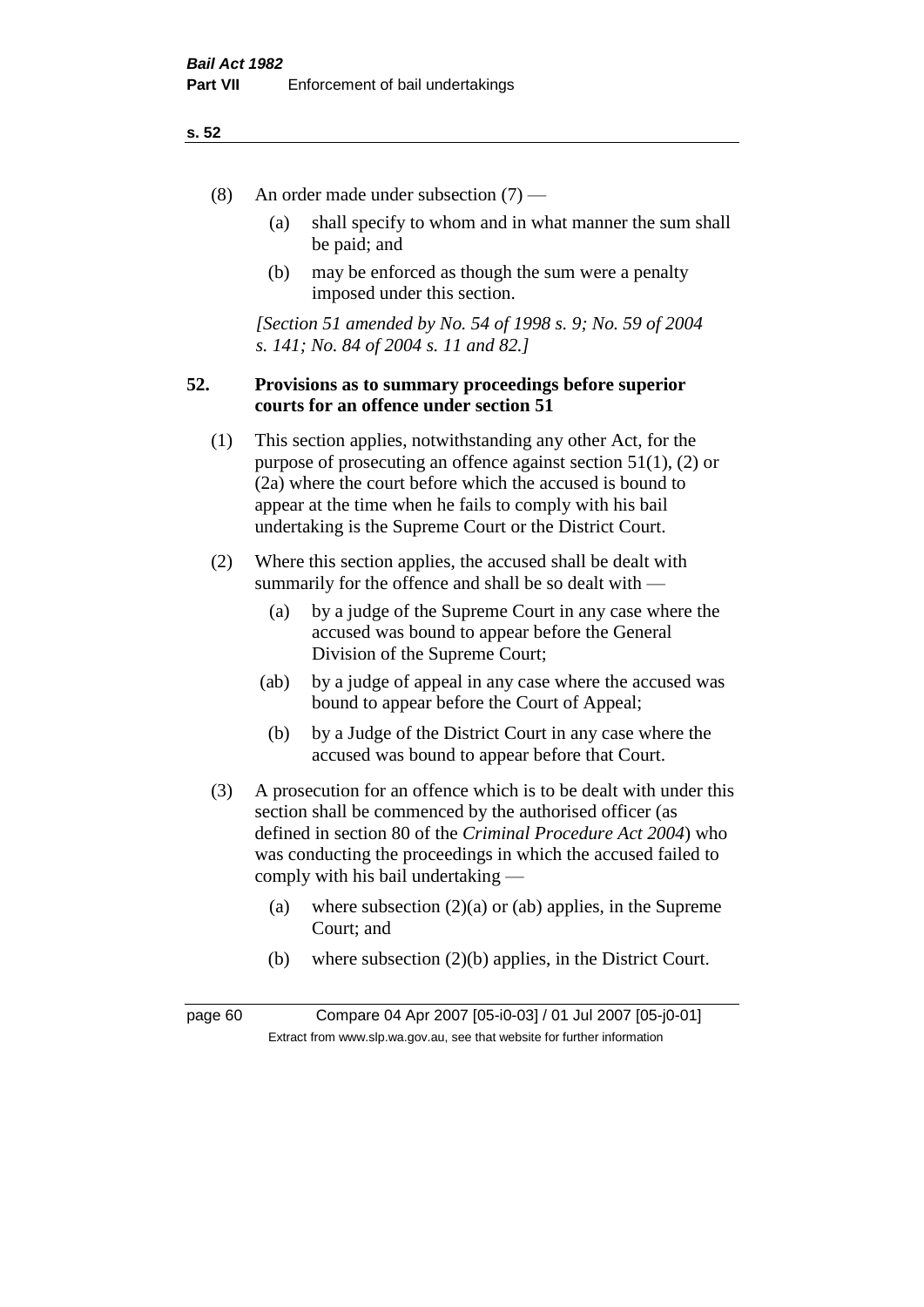- (4) Subject to section 51(3) and (5), a prosecution for an offence which is to be dealt with under this section is to be commenced and conducted under the *Criminal Procedure Act 2004* as if it were a prosecution of a simple offence in a court of summary jurisdiction.
- (5) If under section 51(6) or (7) the Supreme Court or the District Court imposes a pecuniary penalty the court may make an order under section 59 of the *Sentencing Act 1995* in respect of the amount payable.

*[Section 52 amended by No. 92 of 1994 s. 6; No. 78 of 1995 s. 8; No. 54 of 1998 s. 10; No. 45 of 2004 s. 28(2) and (4); No. 59 of 2004 s. 141; No. 84 of 2004 s. 11 and 82.]* 

## **53. Appeals against decisions made under s. 52**

- (1) A person who is dissatisfied with a decision (as defined in section 6 of the *Criminal Appeals Act 2004*) made under section 52 may, with the leave of the Court of Appeal, appeal against it.
- (2) For the purposes of subsection (1), Part 2 of the *Criminal Appeals Act 2004*, with any necessary changes, applies as if —
	- (a) the decision referred to in subsection (1) were a decision of a court of summary jurisdiction;
	- (b) a reference in that Part to a court of summary jurisdiction were a reference to the court that made the decision referred to in subsection (1); and
	- (c) a reference in that Part to commencing an appeal were a reference to applying for leave to appeal.
- (3) Despite section 13(1) of the *Criminal Appeals Act 2004*, the appeal is to be dealt with by the Court of Appeal.

*[Section 53 inserted by No. 45 of 2004 s. 28(3); amended by No. 84 of 2004 s. 11 and 82.]*

Compare 04 Apr 2007 [05-i0-03] / 01 Jul 2007 [05-j0-01] page 61 Extract from www.slp.wa.gov.au, see that website for further information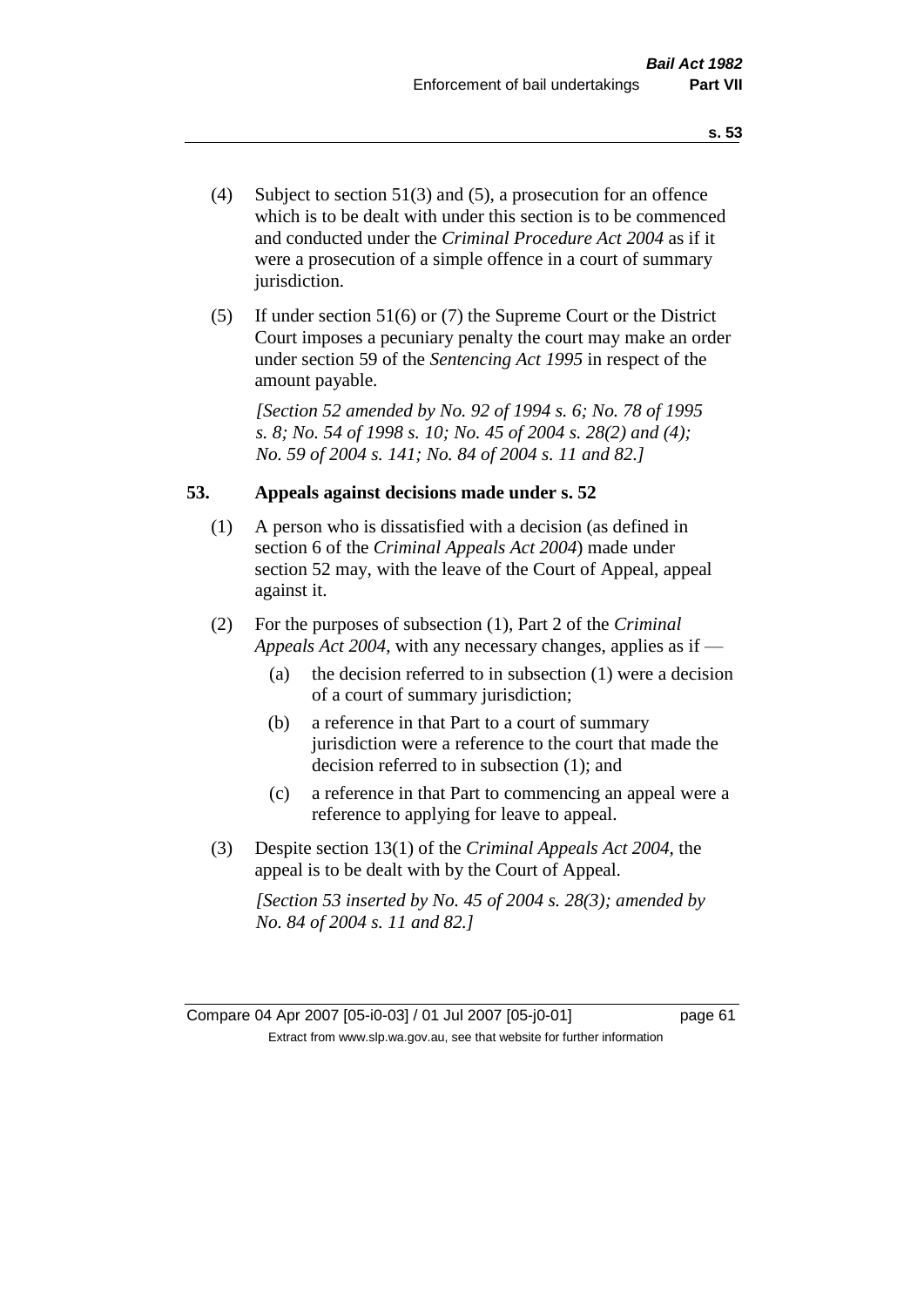# **54. Accused on bail may be taken before a judicial officer for variation or revocation of bail**

- (1) A police officer may cause an accused who has been released on bail to appear before an appropriate judicial officer to show cause why his bail should not be varied or revoked if the police officer —
	- (a) has reasonable grounds to believe, or is notified in writing by a surety for the accused that the surety has reasonable grounds to believe, that the accused —
		- (i) is not likely to comply with any requirement of his bail undertaking mentioned in section  $28(2)(a)$  or (b);
		- (ii) is, or has been, or is likely to be in breach of any condition of his bail undertaking mentioned in section  $28(2)(c)$ ; or
		- (iii) is, or has been, in breach of a home detention condition mentioned in section 28(2)(d);
	- (b) has reasonable grounds to believe that
		- (i) any surety for the accused's appearance is no longer suitable under section 39 to be a surety, or is dead;
		- (ii) for any reason any security required under Part D of Schedule 1 is no longer sufficient; or
		- (iii) in a case where the accused has been granted bail for the purposes of an appeal, the accused has discontinued the appeal or has not prosecuted it with all due diligence.
- (2) For the purpose of causing an accused to appear before an appropriate judicial officer as provided in subsection (1) a police officer may —
	- (a) arrest the accused without warrant and bring him before an appropriate judicial officer; or

page 62 Compare 04 Apr 2007 [05-i0-03] / 01 Jul 2007 [05-j0-01] Extract from www.slp.wa.gov.au, see that website for further information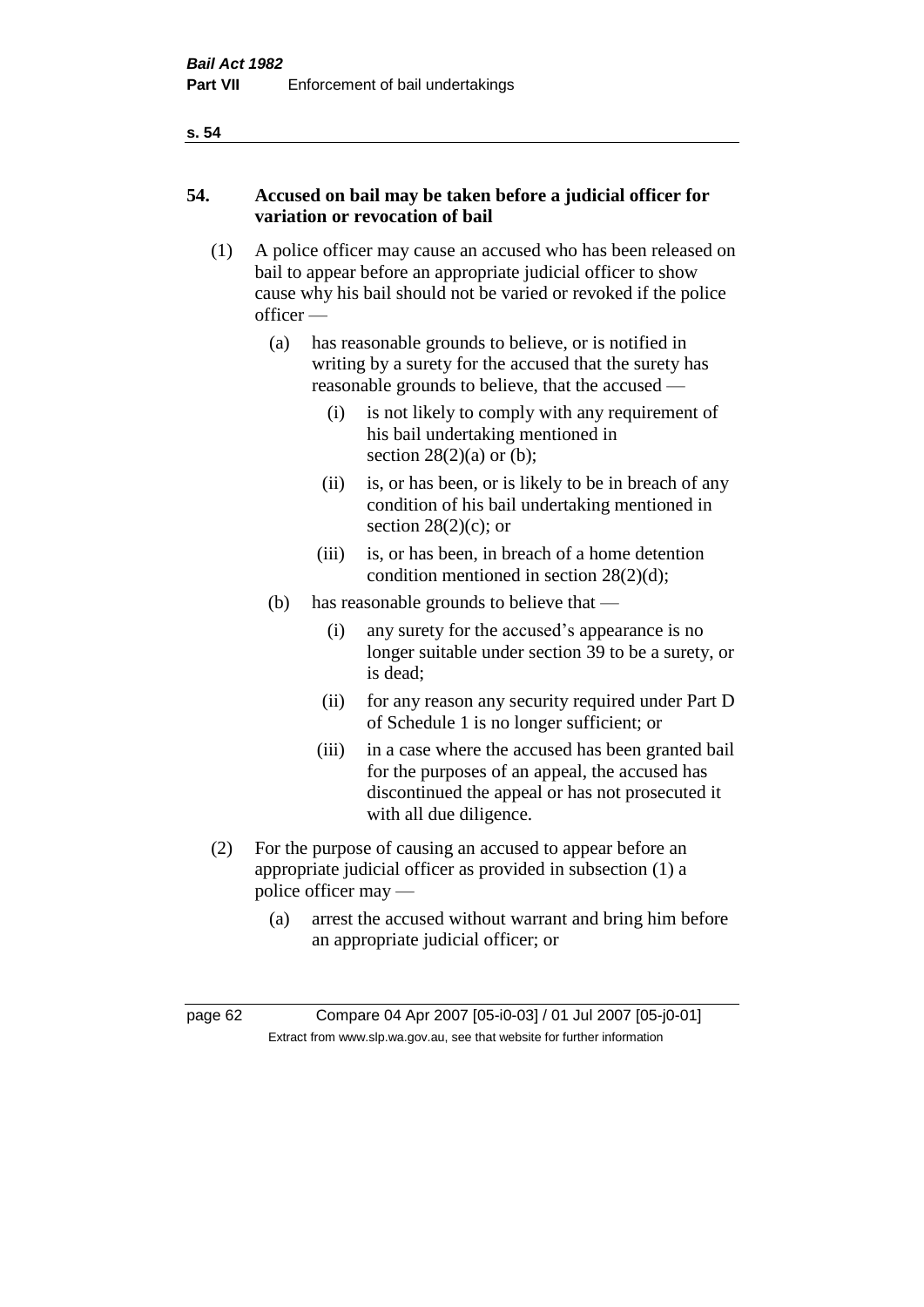- (b) apply to an appropriate judicial officer for a summons or warrant on any ground specified in subsection (1).
- (3) An application under subsection (2)(b) must be made, and proceedings on it are to be conducted —
	- (a) in a court of summary jurisdiction in accordance with regulations made under the *Criminal Procedure Act 2004*;
	- (b) in the Supreme Court or the District Court  $-\text{in}$ accordance with rules of court made under the *Criminal Procedure Act 2004*.
- (4) An accused arrested under this section shall be taken as soon as is practicable before an appropriate judicial officer unless he is arrested less than 24 hours before the time at which he is due to appear in accordance with his bail undertaking, in which case he shall be held in custody and brought before an appropriate judicial officer at that time.
- *[(5) repealed]*

*[Section 54 amended by No. 33 of 1989 s. 18; No. 61 of 1990 s. 12; No. 45 of 1993 s. 12; No. 59 of 2004 s. 141; No. 84 of 2004 s. 9, 11 and 82.]* 

#### **55. Powers of judicial officer to revoke or vary bail**

- (1) If the judicial officer before whom an accused appears under section 54 is satisfied that —
	- (a) the accused is not likely to comply with any requirement of his bail undertaking mentioned in section 28(2)(a) or (b);
	- (b) he is, or has been, or is likely to be, in breach of any condition of his bail undertaking mentioned in section  $28(2)(c)$ ;
	- (ba) he is, or has been, in breach of a home detention condition mentioned in section 28(2)(d); or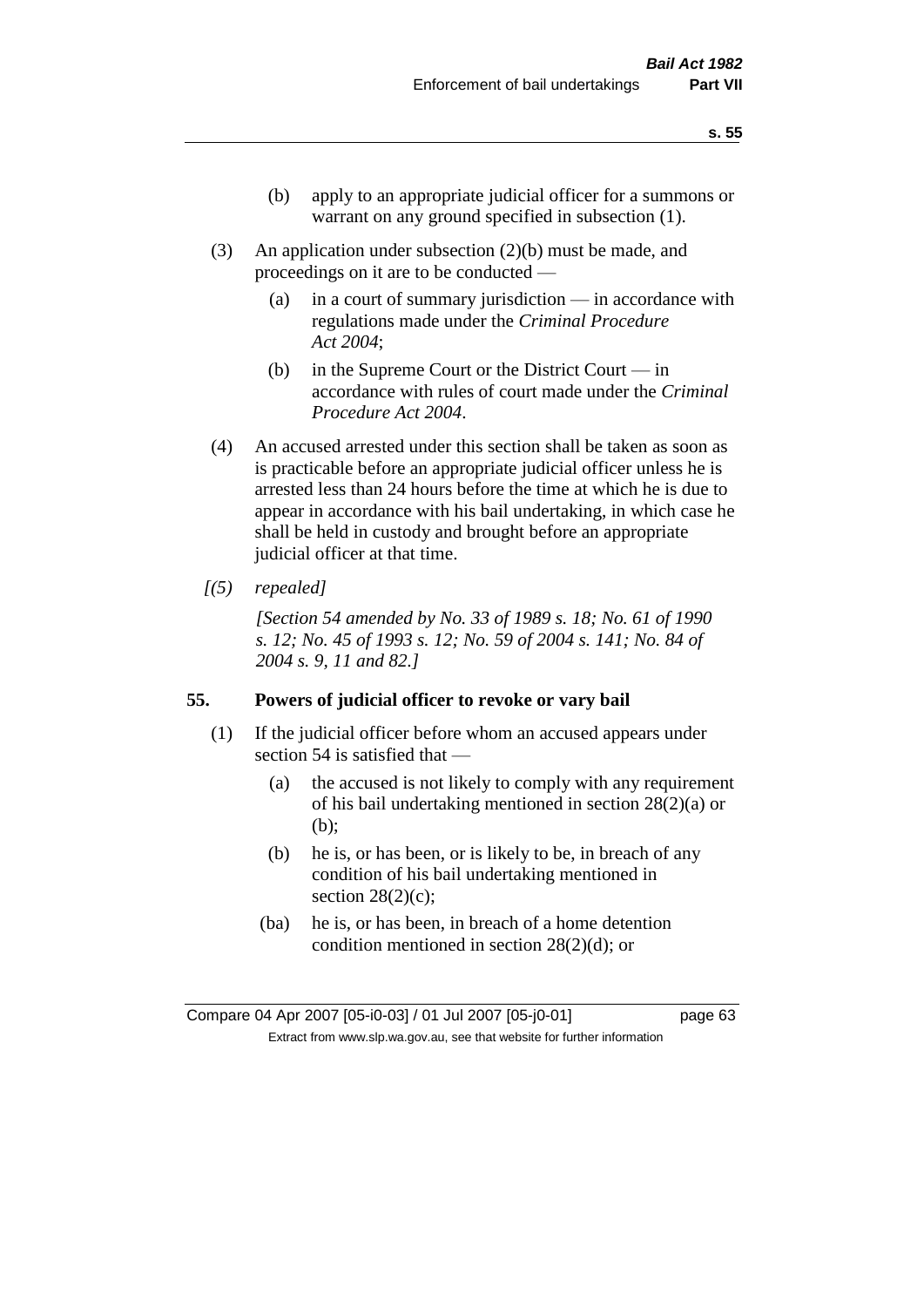(c) any of the grounds set out in section  $54(1)(b)$  has been established,

#### he may —

- (d) revoke the bail and remand the accused in custody to appear at the time and place specified, or deemed by section 31(3) to be specified, in his bail undertaking; or
- (e) revoke the bail and grant fresh bail to the accused in accordance with this Act, other than clause 2 of Part B of Schedule 1.
- (2) If the judicial officer before whom the accused so appears is not satisfied as to any of the matters mentioned in subsection (1)(a), (b), or (c) he shall release the accused on his existing bail undertaking and, with the consent in writing of the surety, on any existing surety undertaking.

*[Section 55 amended by No. 61 of 1990 s. 13; No. 45 of 1993 s. 12; No. 84 of 2004 s. 82.]* 

# **56. Warrant for arrest of absconding accused**

Where at any time after that specified in his bail undertaking for his appearance an accused has failed to comply with the requirements of his bail undertaking mentioned in section  $28(2)(a)$  or (b), the court before which he was required to appear may issue a warrant to arrest the accused and bring him before that court or a court of like jurisdiction.

*[Section 56 amended by No. 15 of 1988 s. 16; No. 84 of 2004 s. 82.]* 

## **57. Forfeiture of money under bail undertaking**

(1) Where an accused is convicted of an offence against section  $51(1)$ , (2) or (2a), the court by which he is convicted shall, whether or not an application is made therefor by the prosecutor, order that the full amount agreed to be forfeited, in the accused's bail undertaking, be forfeited to the State.

page 64 Compare 04 Apr 2007 [05-i0-03] / 01 Jul 2007 [05-j0-01] Extract from www.slp.wa.gov.au, see that website for further information

#### **s. 56**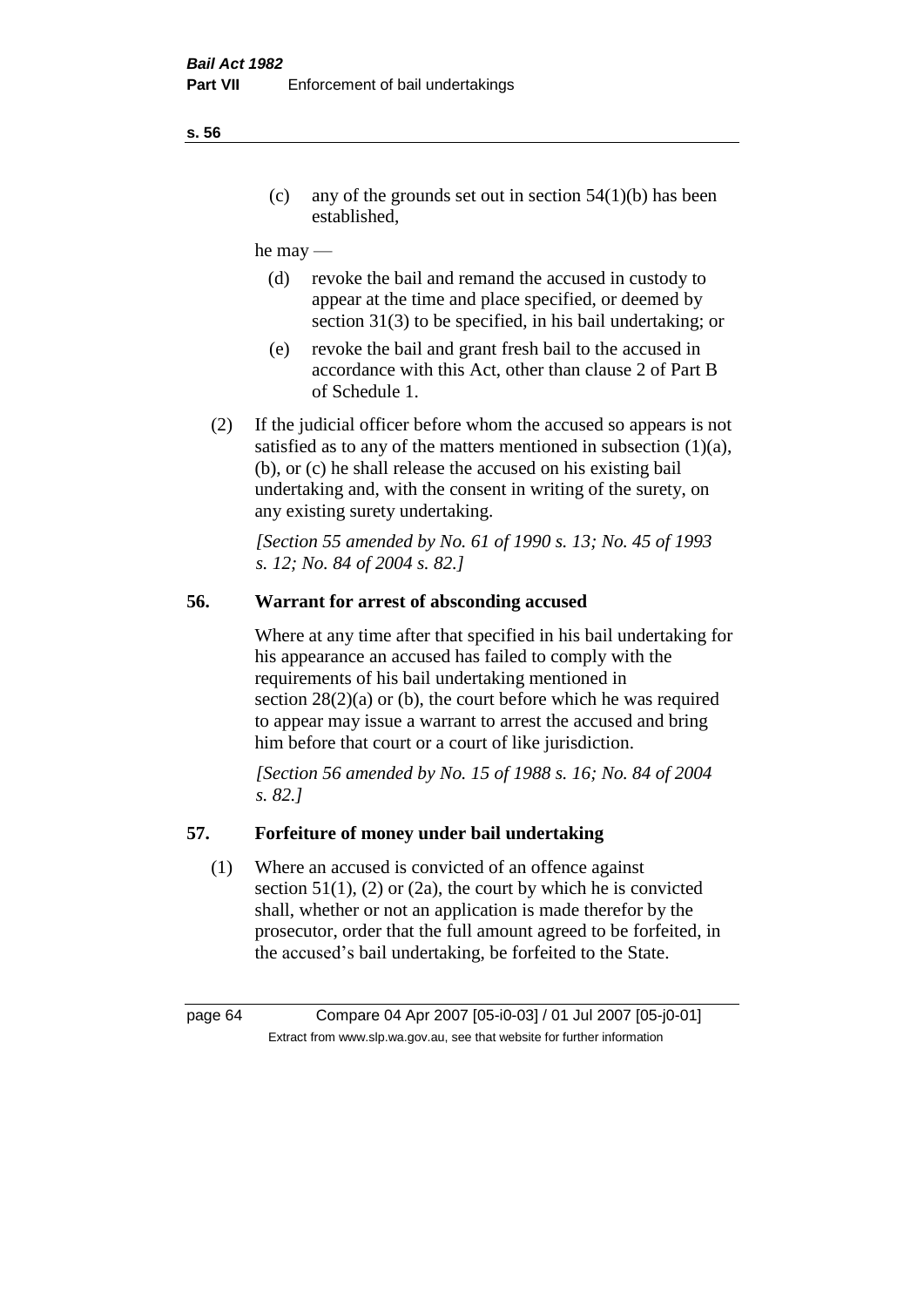- (2) Notwithstanding subsection (1), the court may decline to make an order thereunder or may order forfeiture in part only where the accused shows to the satisfaction of the judicial officer —
	- (a) that, by reason of a change of circumstances since the bail undertaking was entered into, an order for forfeiture, or for forfeiture in full (as the case may be), would cause excessive hardship to the accused or his dependants; and
	- (b) that such hardship would not be relieved by the exercise of one of the powers conferred by section 59.
- (3) Without prejudice to the recovery of such an amount as a civil debt due to the State, any amount to be paid under an order made under this section is to be paid, and its payment may be enforced under Part 5 of the *Fines, Penalties and Infringement Notices Enforcement Act 1994*, unless an order has been made under subsection (4).
- (4) If under this section the Supreme Court or the District Court makes an order requiring the payment of money, the court may make an order under section 59 of the *Sentencing Act 1995* in respect of the amount payable and for that purpose that section, with any necessary changes, applies as if the amount were a fine imposed on the accused.

*[Section 57 amended by No. 74 of 1984 s. 19; No. 92 of 1994 s. 7; No. 78 of 1995 s. 8; No. 54 of 1998 s. 11; No. 65 of 2003 s. 121(3) ; No. 84 of 2004 s. 82.]* 

# **58. Automatic forfeiture on expiration of one year after absconding**

- (1) If after the expiration of one year from the day on which the accused is required to appear in court in accordance with the requirement of his bail undertaking mentioned in section  $28(2)(a)$  he has not —
	- (a) been arrested under section 56; or
	- (b) appeared in court in accordance with the requirement of his bail undertaking mentioned in section 28(2)(b)(ii); or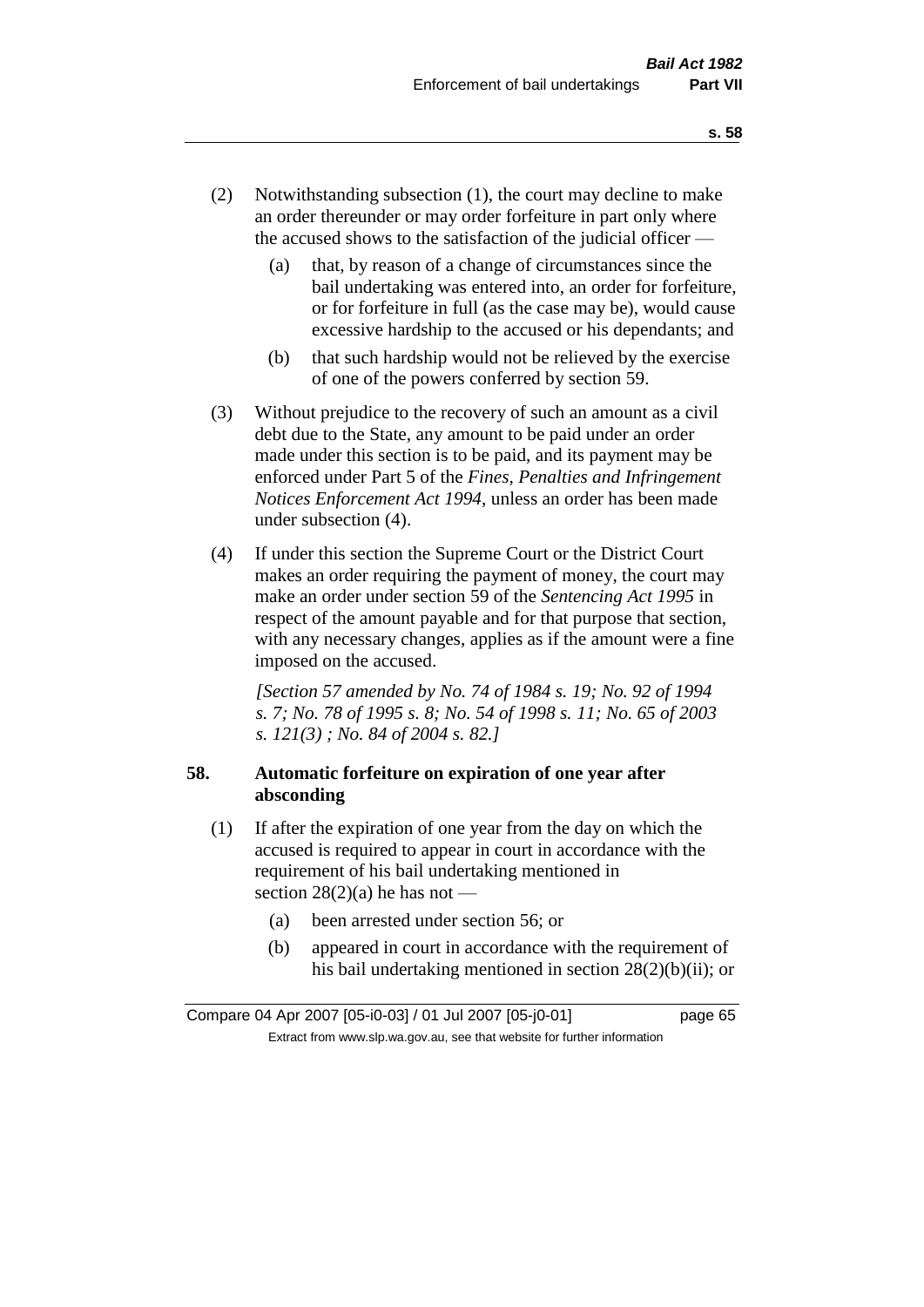(c) otherwise surrendered himself or been taken into custody to be dealt with on the charge or charges for which the bail undertaking was entered into,

the full amount specified in the bail undertaking shall, on the expiration of the said period, be forfeited to the State by virtue of this section without any order of the court or other formality.

(2) Upon the occurrence of a forfeiture under subsection (1) any security given by the accused may be resorted to by the State as if an order of forfeiture had been made under section 57(1).

*[Section 58 amended by No. 65 of 2003 s. 121(3); No. 84 of 2004 s. 82.]*

page 66 Compare 04 Apr 2007 [05-i0-03] / 01 Jul 2007 [05-j0-01] Extract from www.slp.wa.gov.au, see that website for further information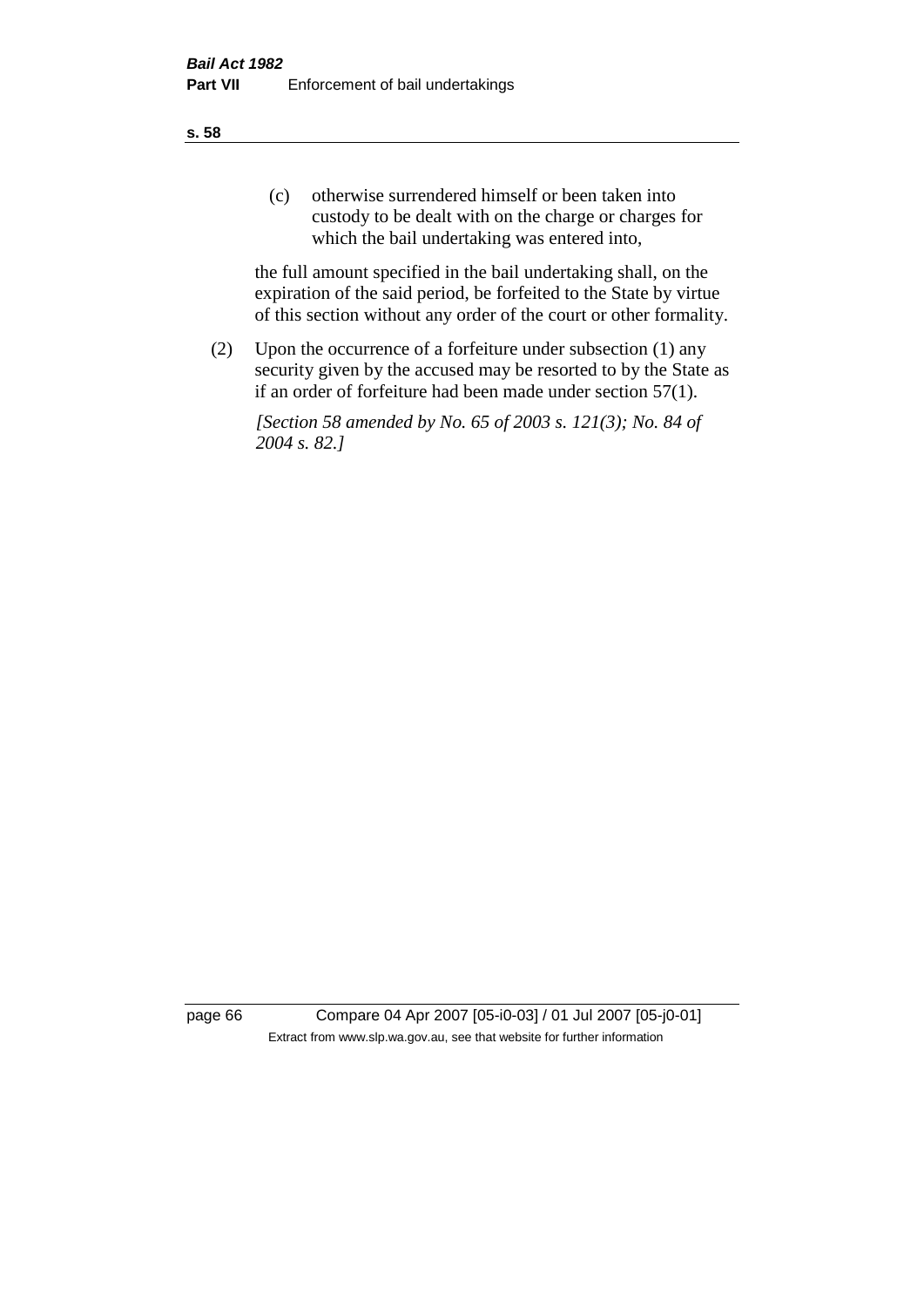# **Part VIII — Miscellaneous**

## **59. Further power of judicial officer in relation to enforcement of undertakings**

A court or an appropriate judicial officer who makes an order for forfeiture under section 49 or 57 may, when doing so, or at any time thereafter, further order —

- (a) that payment of any sum be made by specified instalments or be postponed to a specified date;
- (b) that any security given be applied in or towards payment of the sum forfeited; or
- (c) that the accused or the surety, as the case may be, do all such things and execute all such documents as may be necessary, or as may be specified in the order, for the purpose of vesting any security in the State or enabling the State to realize the same or to resort thereto to recover the sum forfeited,

and the court or an appropriate judicial officer may at any time vary or revoke an order made under paragraph (a), (b), or (c).

*[Section 59 amended by No. 65 of 2003 s. 121(3); No. 84 of 2004 s. 82.]*

#### **60. Accused and surety to notify any change of address**

Where —

- (a) an accused who has been released on bail; or
- (b) a surety,

changes his place of residence, employment, or business from that appearing on his bail undertaking or surety undertaking he shall forthwith, in writing, notify details of the change to the registrar of the court before which, at the time when the change occurs, the accused is required to appear, and if without reasonable cause he fails to do so he commits an offence.

Penalty: \$1 000.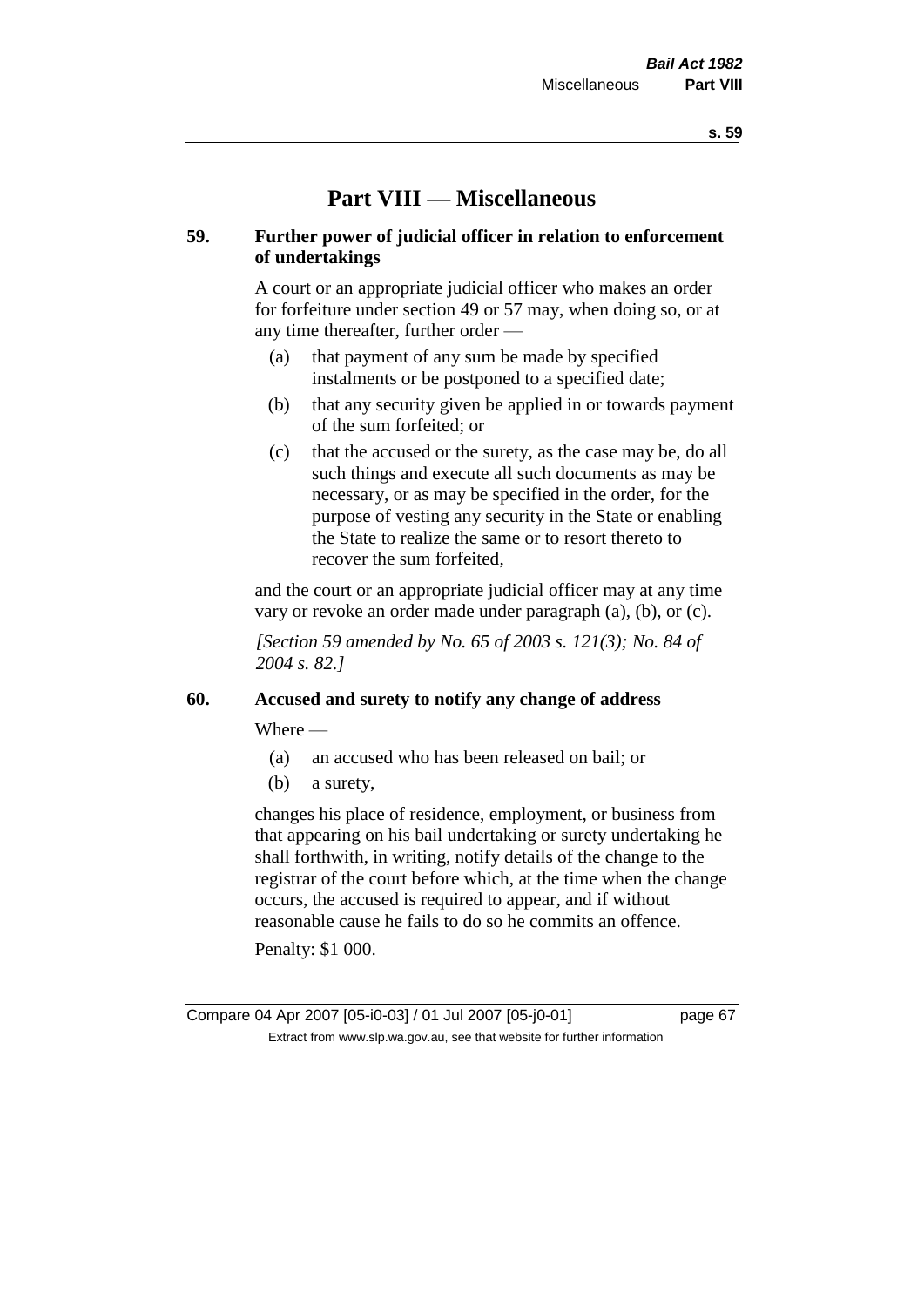*[Section 60 amended by No. 50 of 2003 s. 37(5); No. 59 of 2004 s. 141; No. 84 of 2004 s. 82.]*

# **61. Offence of failing to bring arrested person before court or person able to grant bail**

- (1) A person to whom this section applies commits an offence if, having arrested another for an offence, he wilfully and without reasonable excuse fails to take that other person, or cause him to be taken, as soon as is practicable —
	- (a) before an authorised officer or judicial officer empowered by this Act to grant bail for that offence; or
	- (b) before a court.

Penalty: \$1 000 or imprisonment for 12 months or both.

- (2) This section applies to a person who
	- (a) is not empowered by this Act to grant bail for the offence or by reason of section 16; or
	- (b) being so empowered, elects to act under section  $6(\frac{2a}{2})$ .

*[Section 61 amended by No. 15 of 1988 s. 17.]17; No. 59 of 2006 s. 4(4).]*

## **62. Offence to give false information for bail purposes**

A person who for the purpose of obtaining —

- (a) a grant of bail for himself or a variation of the terms and conditions thereof; or
- (b) approval of himself as a surety,

makes any statement which he knows is false in a material particular, or recklessly makes any statement which is false in a material particular, commits an offence.

Penalty: \$1 000 or imprisonment for 12 months or both.

page 68 Compare 04 Apr 2007 [05-i0-03] / 01 Jul 2007 [05-j0-01] Extract from www.slp.wa.gov.au, see that website for further information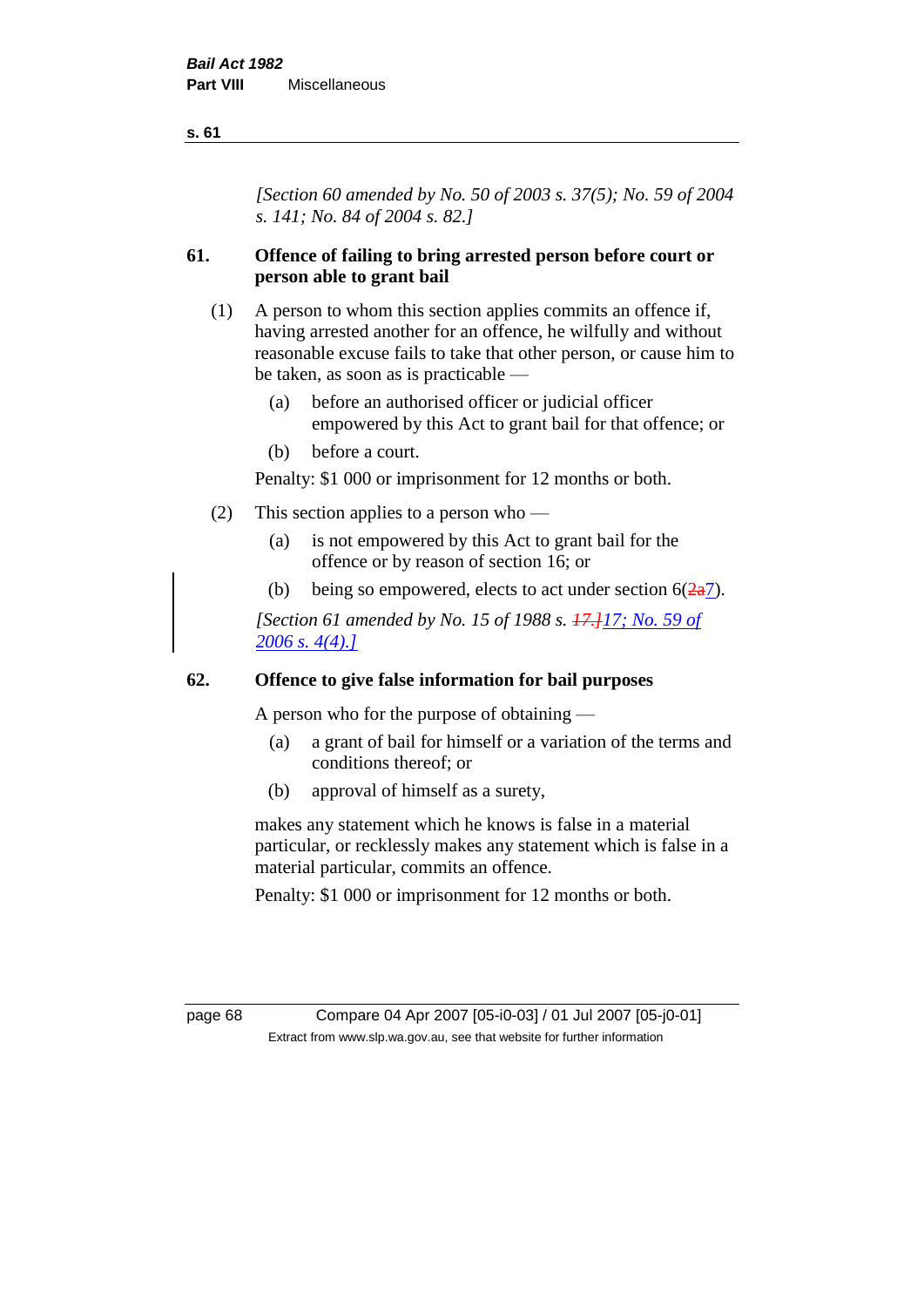# **63. Protection of persons carrying out this Act**

A person shall not be liable in civil proceedings on account of anything done, or omitted to be done, by him in good faith in the course of carrying out any provision of this Act, or purporting to be so done or omitted; but the liability (if any) of any other person (including the State or the Commonwealth) as his employer is not affected by this section and shall be determined as if it had not been passed.

*[Section 63 amended by No. 65 of 2003 s. 121(4).]*

## **64. Evidence of non-appearance, etc., by an accused**

Where it is required for the purposes of this Act to prove —

- (a) that an accused did not appear before a particular court, at a particular place, on a particular day, at a particular time or during a particular period; or
- (b) the day, time or period when or during which an accused did appear before a particular court at a particular place,

a certificate as to any such matter, purporting to be signed by a judicial officer or registrar of the court before which the accused was required to appear, shall be evidence of the matter so certified.

*[Section 64 amended by No. 59 of 2004 s. 141; No. 84 of 2004 s. 82.]* 

#### **65. Bail undertakings by minors**

A bail undertaking entered into by a person who is under the age of 18 years shall bind him as if he were of full age.

#### **66. Abolition of other powers to grant bail**

(1) Any power or duty that, at the commencement of this Act, exists apart from statute to grant bail to an accused awaiting an appearance in court for an offence, is abolished.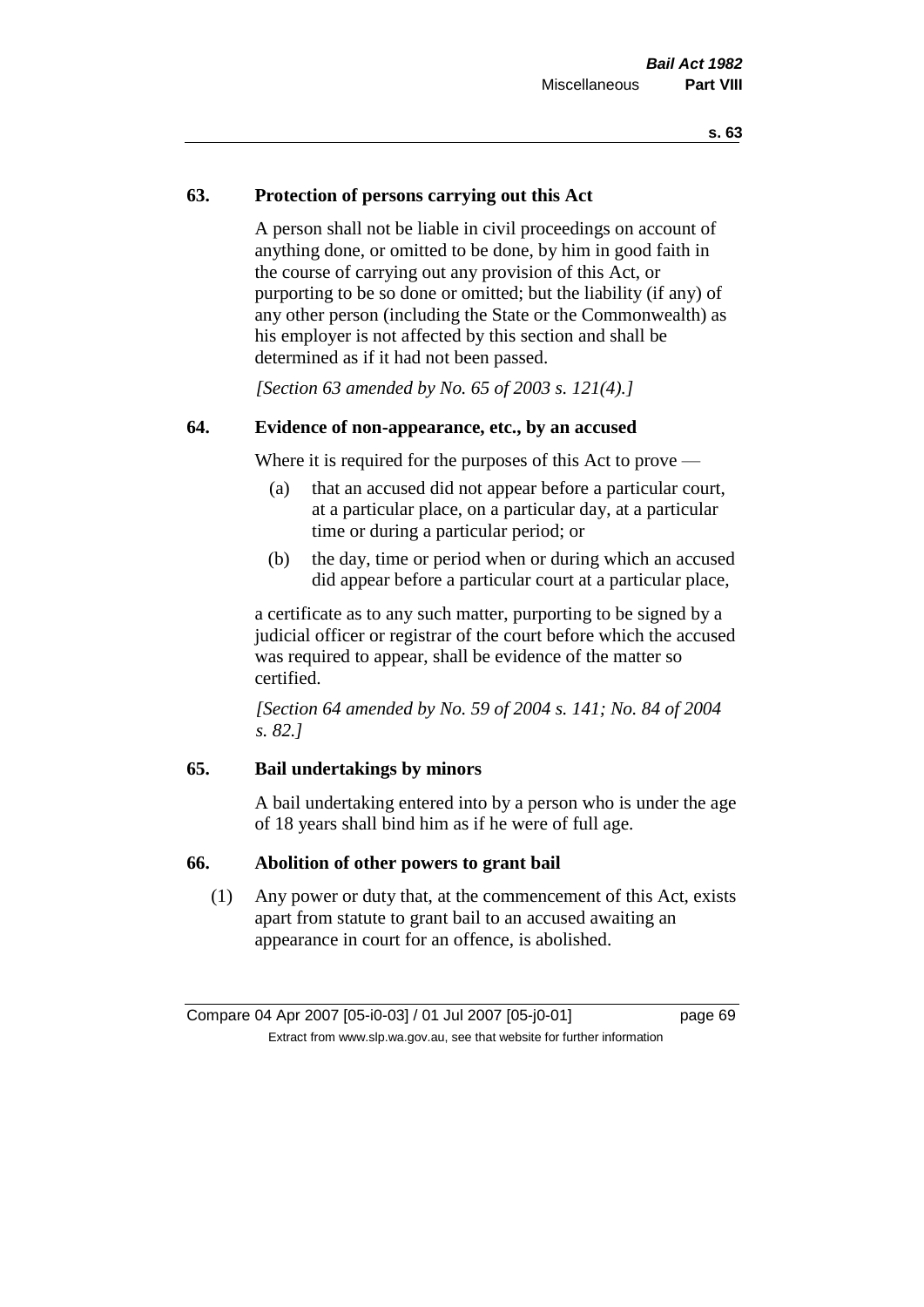#### **s. 66A**

- (2) Subsection (1) has effect notwithstanding anything in section 16 of the *Supreme Court Act 1935*.
- (3) In subsection (1) **"statute"** means an Act of the Parliament of Western Australia, other than the *Supreme Court Act 1935*.

*[Section 66 amended by No. 84 of 2004 s. 82.]*

# **66A. Delegation by registrar**

- (1) The registrar of a court may, either generally or as otherwise provided by the instrument of delegation, by instrument signed by him, delegate to an officer of that court any function conferred on him by or under this Act other than —
	- (a) this power of delegation; or
	- (b) any function that a judicial officer has required him to perform personally.
- (2) The superintendent of a detention centre under the *Young Offenders Act 1994* may, either generally or as otherwise provided by the instrument of delegation, by instrument signed by him, delegate to an officer of the Public Sector agency principally assisting the Minister administering that Act in its administration any function conferred on him by or under this Act, other than this power of delegation.

*[Section 66A inserted by No. 15 of 1988 s. 18; amended by No. 49 of 1988 s. 89; No. 31 of 1993 s. 8; No. 59 of 2004 s. 141; No. 65 of 2006 s. 52.]* 

# **67. Regulations**

(1) The Governor may make regulations, not inconsistent with this Act, prescribing such things as are required or permitted by this Act to be prescribed or as it is necessary or expedient to prescribe for the purposes thereof.

page 70 Compare 04 Apr 2007 [05-i0-03] / 01 Jul 2007 [05-j0-01] Extract from www.slp.wa.gov.au, see that website for further information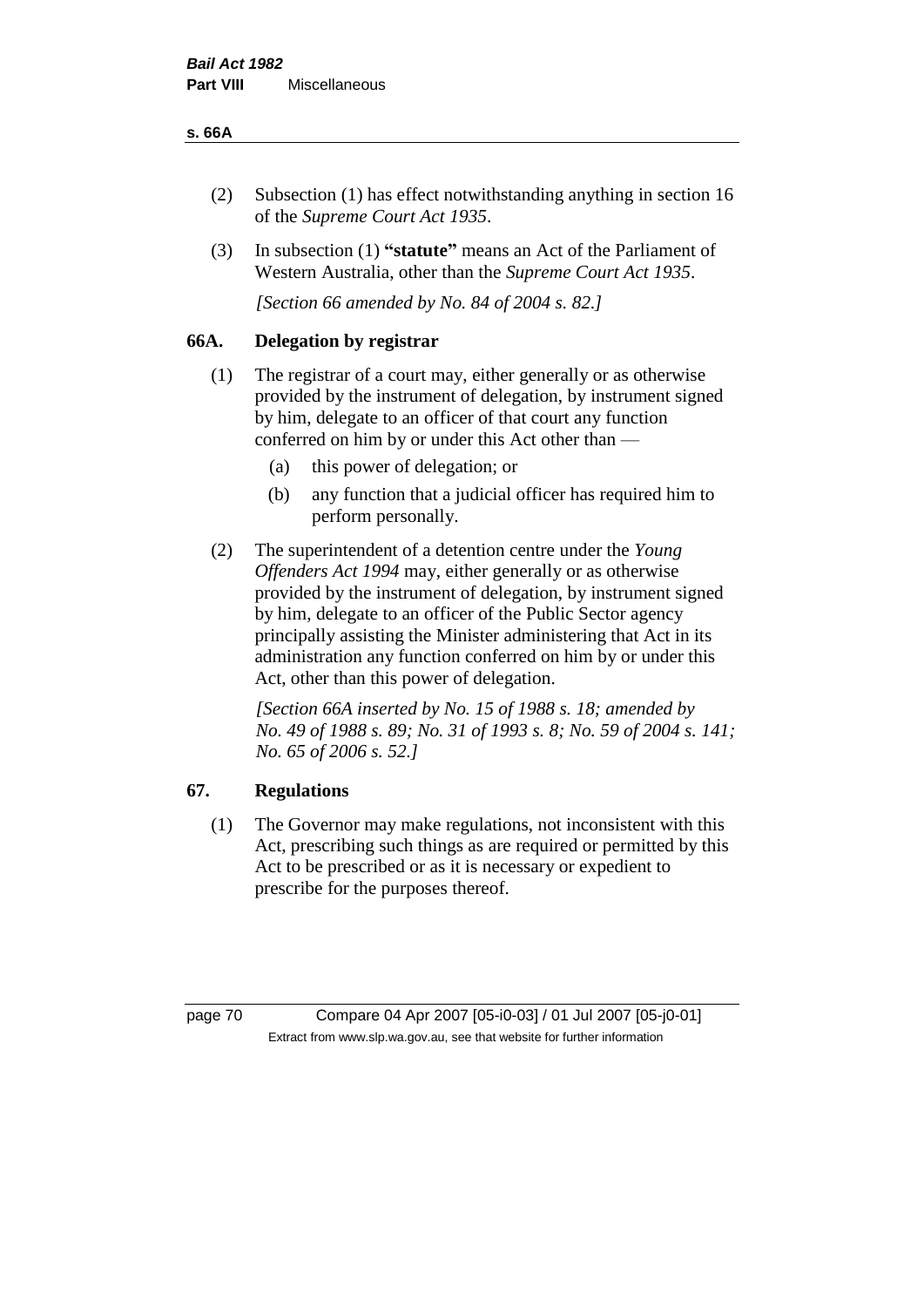- (2) Without limiting the generality of subsection (1) regulations  $\text{max}$  —
	- (a) make provision for or with respect to the making of applications —
		- (i) for or in relation to bail;
		- (ii) for the approval of sureties;
		- (iii) for the approval of security to be given by accused persons and sureties;
		- (iv) for the cancellation of a surety undertaking,

and for the manner in which such applications are to be made and the procedure to be followed on such applications;

- (b) for the purposes of clause 5 of Part A of Schedule 1, prescribe the officer or officers who may grant bail for any prescribed appearance or class of appearance in court by a defendant who is in custody;
- (c) make provision for, or with respect to the management, control, supervision and good order of premises established for the accommodation of persons to whom bail has been granted.
- (3) Regulations made under this section may provide that a contravention or failure to comply with a regulation constitutes an offence and may provide for penalties not exceeding a fine of \$500 for offences against the regulations.

*[Section 67 amended by No. 45 of 1993 s. 12; No. 84 of 2004 s. 83(3).]* 

*[68. Omitted under the Reprints Act 1984 s. 7(4)(g).]*

### Compare 04 Apr 2007 [05-i0-03] / 01 Jul 2007 [05-j0-01] page 71 Extract from www.slp.wa.gov.au, see that website for further information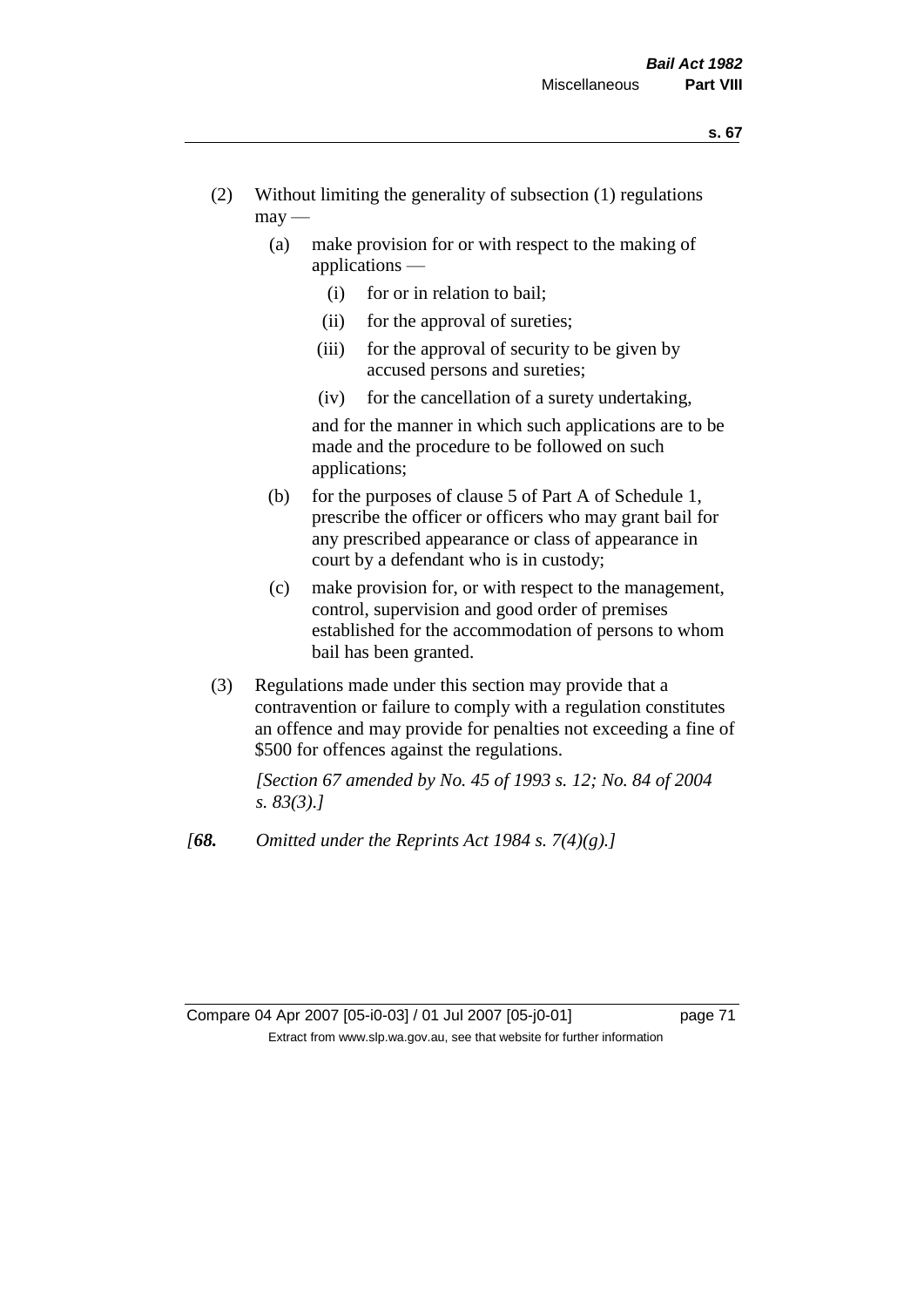### **Schedule 1**

*[Heading amended by No. 45 of 1993 s. 10(1).]*

[Sections 13 and 17]

### **Part A — Jurisdiction to grant bail**

#### **First Column** *Appearances in court referred to in section 13* **Second Column** *By whom bail may be granted*

#### **1. Initial appearance**

| (1) | The initial appearance in a<br>court of summary<br>jurisdiction or the Children's<br>Court by an accused in, or in<br>connection with,<br>proceedings for an offence. | In any case $-$<br>a justice; or<br>(a)<br>an authorised police<br>(b)<br>officer; and |  |  |
|-----|-----------------------------------------------------------------------------------------------------------------------------------------------------------------------|----------------------------------------------------------------------------------------|--|--|
|     |                                                                                                                                                                       | in addition, in the case of a child,<br>an authorised community<br>services officer.   |  |  |
| (2) | The initial appearance in the<br>District Court or the                                                                                                                | A judge of the District Court or a<br>$ind$ ge of the Supreme Court as                 |  |  |

District Court or the Supreme Court, not being the initial appearance to which clause 3 applies.

A judge of the District Court or a judge of the Supreme Court, the case requires.

*[Clause 1 amended by No. 15 of 1988 s. 19; No. 49 of 1988 s. 90(a)(i); No. 59 of 2004 s. 141; No. 84 of 2004 s. 10(1) and 82.]*

## **2. Appearance after adjournment** Appearance in any court or before

a judicial officer by an accused after any adjournment of proceedings for an offence, not being a committal under clause 3. The judicial officer who orders the adjournment.

*[Clause 2 amended by No. 84 of 2004 s. 82.]*

page 72 Compare 04 Apr 2007 [05-i0-03] / 01 Jul 2007 [05-j0-01] Extract from www.slp.wa.gov.au, see that website for further information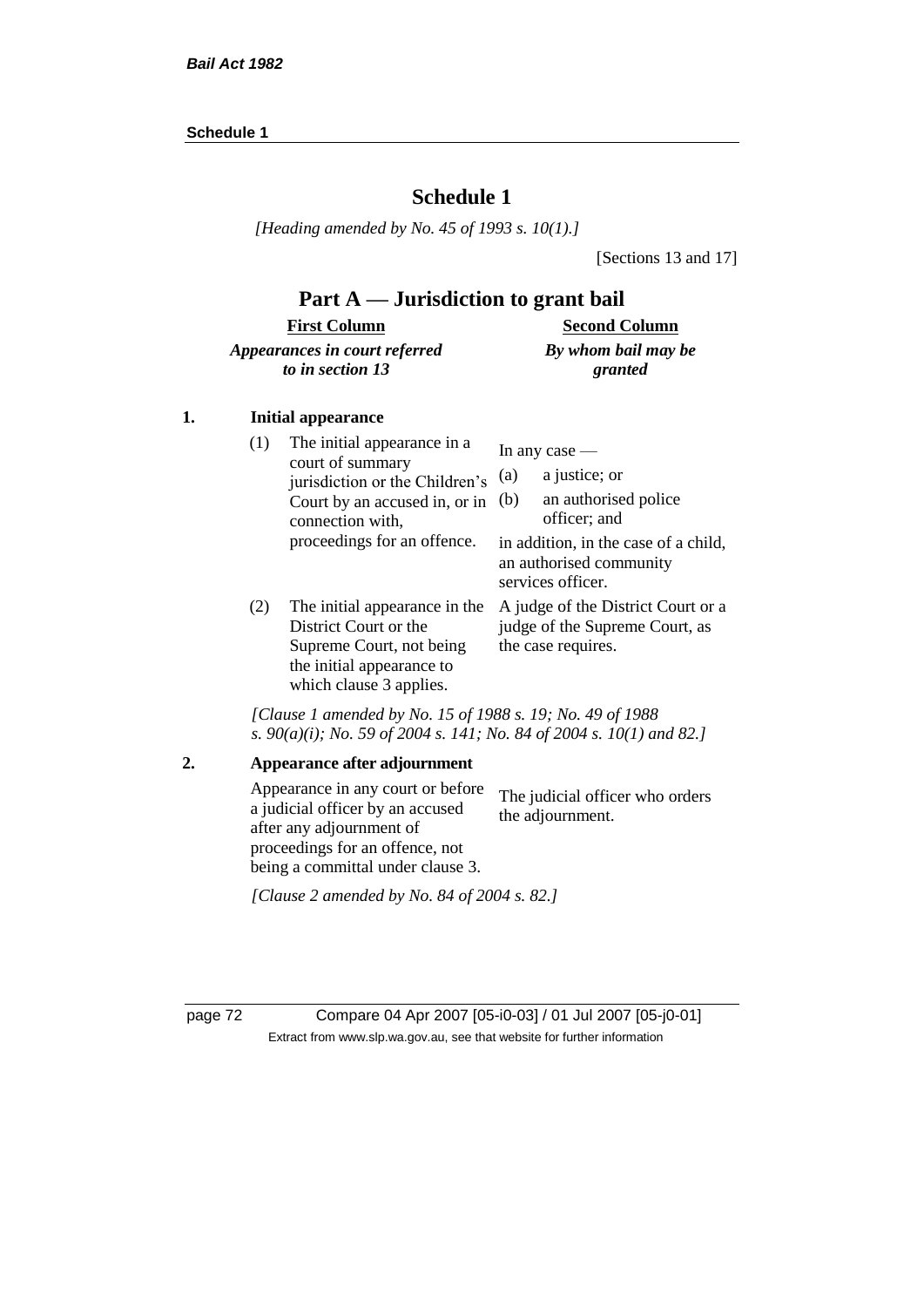| <b>First Column</b>                               |  |
|---------------------------------------------------|--|
| Appearances in court referred<br>to in section 13 |  |

**Second Column** *By whom bail may be granted*

#### **3. Appearance on committal to Supreme Court or District Court**

The initial appearance by an accused in the Supreme Court or District Court after he has been committed thereto under any Act to be tried or sentenced or otherwise dealt with. The judicial officer who orders the committal.

*[Clause 3 amended by No. 84 of 2004 s. 82.]*

### **4. Appearance in connection with appeal etc.**

| (1)<br>Appearance in connection<br>with an application or appeal<br>made under the <i>Criminal</i><br>Appeals Act 2004 or with | If the appeal is being determined<br>by a single judge of the Supreme<br>Court, a single judge of the<br>Supreme Court;                                 |                                                                                                                     |  |
|--------------------------------------------------------------------------------------------------------------------------------|---------------------------------------------------------------------------------------------------------------------------------------------------------|---------------------------------------------------------------------------------------------------------------------|--|
|                                                                                                                                | any order made in<br>determining the application<br>or appeal.                                                                                          | If the appeal is being determined<br>by the Court of Appeal, the Court<br>of Appeal or a single judge of<br>appeal. |  |
| (2)                                                                                                                            | Appearance in connection<br>with a rehearing of<br>proceedings ordered under<br>section 28 of the Children's<br>Court of Western Australia<br>Act 1988. | The Children's Court.                                                                                               |  |
| (3)                                                                                                                            | Appearance in connection<br>with the reconsideration of<br>an order under section 40 of<br>the Children's Court of<br>Western Australia Act 1988.       | The Children's Court constituted<br>by the President.                                                               |  |
|                                                                                                                                | [Clause 4 inserted by No. 84 of 2004 s. 10(2).]                                                                                                         |                                                                                                                     |  |

Compare 04 Apr 2007 [05-i0-03] / 01 Jul 2007 [05-j0-01] page 73 Extract from www.slp.wa.gov.au, see that website for further information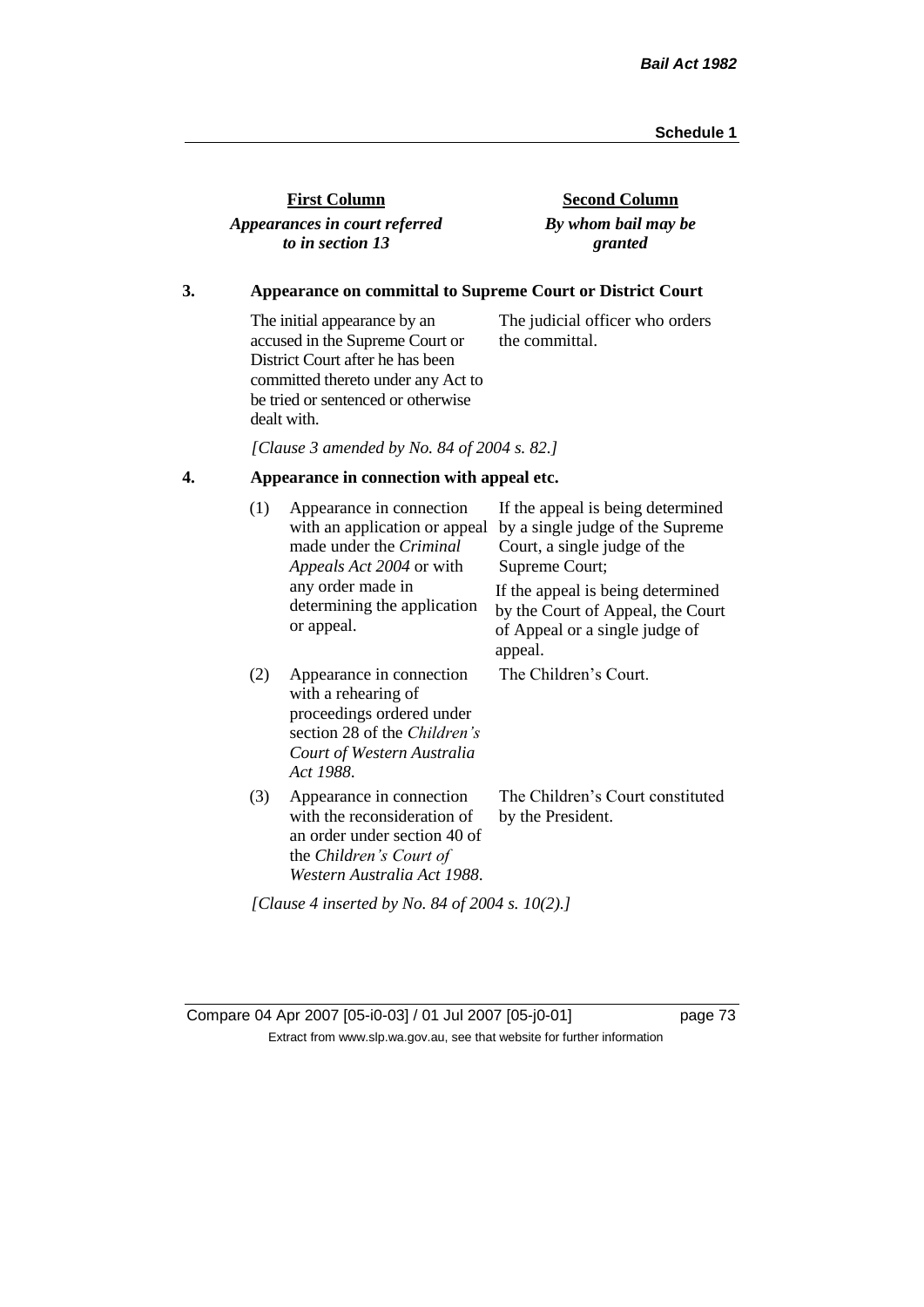| <b>First Column</b>           | <b>Second Column</b> |
|-------------------------------|----------------------|
| Appearances in court referred | By whom bail may be  |
| to in section 13              | granted              |

#### **5. Appearance prescribed by regulation**

Appearance in a court for any other purpose or following any prescribed by such regulations. other occurrence prescribed by regulations under this Act. The judicial or other officer

#### **6. Appearances not otherwise provided for**

Any appearance in a court not otherwise provided for in this Part or by regulations under this Act. The judicial officer who, or court which, orders the appearance.

#### **7. Interpretation in this Part**

In this Part, unless the contrary intention appears —

**"proceedings for an offence"** in clause 2 (but not in clause 1) includes any of the following proceedings relating to that offence —

- (a) appeal proceedings;
- (b) proceedings on a writ of *habeas corpus*; and
- (c) proceedings on the re-appearance of an offender under section 50 of the *Sentencing Act 1995*.

*[Clause 7 inserted by No. 84 of 2004 s. 10(3).]*

### **Part B — Cessation of power to grant bail**

#### **1. Upon decision by Judge, power of other officers ceases**

After a Judge of the Supreme Court has granted or refused bail for an appearance by an accused the power to grant bail for that appearance ceases to be vested in any judicial officer whose jurisdiction is inferior to that of such Judge or in any authorised officer.

*[Clause 1 amended by No. 84 of 2004 s. 82.]*

page 74 Compare 04 Apr 2007 [05-i0-03] / 01 Jul 2007 [05-j0-01] Extract from www.slp.wa.gov.au, see that website for further information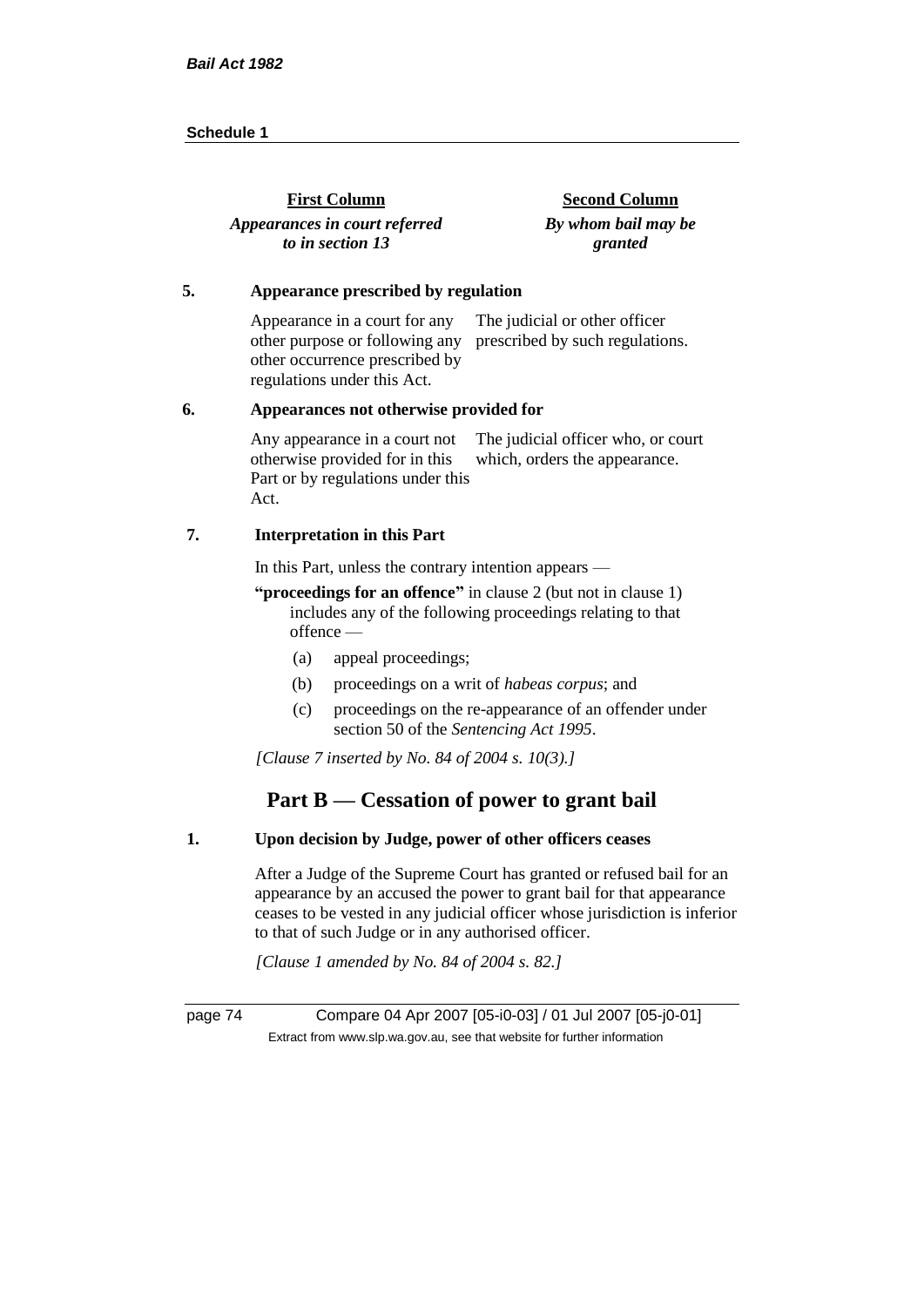#### **2. Upon decision by judicial officer, his power and that of his peers ceases**

Except where clause 4 applies, the power to grant bail for an appearance by an accused ceases to be vested in any judicial officer (including a Judge of the Supreme Court) after he, or another judicial officer whose jurisdiction is co-extensive with his, has granted or refused bail for that appearance.

*[Clause 2 amended by No. 84 of 2004 s. 82.]*

#### **3. Upon refusal by justice power of authorised officer or justice ceases**

After a justice has refused bail for an initial appearance by an accused, the power to grant bail for that appearance ceases to be vested in an authorised officer or another justice, but an authorised officer or a justice may grant bail for an initial appearance notwithstanding that one or more other authorised officers have previously refused bail for that appearance.

*[Clause 3 amended by No. 34 of 1988 s. 90(b); No. 59 of 2004 s. 141; No. 84 of 2004 s. 82.]*

#### **4. Judicial officer's powers where accused proves new facts or changed circumstances**

Notwithstanding clause 2, where an accused has been refused bail for an appearance or has been granted bail therefor on terms or conditions with which he is unable or unwilling to comply, the judicial officer who granted or refused bail or another judicial officer whose jurisdiction is co-extensive with his has power to grant bail for that appearance or to vary the terms or conditions of bail previously granted therefor if the accused makes application and satisfies him  $that -$ 

- (a) new facts have been discovered, new circumstances have arisen or the circumstances have changed since bail was previously granted or refused for that appearance;
- (b) he failed to adequately present his case for bail on the previous occasion when it was considered; or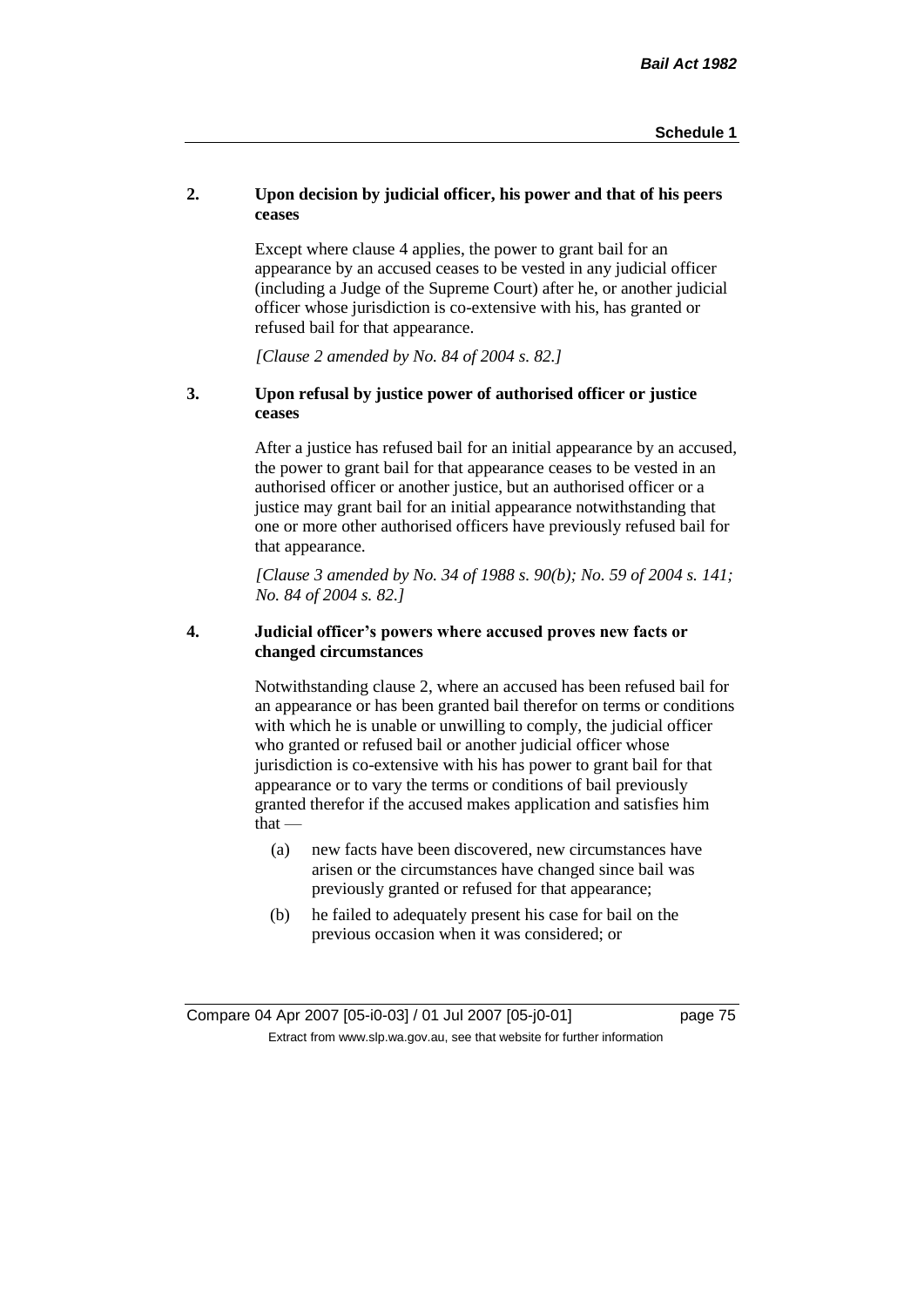(c) where bail was granted subject to a home detention condition, he has, since the previous occasion when his case for bail was considered, complied with the home detention condition for a period of one month or more.

*[Clause 4 amended by No. 61 of 1990 s. 14; No. 84 of 2004 s. 82.]*

### **Part C — Manner in which jurisdiction to be exercised**

Principles governing grant or refusal of bail

#### **1. Bail before conviction to be at discretion of bail authority, except for a child**

Subject to clause 3A, the grant or refusal of bail to an accused, other than a child, who is in custody awaiting an appearance in court before conviction for an offence shall be at the discretion of the judicial officer or authorised officer in whom jurisdiction is vested, and that discretion shall be exercised having regard to the following questions as well as to any others which he considers relevant —

- (a) whether, if the accused is not kept in custody, he may
	- (i) fail to appear in court in accordance with his bail undertaking;
	- (ii) commit an offence;
	- (iii) endanger the safety, welfare, or property of any person; or
	- (iv) interfere with witnesses or otherwise obstruct the course of justice, whether in relation to himself or any other person;
- (b) whether the accused needs to be held in custody for his own protection;
- (c) whether the prosecutor has put forward grounds for opposing the grant of bail;
- (d) whether, as regards the period when the accused is on trial, there are grounds for believing that, if he is not kept in custody, the proper conduct of the trial may be prejudiced;

page 76 Compare 04 Apr 2007 [05-i0-03] / 01 Jul 2007 [05-j0-01] Extract from www.slp.wa.gov.au, see that website for further information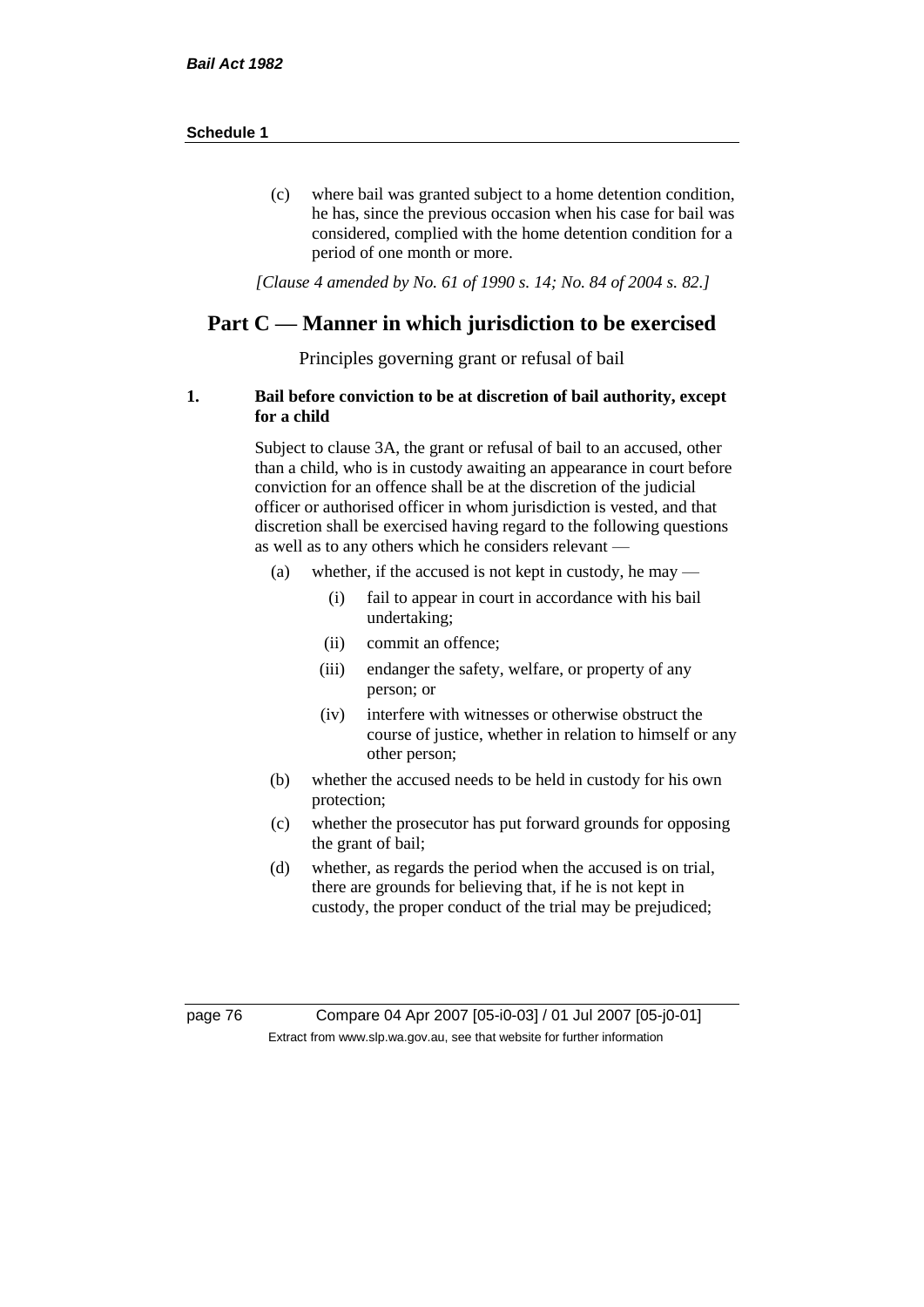- (e) whether there is any condition which could reasonably be imposed under Part D which would —
	- (i) sufficiently remove the possibility referred to in paragraphs (a) and (d);
	- (ii) obviate the need referred to in paragraph (b); or
	- (iii) remove the grounds for opposition referred to in paragraph (c);
- (f) where the accused is charged with an offence that is alleged to have been committed in respect of a child, whether a condition should be imposed under Part D requiring the accused to reside at a place other than the place where the child resides;
- (g) whether the alleged circumstances of the offence or offences amount to wrongdoing of such a serious nature as to make a grant of bail inappropriate.

*[Clause 1 amended by No. 14 of 1992 s. 11; No. 45 of 1993 s. 10(2)(a); No. 54 of 1998 s. 8(a) and (b); No. 84 of 2004 s. 82.]*

#### **2. Child to have qualified right to bail**

 $(1)$  In this clause —

**"responsible person"** means a parent, relative, employer or other person who, in the opinion of the judicial officer or authorised officer, is in a position to both influence the conduct of the child and provide the child with support and direction.

- (2) Subject to subclause (3), a child accused who is in custody awaiting an appearance in court before conviction for an offence has a right to be granted bail unless —
	- (a) in the opinion of the judicial officer or authorised officer in whom jurisdiction is vested —
		- (i) one or more of the questions set out in clause  $1(a)$ , (b), (d) and (g) must be answered in the affirmative; and
		- (ii) there is no condition which he could reasonably impose under Part D which would satisfy the relevant provision of clause 1(e);
		- or

Compare 04 Apr 2007 [05-i0-03] / 01 Jul 2007 [05-j0-01] page 77 Extract from www.slp.wa.gov.au, see that website for further information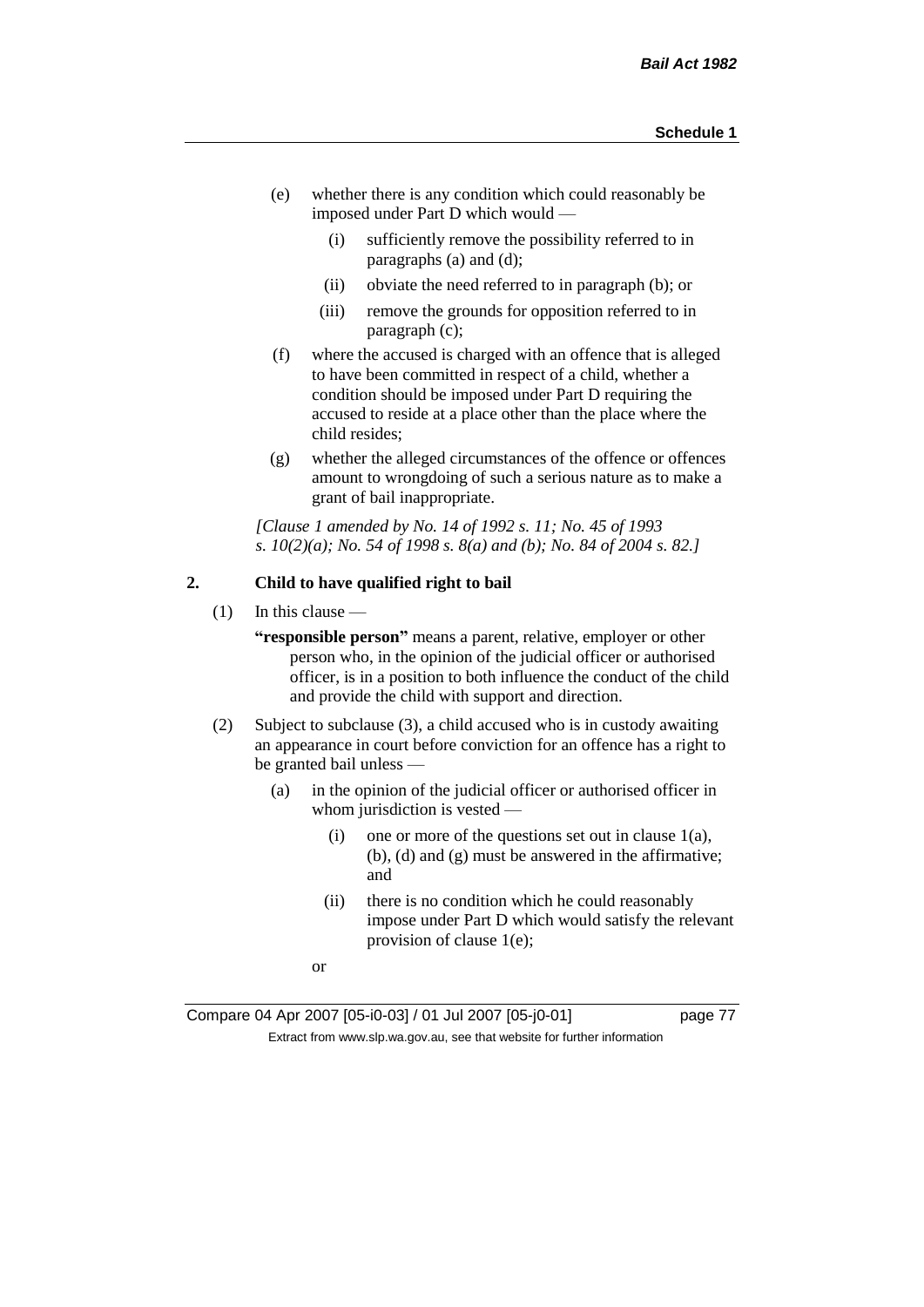(b) there is no responsible person willing to enter into an undertaking of the kind described in subclause (3)(c),

and if the child is refused bail he shall be dealt with in accordance with section 19(2) of the *Young Offenders Act 1994*.

- (3) The right of a child accused under subclause (2) is subject to
	- (a) clause 3A; and
	- *[(b) deleted]*

 $\overline{a}$ 

- (c) there being imposed as a condition on the grant of bail a requirement that before the release of the child on bail a responsible person undertakes in writing in the prescribed form to ensure that the child complies with any requirement of his bail undertaking mentioned in section 28(2)(a), (b), (c) and (d).
- (4) Subclauses (2)(b) and (3)(c) do not apply to a child accused if it appears to the judicial officer or authorised officer that the accused —
	- (a) is over the age of 17 years; and
	- (b) has sufficient maturity to live independently without the guidance or control of a parent or guardian.
- (5) For the purposes of this clause, the provisions of sections 46, 47, 48, 54, 55(2), 60 and  $67(2)(a)(iv)$  apply with all necessary changes as  $if -$ 
	- (a) references in those provisions to a surety and a surety undertaking were references to a responsible person and to an undertaking referred to in subclause (3)(c) respectively; and
	- (b) section  $54(1)(b)(i)$  read as follows
		- (i) a person who has entered into an undertaking referred to in clause 2(3)(c) of Part C of Schedule 1 should no longer be regarded as a responsible person for the purposes of that clause, or is dead;

".

page 78 Compare 04 Apr 2007 [05-i0-03] / 01 Jul 2007 [05-j0-01] Extract from www.slp.wa.gov.au, see that website for further information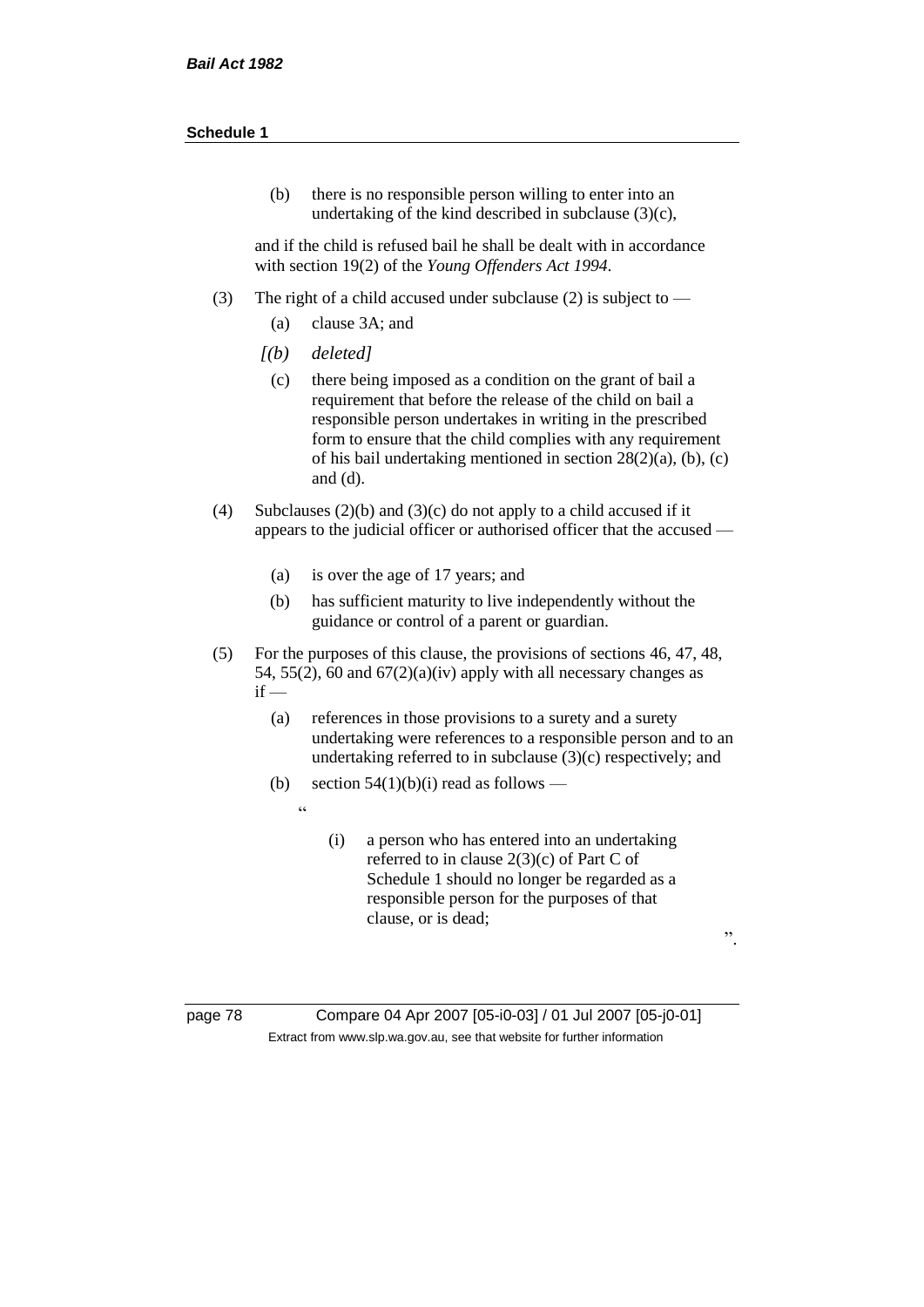(6) Where a child accused is released on bail his right to be at liberty is subject to the exercise of the powers in section 17A.

*[Clause 2 inserted by No. 45 of 1993 s. 10(2)(b); amended by No. 57 of 1997 s. 21(3)(a); No. 54 of 1998 s. 8(c); No. 34 of 2004 s. 251; No. 84 of 2004 s. 82.]*

#### **3. Matters relevant to consideration of clause 1(a)**

In considering whether an accused may do any of the things mentioned in clause 1(a), the judicial officer or authorised officer shall have regard to the following matters, as well as to any others which he considers relevant —

- (a) the nature and seriousness of the offence or offences (including any other offence or offences for which he is awaiting trial) and the probable method of dealing with the accused for it or them, if he is convicted;
- (b) the character, previous convictions, antecedents, associations, home environment, background, place of residence, and financial position of the accused;
- (c) the history of any previous grants of bail to him; and
- (d) the strength of the evidence against him.

*[Clause 3 amended by No. 84 of 2004 s. 82.]*

#### **3A. Bail where serious offence committed while accused on bail for another serious offence**

- (1) Notwithstanding clause 1 or 2 or any other provision of this Act, where —
	- (a) an accused is in custody awaiting an appearance in court before conviction for a serious offence; and
	- (b) the serious offence is alleged to have been committed while the accused was —
		- (i) on bail for; or
		- (ii) at liberty under an early release order made in respect of,

another serious offence,

Compare 04 Apr 2007 [05-i0-03] / 01 Jul 2007 [05-j0-01] page 79 Extract from www.slp.wa.gov.au, see that website for further information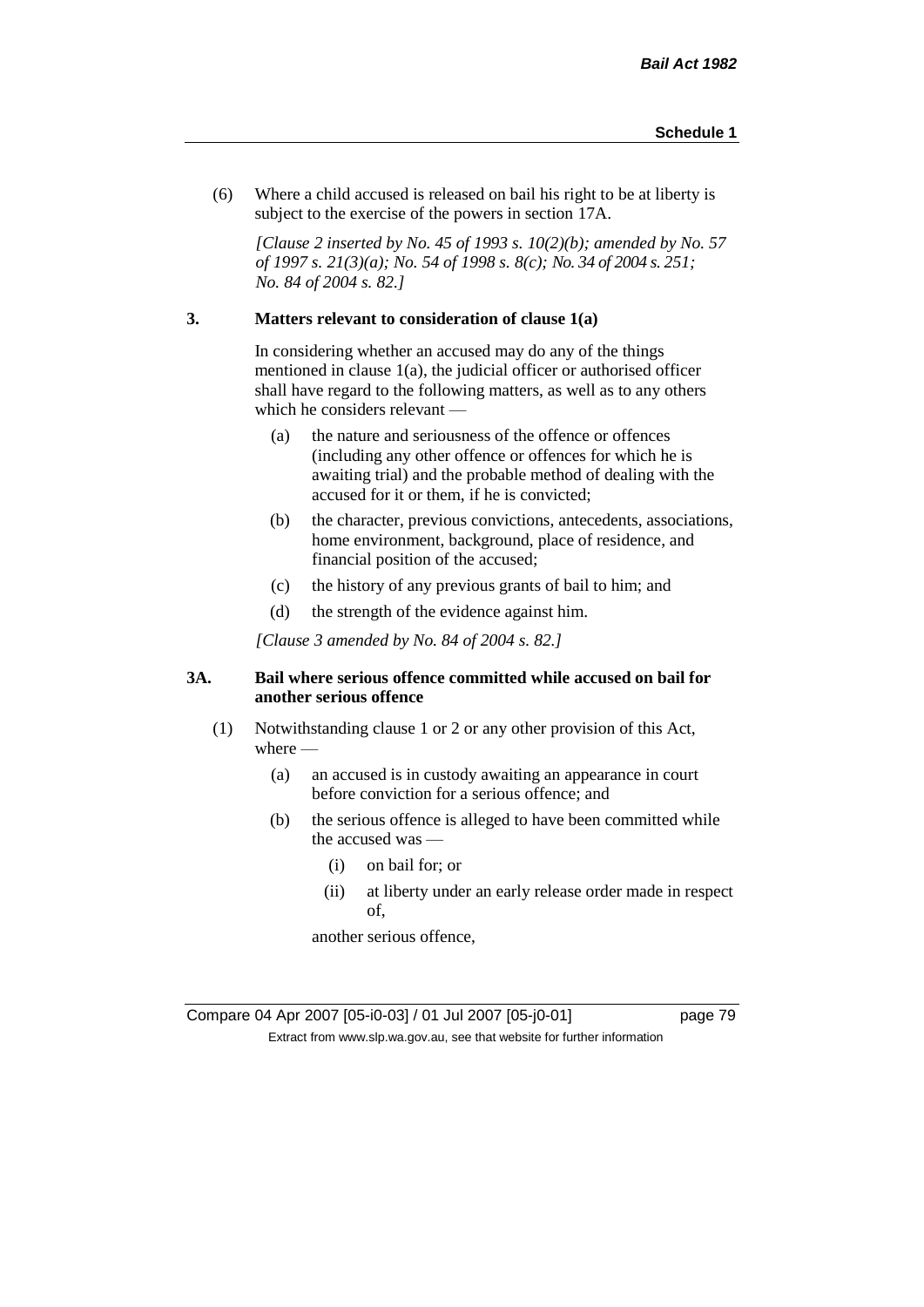the judicial officer or (if section 16A does not apply) the authorised officer in whom jurisdiction is vested shall refuse to grant bail for the serious offence referred to in paragraph (a) unless the judicial officer or authorised officer —

- (c) is satisfied that there are exceptional reasons why the accused should not be kept in custody and, if clause 3B applies, is so satisfied only after complying with that clause; and
- (d) is also satisfied that bail may properly be granted having regard to the provisions of clauses 1 and 3 or, in the case of a child accused, clauses 2 and 3.
- (2) Notwithstanding section 7(1), where an accused is refused bail under subclause (1) for an appearance for a serious offence his case for bail need not be considered again under that subsection for an appearance for that offence unless he satisfies the judicial officer who may order his detention that —
	- (a) new facts have been discovered, new circumstances have arisen or the circumstances have changed since bail was refused; or
	- (b) he failed to adequately present his case for bail on the occasion of that refusal.
- (3) Where a child accused is refused bail under subclause (1) he shall be dealt with in accordance with section 19(2) of the *Young Offenders Act 1994*.

*[Clause 3A inserted by No. 45 of 1993 s. 10(2)(c); amended by No. 57 of 1997 s. 21(3)(b); No. 54 of 1998 s. 7 and 13(1); No.84 of 2004 s. 82.]*

#### **3B. Determination of exceptional reasons under clause 3A(1)**

- (1) This clause applies where it appears to the judicial officer or (if section 16A does not apply) the authorised officer that all or any of the acts alleged to constitute a serious offence referred to in clause 3A(1)(b) would, if proved in the appropriate proceedings, amount to a breach by the accused of a protective condition or order.
- (2) The judicial officer or authorised officer shall, before making a decision that there are exceptional reasons for the purposes of

page 80 Compare 04 Apr 2007 [05-i0-03] / 01 Jul 2007 [05-j0-01] Extract from www.slp.wa.gov.au, see that website for further information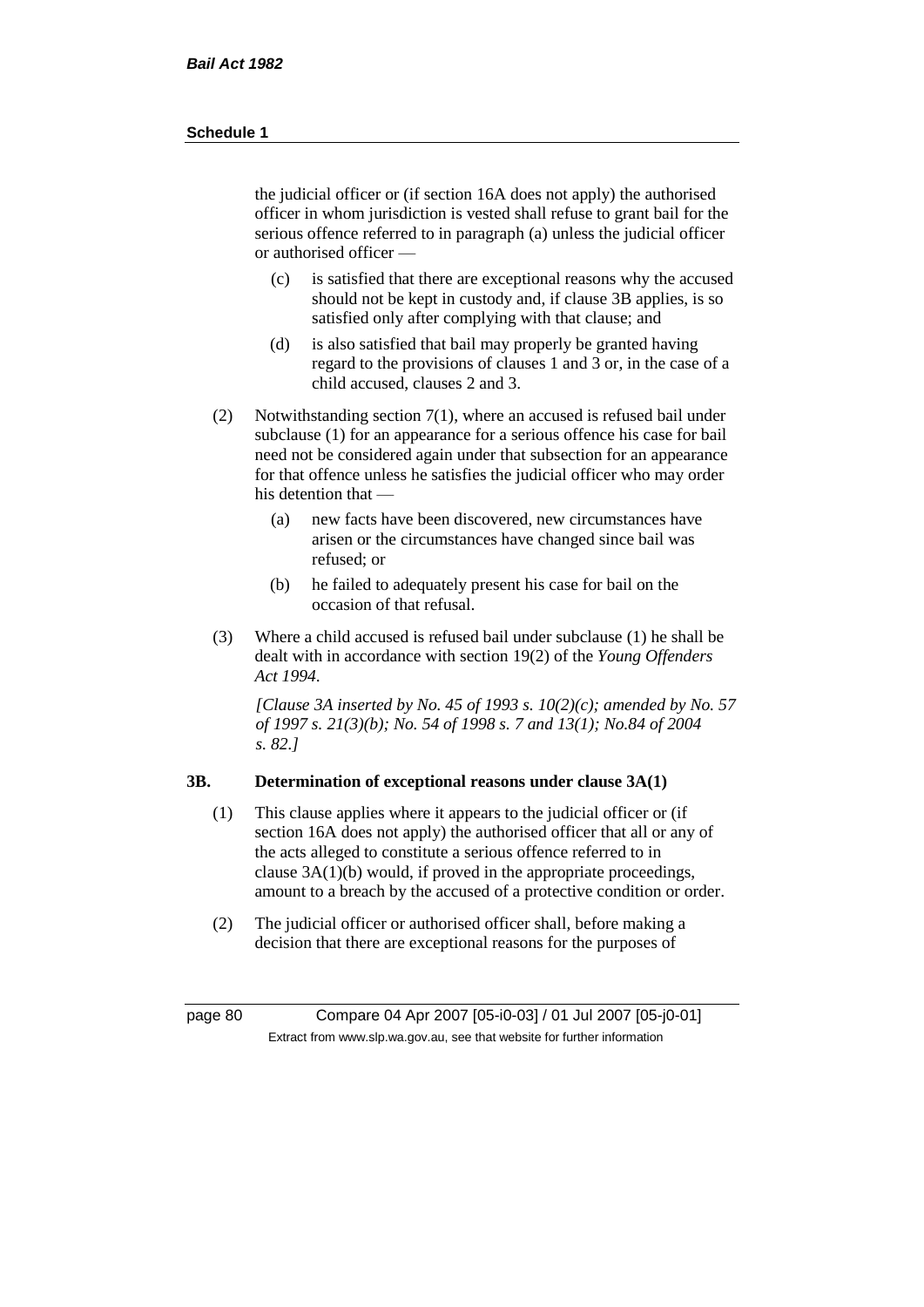clause 3A(1)(c), make enquiry, or cause enquiry to be made, whether there has already been —

- (a) any breach by the accused of the protective condition or order that has been proved in proceedings;
- (b) any alleged breach by the accused of the protective condition or order that has not been so proved, including an allegation that has not been the subject of a prosecution or any other communication to any relevant official; or
- (c) any alleged breach by the accused of any other protective condition or order that has been the subject of a prosecution.
- (3) On becoming aware of any such alleged breach, the judicial officer or authorised officer shall give each person for whose protection a protective condition or order referred to in subclause (2) was imposed or made (a **"relevant person"**) a reasonable opportunity to give evidence by affidavit on matters relating to that protective condition or order.
- (4) The judicial officer or authorised officer shall in making any decision for the purposes of clause  $3A(1)(c)$  —
	- (a) give due weight to  $\equiv$ 
		- (i) any evidence given under subclause (3);
		- (ii) any adverse effect that a grant of bail to the accused would have on a relevant person; and
		- (iii) any difficulty that a relevant person might have in proving any future breach of a protective condition or order;
	- (b) consider whether it would be appropriate to refuse bail and make a hospital order under section 5 of the *Criminal Law (Mentally Impaired Accused) Act 1996*;
	- (c) in the case of a condition imposed for a purpose mentioned in clause 2(2)(c) or (d) of Part D, treat any alleged breach of the condition as a serious matter even if the conduct alleged to amount to the breach in itself appears to be trivial; and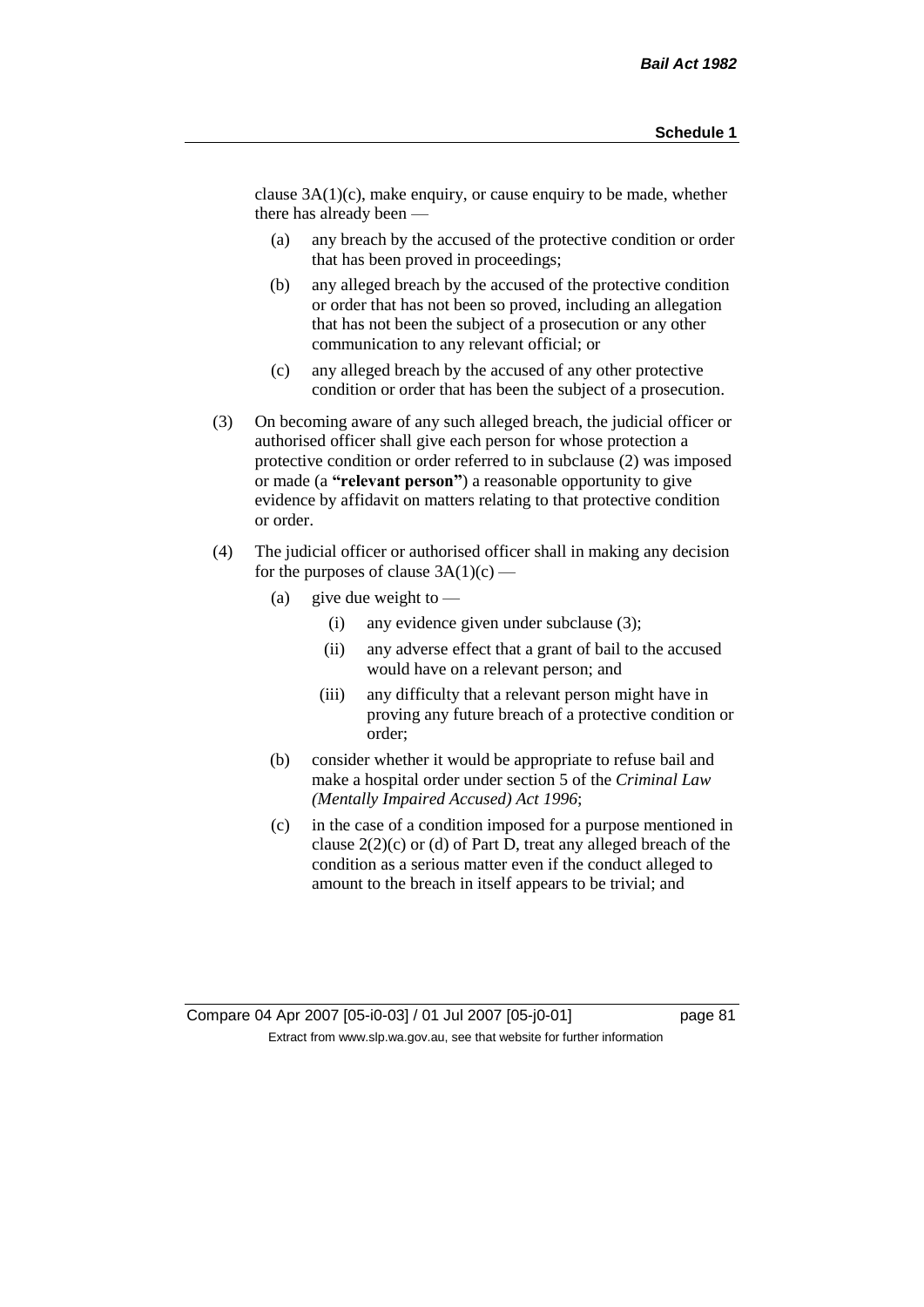- (d) consider whether any alleged breach of a protective condition or order that has occurred shows that the purpose of the condition or order has not been achieved and that the accused should be kept in custody.
- (5) The provisions of this clause do not limit the matters that the judicial officer or authorised officer may take into account for the purposes of clause  $3A(1)(c)$ .
- $(6)$  In this clause —

#### **"protective condition or order"** means —

- (a) a condition imposed for a purpose mentioned in clause  $2(2)(c)$  or (d) of Part D;
- (b) a violence restraining order or a police order under the *Restraining Orders Act 1997*; or
- (c) a Part VII order under the *Justices Act 1902*
	- (i) that under section 86 of the *Restraining Orders Act 1997* is taken to be a misconduct restraining order under that Act; and
	- (ii) that shows on the face of the order that the causing or threatening of personal injury by the accused was a ground for the making of the order.

*[Clause 3B inserted by No. 54 of 1998 s. 13(2); amended by No. 38 of 2004 s. 60; No. 59 of 2004 s. 141; No. 84 of 2004 s. 11 and 82.]*

#### **4. When bail to be granted after conviction**

In deciding whether or not to grant bail to an accused who is in custody waiting to be sentenced or otherwise dealt with for an offence of which he has been convicted or awaiting the disposal of appeal proceedings, the judicial officer shall, subject to clauses 5 and 6, consider whether -

- (a) in the case of an accused waiting to be sentenced, there is a strong likelihood that he will impose a non-custodial sentence; or
- (b) in either case, there are exceptional reasons why the accused should not be kept in custody,

page 82 Compare 04 Apr 2007 [05-i0-03] / 01 Jul 2007 [05-j0-01] Extract from www.slp.wa.gov.au, see that website for further information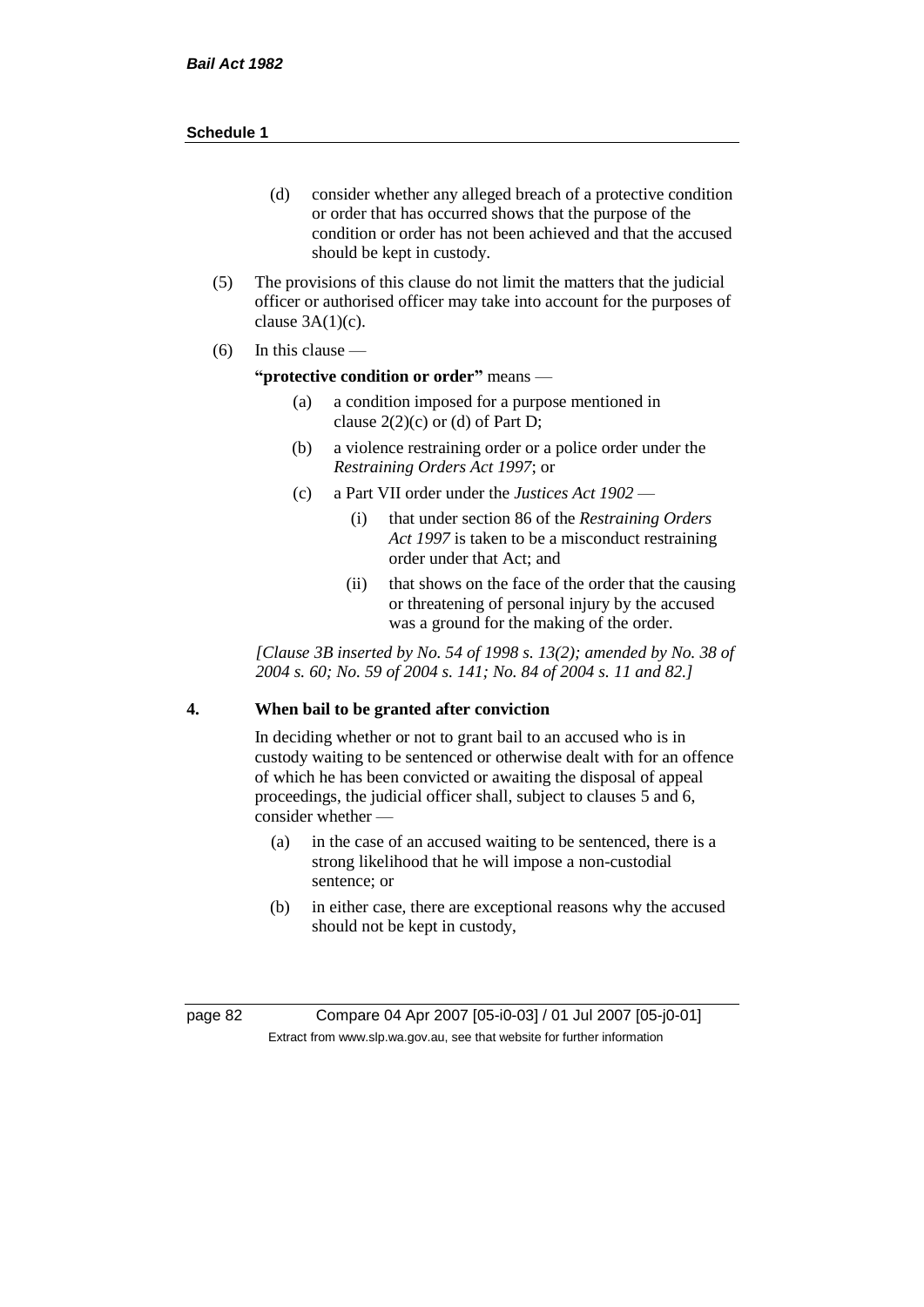and shall only grant bail to him if he is satisfied that —

- (c) in the case of an accused waiting to be sentenced, at least one of those reasons exists and, in the case of an appellant, the reason mentioned in paragraph (b) exists; and
- (d) he may properly do so having regard to the provisions of clauses 1 and 3 or, in the case of a child, clauses 2 and 3.

*[Clause 4 amended by No. 84 of 2004 s. 82.]*

#### **5. Exception for bail for an appeal under the** *Criminal Appeals Act 2004* **Part 2**

Clause 4 does not apply to the bail of a person who is awaiting the disposal of appeal proceedings under Part 2 of the *Criminal Appeals Act 2004*; such a person shall be deemed for the purposes of this Part to be awaiting an appearance in court before conviction for an offence.

*[Clause 5 inserted by No. 33 of 1989 s. 18; amended by No. 59 of 2004 s. 141; No. 84 of 2004 s. 11 and 82.]*

#### **6. Bail of people on community orders, etc.**

For the purpose of determining whether clause 4 applies, a person in custody —

- (a) under section 50, 79, 84E, 128, 129 or 132 of the *Sentencing Act 1995* in connection with a possible breach of a conditional release order, a sentence of suspended imprisonment or conditional suspended imprisonment or a community order imposed under that Act; or
- (b) under section 43 of the *Young Offenders Act 1994* in respect of an alleged breach of a youth community based order, an intensive youth supervision order or a conditional release order made under that Act,

is to be taken as not having been convicted of the offence for which the sentence was imposed.

*[Clause 6 inserted by No. 78 of 1995 s. 8; amended by No. 27 of 2004 s. 13(3).]*

Compare 04 Apr 2007 [05-i0-03] / 01 Jul 2007 [05-j0-01] page 83 Extract from www.slp.wa.gov.au, see that website for further information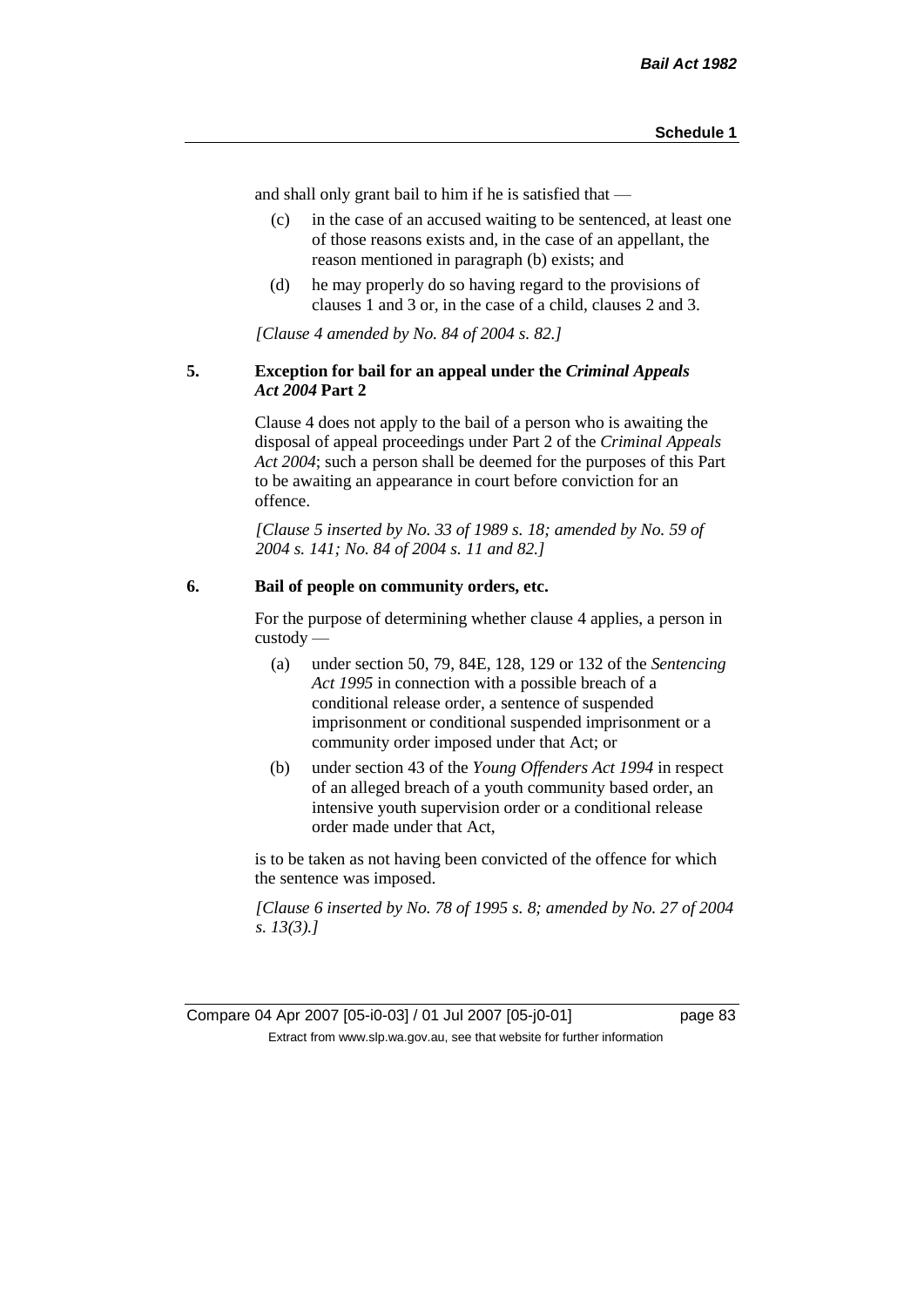Limitation on period of bail

#### **7. Bail for initial appearance to be for not more than 7 days**

In fixing the terms of bail of an accused for his initial appearance in court for an offence, a justice or an authorised officer shall require him to make the appearance within the period of 7 days commencing on and including the day on which the accused was arrested for the offence.

*[Clause 7 amended by No. 84 of 2004 s. 82.]*

#### **8. Bail on adjournment in court of summary jurisdiction to be for not more than 30 days except by consent**

In fixing the terms of bail of an accused for an appearance in court after an adjournment of proceedings for an offence, a judicial officer sitting as a court of summary jurisdiction shall require him to make the appearance within the period of 30 days commencing on and including the day on which the proceedings are adjourned, unless the accused consents to appear on a later day.

*[Clause 8 amended by No. 49 of 1988 s. 90(c); No. 59 of 2004 s. 141; No. 84 of 2004 s. 82.]*

#### **9. Provision as to calculation of time**

The periods specified in clauses 7 and 8 shall be calculated to include any Sunday or public holiday.

### **Part D — Conditions which may be imposed on a grant of bail**

#### **1. Conditions as to forfeiture and giving security may be imposed on the accused and sureties**

- (1) A judicial officer or authorised officer, on a grant of bail, may impose conditions under this clause if he considers that it is desirable to do so to ensure the performance of the accused's bail undertaking.
- (2) If a judicial officer or authorised officer considers that it is desirable as mentioned in subclause (1), he may in addition to releasing the

page 84 Compare 04 Apr 2007 [05-i0-03] / 01 Jul 2007 [05-j0-01] Extract from www.slp.wa.gov.au, see that website for further information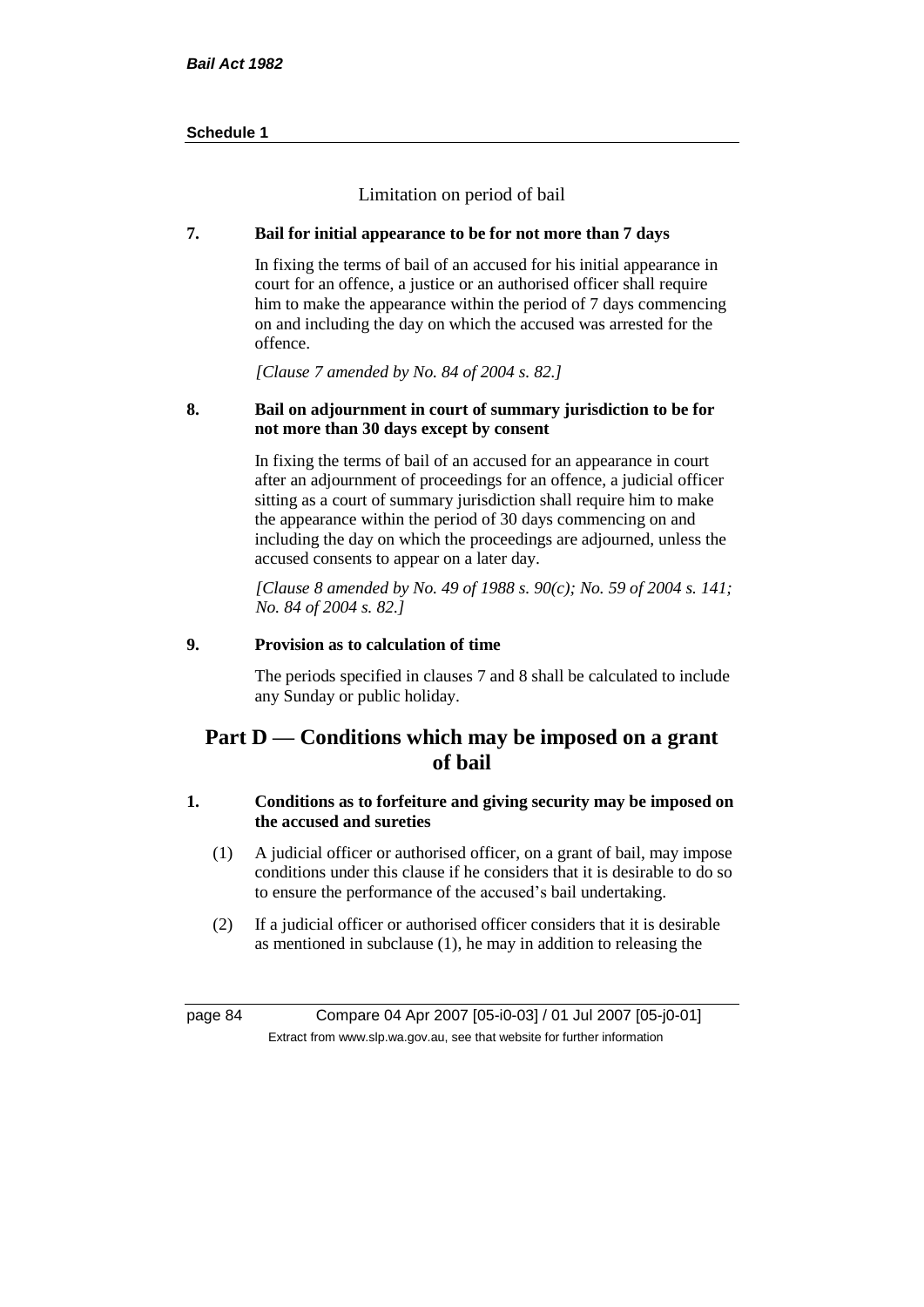accused on his bail undertaking impose any one or more of the following conditions —

- (a) that the accused in his bail undertaking agree to forfeit a specified amount of money if he fails to comply with any requirement of his bail undertaking mentioned in section  $28(2)(a)$  or  $(b)(ii)$ ;
- (b) that a surety or a specified number of sureties enter into a surety undertaking or surety undertakings whereby he or they agree to forfeit a specified amount or specified amounts of money if the accused fails to comply with any requirement of his bail undertaking mentioned in section  $28(2)(a)$  or (b)(ii);
- (c) that any of them the accused and the surety or sureties give security of a specified value, including the deposit of a specified amount of cash, for the performance of their respective obligations;
- (d) that any of them the accused and the surety or sureties deposit with a specified officer any specified passbook or document relating to the title to, or ownership of, any account or other asset offered as security for the performance of their respective obligations; or
- (e) that any of them the accused and the surety or sureties, at his or their own expense or otherwise, enter into such mortgage, charge, assignment or other transaction, or take such other step, as may be required, including completion of the necessary documents, to render any security effective and enforceable by the State.
- (3) The nature and sufficiency of any security, and the documentation therefor, required under subclause (2) shall be determined by the judicial officer or authorised officer who imposed the condition or, if no determination is so made —
	- (a) by the person before whom the bail undertaking is entered into, where the security is to be given by the accused; and
	- (b) where the security is to be given by a surety, by any person authorised under section 36 to approve the surety or before whom the surety undertaking is entered into.
- (4) When a bail undertaking ceases to have effect as provided in section 34(a) to (d), or upon an accused being acquitted of a charge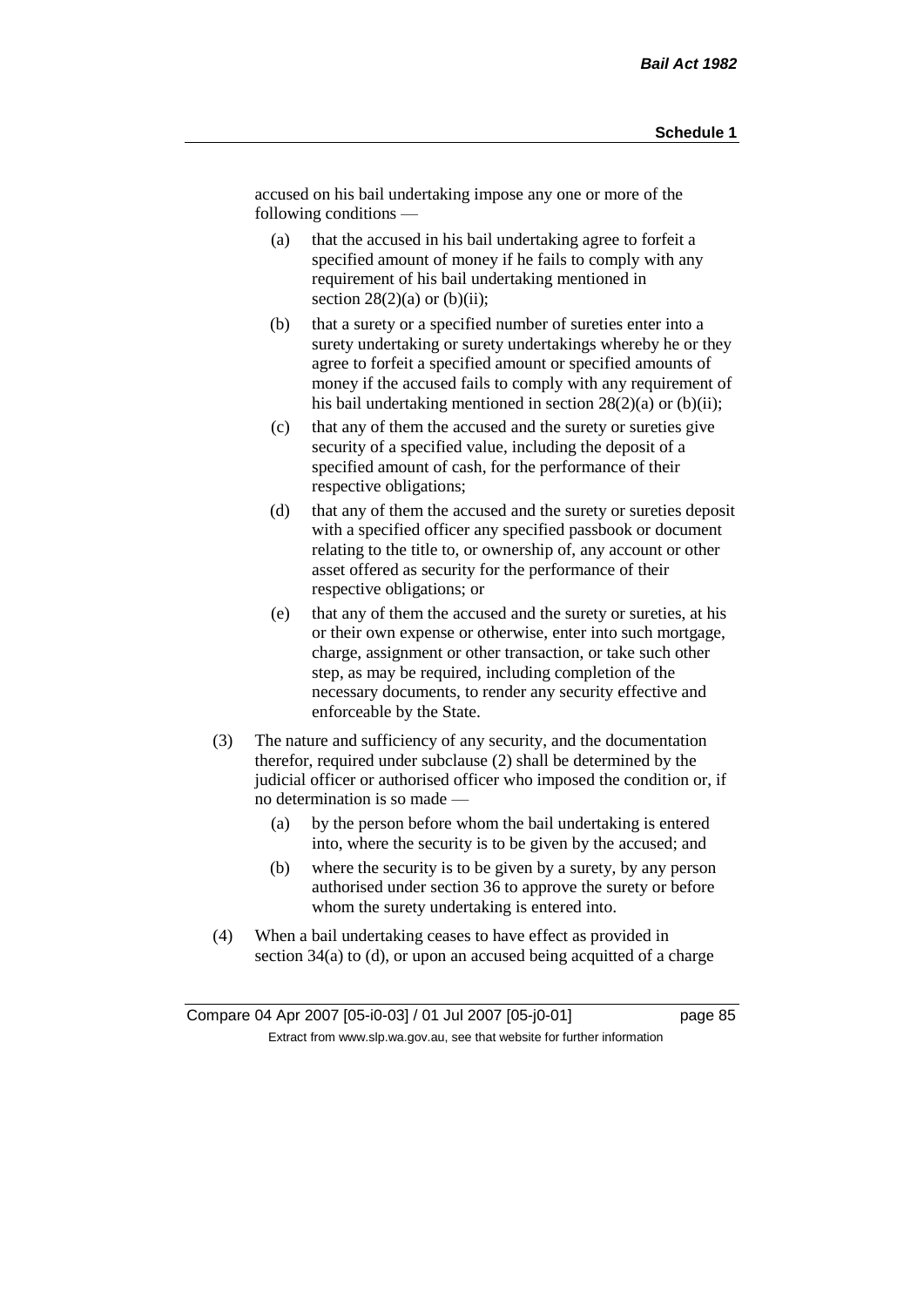under section  $51(1)$  or (2) or discharged from further proceedings therefor, each of them the accused, or where section 34(b) applies his personal representative, and any surety is entitled to have returned to him any security given under subclause (2).

(5) When a surety undertaking ceases to have effect as provided in section 47(a) to (f), a surety is entitled to have returned to him any security given under subclause (2).

*[Clause 1 amended by No. 65 of 2003 s. 121(3); No. 84 of 2004 s. 82.]*

#### **2. Other conditions which may be imposed**

- (1) A judicial officer or authorised officer, on a grant of bail, may impose conditions —
	- (a) to be complied with before the accused is released on bail or while the accused is on bail;
	- (b) as to the accused's conduct while on bail; or
	- (c) as to where the accused shall reside while on bail,

if he considers that it is desirable for any purpose mentioned in subclause (2), (2b), (3) or (4).

- (1a) Without limiting subclause (1), a judicial officer or authorised officer shall, on a grant of bail to a child accused, consider whether it is desirable for any purpose mentioned in subclause (2) to impose a condition as to —
	- (a) any period in each day during which the child is to remain at a particular place;
	- (b) any person with whom the child is not to associate or communicate;
	- (c) any place that the child is not to frequent;
	- (d) the attendance by the child at a school or other educational institution; or
	- (e) any other matter,

and the judicial officer or authorised officer may impose any such condition.

page 86 Compare 04 Apr 2007 [05-i0-03] / 01 Jul 2007 [05-j0-01] Extract from www.slp.wa.gov.au, see that website for further information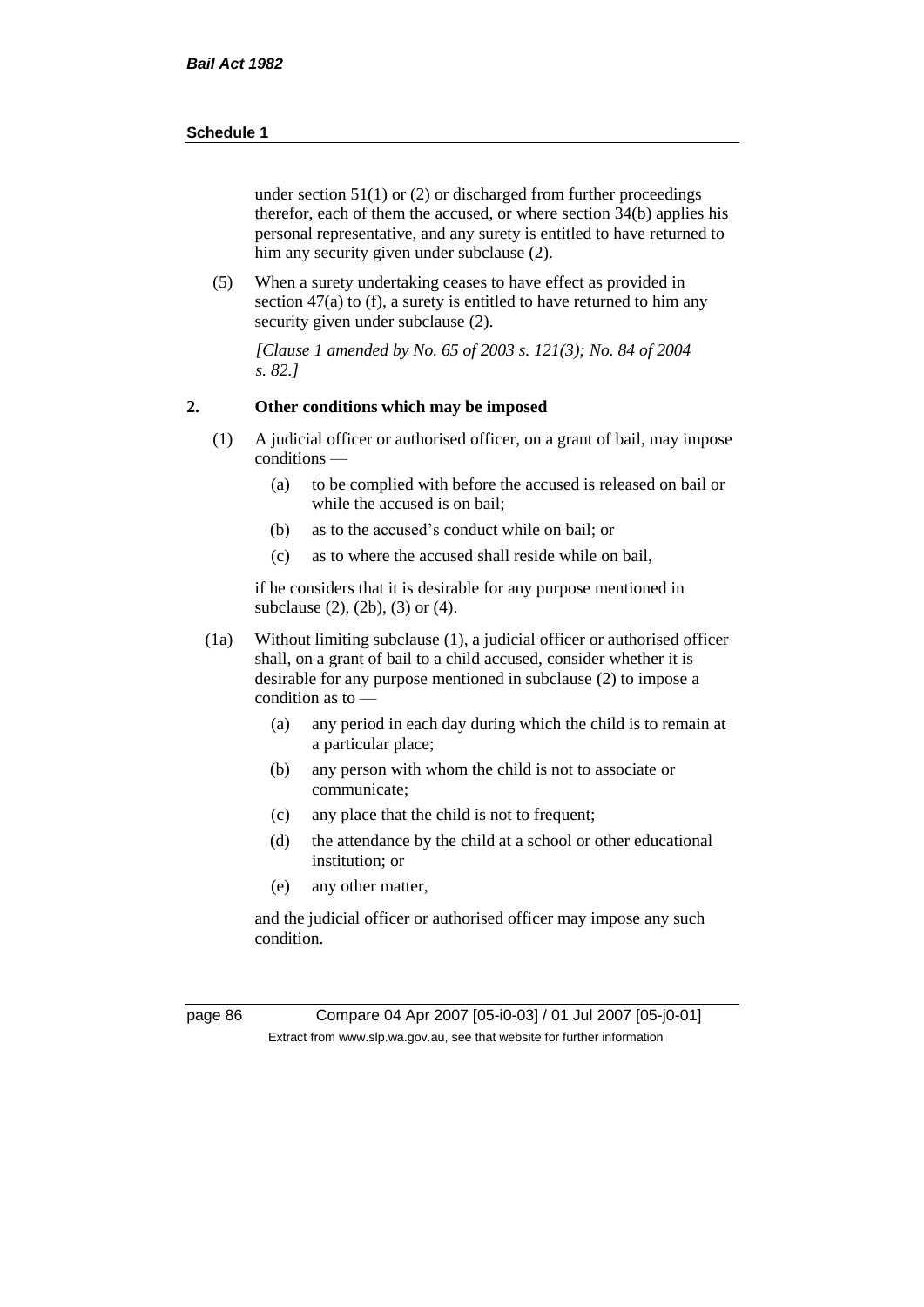- (2) Any condition may be imposed under subclause (1) or (1a) to ensure that an accused —
	- (a) appears in court in accordance with his bail undertaking;
	- (b) does not while on bail commit an offence;
	- (c) does not endanger the safety, welfare or property of any person;
	- (d) does not interfere with witnesses or otherwise obstruct the course of justice, whether in relation to himself or any other person; or
	- (e) as regards the period when the accused is on trial, does not prejudice the proper conduct of the trial.
- (2a) Before imposing a condition on a grant of bail for a purpose mentioned in subclause (2)(c) or (d) a judicial officer or authorised officer is to consider whether that purpose would be better served, or could be better assisted, by a restraining order made under the *Restraining Orders Act 1997* and whether, in the case of a judicial officer, to exercise the power in section 63 of that Act or, in the case of an authorised officer, to make a telephone application under that Act.
- (2b) Where a judicial officer is of the opinion that the accused should while on bail -
	- (a) be counselled for a behavioural problem; or
	- (b) attend a course or programme that may assist with such a problem,

the judicial officer may under subclause (1) impose a condition for that purpose that requires the accused to —

- (c) attend a prescribed person to be counselled; or
- (d) attend a prescribed course or programme,

that is specified by the judicial officer in the condition.

(3) Where a judicial officer who grants bail to an accused is of the opinion that the accused's physical condition ought to be examined the officer may, under subclause (1), impose any condition which the officer considers desirable for the purpose of ensuring that the accused is examined by a medical practitioner.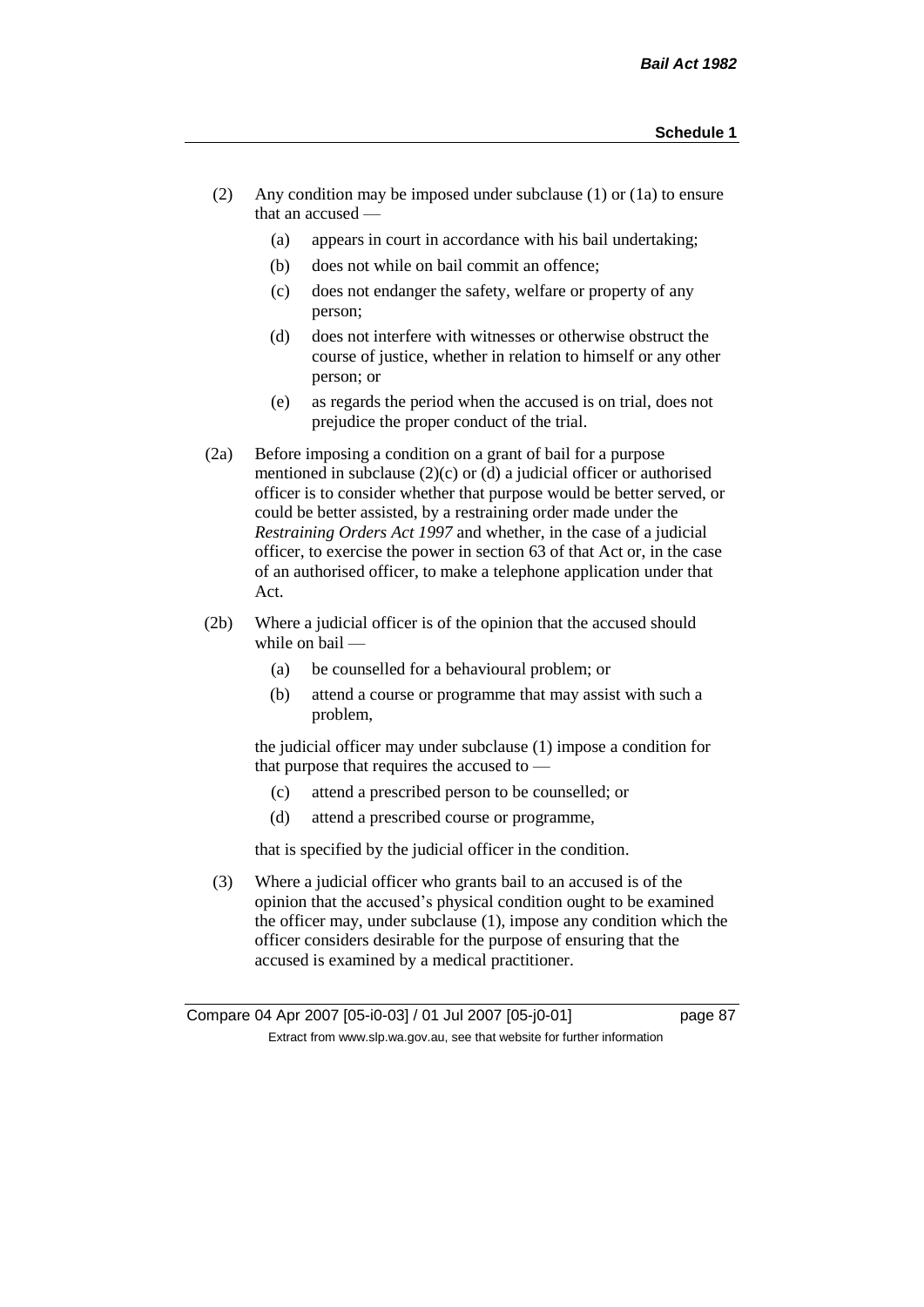- (3a) Where a judicial officer who grants bail to an accused is of the opinion that the accused's mental condition ought to be examined the officer may, under subclause (1), impose any condition which the officer considers desirable for the purpose of ensuring that the accused's mental condition is examined including a condition —
	- (a) that the accused be examined by a medical practitioner or an authorised mental health practitioner (as defined in the *Mental Health Act 1996*) for the purpose of deciding whether to make a referral under section 29 of that Act;
	- (b) that the accused be admitted to an authorised hospital (as defined in the *Mental Health Act 1996*);
	- (c) that the accused be examined by a psychiatrist.
- (4) Where a judicial officer is of the opinion that an accused is suffering from alcohol or drug abuse and is in need of care or treatment either on that account, or to enable him to be prepared for his trial, the judicial officer may, under subclause (1), impose any condition which he considers desirable for the purpose of ensuring that the accused receives such care or treatment, including that he lives in, or from time to time attends at, a specified institution or place in order to receive such care or treatment.
- (5) Where a judicial officer imposes a condition for a purpose mentioned in subclause (2b), (3), (3a) or (4), the judicial officer shall cause to be sent to the person who is to counsel or examine the accused, or the place at which the accused is to attend, a statement of the reasons for imposing the condition.
- (6) Where a condition is imposed under this clause that an accused shall reside in premises established for the accommodation of persons to whom bail has been granted, that condition shall be deemed to include a further condition that the accused shall comply with such rules as are for the time being laid down for the maintenance of the good order of those premises, whether such rules are made under section 67 or by the authority responsible for the good order of the premises.
- (7) In this clause —

**"medical practitioner"** means a medical practitioner within the meaning of the *Medical Act 1894*; and

page 88 Compare 04 Apr 2007 [05-i0-03] / 01 Jul 2007 [05-j0-01] Extract from www.slp.wa.gov.au, see that website for further information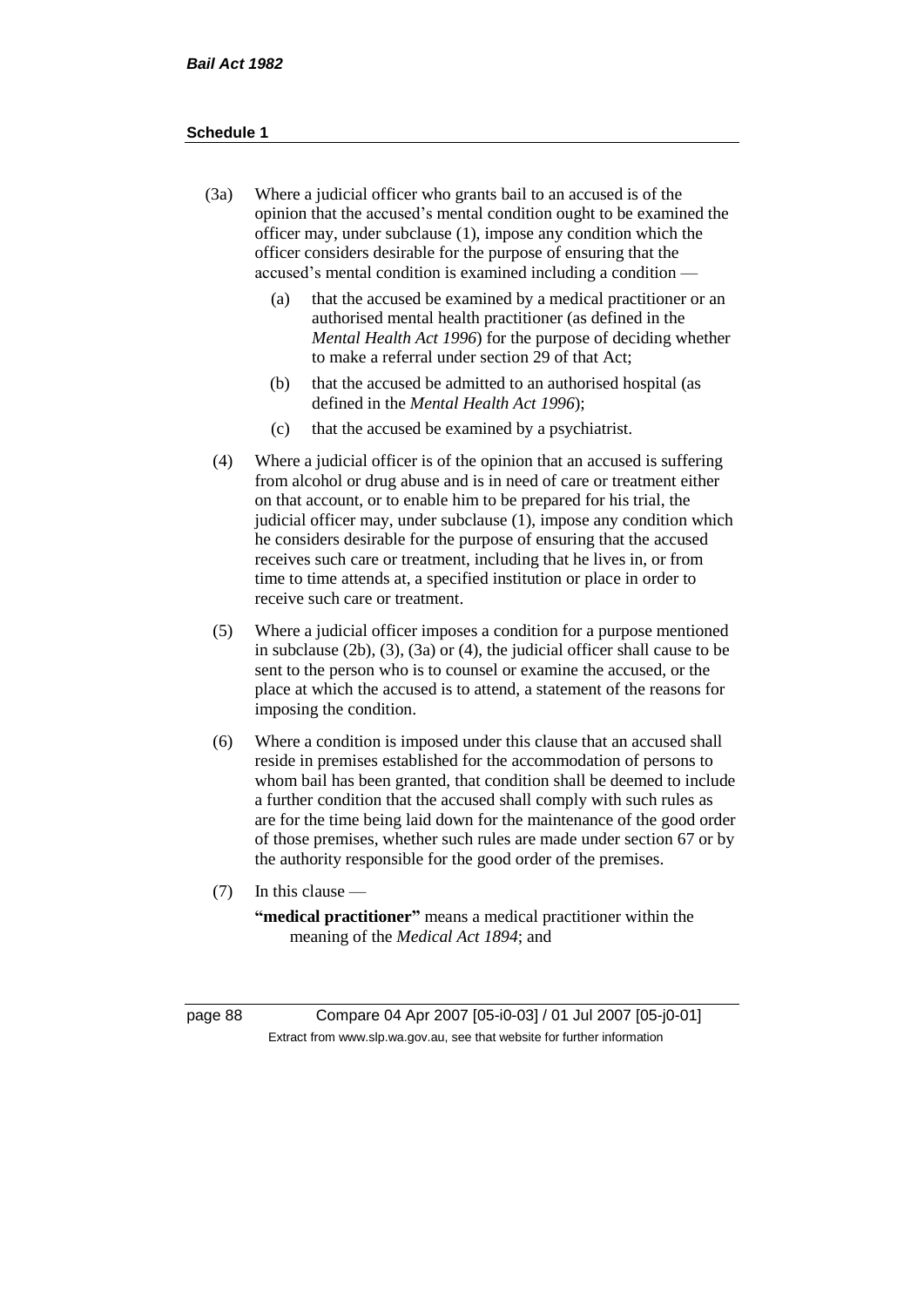**"psychiatrist"** has the same meaning as it has in the *Mental Health Act 1996*.

*[Clause 2 amended by No. 45 of 1993 s. 10(3); No. 69 of 1996 s. 3; No. 54 of 1998 s. 12; No. 84 of 2004 s. 82.]*

#### **3. Home detention condition may be imposed**

- (1) A judicial officer may, subject to this clause, impose a home detention condition as a condition on a grant of bail.
- (2) A home detention condition shall not be imposed unless the accused is over the age of 17 years and the judicial officer is satisfied —
	- (a) after considering a report from a community corrections officer about the accused and his circumstances, that the accused is suitable to be subject to a home detention condition;
	- (b) that the place where it is proposed the accused will remain while subject to the home detention condition is a suitable place; and
	- (c) that unless a home detention condition is imposed, the accused will not be released on bail.
- (3) A home detention condition is a condition that while the accused is on bail the accused shall —
	- (a) remain at and not leave the place specified in the bail record form and in the bail undertaking (or in a notice under section 50E) until the time specified, or deemed by section 31(3) to be specified, in the bail undertaking except —
		- (i) to work in gainful employment approved by a community corrections officer;
		- (ii) with the approval of a community corrections officer, to seek gainful employment;
		- (iii) to obtain urgent medical or dental treatment for the accused;
		- (iv) for the purpose of averting or minimizing a serious risk of death or injury to the accused or to another person;

Compare 04 Apr 2007 [05-i0-03] / 01 Jul 2007 [05-j0-01] page 89 Extract from www.slp.wa.gov.au, see that website for further information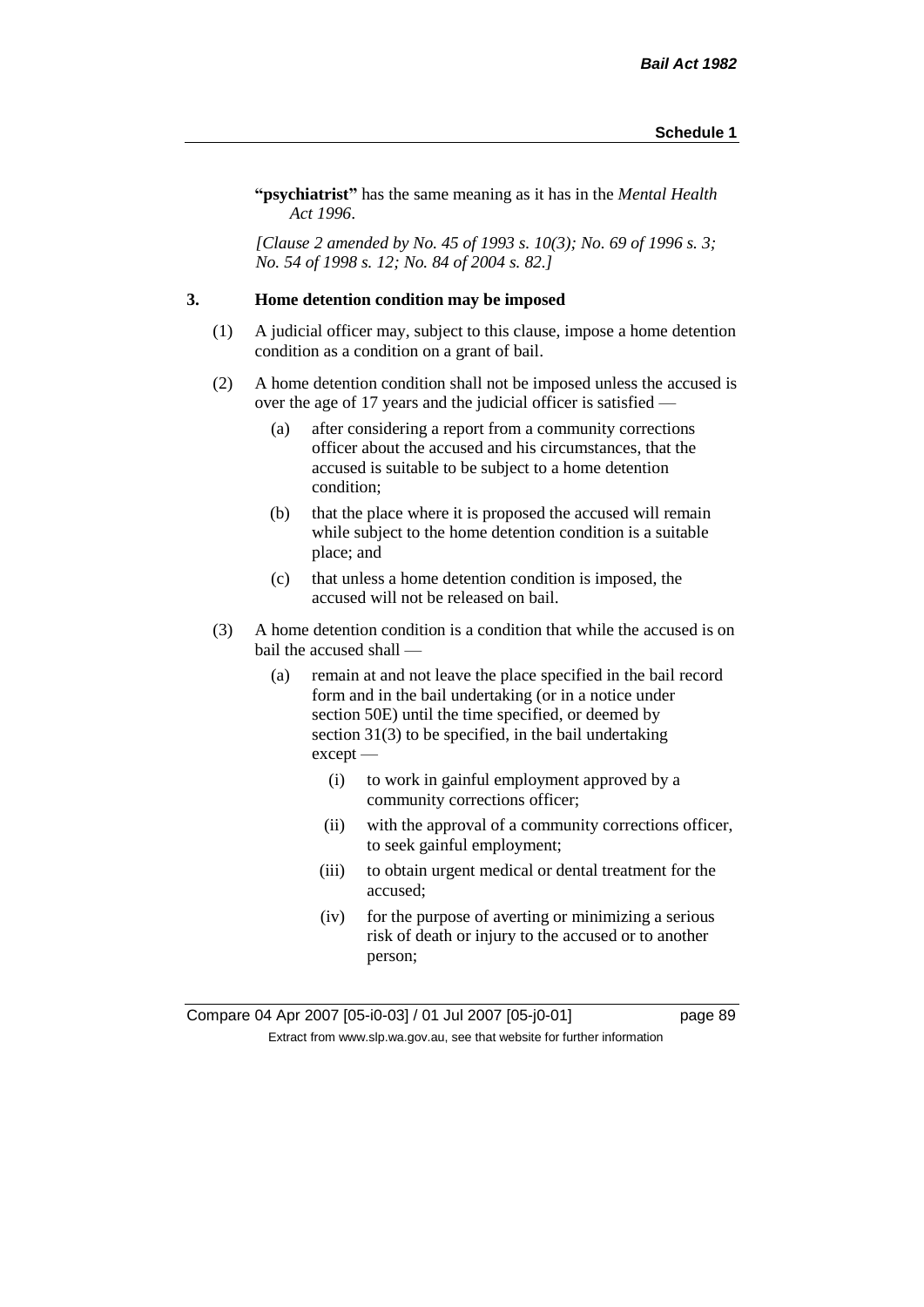| (v) | to obey an order issued under a written law (such as a |
|-----|--------------------------------------------------------|
|     | summons) requiring the accused's presence              |
|     | elsewhere:                                             |

- (vi) for a purpose approved of by a community corrections officer; or
- (vii) on the direction of a community corrections officer;
- (b) not leave the State;
- (c) comply with every reasonable direction of a community corrections officer;
- (d) comply with such of the conditions specified in the list provided under section 24A(4) as may be specified in a notice given under section 50E(b); and
- (e) when requested to do so, produce a copy of his bail undertaking and any notice by the CEO (corrections) under section 50E for inspection by a community corrections officer or a member of the Police Force.

*[Clause 3 inserted by No. 61 of 1990 s. 15; amended by No. 31 of 1993 s. 9; No. 84 of 2004 s. 82; No. 65 of 2006 s. 53.]*

page 90 Compare 04 Apr 2007 [05-i0-03] / 01 Jul 2007 [05-j0-01] Extract from www.slp.wa.gov.au, see that website for further information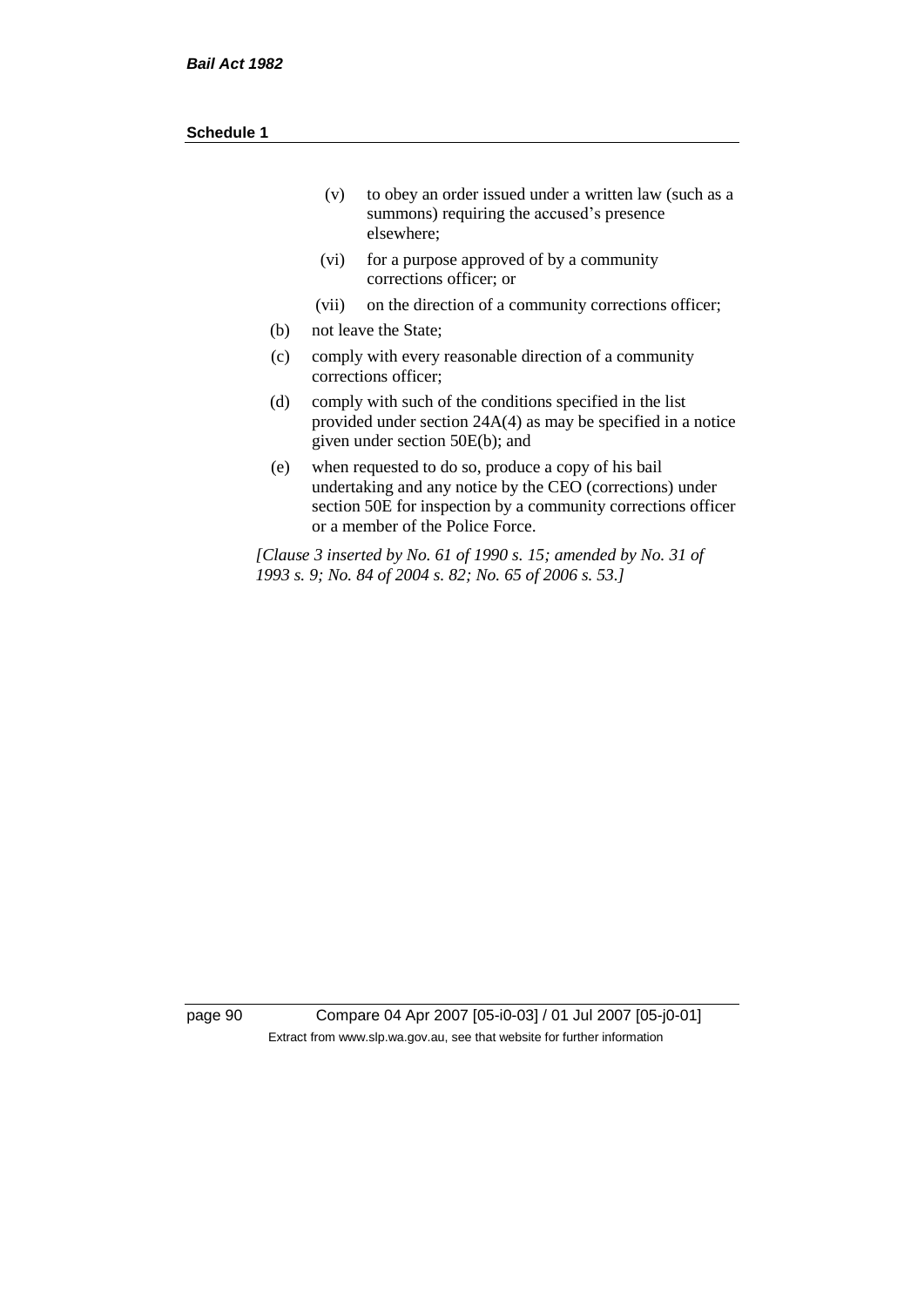### **Schedule 2**

*[Heading inserted by No. 45 of 1993 s. 11.]*

[Section  $3(1)$ ]

# *Enactment Description of offence* **1.** *The Criminal Code* s. 278 (as read with s. 282) Wilful murder s. 279 (as read with s. 282) Murder s. 280 (as read with s. 287) Manslaughter s. 292 Disabling in order to commit indictable offence s. 294 Acts intended to cause grievous bodily harm or to resist or prevent arrest s. 297 Grievous bodily harm s. 301 Wounding and similar acts s. 304(2) Acts or omissions, with intent to harm, causing bodily harm or danger s. 317 Assault occasioning bodily harm s. 317A(a) Assault with intent to commit or facilitate a crime s. 317A(b) Assault with intent to do grievous bodily harm s. 318 Serious assaults s. 323 Indecent assault s. 324 Aggravated indecent assault s. 325 Sexual penetration without consent

# **Serious offences**

Compare 04 Apr 2007 [05-i0-03] / 01 Jul 2007 [05-j0-01] page 91 Extract from www.slp.wa.gov.au, see that website for further information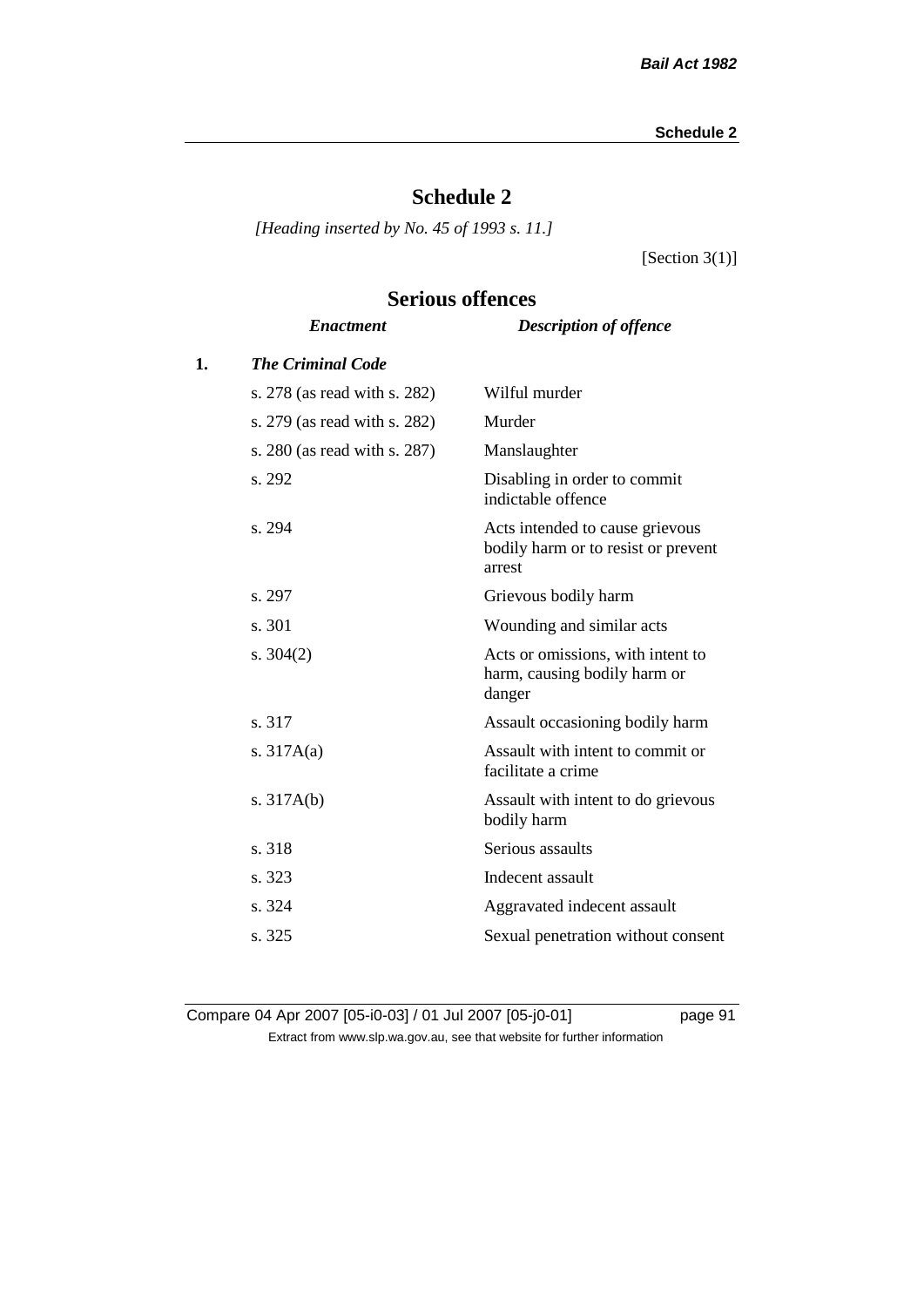|     | <b>Enactment</b>                | <b>Description of offence</b>                                                                                                                      |
|-----|---------------------------------|----------------------------------------------------------------------------------------------------------------------------------------------------|
|     | s. 326                          | Aggravated sexual penetration<br>without consent                                                                                                   |
|     | s.331B                          | Sexual servitude                                                                                                                                   |
|     | s. 331C                         | Conducting business involving<br>sexual servitude                                                                                                  |
|     | s. 331D                         | Deceptive recruiting for<br>commercial sexual services                                                                                             |
|     | s. 332                          | Kidnapping                                                                                                                                         |
|     | s. 333                          | Deprivation of liberty                                                                                                                             |
|     | s. 338E                         | Stalking                                                                                                                                           |
|     | s. 378                          | Stealing a motor vehicle                                                                                                                           |
|     | s. 392                          | Robbery                                                                                                                                            |
|     | s. 393                          | Assault with intent to rob                                                                                                                         |
|     | s. 401                          | <b>Burglary</b>                                                                                                                                    |
|     | s. 444                          | Criminal damage, if the property is<br>destroyed or damaged by fire                                                                                |
| 2.  | <b>Bush Fires Act 1954</b>      |                                                                                                                                                    |
|     | s. 32                           | Wilfully lighting a fire or causing a<br>fire to be lit under such<br>circumstances as to be likely to<br>injure or damage a person or<br>property |
| 2a. | <b>Misuse of Drugs Act 1981</b> |                                                                                                                                                    |
|     | s. $6(1)$                       | Offences concerned with<br>prohibited drugs generally                                                                                              |
|     | s. $7(1)$                       | Offences concerned with<br>prohibited plants generally                                                                                             |
|     | s. $33(1)(a)$                   | Attempting to commit an offence<br>under section $6(1)$ or $7(1)$                                                                                  |
|     |                                 |                                                                                                                                                    |

### page 92 Compare 04 Apr 2007 [05-i0-03] / 01 Jul 2007 [05-j0-01] Extract from www.slp.wa.gov.au, see that website for further information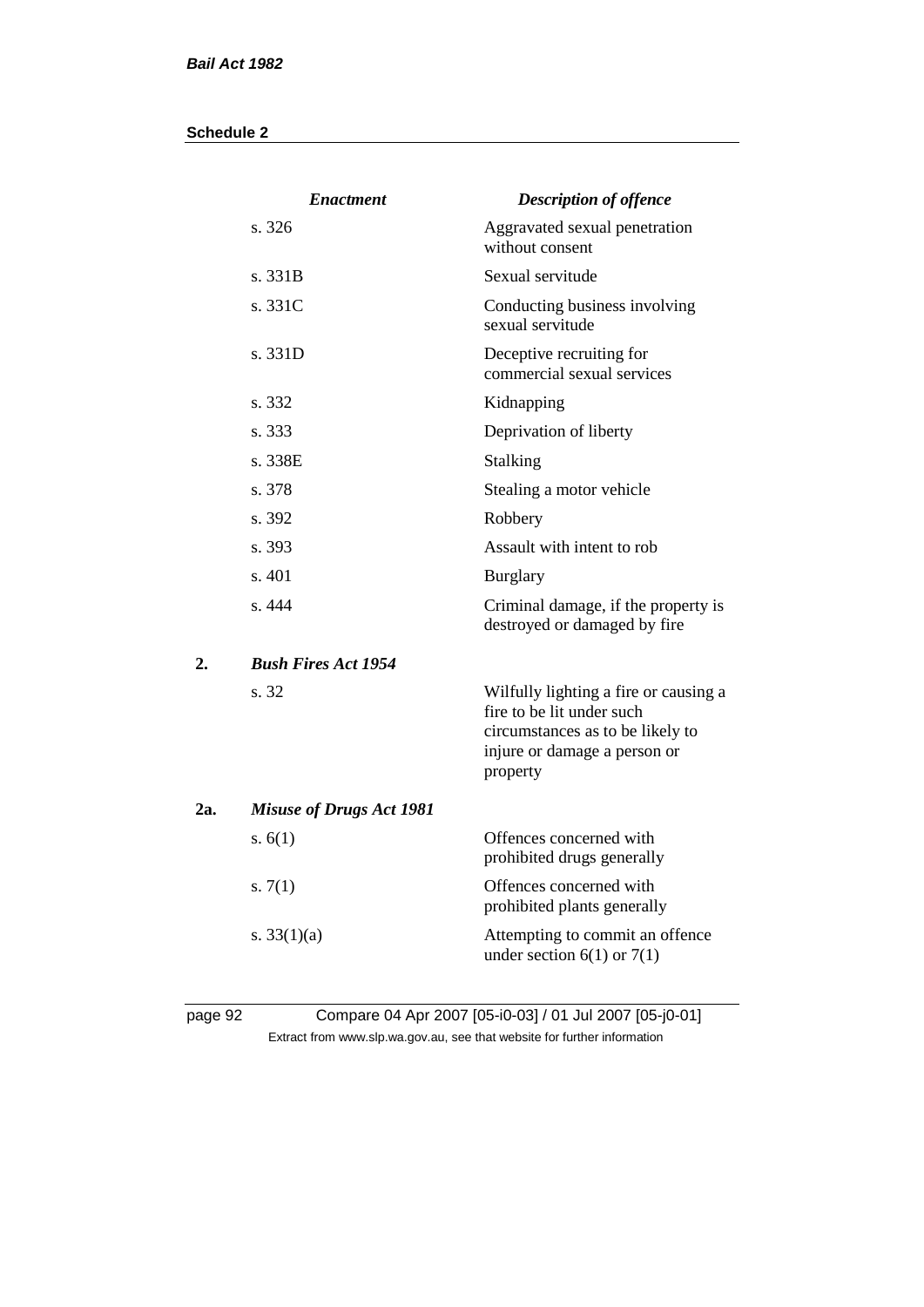|     | <b>Enactment</b>                                                           |                                                               | <b>Description of offence</b>                                                                                                                                  |  |  |
|-----|----------------------------------------------------------------------------|---------------------------------------------------------------|----------------------------------------------------------------------------------------------------------------------------------------------------------------|--|--|
|     | s. $33(2)(a)$                                                              |                                                               | Conspiracy to commit an offence<br>under s. $6(1)$ or $7(1)$                                                                                                   |  |  |
| 2b. | <b>Restraining Orders Act 1997</b>                                         |                                                               |                                                                                                                                                                |  |  |
|     | s. $61(1)$                                                                 | order                                                         | Breach of a violence restraining                                                                                                                               |  |  |
|     | s. $61(2a)$                                                                |                                                               | Breach of a police order                                                                                                                                       |  |  |
|     | s. $86(2)$                                                                 | Breach of a Part VII order under<br>the Justices Act $1902$ — |                                                                                                                                                                |  |  |
|     |                                                                            | (a)                                                           | that under section 86 of the<br>Restraining Orders Act 1997<br>is taken to be a misconduct<br>restraining order under that<br>Act; and                         |  |  |
|     |                                                                            | (b)                                                           | that shows on the face of the<br>order that the causing or<br>threatening of personal<br>injury by the accused was a<br>ground for the making of the<br>order. |  |  |
| 3.  | <b>Road Traffic Act 1974</b>                                               |                                                               |                                                                                                                                                                |  |  |
|     | s. 59                                                                      |                                                               | Dangerous driving causing death,<br>injury, etc.                                                                                                               |  |  |
|     | s. 59A                                                                     | harm                                                          | Dangerous driving causing bodily                                                                                                                               |  |  |
|     | $\Delta$ Cohedule 2 inserted by No. 45 of 1003 s. 11; amended by No. 82 of |                                                               |                                                                                                                                                                |  |  |

*[Schedule 2 inserted by No. 45 of 1993 s. 11; amended by No. 82 of 1994 s. 13; No. 38 of 1998 s. 4(2); No. 54 of 1998 s. 15; No. 23 of 2001 s. 10(1); No. 4 of 2004 s. 24 and 26; No. 38 of 2004 s. 61; No. 62 of 2004 s. 9(1); No. 84 of 2004 s. 82.]* 

Compare 04 Apr 2007 [05-i0-03] / 01 Jul 2007 [05-j0-01] page 93 Extract from www.slp.wa.gov.au, see that website for further information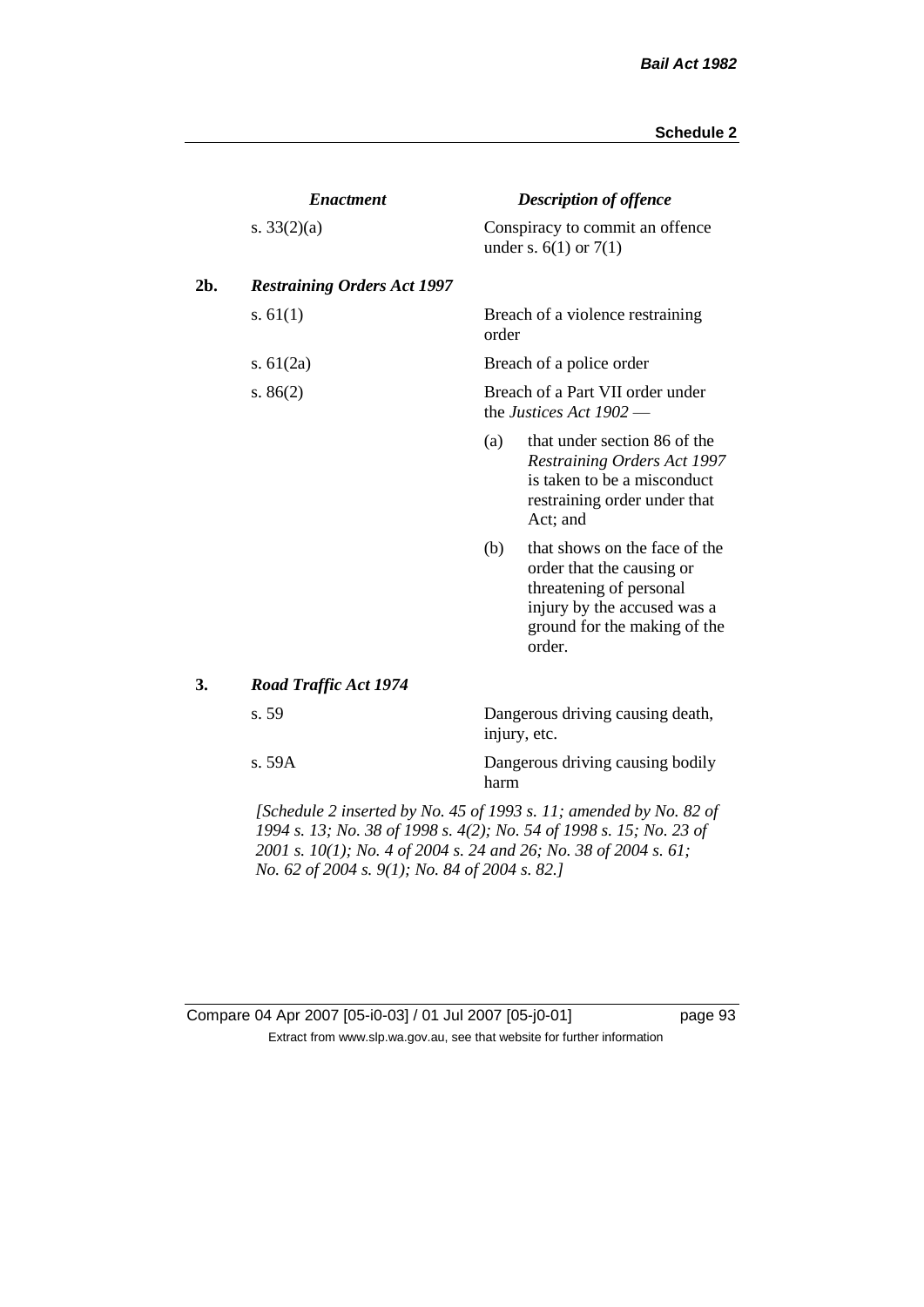### **Notes**

<sup>1</sup> This is a compilation of the *Bail Act 1982* and includes the amendments made by the other written laws referred to in the following table  $1a$ . The table also contains information about any reprint.

### **Compilation table**

| <b>Short title</b>                                                          | <b>Number</b><br>and year | Assent     | <b>Commencement</b>                                                        |
|-----------------------------------------------------------------------------|---------------------------|------------|----------------------------------------------------------------------------|
| Bail Act 1982                                                               | 86 of 1982                |            | 18 Nov 1982 6 Feb 1989 (see s. 2 and<br><i>Gazette</i> 27 Jan 1989 p. 263) |
| Acts Amendment<br>(Abolition of Capital)<br>Punishment) Act 1984<br>Pt. III | 52 of 1984                | 5 Sep 1984 | 3 Oct 1984                                                                 |
| Bail Amendment<br>Act 1984 <sup>2</sup>                                     | 74 of 1984                |            | 29 Nov 1984 6 Feb 1989 (see s. 2 and<br>Gazette 27 Jan 1989 p. 263)        |
| <b>Bail Amendment</b><br>Act 1988                                           | 15 of 1988                | 6 Sep 1988 | 6 Feb 1989 (see s. 2 and<br><i>Gazette</i> 27 Jan 1989 p. 263)             |

**Reprint of the** *Bail Act 1982* **under the Reprints Act 1984 and s. 21 of the Bail Amendment Act 1988** <sup>3</sup> (includes amendments listed above)

| Criminal Law<br>Amendment Act 1988<br>Pt.4                                        | 70 of 1988 | 15 Dec 1988 | 6 Feb 1989 (see s. 2(2)(b) and<br><i>Gazette</i> 27 Jan 1989 p. 263) |
|-----------------------------------------------------------------------------------|------------|-------------|----------------------------------------------------------------------|
| <b>Acts Amendment</b><br>(Children's Court)<br>Act 1988 Pt. 13                    | 49 of 1988 | 22 Dec 1988 | 1 Dec 1989 (see s. 2 and<br><i>Gazette</i> 24 Nov 1989 p. 4327)      |
| Justices Amendment<br>Act 1989 s. 18                                              | 33 of 1989 | 22 Dec 1989 | 1 Jun 1991 (see s. 2 and<br><i>Gazette</i> 17 May 1991 p. 2455)      |
| <b>Community Corrections</b><br><b>Legislation Amendment</b><br>Act 1990 Pt. 2    | 61 of 1990 | 17 Dec 1990 | 3 Apr 1991 (see s. 2 and<br><i>Gazette</i> 22 Mar 1991 p. 1209)      |
| Child Welfare<br>Amendment Act (No. 2)<br>1990 s. 15                              | 83 of 1990 | 22 Dec 1990 | 1 Aug 1991 (see s. 2 and<br><i>Gazette</i> 1 Aug 1991 p. 3983)       |
| Children's Court of<br>Western Australia<br>Amendment Act<br>$(No. 2)$ 1991 s. 21 | 15 of 1991 | 21 Jun 1991 | 9 Aug 1991 (see s. 2(2) and<br><i>Gazette</i> 9 Aug 1991 p. 4101)    |

**Reprint of the** *Bail Act 1982* **as at 17 Oct 1991** (includes amendments listed above)

page 94 Compare 04 Apr 2007 [05-i0-03] / 01 Jul 2007 [05-j0-01] Extract from www.slp.wa.gov.au, see that website for further information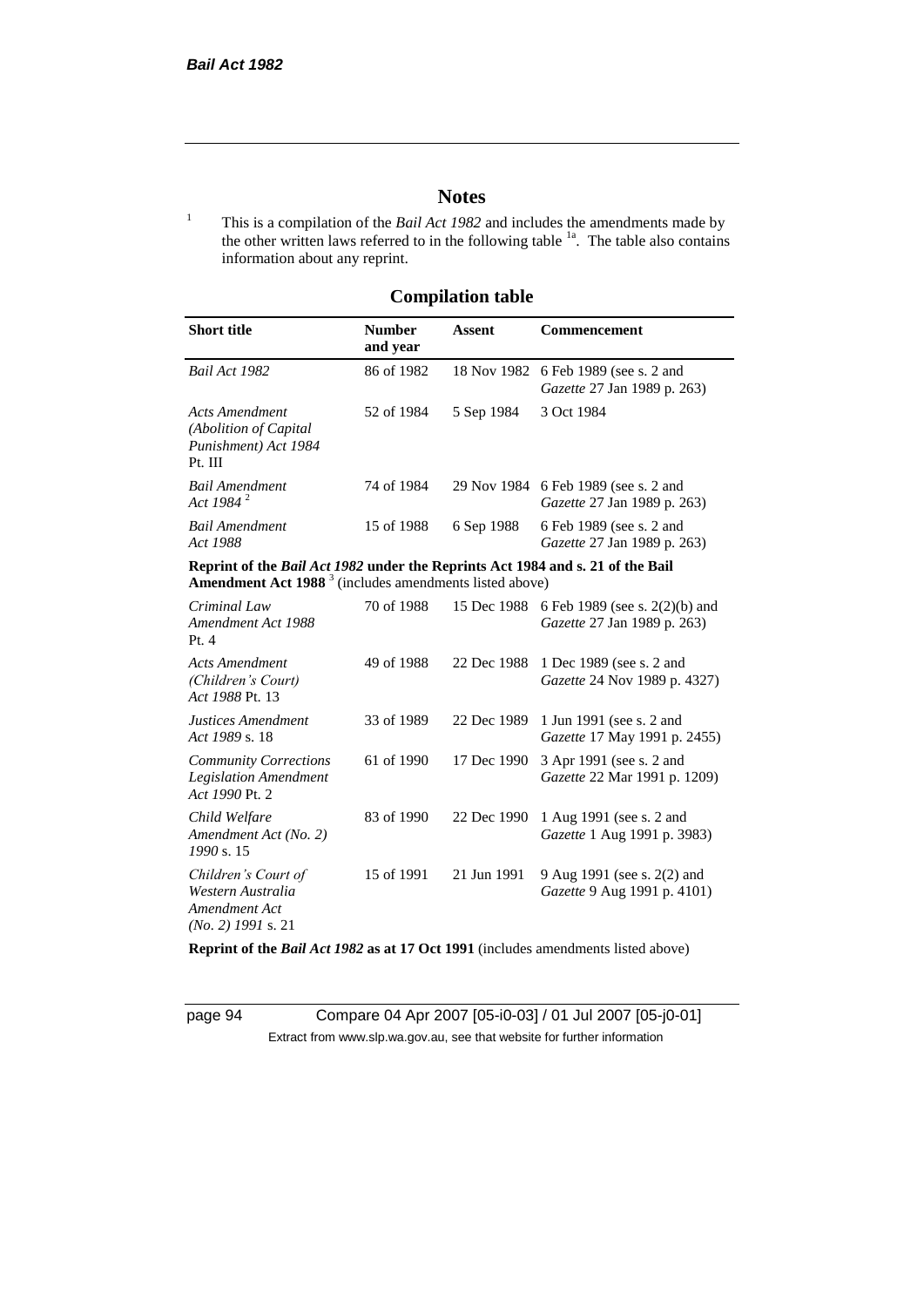| <b>Short title</b>                                                                                                                                                                                                                                                      | <b>Number</b><br>and year | <b>Assent</b> | Commencement                                                                                                                                                               |  |
|-------------------------------------------------------------------------------------------------------------------------------------------------------------------------------------------------------------------------------------------------------------------------|---------------------------|---------------|----------------------------------------------------------------------------------------------------------------------------------------------------------------------------|--|
| <b>Acts Amendment (Sexual</b><br>Offences) Act 1992 Pt. 3                                                                                                                                                                                                               | 14 of 1992                | 17 Jun 1992   | 1 Aug 1992 (see s. 2 and<br>Gazette 28 Jul 1992 p. 3671)                                                                                                                   |  |
| <b>Acts Amendment</b><br>(Ministry of Justice)<br>Act 1993 Pt. $3^4$                                                                                                                                                                                                    | 31 of 1993                | 15 Dec 1993   | 1 Jul 1993 (see s. 2)                                                                                                                                                      |  |
| Criminal Procedure<br>Amendment Act 1993<br>Pt. $2^5$                                                                                                                                                                                                                   | 45 of 1993                | 20 Dec 1993   | Act other than s. 7-9 and<br>$10(2)(b)$ : 17 Jan 1994 (see<br>s. $2(1)$ ;<br>s. 7-9 and $10(2)(b)$ : 4 Mar 1994<br>(see s. $2(2)$ and <i>Gazette</i><br>4 Mar 1994 p. 915) |  |
| Criminal Law<br>Amendment Act 1994<br>s. $13(1)$ and $(2)$                                                                                                                                                                                                              | 82 of 1994                | 23 Dec 1994   | 20 Jan 1995 (see s. 2(2))                                                                                                                                                  |  |
| <b>Acts Amendment (Fines,</b><br>Penalties and<br><b>Infringement Notices</b> )<br>Act 1994 Pt. 3                                                                                                                                                                       | 92 of 1994                | 23 Dec 1994   | 1 Jan 1995 (see s. 2(1) and<br>Gazette 30 Dec 1994 p. 7211)                                                                                                                |  |
| Sentencing<br>(Consequential<br>Provisions) Act 1995<br>Pt. 5                                                                                                                                                                                                           | 78 of 1995                | 16 Jan 1996   | 4 Nov 1996 (see s. 2 and<br>Gazette 25 Oct 1996 p. 5632)                                                                                                                   |  |
| Coroners Act 1996 s. 61                                                                                                                                                                                                                                                 | 2 of 1996                 |               | 24 May 1996 7 Apr 1997 (see s. 2 and<br>Gazette 18 Mar 1997 p. 1529)                                                                                                       |  |
| <b>Mental Health</b><br>(Consequential<br>Provisions) Act 1996<br>Pt. 2                                                                                                                                                                                                 | 69 of 1996                |               | 13 Nov 1996 13 Nov 1997 (see s. 2)                                                                                                                                         |  |
| Reprint of the Bail Act 1982 as at 13 Mar 1997 (includes amendments listed above<br>except those in the Coroners Act 1996 and the Mental Health (Consequential Provisions)<br>Act 1996) (corrections to reprint in Gazette 25 Jul 1997 p. 3909 and 14 Nov 1997 p. 6426) |                           |               |                                                                                                                                                                            |  |

| <i>Statutes (Repeals and</i><br>Minor Amendments)<br><i>Act 1997 s.</i> 21 |                                    | 57 of 1997 15 Dec 1997 15 Dec 1997 (see s. 2(1)) |
|----------------------------------------------------------------------------|------------------------------------|--------------------------------------------------|
| Criminal Law<br>Amendment Act (No. 1)<br>1998 s. 4(2)                      | 38 of 1998 25 Sep 1998 23 Oct 1998 |                                                  |

Compare 04 Apr 2007 [05-i0-03] / 01 Jul 2007 [05-j0-01] page 95 Extract from www.slp.wa.gov.au, see that website for further information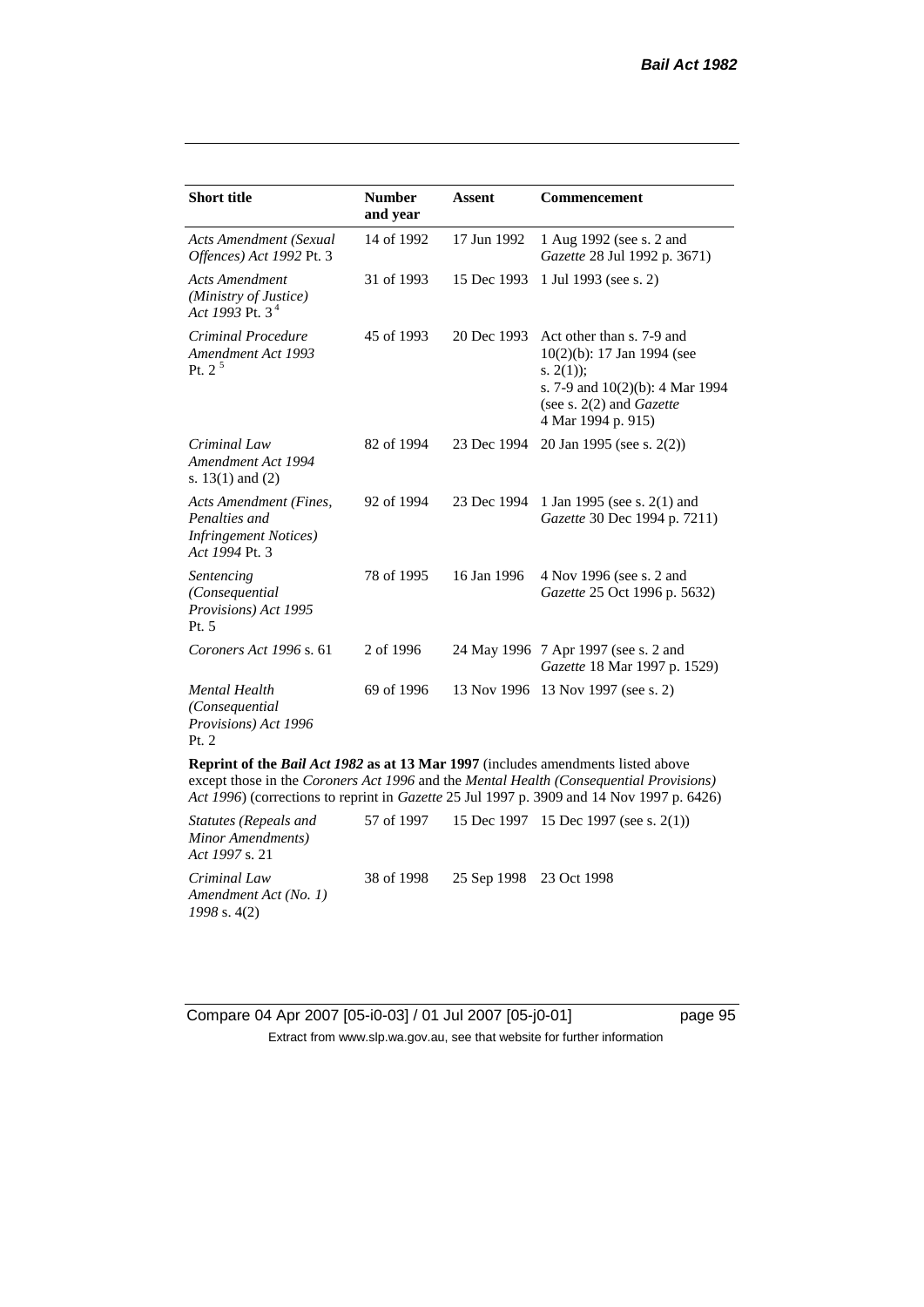| <b>Short title</b>                                                                                 | <b>Number</b><br>and year | Assent                  | Commencement                                                                                                                                                                                                                                                                                                       |  |  |  |
|----------------------------------------------------------------------------------------------------|---------------------------|-------------------------|--------------------------------------------------------------------------------------------------------------------------------------------------------------------------------------------------------------------------------------------------------------------------------------------------------------------|--|--|--|
| <b>Bail Amendment</b><br>Act 1998 <sup>6</sup>                                                     | 54 of 1998                | 11 Jan 1999             | Pt. 4 and 7: 15 May 1999<br>(see s. 2 and Gazette<br>11 May 1999 p. 1905);<br>Pt. 2, 3 and 5 (other than s. 12):<br>8 Mar 2000 (see s. 2 and<br>Gazette 7 Mar 2000 p. 1039);<br>s. 12: 1 Sep 2000 (see s. 2 and<br>Gazette 29 Aug 2000 p. 4985);<br>Pt. 6: 4 Dec 2000 (see s. 2 and<br>Gazette 4 Dec 2000 p. 6799) |  |  |  |
| Reprint of the <i>Bail Act 1982</i> as at 27 Aug 1999 (includes amendments listed above)           |                           |                         |                                                                                                                                                                                                                                                                                                                    |  |  |  |
| Court Security and<br><b>Custodial Services</b><br>(Consequential<br>Provisions) Act 1999<br>Pt. 3 | 47 of 1999                | 8 Dec 1999              | 18 Dec 1999 (see s. 2 and<br>Gazette 17 Dec 1999 p. 6175-6)                                                                                                                                                                                                                                                        |  |  |  |
| Criminal Law Amendment<br>Act 2001 s. 10(1)                                                        | 23 of 2001                | 26 Nov 2001 24 Dec 2001 |                                                                                                                                                                                                                                                                                                                    |  |  |  |
| Criminal Investigation<br>(Identifying People)<br>Act 2002 s. 96                                   | 6 of 2002                 | 4 Jun 2002              | 20 Nov 2002 (see s. 2 and<br>Gazette 19 Nov 2002 p. 5505)                                                                                                                                                                                                                                                          |  |  |  |
| Criminal Law (Procedure)<br>Amendment Act 2002 Pt. 4<br>Div. 1                                     | 27 of 2002                | 25 Sep 2002             | 27 Sep 2002 (see s. 2 and<br>Gazette 27 Sep 2002 p. 4875)                                                                                                                                                                                                                                                          |  |  |  |
| Sentencing Legislation<br>Amendment and Repeal<br>Act 2003 s. 29(3) and 37                         | 50 of 2003                | 9 Jul 2003              | s. 29(3): 31 Aug 2003 (see s. 2<br>and Gazette 29 Aug 2003<br>p. 3833);<br>s. 37: 15 May 2004 (see s. 2 and<br>Gazette 14 May 2004 p. 1445)                                                                                                                                                                        |  |  |  |
| Acts Amendment and<br>Repeal (Courts and Legal<br>Practice) Act 2003 s. 88,<br>97, 121 $^7$        | 65 of 2003                | 4 Dec 2003              | 1 Jan 2004 (see s. 2 and Gazette<br>30 Dec 2003 p. 5722)                                                                                                                                                                                                                                                           |  |  |  |
| <b>Statutes (Repeals and</b><br>Minor Amendments)<br>Act 2003 s. 29                                | 74 of 2003                | 15 Dec 2003             | 15 Dec 2003 (see s. 2)                                                                                                                                                                                                                                                                                             |  |  |  |
| Criminal Code Amendment<br>Act 2004 s. 24, 26 and 58                                               | 4 of 2004                 | 23 Apr 2004             | 21 May 2004 (see s. 2)                                                                                                                                                                                                                                                                                             |  |  |  |
| Sentencing Legislation<br>Amendment Act 2004 s. 13                                                 | 27 of 2004                | 14 Oct 2004             | 31 May 2006 (see s. 2 and<br>Gazette 30 May 2006 p. 1965)                                                                                                                                                                                                                                                          |  |  |  |

page 96 Compare 04 Apr 2007 [05-i0-03] / 01 Jul 2007 [05-j0-01] Extract from www.slp.wa.gov.au, see that website for further information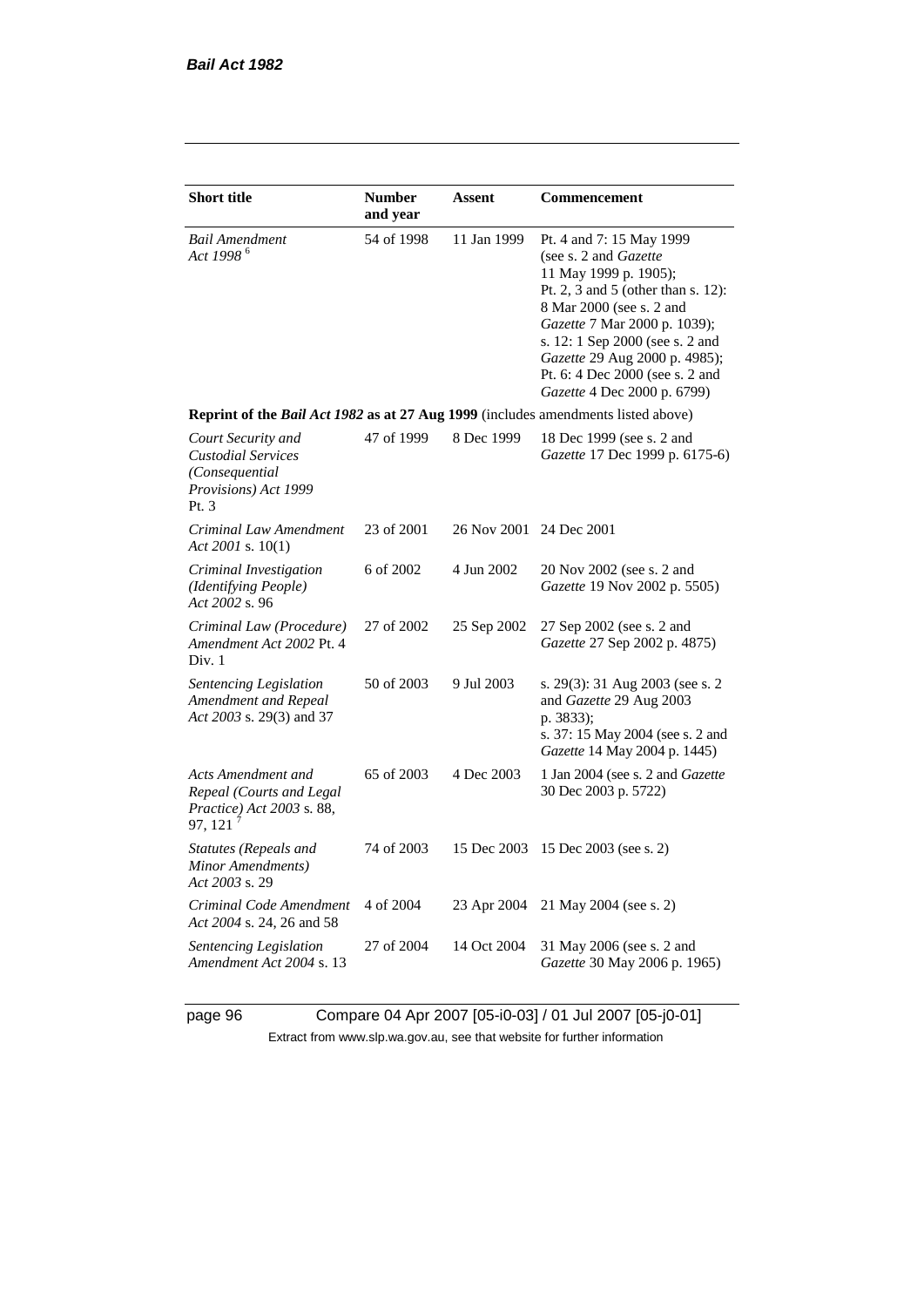| <b>Short title</b>                                                                                                                                                                                                                                                             | <b>Number</b><br>and year | <b>Assent</b> | <b>Commencement</b>                                                                                                                                                                                                                                            |  |
|--------------------------------------------------------------------------------------------------------------------------------------------------------------------------------------------------------------------------------------------------------------------------------|---------------------------|---------------|----------------------------------------------------------------------------------------------------------------------------------------------------------------------------------------------------------------------------------------------------------------|--|
| <b>Acts Amendment (Family</b><br>and Domestic Violence)<br>Act 2004 Pt. 3                                                                                                                                                                                                      | 38 of 2004                | 9 Nov 2004    | 1 Dec 2004 (see s. 2 and<br><i>Gazette</i> 26 Nov 2004 p. 5309)                                                                                                                                                                                                |  |
| Children and Community<br><i>Services Act 2004 s. 251</i>                                                                                                                                                                                                                      | 34 of 2004                | 20 Oct 2004   | 1 Mar 2006 (see s. 2 and<br><i>Gazette</i> 14 Feb 2006 p. 695)                                                                                                                                                                                                 |  |
| Acts Amendment (Court of<br>Appeal) Act 2004 s. 28                                                                                                                                                                                                                             | 45 of 2004                | 9 Nov 2004    | s. $28(1)$ , (2) and (4) (other than<br>the amendment to s. $7A(1)$ :<br>1 Feb 2005 (see. s. 2 and<br><i>Gazette</i> 14 Jan 2005 p. 163)<br>s. $28(3)$ and $(4)$ (the<br>amendment to s. $7A(1)$ : 2 May<br>2005 (see. s. 2 and Gazette<br>14 Jan 2005 p. 163) |  |
| Courts Legislation<br>Amendment and Repeal<br>Act 2004 s. 141 <sup>10</sup>                                                                                                                                                                                                    | 59 of 2004                | 23 Nov 2004   | 1 May 2005 (see s. 2 and<br>Gazette 31 Dec 2004 p. 7128)                                                                                                                                                                                                       |  |
| Misuse of Drugs<br>Amendment Act 2004<br>s. $9(1)$                                                                                                                                                                                                                             | 62 of 2004                | 24 Nov 2004   | 1 Jan 2005 (see s. 2 and <i>Gazette</i><br>10 Dec 2004 p. 5965)                                                                                                                                                                                                |  |
| Criminal Procedure and<br>Appeals (Consequential and<br>Other Provisions) Act 2004<br>Pt. 3 and s. 82 and 83                                                                                                                                                                   | 84 of 2004                | 16 Dec 2004   | 2 May 2005 (see s. 2 and<br>Gazette 31 Dec 2004 p. 7129<br>(correction in Gazette 7 Jan<br>$2005$ p. 53))                                                                                                                                                      |  |
| <b>Reprint 5: The Bail Act 1982 as at 1 Apr 2005</b> (includes amendments listed above except<br>those in the Sentencing Legislation Amendment Act 2004 s. 13, the Acts Amendment (Court<br>of Appeal) Act 2004 s. 28(3) and (4) (the amendment to s. 7A(1)), the Children and |                           |               |                                                                                                                                                                                                                                                                |  |

*of Appeal) Act 2004* s. 28(3) and (4) (the amendment to s. 7A(1)), the *Children and Community Services Act 2004*, the *Courts Legislation Amendment and Repeal Act 2004* and the *Criminal Procedure and Appeals (Consequential and Other Provisions) Act 2004*)

*Planning and Development (Consequential and Transitional Provisions) Act 2005* s. 15 12 Dec 2005 9 Apr 2006 (see s. 2 and *Gazette* 21 Mar 2006 p. 1078) *Criminal Investigation (Consequential Provisions) Act 2006* Pt. 2 59 of 2006 16 Nov 2006 1 Jul 2007 (see s. 2 and *Gazette* 22 Jun 2007 p. 2838) *Prisons and Sentencing Legislation Amendment Act 2006* Pt. 5 65 of 2006 8 Dec 2006 4 Apr 2007 (see s. 2 and *Gazette* 3 Apr 2007 p. 1491)

<sup>1a</sup> On the date as at which this compilation was prepared, provisions referred to in the following table had not come into operation and were therefore not included in

Compare 04 Apr 2007 [05-i0-03] / 01 Jul 2007 [05-j0-01] page 97 Extract from www.slp.wa.gov.au, see that website for further information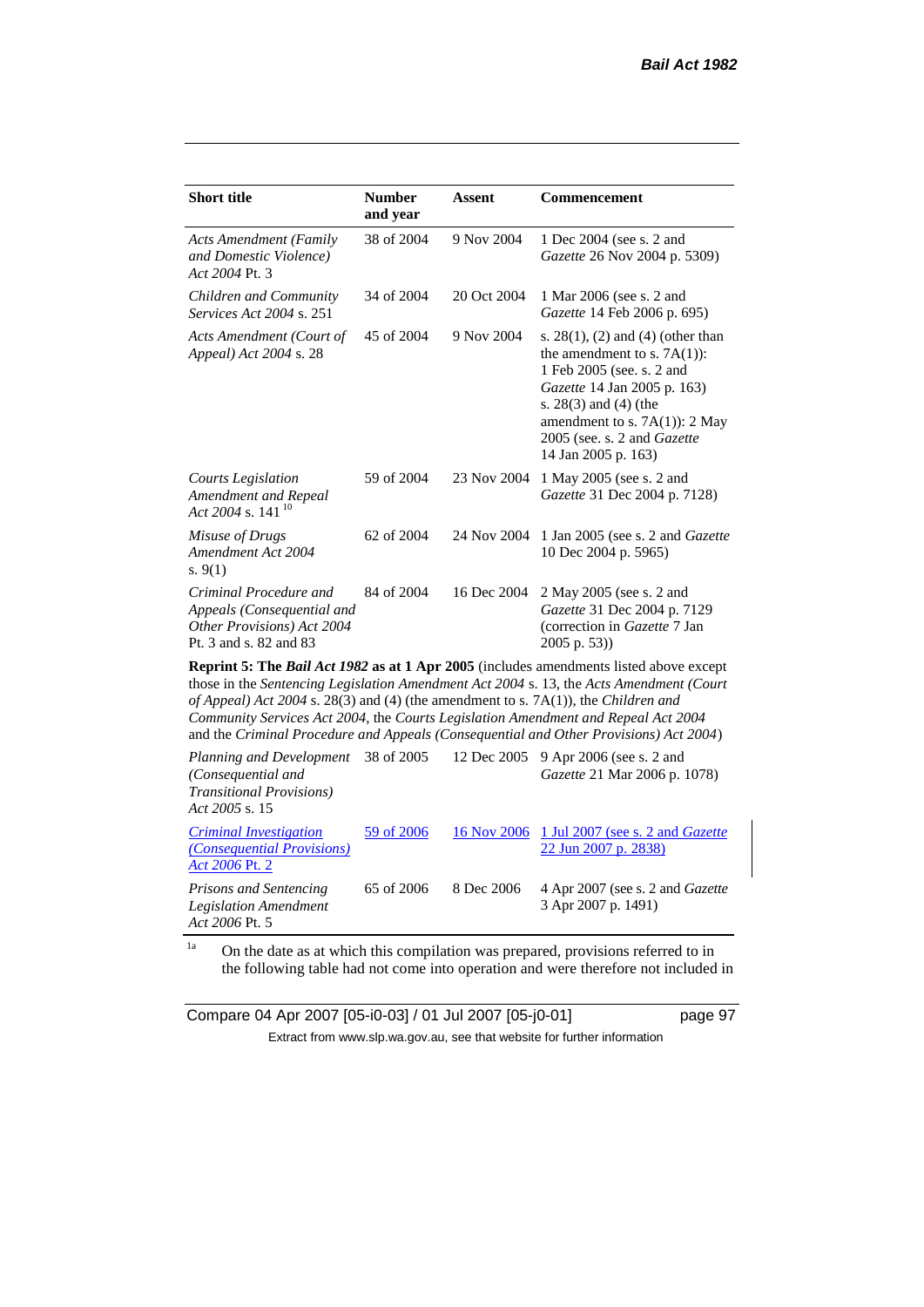this compilation. For the text of the provisions see the endnotes referred to in the table.

| <b>Short title</b>                                                                           | <b>Number</b><br>and year | Assent      | Commencement                |
|----------------------------------------------------------------------------------------------|---------------------------|-------------|-----------------------------|
| <b>Machinery of Government</b><br>(Miscellaneous<br>Amendments) Act 2006<br>Pt. 3 Div. $111$ | 28 of 2006                | 26 Jun 2006 | To be proclaimed (see s. 2) |
| <b>Criminal Investigation</b><br><b>Consequential Provisions)</b>                            |                           | 16 Nov 2006 | To be proclaimed (see s. 2) |

**Provisions that have not come into operation**

<sup>3</sup> The *Bail Act 1982* was not in operation at the time when the reprint was compiled, but the reprinting was authorised by s. 21 of the *Bail Amendment Act 1988*.

<sup>4</sup> The *Acts Amendment (Ministry of Justice) Act 1993* Pt. 19 is a transitional provision that is of no further effect.

<sup>5</sup> The *Criminal Procedure Amendment Act 1993* s. 13 reads as follows:

<u>، د</u>

#### **13. Transitional**

*Act 1988* s. 20.

- (1) The amendments to the principal Act effected by a provision of this Part apply in relation to —
	- (a) a child arrested for any offence; and
	- (b) a person, other than a child, arrested for a serious offence,

on or after the day on which that provision comes into operation.

(2) In subsection (1) **"child"** and **"serious offence"** have the same meanings as in the principal Act.

<sup>6</sup> The *Bail Amendment Act 1998* s. 6(2) reads as follows:

(2) Section 16A inserted by subsection (1) applies to persons arrested for an offence referred to in subsection  $(2)(a)$  or  $(3)$  of that section on or after the day on which this section comes into operation.

".

".

 $\epsilon$ 

page 98 Compare 04 Apr 2007 [05-i0-03] / 01 Jul 2007 [05-j0-01] Extract from www.slp.wa.gov.au, see that website for further information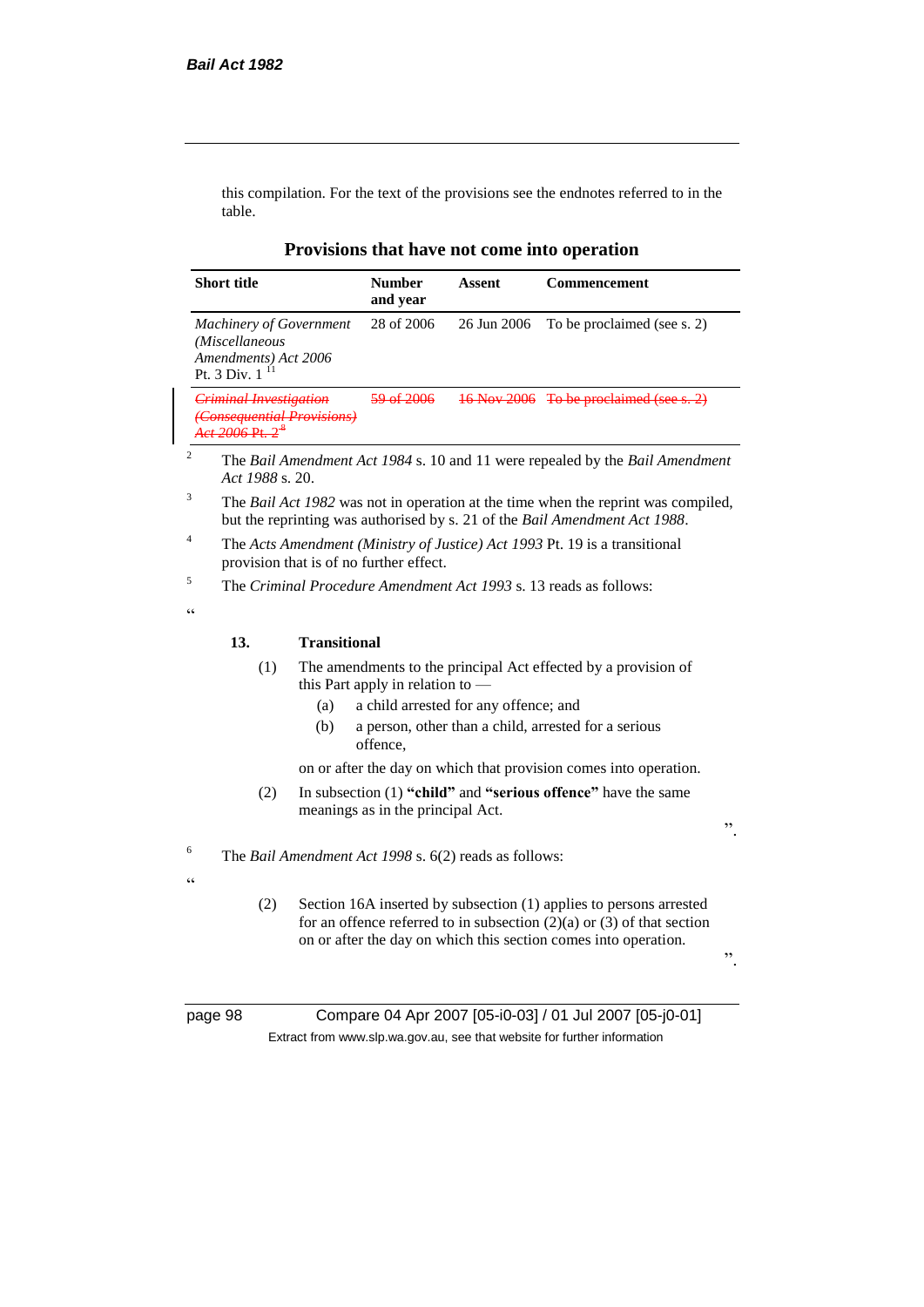

Compare 04 Apr 2007 [05-i0-03] / 01 Jul 2007 [05-j0-01] page 99 Extract from www.slp.wa.gov.au, see that website for further information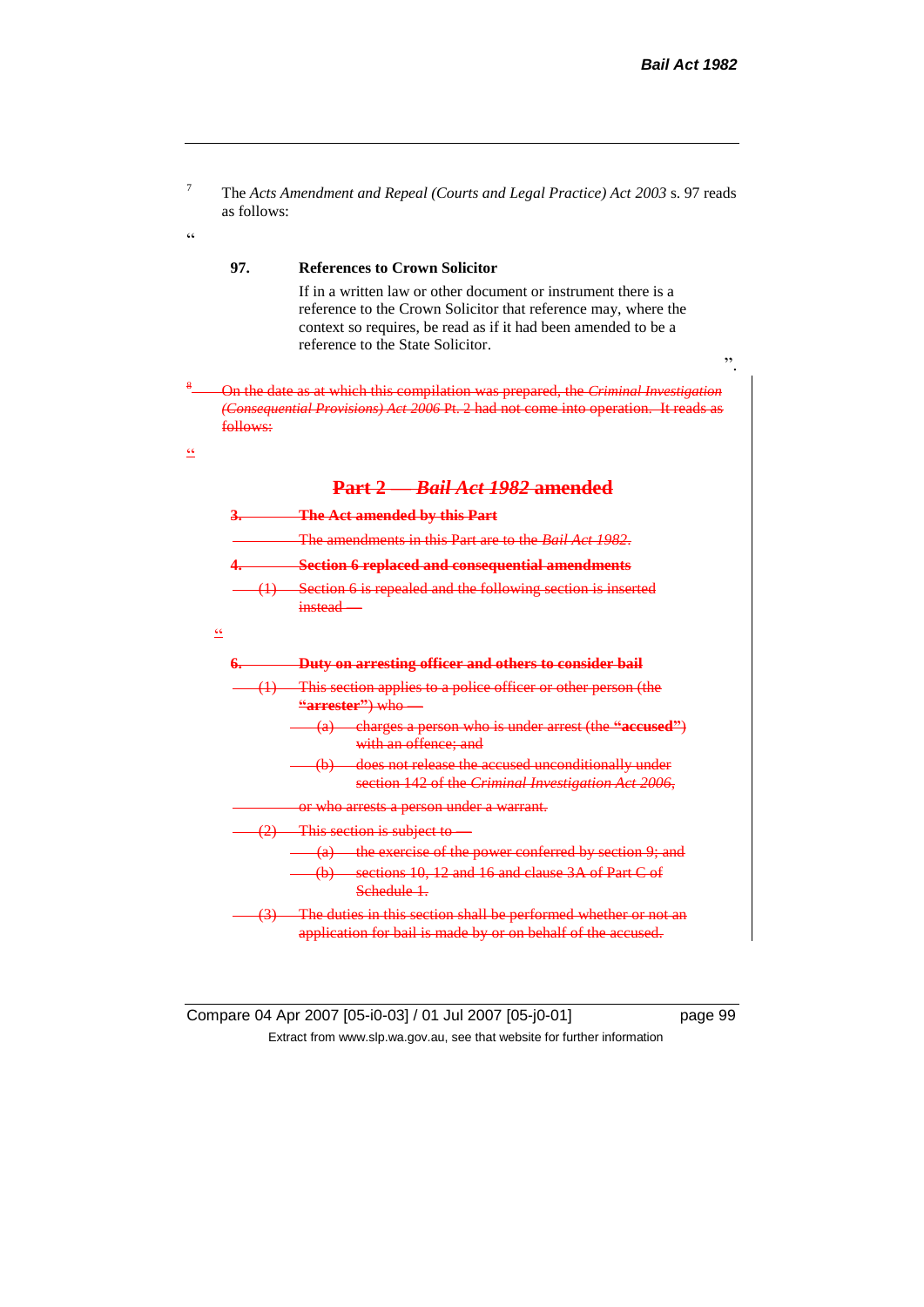

page 100 Compare 04 Apr 2007 [05-i0-03] / 01 Jul 2007 [05-j0-01] Extract from www.slp.wa.gov.au, see that website for further information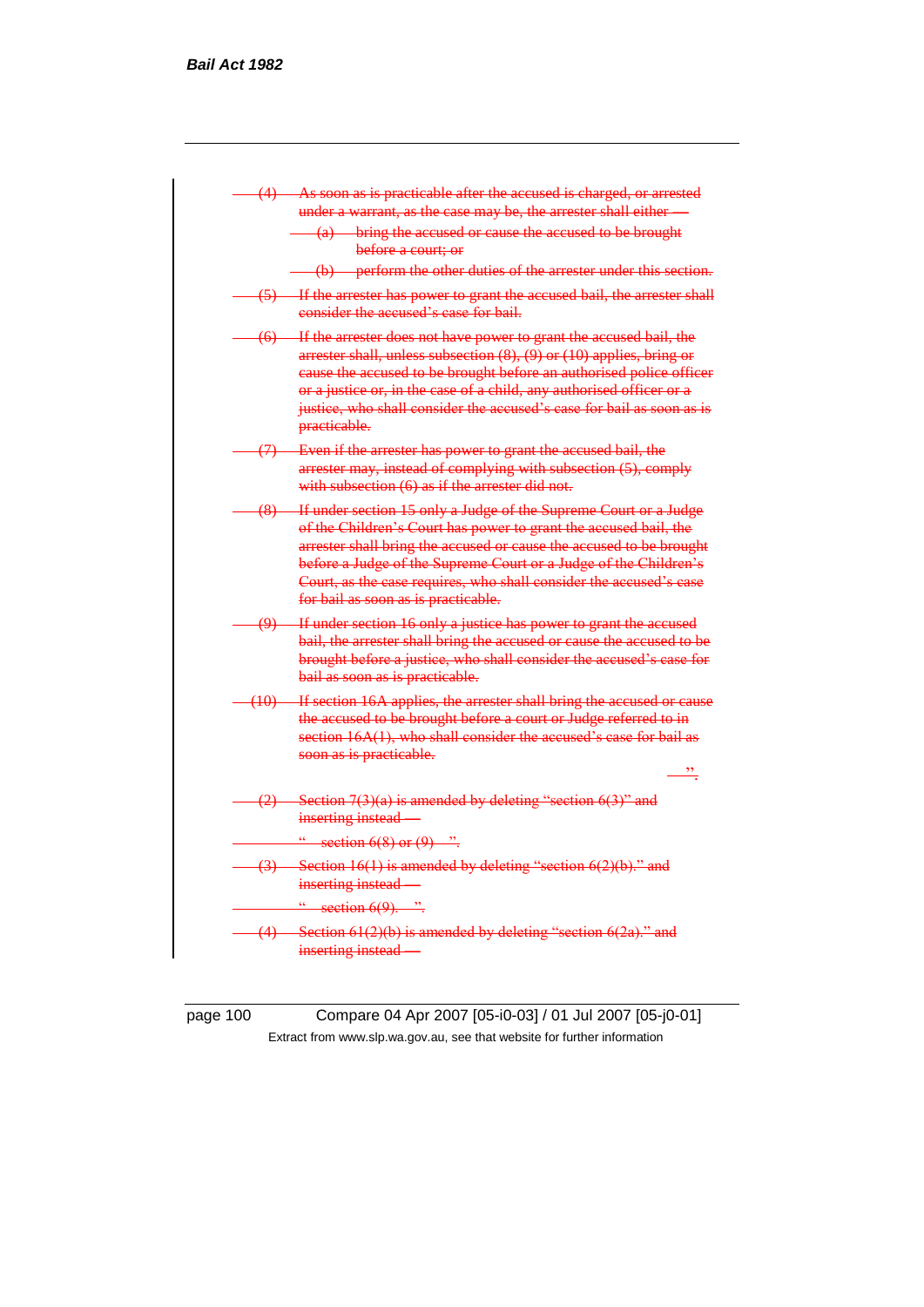

Compare 04 Apr 2007 [05-i0-03] / 01 Jul 2007 [05-j0-01] page 101 Extract from www.slp.wa.gov.au, see that website for further information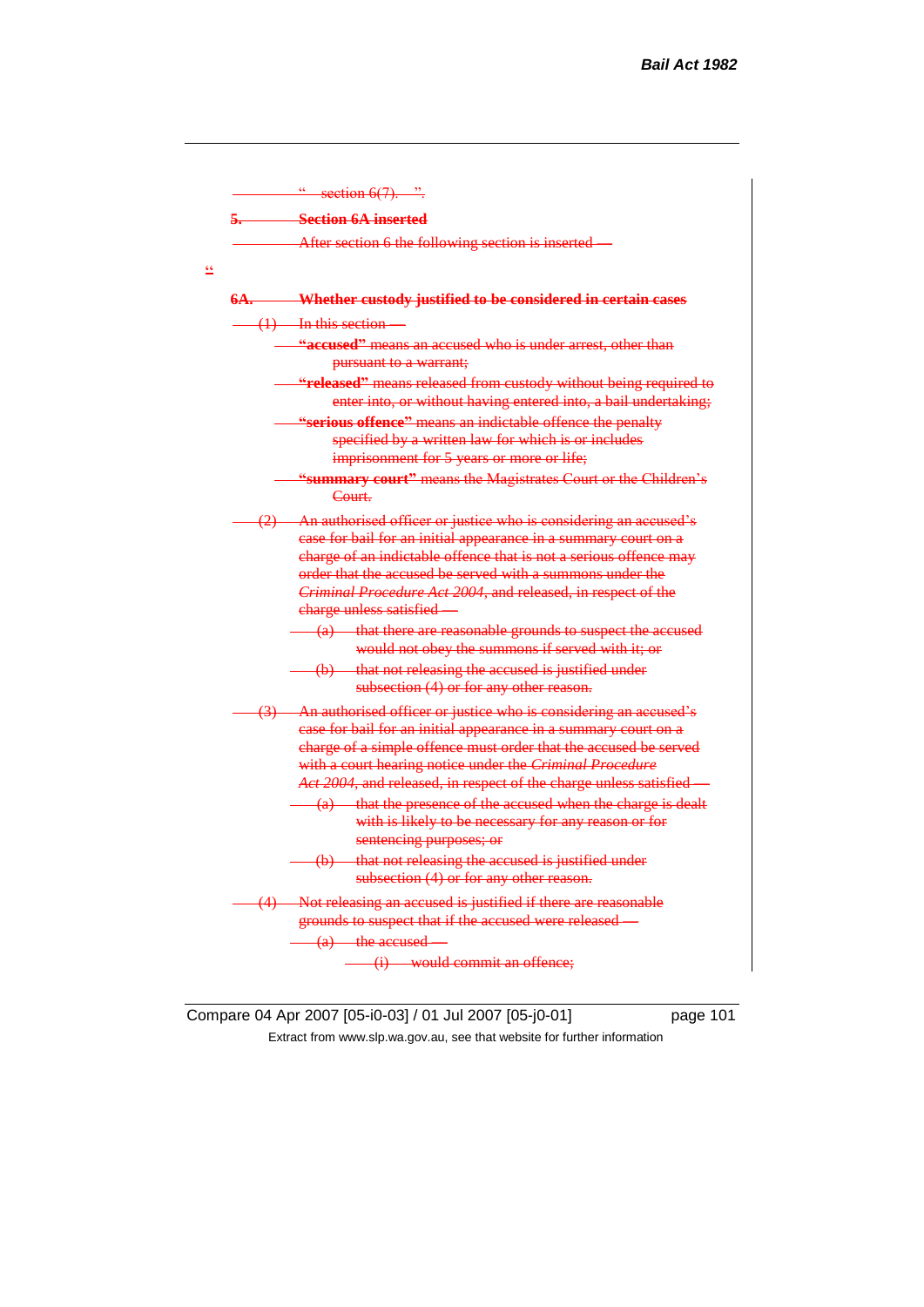

- <sup>10</sup> The amendment in the *Courts Legislation Amendment and Repeal Act 2004* s. 141 (amending Sch. 1 Pt. A cl. 4) is not included because the clause it sought to amend had been amended by the *Acts Amendment (Court of Appeal) Act 2004* s. 28(4) before the amendment purported to come into operation.
- <sup>11</sup> On the date as at which this compilation was prepared, the *Machinery of Government (Miscellaneous Amendments) Act 2006* Pt. 3 Div. 1 had not come into operation. It reads as follows:

page 102 Compare 04 Apr 2007 [05-i0-03] / 01 Jul 2007 [05-j0-01] Extract from www.slp.wa.gov.au, see that website for further information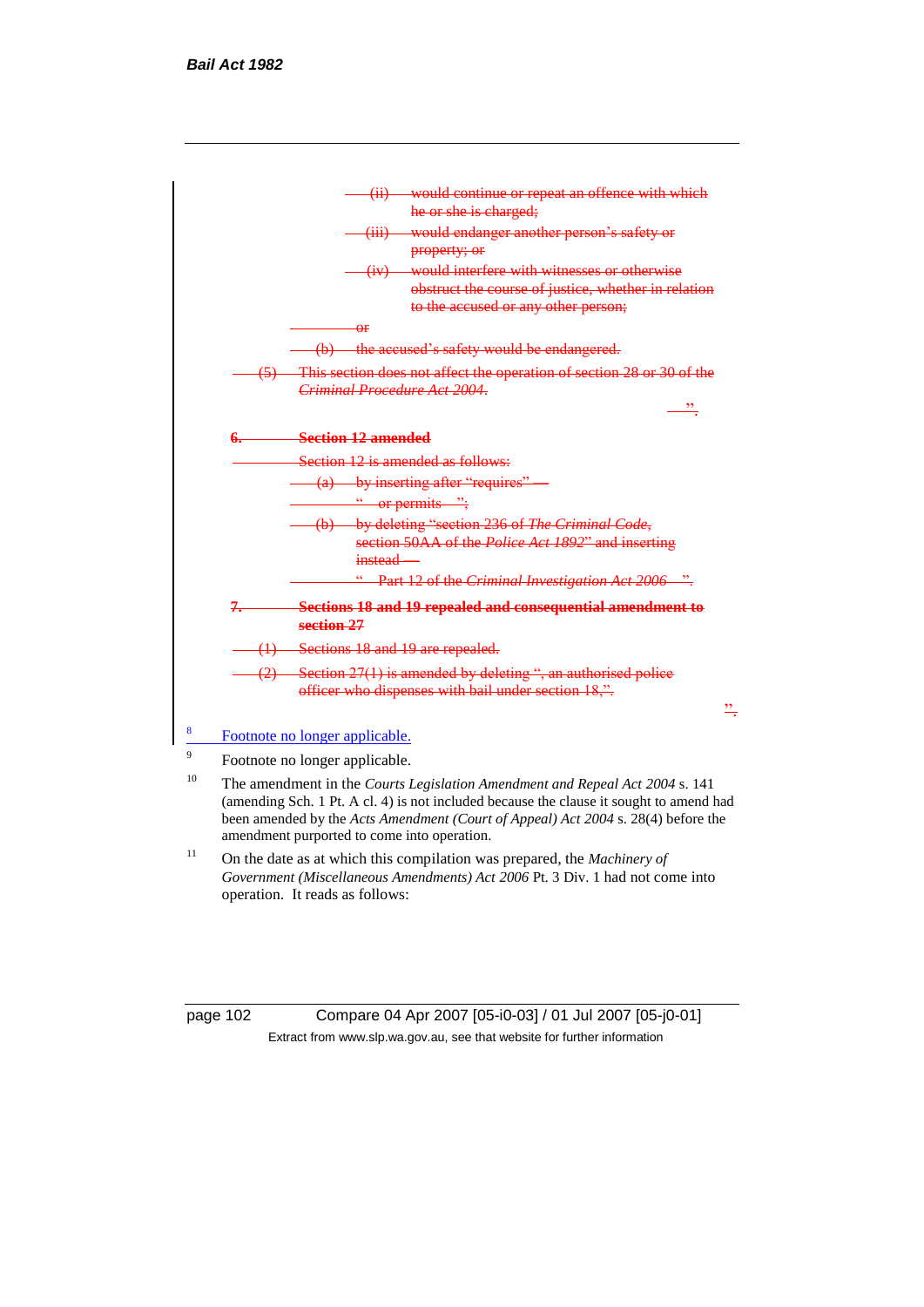#### **Part 3 — Attorney General, and Justice**

**Division 1 —** *Bail Act 1982*

#### **30. The Act amended**

The amendments in this Division are to the *Bail Act 1982*.

#### **31. Section 3 amended**

- (1) Section 3(1) is amended as follows:
	- (a) by inserting the following definitions in the appropriate alphabetical positions —
- $\epsilon$

"

**"CEO"** means the chief executive officer of the Department;

**"Department"** means the department of the Public Service principally assisting in the administration of this Act;

- (b) in the definition of "authorised community services officer" in paragraph (a) by deleting "(Justice)" in both places where it occurs;
- (c) by deleting the definition of "CEO (Justice)".
- (2) Section 3(5) is amended by deleting "department of which he is the chief executive officer" and inserting instead —

" Department ".

#### **32. Section 66A amended**

Section 66A(2) is amended by deleting "department of which the CEO (Justice) is the chief executive officer" and inserting instead —

" Department ".

#### **33. Various references to CEO (Justice) changed to CEO**

Each provision listed in the Table to this section is amended by deleting "CEO (Justice)" in each place where it occurs and inserting instead —

| $\epsilon$ | CEO | יי |
|------------|-----|----|
|            |     |    |

| <b>Table</b> |                                |  |  |  |
|--------------|--------------------------------|--|--|--|
| s. $3(5)$    | s. 50E                         |  |  |  |
| s. 24A(4)    | s. $50F(1)$ , (3), (4) and (5) |  |  |  |
| s. 27A       | s. 50H                         |  |  |  |
| s. 50A       | s. 50J                         |  |  |  |
|              |                                |  |  |  |

Compare 04 Apr 2007 [05-i0-03] / 01 Jul 2007 [05-j0-01] page 103

Extract from www.slp.wa.gov.au, see that website for further information

";